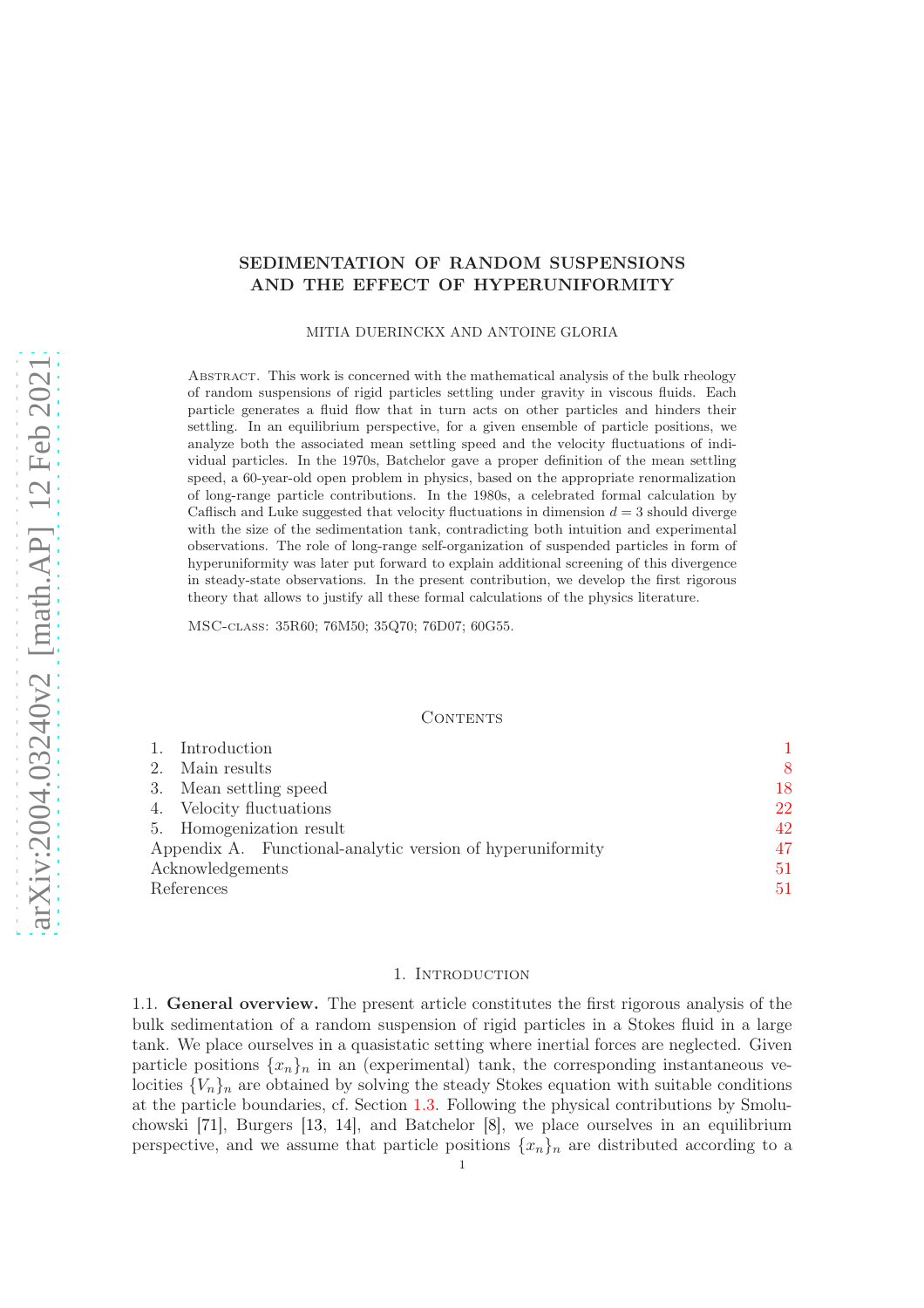known random ensemble and we analyze the corresponding random ensemble of velocities  $\{V_n\}_n$ . We specifically focus on the mean settling speed  $\mathbb{E}[V_n]$  and on velocity fluctuations Var  $[V_n]$ . Under suitable mixing assumptions, we recover all the predictions of the physics literature, cf. Sections [1.2](#page-2-0) and [1.4,](#page-5-0) and correctly capture in particular the effect of the long-range self-organization of particles in form of hyperuniformity. While these predictions [\[70,](#page-52-1) [8,](#page-50-4) [16,](#page-50-5) [45\]](#page-51-0) are based on a simplified linear pairwise analysis, cf. Section [2.6,](#page-14-0) the key difficulty to treat the original model stems from the multibody and nonlinear nature of hydrodynamic interactions in combination with the crucial analysis of stochastic cancellations. The mathematical merits of this contribution are mainly threefold:

- Sensitivity calculus: In the spirit of Malliavin calculus, we analyze the sensitivity of the fluid velocity with respect to the random ensemble of particle positions. More precisely, local changes in the latter are shown to generate two effects on the fluid velocity: a linear response (similar to the simplified linear pairwise analysis used in the physics literature, cf. Section [2.6\)](#page-14-0) and a nonlinear response (related to hydrodynamic interactions). Our analysis establishes a difference of locality between these two effects: the linear response is less local by one length scale, and therefore dominates the nonlinear response. This suggests that assumptions such as hyperuniformity that improve the scalings in the linear analysis should yield a similar improvement for the original nonlinear model. This is quite surprising as it would not be true in the more classical setting of stochastic homogenization of linear elliptic equations, cf. Section [2.7.](#page-15-0)
- Hyperuniformity: In order to cope with the nonlinearity of hydrodynamic interactions and rigorously exploit the above sensitivity calculus, we appeal to functional inequalities on the probability space as a convenient form of nonlinear mixing condition. While hyperuniformity expresses the suppression of large-scale density fluctuations and is usually defined in terms of the pair correlation function of the random point process, cf. Appendix [A,](#page-46-0) we need to devise functional inequalities that are compatible with hyperuniformity. For that purpose, in line with the multiscale variance inequalities that we introduced in [\[21,](#page-51-1) [22\]](#page-51-2) for point processes, we introduce here a new family of hyperuniform variance inequalities, cf. assumption  $(Hyp<sup>+</sup>)$  below. We believe that these functional inequalities, which provide a versatile tool for the rigorous analysis of nonlinear hyperuniform systems, are of independent interest.
- Annealed regularity: Due to the nonlinearity of hydrodynamic interactions, the analysis critically requires fine regularity results on the steady Stokes equation with a random suspension. Although deterministic regularity results could be used, the latter always require a large enough minimal interparticle distance — which is physically an unsatisfying restriction —, whether they are based on the reflection method  $[42]$ , [40,](#page-51-4) [55,](#page-52-2) [41\]](#page-51-5) or on other perturbative ideas [\[31\]](#page-51-6), cf. Section [1.5.](#page-6-0) In contrast, in this work, we take advantage of randomness and rely on a new family of non-perturbative annealed regularity results, cf. Section [4.2.2,](#page-25-0) to which the companion article [\[20\]](#page-51-7) is dedicated. Using such refined analytical tools inspired by the quantitative theory of stochastic homogenization of divergence-form linear elliptic equations, we fully take into account hydrodynamic interactions for the first time in a non-dilute regime.

We start this introduction by reviewing the physics literature. Next, we introduce the precise Stokes system that we study in the present work, we give an informal statement of our main results, and briefly discuss the relation to previous works in the mathematics literature. Precise assumptions and rigorous statements are postponed to Section [2.](#page-7-0)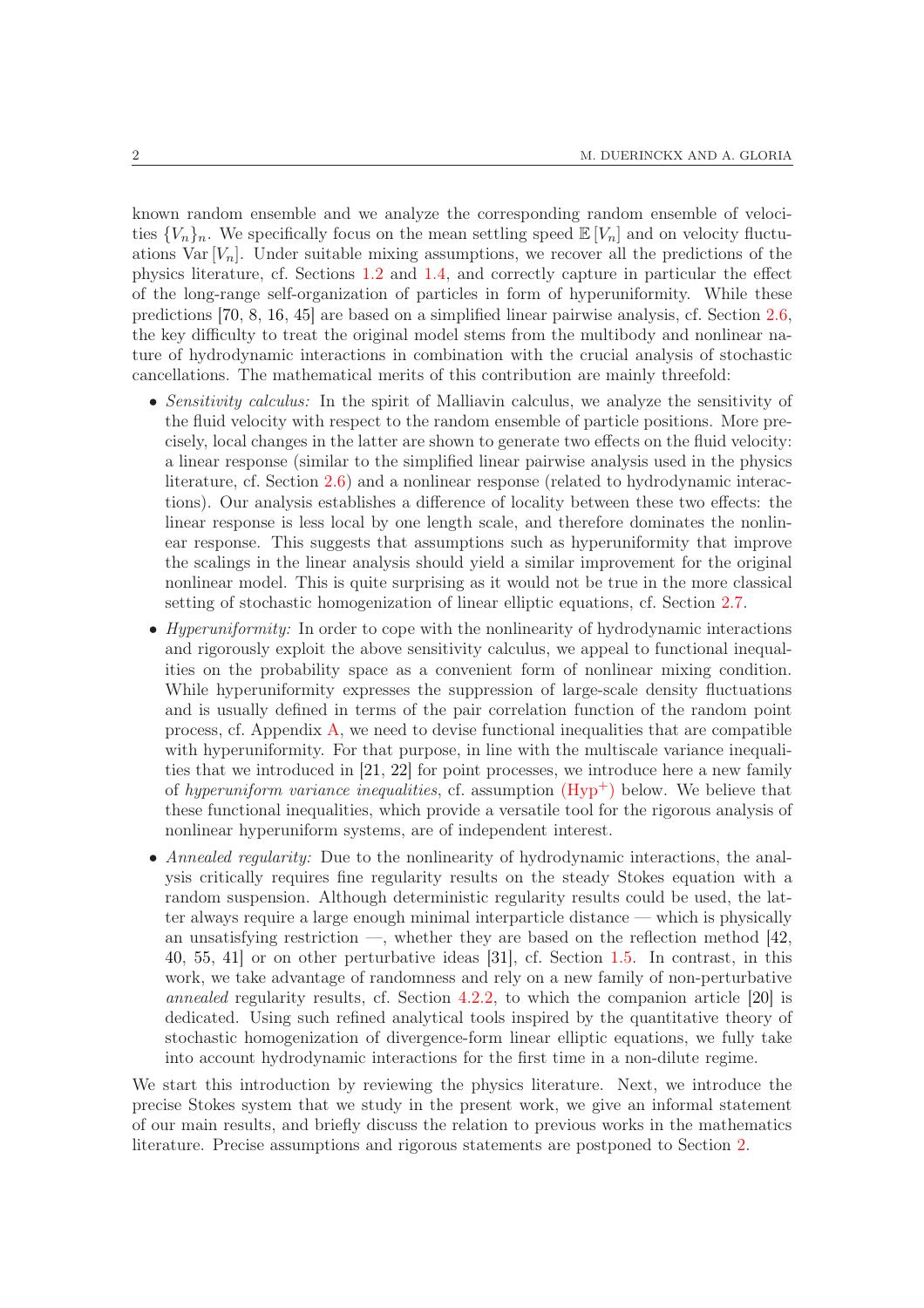<span id="page-2-0"></span>1.2. Review of the physics literature. A linear analysis of the Stokes equation shows that each particle in a Stokes fluid generates a long-range flow disturbance, which only decays as  $O(r^{2-d})$  with the distance r. Any naïve summation of particle contributions would therefore diverge as  $O(L^2)$  in a tank of size L, in particular leading to the erroneous conclusion that the mean settling speed would not be a well-defined bulk quantity and would depend on the size and shape of the tank. This paradox remained an open problem for 60 years since the work of Smoluchowski [\[71\]](#page-52-0) in 1912, despite several notable attempts by Burgers [\[13,](#page-50-2) [14\]](#page-50-3). The correct screening of hydrodynamic interactions was first unravelled by Batchelor [\[8\]](#page-50-4) in the 1970s (see also the revisited approaches by Hinch [\[38\]](#page-51-8) and Feuillebois [\[26\]](#page-51-9)), which formally shows that the mean settling speed is well-defined in dimension  $d > 2$ , and further establishes a dilute expansion at small volume fraction. The divergence is screened by a macroscopic backflow that appears as a multiparticle effect.

The next step towards the rheology of sedimenting suspensions is the analysis of velocity fluctuations of individual particles, which is viewed as an intermediate step towards the understanding of hydrodynamic diffusion, e.g. [\[57\]](#page-52-3). In the 1980s, Caflisch and Luke [\[16\]](#page-50-5) argued that for a random suspension of particles, despite Batchelor's renormalization, velocity fluctuations should diverge linearly in the size of the tank in dimension  $d = 3$ , which would again contradict both intuition and steady-state experimental observations. As pointed out by Caflisch and Luke [\[16\]](#page-50-5), this divergence is strongly related to the standard assumption that particle positions are maximally disordered (that is, uniformly distributed in the tank and independent up to volume exclusion), suggesting that long-range order might drastically change the conclusion.

This was made precise by Hinch [\[39\]](#page-51-10) in form of the scaling analysis of a "blob model", where particles are assumed to be organized in large correlated regions, constituting "blobs" at some characteristic correlation scale: particles are maximally disordered at smaller scales, while density fluctuations are reduced on larger scales. For such a model, the Caflisch-Luke prediction is expected to hold only up to the correlation scale, while longrange hydrodynamic interactions would be screened on larger scales. In other words, density fluctuations are expected to drive velocity fluctuations, and the spontaneous selforganization of particles would be the key mechanism that prevents the divergence.

This scaling analysis was later refined by Koch and Shaqfeh [\[45\]](#page-51-0): a simple condition on the pair correlation function of the ensemble of particle positions was put forward and formally shown to ensure the boundedness of velocity fluctuations. The condition coincides with what was later coined "hyperuniformity" by Torquato and Stillinger [\[69\]](#page-52-4) (see also [\[67,](#page-52-5) [29\]](#page-51-11)) and characterizes the suppression of density fluctuations on large scales, or equivalently the vanishing of the structure factor at vanishing wavenumber, cf. Appendix [A.](#page-46-0)

From the experimental viewpoint, it took some years to devise experiments that give a clear picture on velocity fluctuations. Observations are as follows: when starting from a well-mixed suspension (which can be reasonably modeled as maximally disordered), initial fluctuations are diverging in agreement with the Caflisch-Luke prediction, while, after some time evolution, particles reorganize and velocity fluctuations are dramatically reduced, see e.g. [\[56,](#page-52-6) [46,](#page-51-12) [47,](#page-52-7) [63,](#page-52-8) [51\]](#page-52-9). Whether this is indeed due to long-range order is however not clear and does not seem supported by recent experiments [\[10,](#page-50-6) [11\]](#page-50-7). Other possible screening mechanisms have been proposed in the physics literature based on inertial effects, on stratification, on wall effects, or on the absorbing role of the bottom of the container, see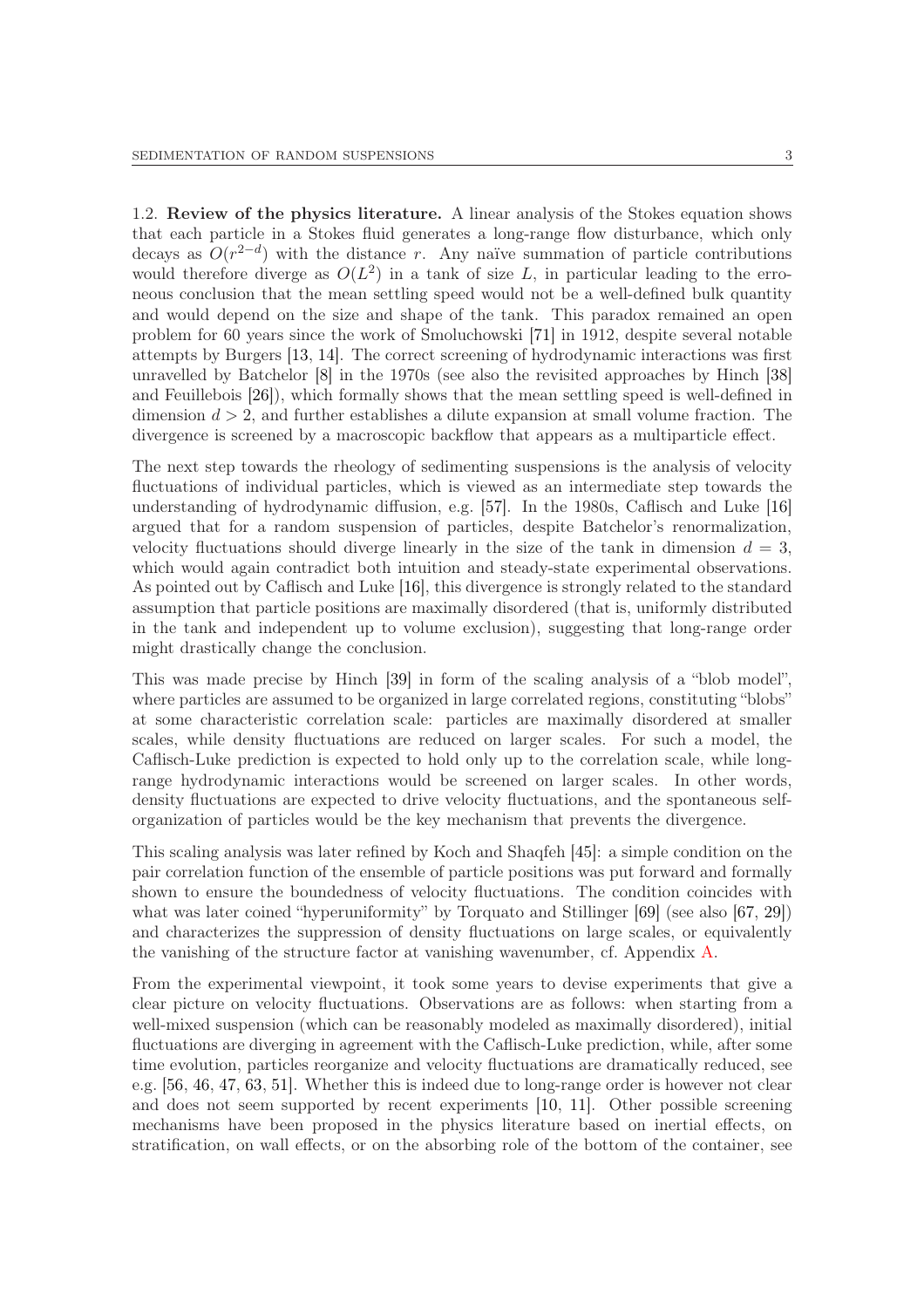e.g. [\[12\]](#page-50-8), but still no consensus has emerged [\[35,](#page-51-13) [62\]](#page-52-10). Such additional effects are not taken into account in the present contribution.

To conclude this discussion, let us emphasize that all above-mentioned predictions are based on calculations for a linearized version of the problem, which amounts to replacing multibody hydrodynamic interactions by two-body (Coulomb-type) interactions as a firstorder dilute approximation, cf. Section [2.6.](#page-14-0) The merit of the present work is to extend these results to the full model, and give definite conclusions. In particular, this contribution shows that either there is indeed long-range order in experiments, or additional effects must be included in the sedimentation model.

<span id="page-3-0"></span>1.3. Discussion of the model. We now describe the sedimentation model under study, which allows to compute instantaneous particle velocities from their positions in a quasistatic perspective. We consider a tank of size  $L \geq 1$ , which for simplicity we choose as the cube  $Q_L := \left(-\frac{L}{2}, \frac{L}{2}\right)$  $\frac{L}{2}$ <sup>d</sup> of side length L with periodic boundary conditions. The tank is filled with a (steady) Stokes fluid, together with a monodisperse collection of disjoint spherical suspended particles,

$$
\mathcal{I}_L := \bigcup_n I_{n,L},
$$

where the particle  $I_{n,L} := B(x_{n,L})$  is the unit ball centered at  $x_{n,L}$  and where  $\mathcal{P}_L := \{x_{n,L}\}_n$ is a collection of positions in the tank  $Q_L$ . The total volume fraction is denoted by

<span id="page-3-2"></span>
$$
\lambda_L := L^{-d} |\mathcal{I}_L|.\tag{1.1}
$$

The fluid flow satisfies the following steady Stokes equation outside the suspended particles, with periodic boundary conditions,

<span id="page-3-1"></span>
$$
-\Delta\phi_L + \nabla\Pi_L = -\alpha_L e, \qquad \text{div}\phi_L = 0, \qquad \text{in } Q_L \setminus \mathcal{I}_L,\tag{1.2}
$$

where the constant right-hand side  $-\alpha_L e$  accounts for the multiparticle backflow in the fluid in the opposite direction to gravity  $e \in \mathbb{R}^d$ , and where we have set for abbreviation the relevant factor

$$
\alpha_L := \frac{\lambda_L}{1 - \lambda_L}.
$$

In the present periodic setting, this backflow is imposed by the solvability condition for the Stokes equation [\(1.2\)](#page-3-1) together with the boundary conditions below. As described in Theorem [3,](#page-12-0) in sedimentation experiments, since no additional force is applied, this backflow term does not appear and is in fact compensated by the pressure.

No-slip boundary conditions are imposed at particle boundaries. As particles are constrained to have rigid motions, this amounts to letting the velocity field  $\phi_L$  be extended inside particles, with the rigidity constraint

$$
D(\phi_L) = 0, \qquad \text{in } \mathcal{I}_L,\tag{1.3}
$$

where  $D(\phi_L)$  denotes the symmetrized gradient of  $\phi_L$ . In other words, this condition means that  $\phi_L$  coincides with a rigid motion  $V_{n,L} + \Theta_{n,L}(x - x_{n,L})$  inside each particle  $I_{n,L}$ , for some  $V_{n,L} \in \mathbb{R}^d$  and skew-symmetric matrix  $\Theta_{n,L}$  (cf. div $\phi_L = 0$ ). Next, gravity  $e \in \mathbb{R}^d$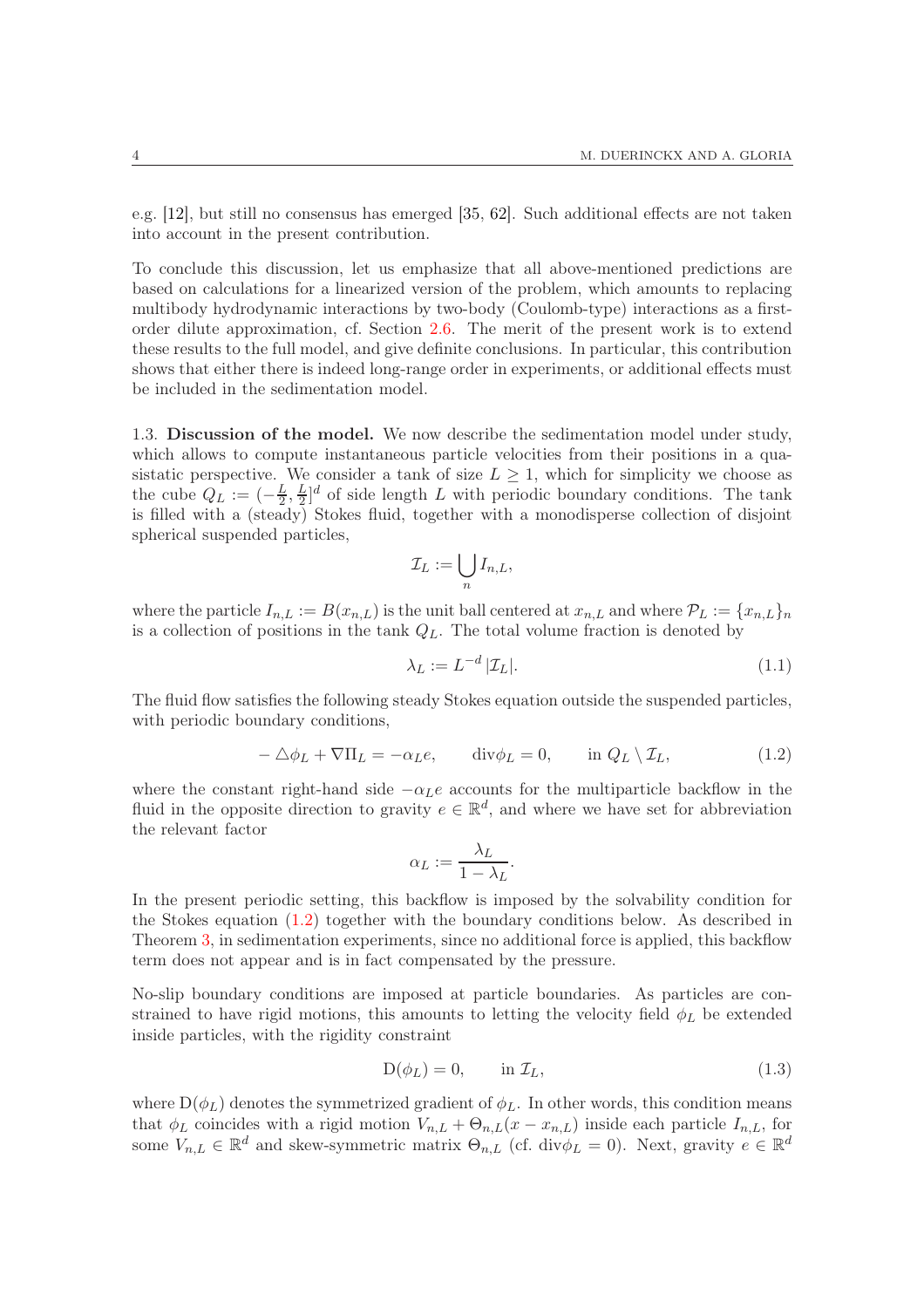appears through the force and torque balances on each particle,

$$
e|I_{n,L}| + \int_{\partial I_{n,L}} \sigma(\phi_L, \Pi_L)\nu = 0,
$$
\n(1.4)

$$
\int_{\partial I_{n,L}} \Theta \nu \cdot \sigma(\phi_L, \Pi_L) \nu = 0, \qquad \text{for all skew-symmetric matrices } \Theta,
$$
\n(1.5)

where  $\sigma(\phi_L, \Pi_L)$  stands for the usual Cauchy stress tensor,

<span id="page-4-0"></span>
$$
\sigma(\phi_L, \Pi_L) = 2 D(\phi_L) - \Pi_L \operatorname{Id},
$$

and where  $\nu$  stands for the outward unit normal vector at particle boundaries. As  $\phi_L$ and  $\Pi_L$  are only defined up to a constant, we fix them by imposing the vanishing average conditions,

$$
\int_{Q_L} \phi_L = 0, \qquad \int_{Q_L \backslash \mathcal{I}_L} \Pi_L = 0.
$$

Well-posedness for  $(1.2)$ – $(1.5)$  with  $\phi_L \in H^1_{per}(Q_L)^d$  and  $\Pi_L \in L^2_{per}(Q_L \setminus \mathcal{I}_L)$  follows from the standard theory for the steady Stokes equation, e.g. [\[27,](#page-51-14) Section IV]. In addition, regularity theory ensures that  $(\phi_L, \Pi_L)$  is smooth on  $Q_L \backslash \mathcal{I}_L$ , is a classical solution of  $(1.2)$ , and that boundary conditions are satisfied in a pointwise sense.

Given the positions  ${x_{n,L}}_n$  of the suspended particles  ${I_{n,L}}_n$ , the above model allows to compute their instantaneous velocities  ${V_{n,L}}_n$ , which are given by the averaged boundary values

<span id="page-4-2"></span>
$$
V_{n,L} := \int_{I_{n,L}} \phi_L.
$$
\n
$$
(1.6)
$$

(Note that the rotational or skew-symmetric part  $\Theta_{n,L}$  does not contribute to the average.)

### <span id="page-4-1"></span>Remarks 1.1.

(a) Reformulation by projection:

As checked e.g. in [\[58,](#page-52-11) [41\]](#page-51-5), the weak solution  $\phi_L$  of the above equations  $(1.2)$ – $(1.5)$ can equivalently be written as  $\phi_L = \frac{1}{1-\lambda}$  $\frac{1}{1-\lambda_L} \pi_L \phi_L^{\circ}$ , where  $\phi_L^{\circ}$  denotes the solution of the following "linear" approximation, where particle interactions are neglected,

$$
-\Delta \phi_L^{\circ} + \nabla \Pi_L^{\circ} = (1_{\mathcal{I}_L} - \lambda_L)e, \quad \text{div}\phi_L^{\circ} = 0, \quad \text{in } Q_L,
$$
 (1.7)

and where  $\pi_L$  is the orthogonal projection in  $H^1_{\text{div}}(Q_L) := \{ \phi \in H^1_{\text{per}}(Q_L) : \text{div}\phi = 0 \}$ onto the subspace  $\{\phi : D(\phi) = 0 \text{ in } \mathcal{I}_L\}$ . In other words, while  $\phi_L^{\circ}$  depends linearly on the set  $\mathcal{I}_L$  of particles, the multibody nonlinear hydrodynamic interactions can be fully encoded in this projection  $\pi_L$ . This reformulation could slightly simplify some calculations but will not be used in the sequel.

(b) Reflection method:

As introduced by Smoluchowski [\[70\]](#page-52-1), the so-called reflection method aims at rewriting the complicated projection  $\pi_L$  as a cluster expansion only involving single-particle operators: denoting by  $\pi_L^n$  the projection in  $H^1_{\text{div}}(Q_L)$  onto  $\{\phi : D(\phi) = 0 \text{ in } I_{n,L}\}\)$ , and setting  $q_L^n := 1 - \pi_L^n$ , the expansion takes the form  $\pi_L = \text{Id} - \sum_n q_L^n + \sum_{n \neq m} q_L^n q_L^m - \dots$ Such an expansion appears to be very useful as single-particle operators  $\{q_L^n\}_n$  are essentially explicit. However, as shown in [\[58,](#page-52-11) [41\]](#page-51-5), based on deterministic arguments, convergence is only expected in the dilute regime — more precisely, for a large enough minimal interparticle distance. For this reason, such simplifying tools are systematically avoided in the sequel.  $\Diamond$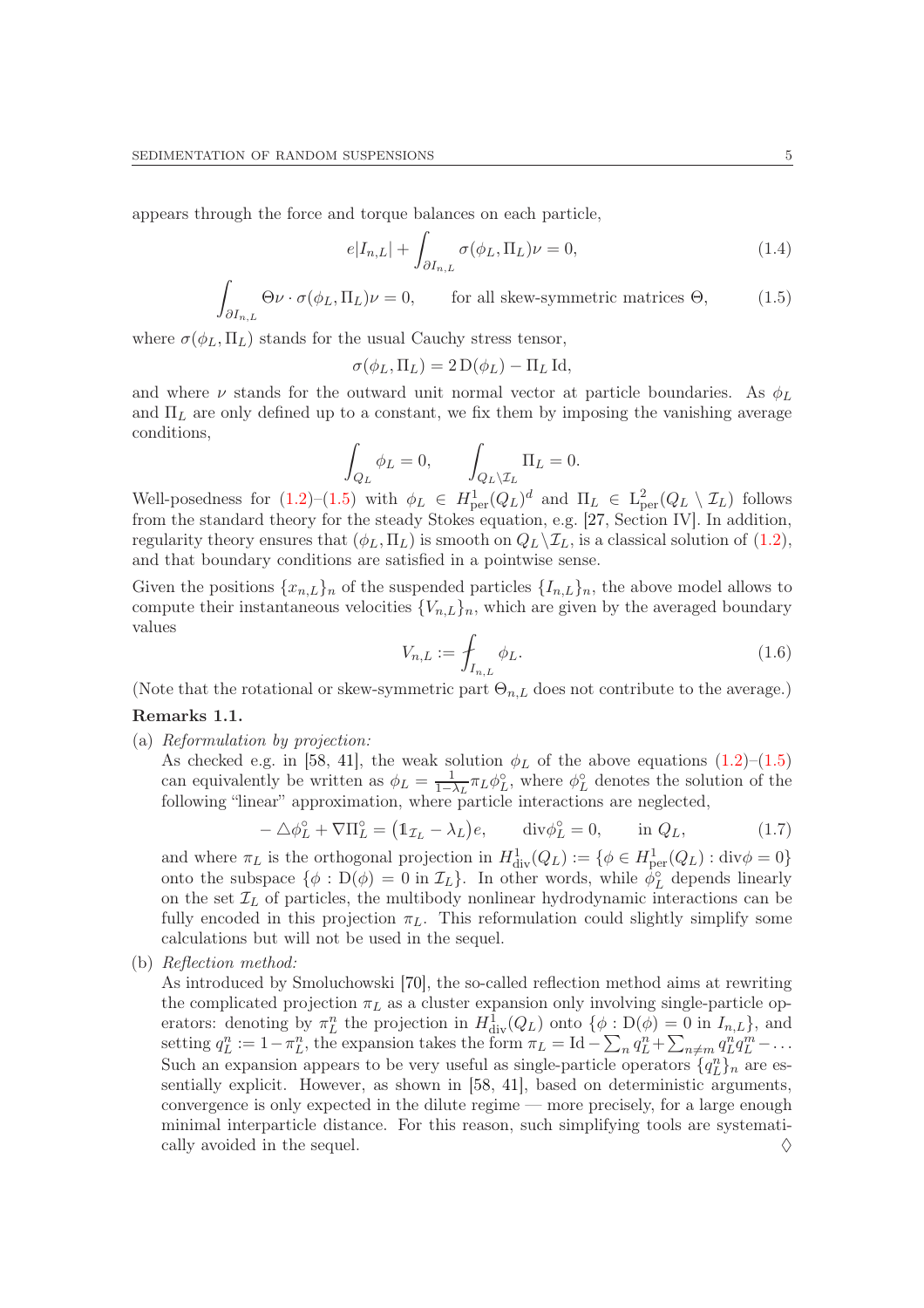<span id="page-5-0"></span>1.4. Informal statement of the results. We henceforth consider a random ensemble of suspended particles in form of a stationary point process  $\mathcal{P}_L = \{x_{n,L}\}_n$  with intensity  $\rho_L$ in the periodic tank  $Q_L$ , constructed on a given probability space  $(\Omega, \mathbb{P})$ , and we analyze both the corresponding mean settling speed and the fluctuations of individual velocities,

<span id="page-5-2"></span>
$$
\bar{V}_L := \frac{e}{|e|} \cdot \mathbb{E}\left[V_{n,L}\right], \qquad \sigma_L := |\text{Var}\left[V_{n,L}\right]|^{\frac{1}{2}},\tag{1.8}
$$

in the large-volume limit  $L \uparrow \infty$ , where  $\mathbb{E}[\cdot]$  and  $\text{Var}[\cdot]$  denote the expectation and the variance with respect to  $\mathbb{P}$ , respectively. Note that a direct computation from  $(1.2)$ – $(1.5)$ shows that the averaged settling speed is proportional to the Dirichlet form of the fluid velocity, cf. [\(3.5\)](#page-19-0) below,

<span id="page-5-3"></span>
$$
\alpha_L|e|\bar{V}_L \stackrel{L\uparrow\infty}{\sim} \mathbb{E}\left[|\nabla\phi_L|^2\right].\tag{1.9}
$$

Our main result states that, for a mixing ensemble of particles without long-range order, the mean settling speed and velocity fluctuations are well-defined in the large-volume limit only in dimensions  $d > 2$  and  $d > 4$ , respectively. More precisely, the following bounds are expected to be sharp,

<span id="page-5-1"></span>
$$
\frac{\bar{V}_L}{\rho_L|e|} \lesssim \begin{cases} 1 & : d > 2; \\ (\log L)^{\frac{1}{2}} & : d = 2; \\ L^{\frac{1}{2}} & : d = 1; \end{cases} \quad \text{and} \quad \frac{\sigma_L}{\rho_L|e|} \lesssim \begin{cases} 1 & : d > 4; \\ (\log L)^{\frac{1}{2}} & : d = 4; \\ L^{\frac{1}{2}} & : d = 3; \end{cases} \tag{1.10}
$$

cf. Theorems [1\(](#page-9-0)i) and [2\(](#page-10-0)i). In particular, the boundedness of  $\bar{V}_L$  for  $d > 2$  fully justifies Batchelor's analysis [\[8,](#page-50-4) [38,](#page-51-8) [26\]](#page-51-9), while the linear divergence of  $\sigma_L^2$  for  $d = 3$  provides a rigorous version of the celebrated calculation by Caflisch and Luke [\[16\]](#page-50-5) (and extends the results of [\[31\]](#page-51-6) to the present much more general setting, cf. Section [1.5\)](#page-6-0).

Next, we investigate the role of the hyperuniformity of the suspension and rigorously analyze how it leads to the screening of hydrodynamic interactions. Under a suitable functional-analytic version of hyperuniformity, we show that the critical dimensions in  $(1.10)$ are shifted by 2,

$$
\frac{\bar{V}_L}{\rho_L|e|} \lesssim 1 \quad \text{and} \quad \frac{\sigma_L}{\rho_L|e|} \lesssim \begin{cases} 1 & : \ d > 2; \\ (\log L)^{\frac{1}{2}} & : \ d = 2; \\ L^{\frac{1}{2}} & : \ d = 1; \end{cases} \tag{1.11}
$$

cf. Theorems  $1(ii)$  $1(ii)$  and  $2(ii)$  $2(ii)$ . This rigorously justifies the heuristic calculations in dimension  $d = 3$  by Hinch [\[39\]](#page-51-10) and Koch and Shaqfeh [\[45\]](#page-51-0).

In addition, whenever the averaged settling speed remains bounded, we make sense of an infinite-volume equation describing the limit of  $(1.2)$  $(1.2)$  $(1.2)$ – $(1.5)$ , cf. Theorem 1. We also deduce a homogenization result for sedimentation experiments, cf. Theorem [3:](#page-12-0) in the limit of a dense suspension of small particles (with suitably rescaled gravity) in a finite tank, the velocity field of the Stokes fluid with the suspension converges weakly to that of an effective Stokes fluid. The latter is characterized by an effective viscosity, which is shown to be independent of gravity. In particular, this effective viscosity is the same as for the corresponding colloidal (non-sedimenting) system that we studied in [\[19\]](#page-51-15). The local behavior of the fluid is however drastically impacted by sedimentation, which is expressed in form of a corrector result.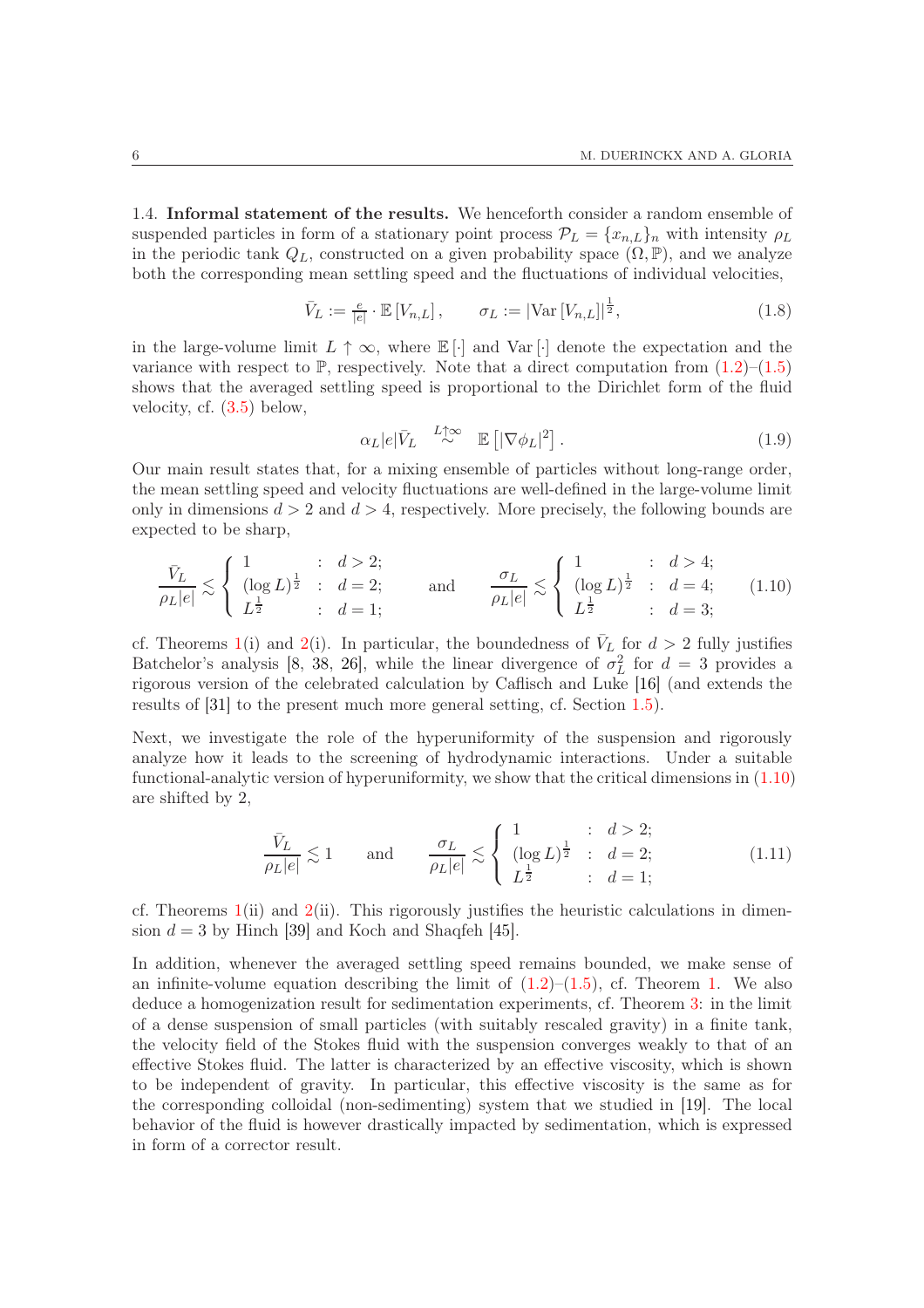<span id="page-6-0"></span>1.5. Relation to previous works. The mathematical literature on settling suspensions in viscous fluids is particularly scarce. Most contributions have been investigating the (quasistatic) dynamics: particle positions  ${x_{n,L}}_n$  evolve according to the set of ODEs  ${x_{n,L} = V_{n,L}}_n$ , where instantaneous velocities  ${V_{n,L}}_n$  are computed from the steady Stokes problem  $(1.2)$ – $(1.5)$ . The first result on this topic is due to Jabin and Otto [\[42\]](#page-51-3) and identifies the non-interacting regime, while more recent contributions by Höfer [\[40\]](#page-51-4) and Mecherbet [\[55\]](#page-52-2) have studied the mean-field limit. Those works are restricted to a perturbative dilute regime (the particle density tends to zero as the particle radii with some scaling relation) and they only rely on deterministic arguments in form of the reflection method; see also [\[58,](#page-52-11) [41\]](#page-51-5).

The analysis of velocity fluctuations further requires to capture stochastic cancellations, for which a probabilistic input is crucially needed. This was first performed by the second author in [\[31\]](#page-51-6) for a scalar version of the sedimentation problem, and the corresponding version of the Caflisch-Luke bound [\(1.10\)](#page-5-1) on velocity fluctuations was succesfully established. As in the present work, the mixing assumption on the point process  $\{x_{n,L}\}\$ n was conveniently formulated in form of a multiscale functional inequality as we introduced in [\[21,](#page-51-1) [22\]](#page-51-2), and the proof borrowed ideas from quantitative stochastic homogenization for divergence-form linear elliptic equations. As opposed to the present contribution however, the approach was based on deterministic regularity properties for (a scalar version of) the Stokes equation with a suspension, in particular in form of a perturbative Green's function estimate, which only holds under the assumption that the minimal interparticle distance is large enough. Diluteness was also used at several other instances, together with the scalar nature of the equation and the sphericity of the particles.

The present work widely generalizes the result of [\[31\]](#page-51-6):

- We fully relax the diluteness requirement. For that purpose, we resort to a random version of regularity properties in form of annealed  $L^p$  regularity in the spirit of a recent work of the first author and Otto [\[23\]](#page-51-16) for divergence-form linear elliptic equations with random coefficients. In addition, the analysis of stochastic cancellations relies on a new, particularly efficient buckling argument, which exploits this annealed regularity and is inspired from [\[59\]](#page-52-12). This approach also allows to treat non-spherical particles.
- Treating the vectorial case of the Stokes equation further requires to control the pressure. To this aim, we follow an approach based on local regularity [\[27\]](#page-51-14), which we initiated in [\[19\]](#page-51-15) in the simpler setting of colloidal (non-sedimenting) suspensions.

In addition, the present work studies for the first time the effect of hyperuniformity of the random ensemble of positions. In line with our works on multiscale functional inequalities [\[21,](#page-51-1) [22\]](#page-51-2), we introduce the notion of hyperuniform functional inequalities, which allows us to unravel additional stochastic cancellations in sedimentation. More generally, this work constitutes to our knowledge the first example of a nonlinear physical system for which the hyperuniformity of the input is rigorously shown to improve the scalings.

## Notation.

• We denote by  $C \geq 1$  any constant that only depends on the space dimension d and on controlled constants appearing in the assumptions. We use the notation  $\lesssim$  (resp.  $\gtrsim$ ) for  $\leq C \times (\text{resp.} \geq \frac{1}{C} \times)$  up to such a multiplicative constant C. We write  $\simeq$  when both  $\lesssim$ and  $\gtrsim$  hold. In an assumption, we write  $\ll$  (resp.  $\gg$ ) for  $\leq \frac{1}{C} \times$  (resp.  $\geq C \times$ ) with some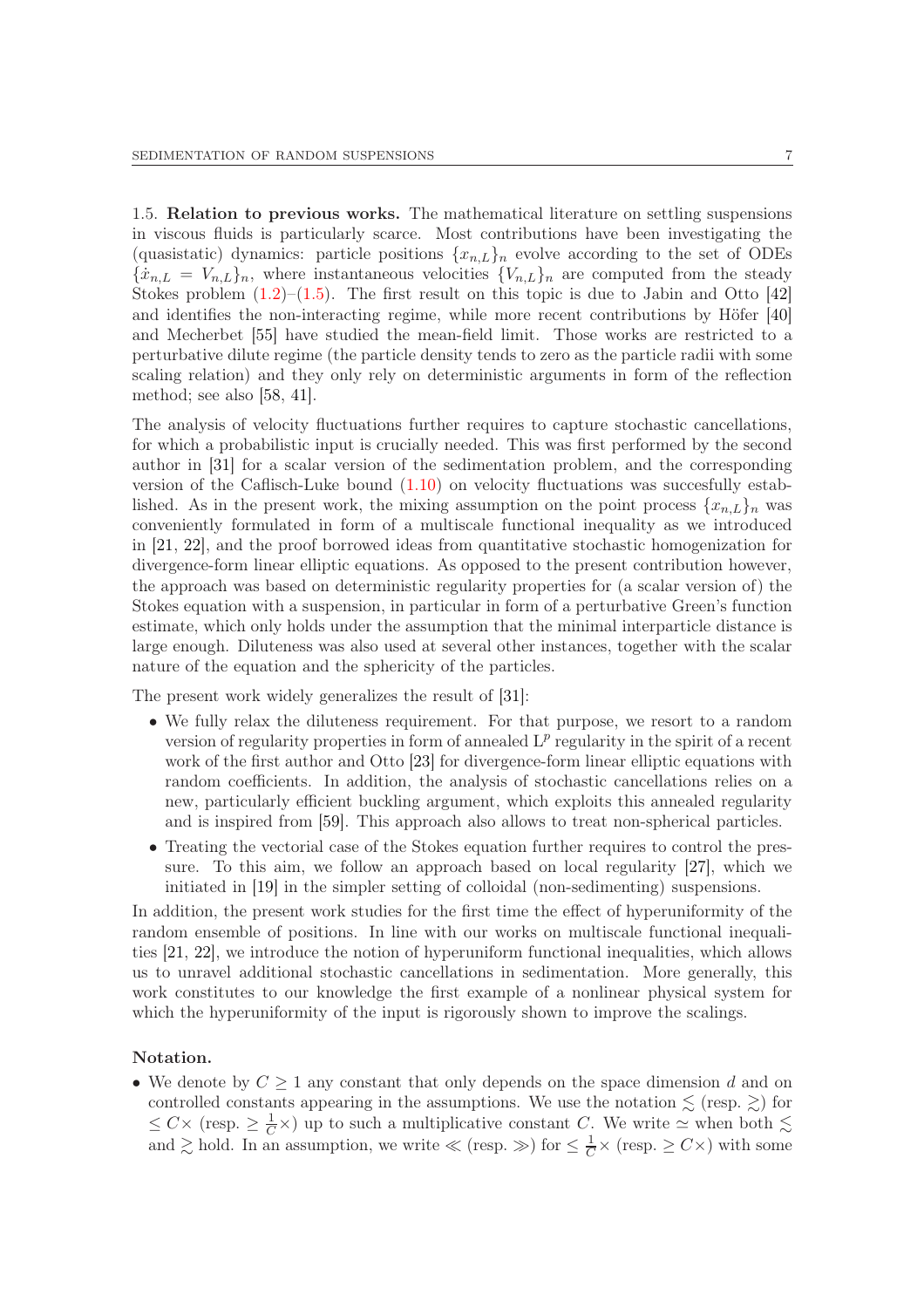large enough constant C. We add subscripts to  $C, \leq, \geq, \leq, \leq, \gg$  in order to indicate dependence on other parameters.

- The ball centered at x of radius r in  $\mathbb{R}^d$  is denoted by  $B_r(x)$ , and we simply write  $B(x) := B_1(x), B_r := B_r(0)$ , and  $B := B_1(0)$ .
- For a function f we write  $[f]_2(x) := (f_{B(x)} |f|^2)^{1/2}$  for its local moving quadratic average.
- We set  $\langle x \rangle := (1 + |x|^2)^{1/2}$  for  $x \in \mathbb{R}^d$ , and we similarly define  $\langle \nabla \rangle = (1 \triangle)^{1/2}$ . We denote by  $|x|_L$  the Euclidean distance between x and 0 modulo  $L\mathbb{Z}^d$  (that is, the distance on  $Q_L$  viewed as the flat torus  $\mathbb{R}^d / L\mathbb{Z}^d$ . We set  $a \wedge b := \min\{a, b\}$  for all  $a, b \in \mathbb{R}$ . We denote by  $\sharp E$  the cardinality of a locally finite set E.
- We denote by  $D(u) := \frac{1}{2}(\nabla u + (\nabla u)')$  the symmetrized gradient of u, by  $\sigma(\phi, \Pi) :=$  $2D(\phi) - \Pi$ Id the Stokes stress tensor, by  $\nu$  the outward unit normal vector at particle boundaries, and by  $M^{skew}$  the set of skew-symmetric  $d \times d$  matrices.

## 2. Main results

<span id="page-7-0"></span>We start with suitable assumptions on the random ensemble of suspended particles, including precise mixing and hyperuniformity assumptions, and then turn to the statement of the main results on the mean settling speed, velocity fluctuations, and homogenization. Finally, for the reader's convenience, a heuristic proof of our results in the dilute regime is included in Section [2.6,](#page-14-0) justifying the scalings and illustrating the use of hyperuniformity, while in Section [2.7](#page-15-0) we underline the useful analogy with stochastic homogenization of linear elliptic equations.

<span id="page-7-2"></span>2.1. Assumptions. The following general assumption makes precise the notion of convergence for the point process  $\mathcal{P}_L$  in the periodic tank  $Q_L$  in the large-volume limit  $L \uparrow \infty$ . We also always assume that the process is hardcore, with some uniform bound  $\delta > 0$ .

## **Assumption**  $(H_{\delta})$  — General conditions.

The family  $(\mathcal{P}_L)_{L\geq 1}$  of point processes is constructed on some probability space  $(\Omega, \mathbb{P})$  and satisfies the following properties:

- Periodicity in law: For all  $L \geq 1$ , the point process  $\mathcal{P}_L = \{x_{n,L}\}_n$  is defined on the periodic cell  $Q_L := \left(-\frac{L}{2}\right)$  $\frac{L}{2},\frac{L}{2}$  $\frac{L}{2}$ <sup>d</sup> and is stationary with respect to shifts on the latter.<sup>[1](#page-7-1)</sup>
- Stabilization: For any compact set  $K \subset \mathbb{R}^d$  the restricted point set  $\mathcal{P}_L \cap K$  converges almost surely as  $L \uparrow \infty$ . We denote by  $\mathcal P$  the limiting point process, which is assumed stationary (on  $\mathbb{R}^d$ ) and ergodic, and we denote by  $\mathcal{I} := \cup_n I_n$  the corresponding particle suspension.
- Hardcore condition: For all  $L \geq 1$  the point process  $\mathcal{P}_L$  satisfies

$$
\inf_{m \neq n} |x_m - x_n|_L \ge 2(1 + \delta) \quad almost \ surely.
$$

Before stating mixing and hyperuniformity assumptions, we recall the following standard definition of the pair correlation function of the stationary random point process  $\mathcal{P}_L$ .

<span id="page-7-1"></span><sup>&</sup>lt;sup>1</sup>More precisely, as is standard in the field, e.g. [\[60\]](#page-52-13) or [\[44,](#page-51-17) Section 7], stationarity is understood as follows: there exists a measure-preserving group action  $\{\tau_{L,x}\}_{x\in Q_L}$  of  $(\mathbb{R}^d/L\mathbb{Z}^d, +)$  on the probability space  $(\Omega, \mathbb{P})$  such that  $\mathcal{P}_L^{\omega} + x = \mathcal{P}_L^{\tau_{L,x}\omega}$  for all  $x, \omega$ .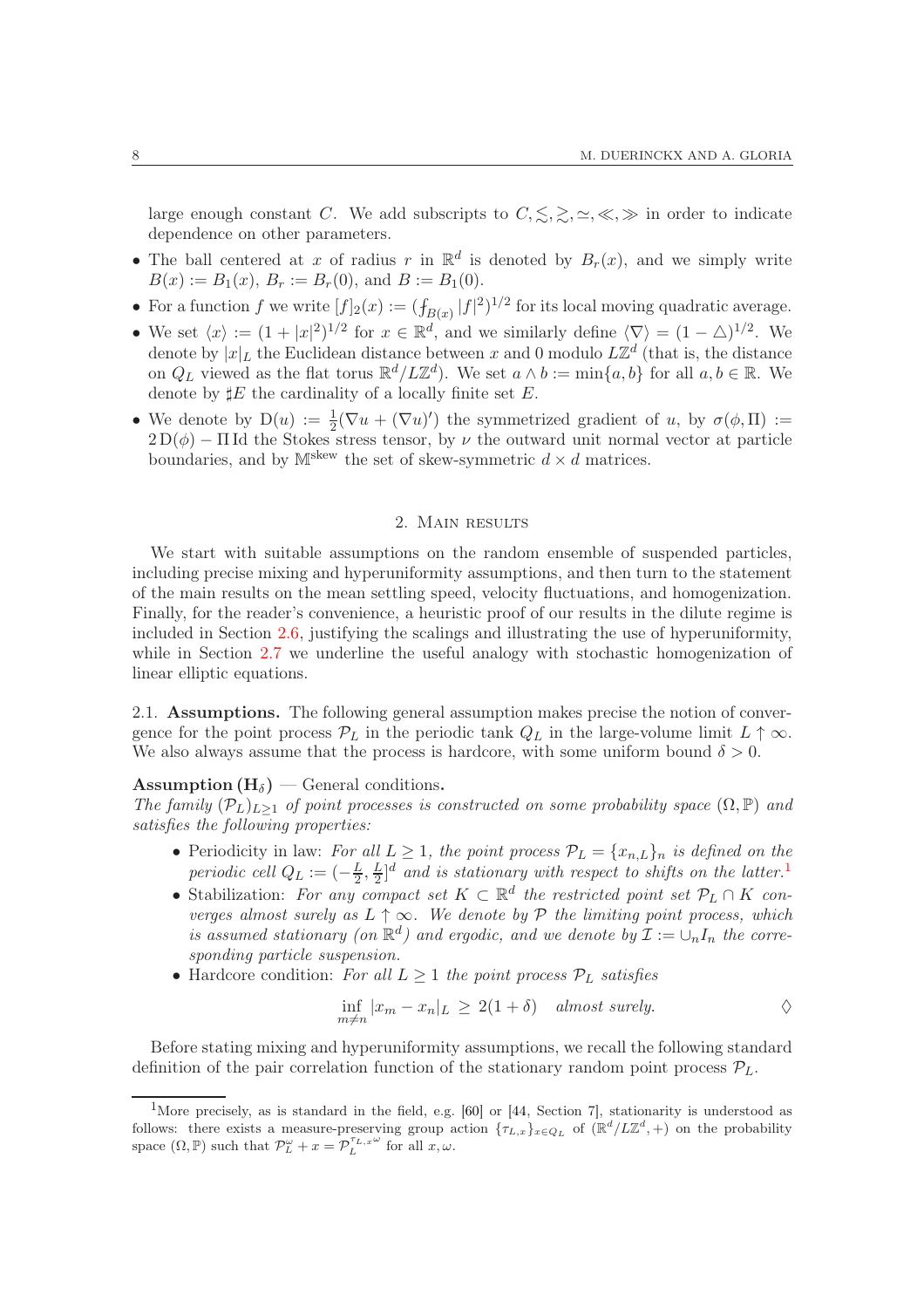<span id="page-8-1"></span>**Definition 2.1** (Pair correlation function). The intensity of  $\mathcal{P}_L$  is defined by

$$
\rho_L := \mathbb{E} \big[ L^{-d} \, \sharp \mathcal{P}_L \big],
$$

which is related to the volume fraction  $\lambda_L$  of the suspension  $\mathcal{I}_L$  via  $\mathbb{E}[\lambda_L] = |B|\rho_L$ , cf. [\(1.1\)](#page-3-2). The pair density function  $f_{2,L}: Q_L \to \mathbb{R}^+$  of  $\mathcal{P}_L = \{x_{n,L}\}_n$  is defined via the following *relation, for all*  $\zeta \in C_{\text{per}}^{\infty}(Q_L \times Q_L)$ ,

$$
\mathbb{E}\bigg[\sum_{n\neq m}\zeta(x_{n,L},x_{m,L})\bigg]=\rho_L^2\iint_{Q_L\times Q_L}\zeta(x,y)\,f_{2,L}(x-y)\,dxdy.
$$

The pair correlation function is defined as  $g_{2,L} := \rho_L^{-2}(f_{2,L}-\rho_L^2)$ . The total pair correlation function of  $\mathcal{P}_L$  is defined by  $h_{2,L}(x) := g_{2,L}(x) + \rho_L^{-1} \delta(x)$  and is characterized by the following relation, for all  $\zeta \in C^{\infty}_{per}(Q_L)$ ,

<span id="page-8-0"></span>
$$
\operatorname{Var}\left[\sum_{n}\zeta(x_{n,L})\right] = \rho_L^2 \iint_{Q_L \times Q_L} \zeta(x)\zeta(y) h_{2,L}(x-y) dx dy.
$$
 (2.1)

After an appropriate mechanical mixing of the particle suspension, the distribution of particle positions in the fluid typically displays fast decaying correlations and we naturally consider the following type of condition.

## Assumption  $(Mix)$  — Mixing condition.

The pair correlation function  $g_{2,L}$  of  $\mathcal{P}_L$  is integrable in the sense of

$$
\sup_{L\geq 1} \int_{Q_L} |g_{2,L}| \, < \, \infty.
$$

Next, in the spirit of the discussion in Section [1.2,](#page-2-0) see also [\[39,](#page-51-10) [45\]](#page-51-0), we consider the assumption that the sedimenting suspension displays long-range structural order such that density fluctuations are suppressed, while still displaying fast decaying correlations. This is formalized through the notion of hyperuniformity, which we define as follows in the periodized setting. We refer to Appendix [A](#page-46-0) for a detailed motivation and some reformulations.

**Assumption (Hyp)** — Mixing and hyperuniformity conditions. The pair correlation function  $g_{2,L}$  of  $\mathcal{P}_L$  has fast decay in the sense of

$$
\sup_{L\geq 1} \int_{Q_L} |x|_L^2 |g_{2,L}(x)| dx < \infty,
$$

and hyperuniformity holds in the sense that the total pair correlation  $h_{2,L}$  satisfies

$$
\sup_{L\geq 1} L^2 \left| \int_{Q_L} h_{2,L} \right| < \infty,
$$

which is viewed as the approximate vanishing of the so-called structure factor at small wavenumber, cf. Appendix [A.](#page-46-0)  $\Diamond$ 

While the above assumptions [\(Mix\)](#page-8-0) and [\(Hyp\)](#page-8-0) are expressed in terms of the pair correlation function, stronger versions quickly become necessary to analyze the effects of nonlinear multibody interactions. First, the mixing assumption [\(Mix\)](#page-8-0) should be replaced by a stronger mixing assumption. As in [\[31\]](#page-51-6), we choose to appeal to the following nonlinear assumption in form of a multiscale variance inequality, cf. [\[21,](#page-51-1) [22\]](#page-51-2). As shown in [\[22,](#page-51-2) Section 3], examples of point processes that satisfy this assumption include for instance (periodized) hardcore Poisson processes and random parking processes.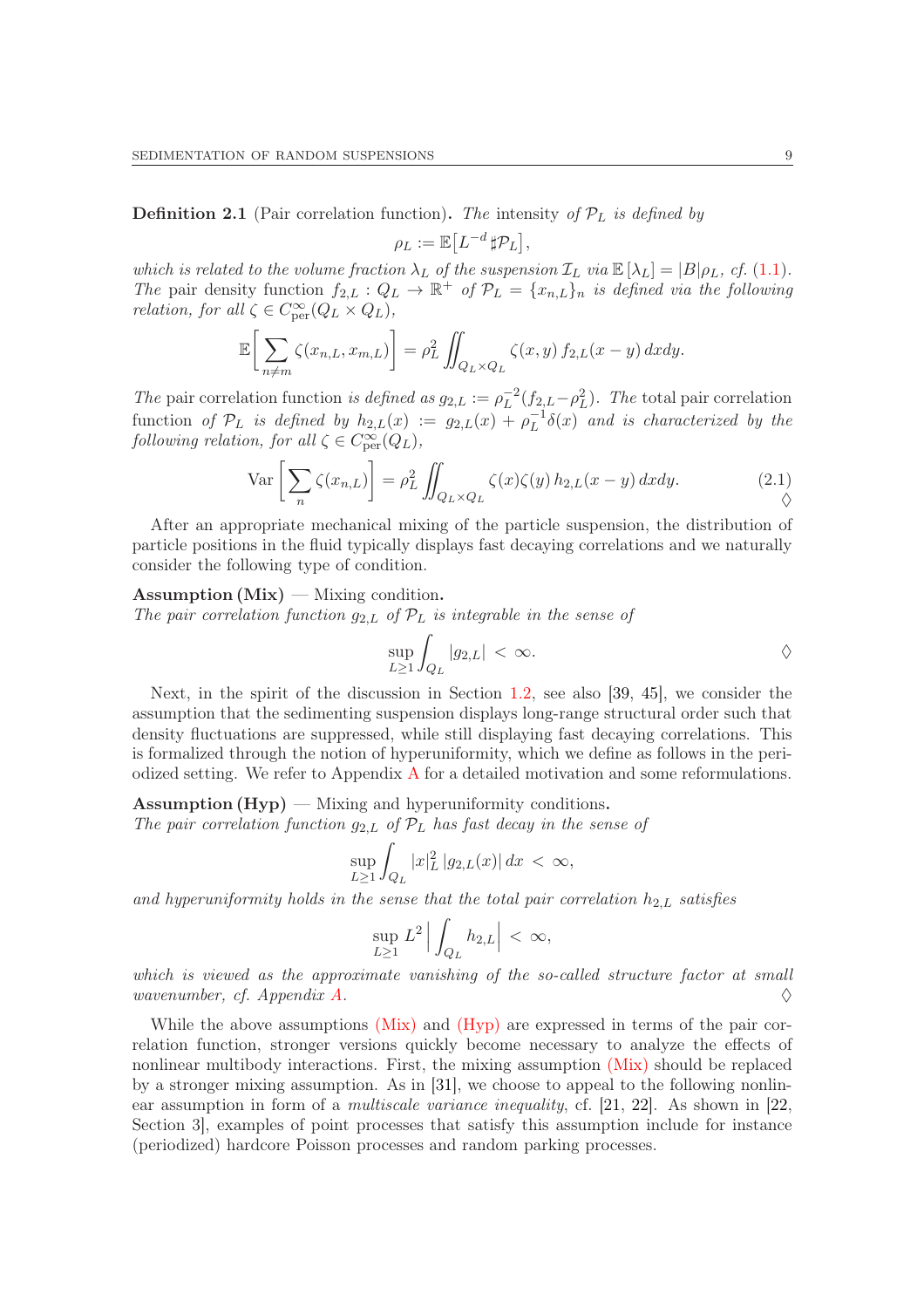# Assumption  $(Mix^+)$  — Improved mixing condition.

There exists a non-increasing weight function  $\pi : \mathbb{R}^+ \to \mathbb{R}^+$  with superalgebraic decay (that is,  $\pi(\ell) \leq C_p \langle \ell \rangle^{-p}$  for all  $p \geq 1$ ) such that for all  $L \geq 1$  the point process  $\mathcal{P}_L$  satisfies, for all  $\sigma(\mathcal{P}_L)$ -measurable random variables  $Y(\mathcal{P}_L)$ ,

<span id="page-9-1"></span>
$$
\text{Var}\left[Y(\mathcal{P}_L)\right] \leq \mathbb{E}\left[\int_0^L \int_{Q_L} \left(\partial_{\mathcal{P}_L, B_\ell(x)}^{\text{osc}} Y(\mathcal{P}_L)\right)^2 dx \langle \ell \rangle^{-d} \pi(\ell) d\ell\right],\tag{2.2}
$$

where the "oscillation" derivative  $\partial^{\rm osc}$  is defined by

$$
\partial_{\mathcal{P},B_{\ell}(x)}^{\text{osc}} Y(\mathcal{P}) := \sup \text{ess}\left\{Y(\mathcal{P}') : \mathcal{P}'|_{Q_L \setminus B_{\ell}(x)} = \mathcal{P}|_{Q_L \setminus B_{\ell}(x)}\right\} \n- \inf \text{ess}\left\{Y(\mathcal{P}') : \mathcal{P}'|_{Q_L \setminus B_{\ell}(x)} = \mathcal{P}|_{Q_L \setminus B_{\ell}(x)}\right\}.
$$

Similarly, we strengthen the hyperuniformity assumption [\(Hyp\)](#page-8-0) in form of a suitable variance inequality. Intuitively, while the "oscillation" derivative in  $(Mix^+)$  $(Mix^+)$  above allows to locally add and move points, the carré-du-champ below only accounts (at leading order) for moving points, but not adding or removing any, in accordance with the definition of hyperuniformity as suppressing density fluctuations. We refer to [A](#page-46-0)ppendix A for a detailed discussion.

Assumption  $(Hyp^+)$  — Improved mixing and hyperuniformity conditions.

There exists a non-increasing weight function  $\pi : \mathbb{R}^+ \to \mathbb{R}^+$  with superalgebraic decay such that for all  $L \geq 1$  the point process  $P_L$  satisfies, for all  $\sigma(P_L)$ -measurable random variables  $Y(\mathcal{P}_L)$ ,

<span id="page-9-2"></span>
$$
\text{Var}\left[Y(\mathcal{P}_L)\right] \leq \mathbb{E}\left[\int_0^L \int_{\mathbb{R}^d} \left(\partial_{\mathcal{P}_L, B_\ell(x)}^{\text{hyp}} Y(\mathcal{P}_L)\right)^2 dx \langle \ell \rangle^{-d} \pi(\ell) d\ell\right],\tag{2.3}
$$

where the "hyperuniform" derivative is given by

$$
\partial_{\mathcal{P}_L, B_\ell(x)}^{\text{hyp}} Y(\mathcal{P}_L) = \partial_{\mathcal{P}_L, B_\ell(x)}^{\text{mov}} Y(\mathcal{P}_L) + L^{-1} \partial_{\mathcal{P}_L, B_\ell(x)}^{\text{osc}} Y(\mathcal{P}_L)
$$

and the "move-point" derivative ∂ mov is defined by

$$
\partial_{\mathcal{P},B_{\ell}(x)}^{\text{mov}} Y(\mathcal{P}) := \sup \text{ess} \left\{ Y(\mathcal{P}') : \mathcal{P}'|_{Q_L \setminus B_{\ell}(x)} = \mathcal{P}|_{Q_L \setminus B_{\ell}(x)}, \ \sharp \mathcal{P}'|_{B_{\ell}(x)} = \sharp \mathcal{P}|_{B_{\ell}(x)} \right\}
$$

$$
- \inf \text{ess} \left\{ Y(\mathcal{P}') : \mathcal{P}'|_{Q_L \setminus B_{\ell}(x)} = \mathcal{P}|_{Q_L \setminus B_{\ell}(x)}, \ \sharp \mathcal{P}'|_{B_{\ell}(x)} = \sharp \mathcal{P}|_{B_{\ell}(x)} \right\}.
$$

2.2. Mean settling speed. Our first main result concerns the mean settling speed  $\bar{V}_L$ , cf.  $(1.8)$ , which is shown to be well-defined under the mixing condition  $(Mix)$  only in dimension  $d > 2$  while under hyperuniformity [\(Hyp\)](#page-8-0) it is well-defined in all dimensions. We also make sense of a limiting equation in the large-volume limit  $L \uparrow \infty$ . The proof is surprisingly elementary, although fully taking into account multibody hydrodynamic interactions: the argument is solely based on  $L^2$  theory, and the standard weak form  $(Hyp)$ of hyperuniformity is enough to unravel the screening.

<span id="page-9-0"></span>**Theorem 1** (Mean settling speed). Let the random point processes  $(\mathcal{P}_L)_{L\geq 1}$  satisfy the qeneral assumption  $(H_{\delta})$  $(H_{\delta})$  for some  $\delta > 0$ .

(i) Under the mixing assumption [\(Mix\)](#page-8-0), there holds for all  $L \geq 1$ ,

$$
\frac{\bar{V}_L}{\rho_L|e|} \lesssim \left\{ \begin{array}{ll} 1 & : & d > 2; \\ (\log L)^{\frac{1}{2}} & : & d = 2; \\ L^{\frac{1}{2}} & : & d = 1. \end{array} \right.
$$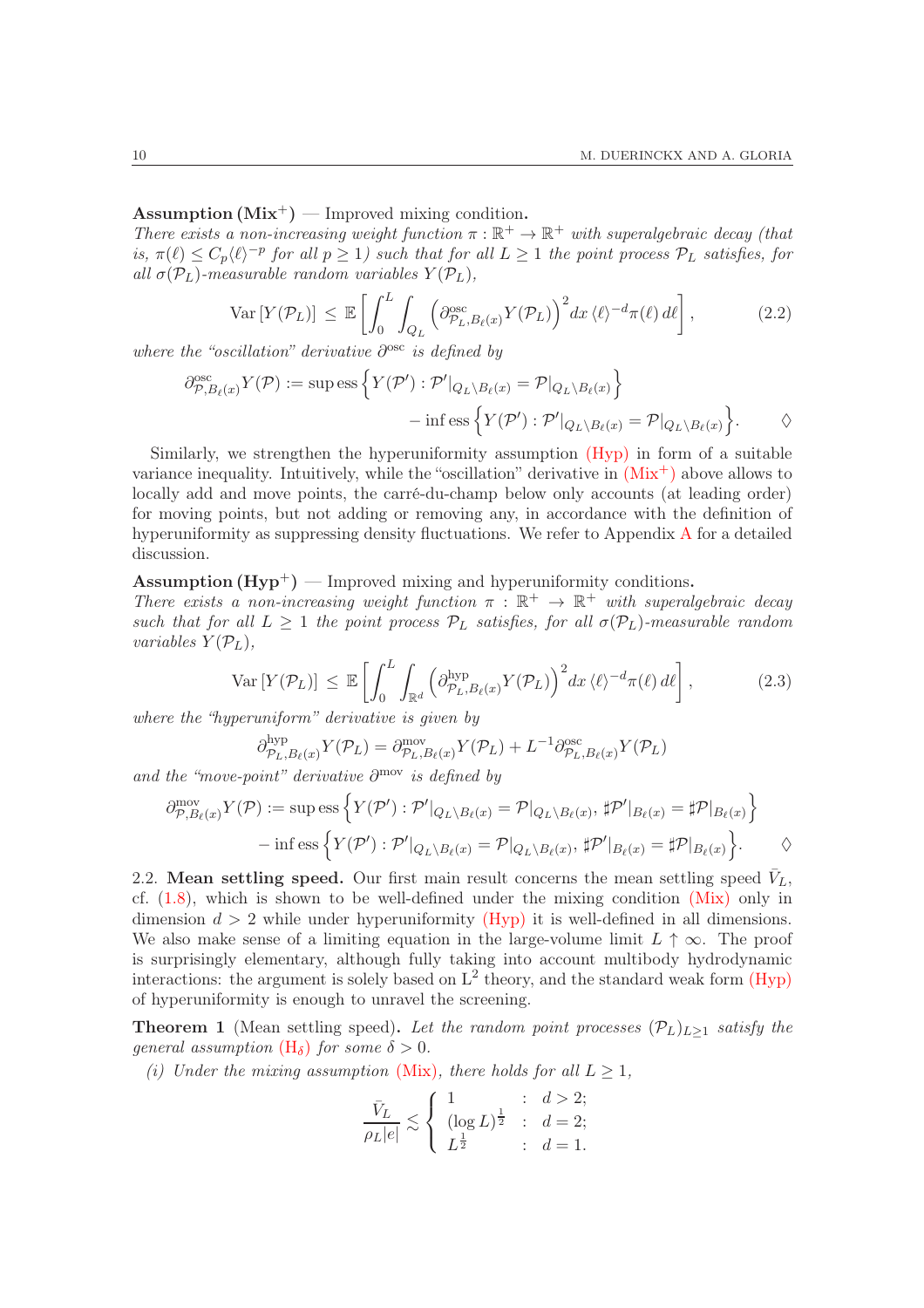More precisely, in dimension  $d > 2$ , for almost all  $\omega$ ,

<span id="page-10-1"></span>
$$
\lim_{L \uparrow \infty} \frac{1}{\sharp \mathcal{P}_L} \sum_n \frac{e}{|e|} \cdot V_{n,L}^{\omega} = \lim_{L \uparrow \infty} \bar{V}_L = \bar{V}, \tag{2.4}
$$

in terms of

$$
\bar{V} := \frac{1}{\alpha|e|} \mathbb{E} \left[ |\nabla \phi|^2 \right], \qquad \alpha := \frac{\lambda}{1 - \lambda}, \qquad \lambda := \mathbb{E} \left[ \mathbb{1}_{\mathcal{I}} \right] = \lim_{L \uparrow \infty} \lambda_L^{\omega}, \tag{2.5}
$$

where the random field  $\phi \in L^2(\Omega; H^1_{loc}(\mathbb{R}^d)^d)$  denotes the unique solution of the following infinite-volume problem:

• For almost all  $\omega$  the realization  $\phi^{\omega} \in H_{\text{loc}}^1(\mathbb{R}^d)^d$  satisfies in the weak sense, for some pressure field  $\Pi^{\omega} \in L^2_{loc}(\mathbb{R}^d)$ ,

<span id="page-10-2"></span>
$$
\begin{cases}\n-\Delta \phi^{\omega} + \nabla \Pi^{\omega} = -\alpha e, & \text{in } \mathbb{R}^{d} \setminus \mathcal{I}^{\omega}, \\
\text{div} \phi^{\omega} = 0, & \text{in } \mathbb{R}^{d} \setminus \mathcal{I}^{\omega}, \\
D(\phi^{\omega}) = 0, & \text{in } \mathcal{I}^{\omega}, \\
e|I^{\omega}_{n}| + \int_{\partial I^{\omega}_{n}} \sigma(\phi^{\omega}, \Pi^{\omega}) \nu = 0, & \forall n, \\
\int_{\partial I^{\omega}_{n}} \Theta \nu \cdot \sigma(\phi^{\omega}, \Pi^{\omega}) \nu = 0, & \forall n, \forall \Theta \in \mathbb{M}^{\text{skew}}.\n\end{cases} (2.6)
$$

• The gradient field  $\nabla \phi$  and the pressure field  $\Pi$  are stationary, they have vanishing expectations  $\mathbb{E}[\nabla \phi] = 0$  and  $\mathbb{E}[\Pi \mathbb{1}_{\mathbb{R}^d \setminus \mathcal{I}}] = 0$ , they have bounded second moments

$$
\mathbb{E}\big[|\nabla \phi|^2\big]+\mathbb{E}\big[|\Pi|^2 1\!\!1_{\mathbb{R}^d\backslash\mathcal{I}}\big]\lesssim |e|^2,
$$

and  $\phi$  is anchored at the origin in the sense of  $f_B \phi^{\omega} = 0$  for almost all  $\omega$ .

(ii) Under the mixing and hyperuniformity assumption [\(Hyp\)](#page-8-0), in any dimension  $d \geq 1$ , there holds for all  $L \geq 1$ ,

$$
\frac{\bar{V}_L}{\rho_L|e|} \lesssim 1,
$$

the limit [\(2.4\)](#page-10-1) holds, and the infinite-volume problem [\(2.6\)](#page-10-2) is always well-posed.  $\diamond$ 

2.3. Velocity fluctuations. Our next main result concerns the estimation of velocity fluctuations, which requires a much finer use of stochastic cancellations. In this context, the analysis of the effects of nonlinear multibody interactions requires a suitable strengthening of the standard mixing and hyperuniformity assumptions  $(Mix)$  and  $(Hyp)$ , and we rather appeal to their nonlinear functional-analytic versions  $(Mix^+)$  $(Mix^+)$  and  $(Hyp^+)$ . In addition, this result crucially relies on annealed regularity properties for the steady Stokes equation in presence of a random suspension, cf. Section [4.2.2.](#page-25-0) Rather than focussing on the variance  $\sigma_L^2$ , cf. [\(1.8\)](#page-5-2), we further consider higher moments of the velocity field  $\phi_L$ .

<span id="page-10-0"></span>**Theorem 2** (Velocity fluctuations). Let the random point processes  $(\mathcal{P}_L)_{L>1}$  satisfy the qeneral assumption  $(H_{\delta})$  $(H_{\delta})$  for some  $\delta > 0$ .

(i) Under the improved mixing assumption  $(Mix^+)$  $(Mix^+)$ , in any dimension  $d > 2$ , we have for all  $L \geq 1$  and  $1 \leq p < \infty$ ,

<span id="page-10-3"></span>
$$
\|\nabla \phi_L\|_{\mathcal{L}^p(\Omega)} \lesssim_p |e|,\tag{2.7}
$$

and

<span id="page-10-4"></span>
$$
\|\phi_L(x)\|_{\mathcal{L}^p(\Omega)} \lesssim_p |e| \times \begin{cases} 1, & \text{if } d > 4; \\ \log(2+|x|)^{\frac{1}{2}}, & \text{if } d = 4; \\ \langle x \rangle^{\frac{1}{2}}, & \text{if } d = 3. \end{cases} \tag{2.8}
$$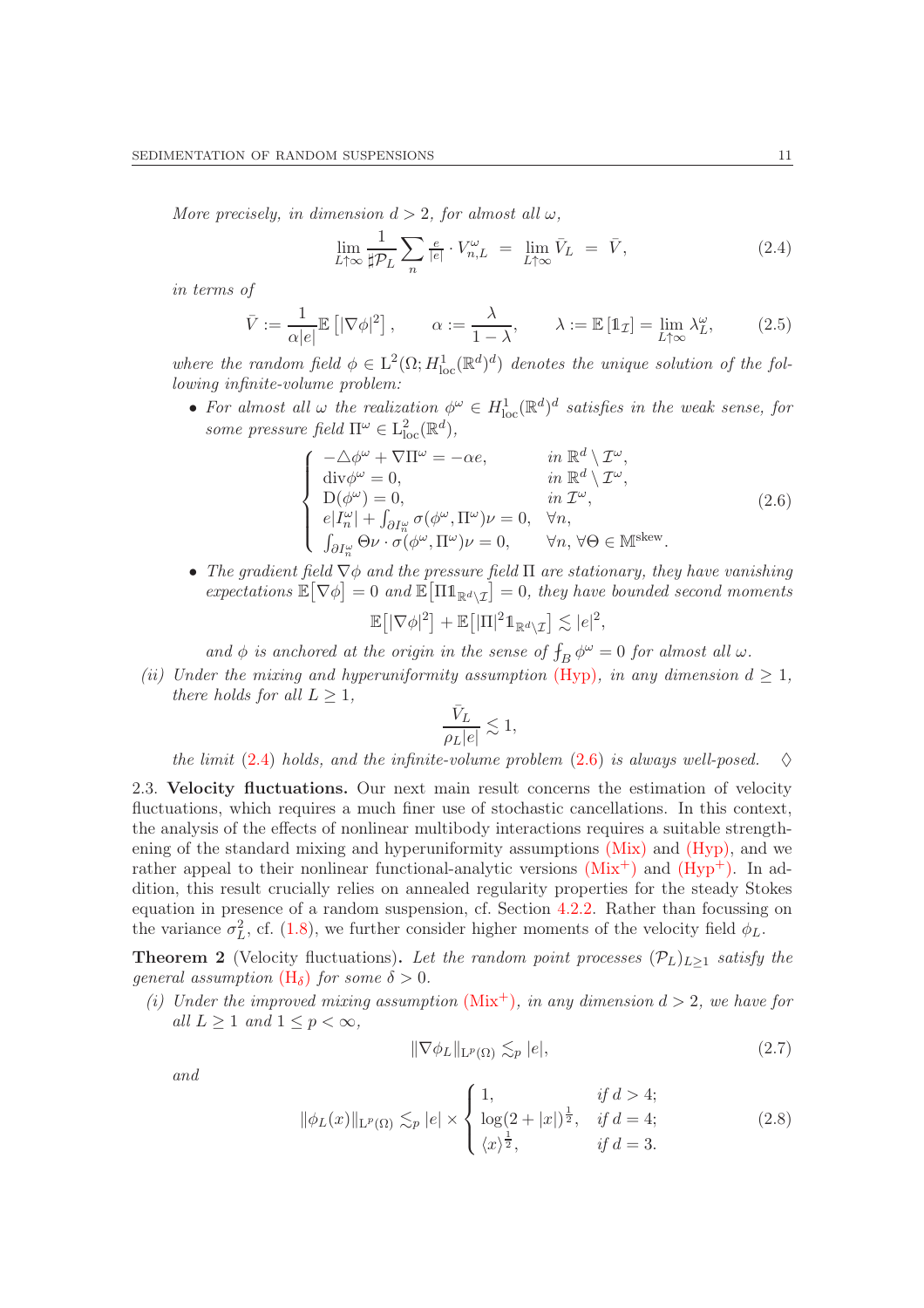In particular, in dimension  $d > 4$ , up to relaxing the anchoring condition, the solution  $\phi$  of the infinite-volume problem [\(2.6\)](#page-10-2) can be uniquely constructed as a stationary object with vanishing expectation.

(ii) Under the improved mixing and hyperuniformity assumption  $(Hyp<sup>+</sup>)$ , in any dimension  $d \geq 1$ , we have for all  $L \geq 1$  and  $1 \leq p < \infty$ ,

<span id="page-11-2"></span>
$$
\|\nabla \phi_L\|_{\mathcal{L}^p(\Omega)} \lesssim_p |e|,\tag{2.9}
$$

and

<span id="page-11-3"></span>
$$
\|\phi_L(x)\|_{\mathcal{L}^p(\Omega)} \lesssim_p |e| \times \begin{cases} 1, & \text{if } d > 2; \\ \log(2+|x|)^{\frac{1}{2}}, & \text{if } d = 2; \\ \langle x \rangle^{\frac{1}{2}}, & \text{if } d = 1. \end{cases} \tag{2.10}
$$

In particular, in dimension  $d > 2$ , up to relaxing the anchoring condition, the solution  $\phi$  of the infinite-volume problem [\(2.6\)](#page-10-2) can be uniquely constructed as a stationary object with vanishing expectation.  $\Diamond$ 

Stochastic cancellations are conveniently exploited in form of the fluctuation scaling of large-scale averages of  $\nabla \phi_L$ , from which the above moment bounds are deduced as consequences. More precisely, we show that, under the improved mixing assumption  $(Mix^+),$  $(Mix^+),$ in dimension  $d > 2$ , fluctuations of  $\nabla \phi_L$  miss the usual central limit theorem scaling by a length scale (as encoded by the norm of the test function in  $L^{\frac{2d}{d+2}}$  instead of  $L^2$ ): for all  $g \in C_{\text{per}}^{\infty}(Q_L)^{d \times d}$  and  $1 \leq p < \infty$ , we have

<span id="page-11-0"></span>
$$
\left\| \int_{Q_L} g : \nabla \phi_L \right\|_{\mathcal{L}^{2p}(\Omega)} \lesssim_p \left\| [\langle \nabla \rangle^{\frac{1}{2}} g]_2 \right\|_{\mathcal{L}^{\frac{2d}{d+2}}(Q_L)},\tag{2.11}
$$

while under the improved mixing and hyperuniformity assumption  $(Hvp<sup>+</sup>)$  in any dimension  $d \geq 1$  the usual central limit theorem scaling is recovered in form of

<span id="page-11-1"></span>
$$
\left\| \int_{Q_L} g : \nabla \phi_L \right\|_{\mathcal{L}^{2p}(\Omega)} \lesssim_p \|\langle \nabla \rangle^{\frac{1}{2}} g\|_{\mathcal{L}^2(Q_L)}.
$$
\n(2.12)

(Note that the additional gradient  $\langle \nabla \rangle^{\frac{1}{2}}$  in the bounds plays no role on large scales.)

2.4. Homogenization result. We consider a steady Stokes fluid in a bounded domain with internal forces and a dense suspension of small particles: we analyze the non-dilute homogenization regime with vanishing particle radii but fixed volume fraction  $\lambda_{\varepsilon}^{\omega} \to \lambda > 0$ . Suspended particles in the fluid act as obstacles, hindering the fluid flow and therefore increasing the flow resistance, that is, the viscosity. The fluid with the suspension is then expected to behave approximately like a Stokes fluid with some effective viscosity — which was the basis of Perrin's celebrated experiment to estimate the Avogadro number as inspired by Einstein's PhD thesis [\[25\]](#page-51-18). The upcoming theorem shows that the effective viscosity for a sedimenting suspension exactly coincides with that for a colloidal (non-sedimenting) suspension, although the local behavior of the fluid flow is drastically different as expressed via the corrector result. This constitutes the counterpart for sedimenting suspensions of our recent work [\[19,](#page-51-15) Theorem 1] on colloidal suspensions. Strikingly, although the result is only qualitative, it requires strong mixing conditions and quantitative estimates, in particular relying on Theorems [1](#page-9-0) and [2](#page-10-0) above, as opposed to the much simpler situation of colloidal suspensions in [\[19\]](#page-51-15). An optimal convergence rate (which relies on a further use of annealed regularity) will be given in the companion article [\[20\]](#page-51-7). This homogenization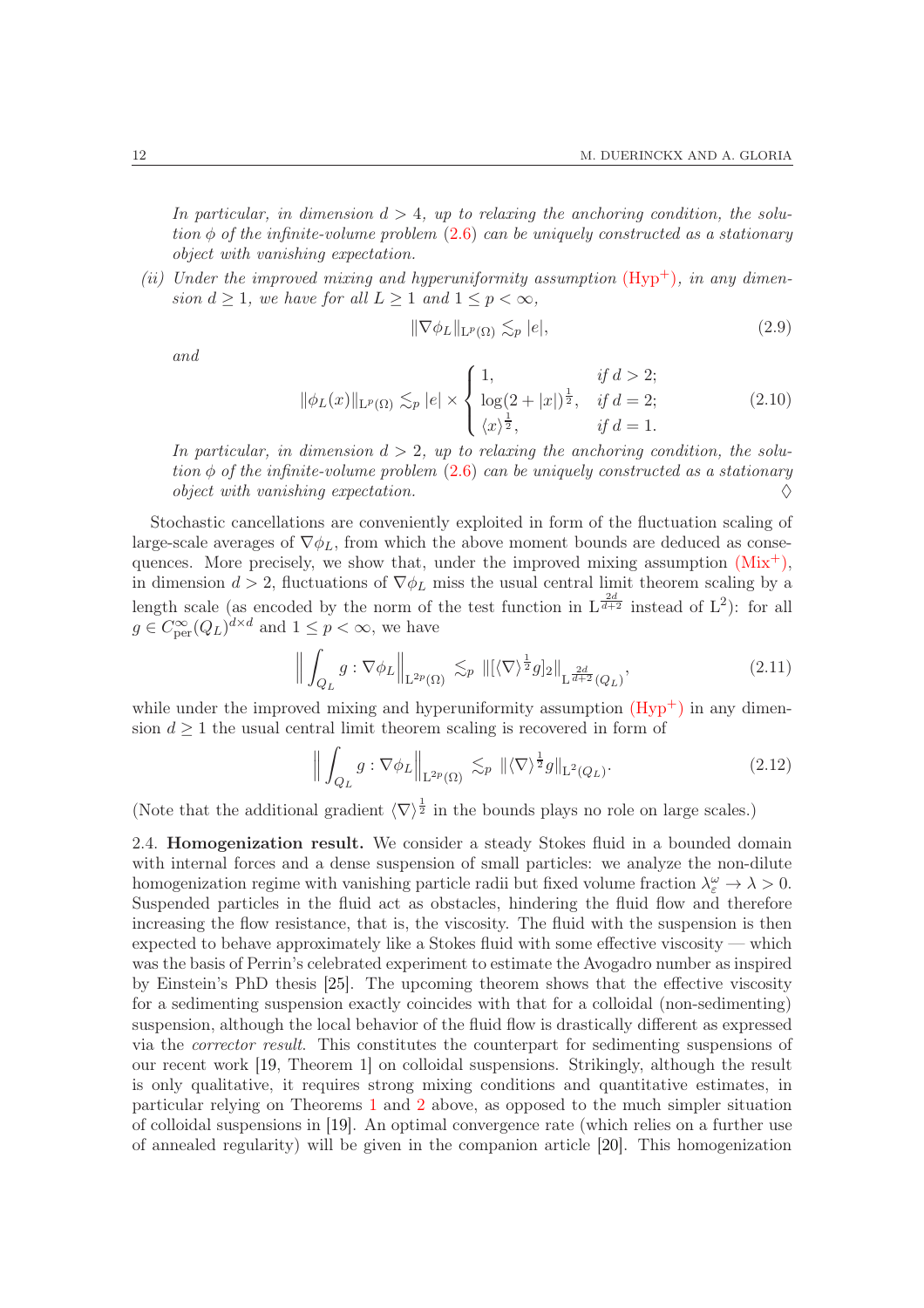result is the very first of its kind in the context of sedimentation. In particular, as opposed to contributions such as [\[36,](#page-51-19) [17,](#page-50-9) [37\]](#page-51-20), where particle velocities are prescribed a priori rather than deduced from the steady Stokes equation, there is no Brinkman term in the effective equation. In addition, we consider a non-dilute regime (cf.  $\lambda_{\varepsilon}^{\omega} \to \lambda > 0$ ), where the multiparticle effect of hydrodynamic interactions is not negligible.

We start with some notation: Given a reference bounded Lipschitz domain  $U$ , we consider the set  $\mathcal{N}_{\varepsilon}^{\omega}(U)$  of all indices n such that  $\varepsilon(I_n^{\omega} + \delta B) \subset U$ , and we define the corresponding rescaled particle suspension  $\mathcal{I}_{\varepsilon}^{\omega}(U)$  in U,

$$
\mathcal{I}_{\varepsilon}^{\omega}(U) := \bigcup_{n \in \mathcal{N}_{\varepsilon}^{\omega}(U)} \varepsilon I_{n}^{\omega}.
$$

Note that particles in this collection are at least at distance  $\varepsilon\delta$  from one another and from the boundary  $\partial U$ .

<span id="page-12-0"></span>**Theorem 3** (Homogenization of steady Stokes flow with sedimenting suspension). Let the stationary random point process  $P$  be as in  $(H_{\delta})$  $(H_{\delta})$ . Under the improved mixing assumption  $(Mix^+)$  $(Mix^+)$  in dimension  $d > 2$ , or under the improved mixing and hyperuniformity assumption (Hyp<sup>+</sup>) in any dimension  $d \geq 1$ , given a bounded Lipschitz domain  $U \subset \mathbb{R}^d$ , an internal force  $f \in L^2(U)$ , and gravity  $e \in \mathbb{R}^d$ , we consider for all  $\varepsilon > 0$  and  $\omega \in \Omega$  the unique weak solution  $u_{\varepsilon}^{\omega} \in H_0^1(U)$  of the following steady Stokes problem,

<span id="page-12-1"></span>
$$
\begin{cases}\n-\Delta u_{\varepsilon}^{\omega} + \nabla P_{\varepsilon}^{\omega} = f, & \text{in } U \setminus \mathcal{I}_{\varepsilon}^{\omega}(U), \\
\text{div} u_{\varepsilon}^{\omega} = 0, & \text{in } U \setminus \mathcal{I}_{\varepsilon}^{\omega}(U), \\
u_{\varepsilon}^{\omega} = 0, & \text{on } \partial U, \\
D(u_{\varepsilon}^{\omega}) = 0, & \text{in } \mathcal{I}_{\varepsilon}^{\omega}(U), \\
\varepsilon^{d-1} e |I_{n}^{\omega}| + \int_{\varepsilon} \partial I_{n}^{\omega} \sigma(u_{\varepsilon}^{\omega}, P_{\varepsilon}^{\omega}) \nu = 0, \quad \forall n \in \mathcal{N}_{\varepsilon}^{\omega}(U), \\
\int_{\varepsilon} \partial I_{n}^{\omega} \Theta \nu \cdot \sigma(u_{\varepsilon}^{\omega}, P_{\varepsilon}^{\omega}) \nu = 0, & \forall n \in \mathcal{N}_{\varepsilon}^{\omega}(U), \forall \Theta \in \mathbb{M}^{\text{skew}}.\n\end{cases} (2.13)
$$

Then the following results hold,

(i) Homogenization: For almost all  $\omega$ ,  $u_{\varepsilon}^{\omega} \rightharpoonup \bar{u}$  weakly in  $H_0^1(U)$ , where  $\bar{u} \in H_0^1(U)$  is the unique weak solution of the homogenized Stokes problem

<span id="page-12-2"></span>
$$
\begin{cases}\n-\text{div}\,\bar{\mathbf{B}}\,\mathrm{D}(\bar{u}) + \nabla\bar{P} = (1 - \lambda)f, & \text{in } U, \\
\text{div}\,\bar{u} = 0, & \text{in } U, \\
\bar{u} = 0, & \text{on } \partial U,\n\end{cases}
$$
\n(2.14)

where  $\lambda := \mathbb{E} [\mathbb{1}_{\mathcal{I}}]$  is the intensity of the inclusion process, and the effective viscosity tensor  $\bf{B}$  is positive definite on trace-free matrices and is given by

$$
\bar{\boldsymbol{B}} := \sum_{E, E' \in \mathcal{E}} (E' \otimes E) \mathbb{E} \left[ (\nabla \psi_{E'} + E') : (\nabla \psi_E + E) \right], \tag{2.15}
$$

where the sum runs over an orthonormal basis  $\mathcal E$  of trace-free  $d \times d$  matrices, and where the random field  $\psi_E \in L^2(\Omega; H^1_{loc}(\mathbb{R}^d)^{d \times d})$  denotes the unique solution of the following (infinite-volume) "colloidal corrector" problem: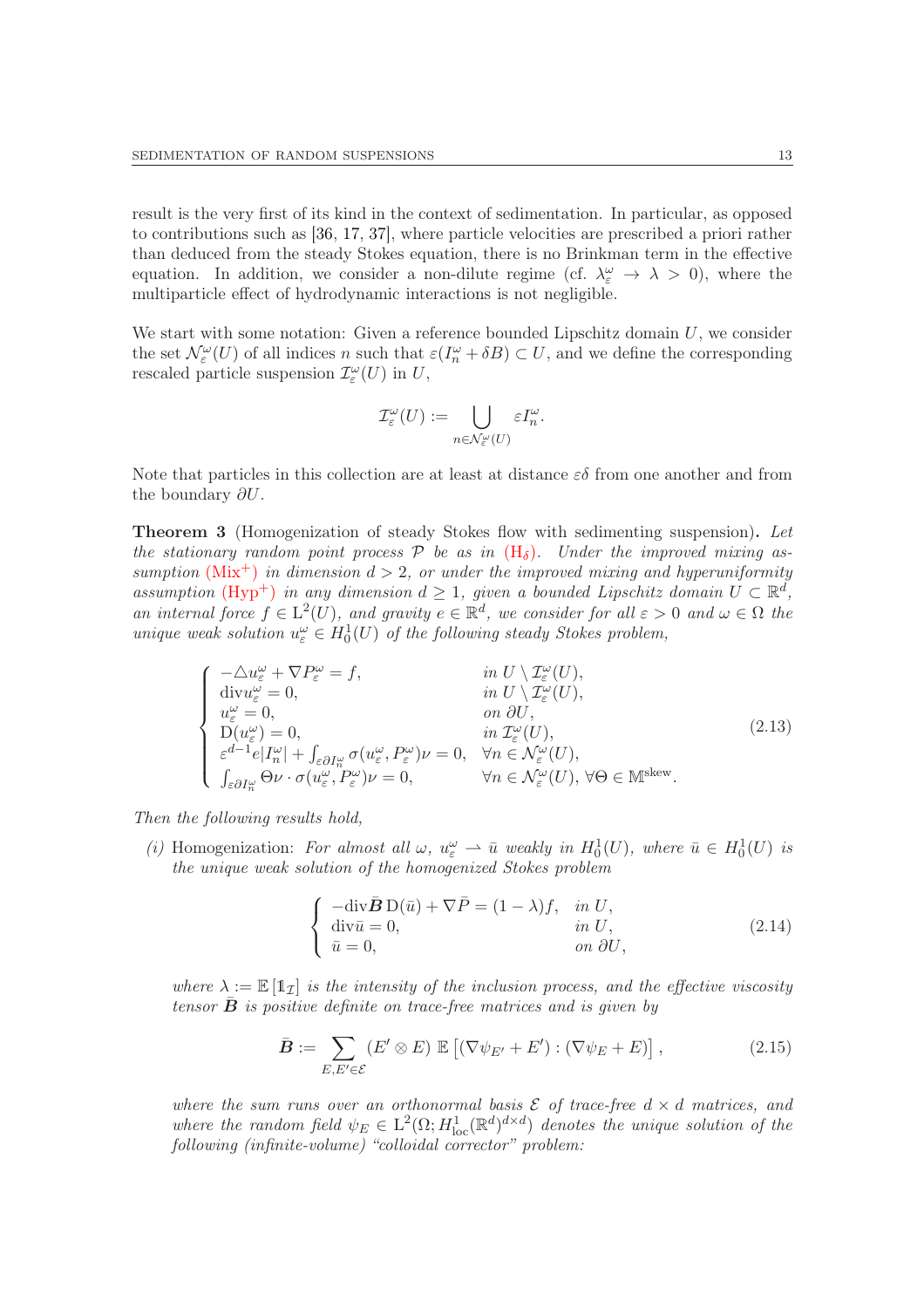• For almost all  $\omega$ , the realization  $\psi_E^{\omega} \in H^1_{loc}(\mathbb{R}^d)^d$  satisfies in the weak sense, for some pressure field  $\Sigma_{E}^{\omega} \in L_{\text{loc}}^{2}(\mathbb{R}^{d}),$ 

$$
\begin{cases}\n-\Delta \psi_E^{\omega} + \nabla \Sigma_E^{\omega} = 0, & in \mathbb{R}^d \setminus \mathcal{I}^{\omega}, \\
\text{div}\psi_E^{\omega} = 0, & in \mathbb{R}^d \setminus \mathcal{I}^{\omega}, \\
D(\psi_E^{\omega} + E(x - x_n^{\omega})) = 0, & in \mathcal{I}^{\omega}, \\
f_{\partial I_n^{\omega}} \sigma(\psi_E^{\omega} + E(x - x_n^{\omega}), \Sigma_E^{\omega}) \nu = 0, & \forall n, \\
f_{\partial I_n^{\omega}} \Theta \nu \cdot \sigma(\psi_E^{\omega} + E(x - x_n^{\omega}), \Sigma_E^{\omega}) \nu = 0, & \forall n, \forall \Theta \in \mathbb{M}^{\text{skew}}.\n\end{cases} (2.16)
$$

- The gradient field  $\nabla \psi_E$  and the pressure field  $\Sigma_E$  are stationary, they have vanishing expectations  $\mathbb{E}[\nabla \psi_E] = 0$  and  $\mathbb{E}[\Sigma_E 1_{\mathbb{R}^d \setminus \mathcal{I}}] = 0$ , they have bounded second moments, and  $\psi_E$  satisfies the anchoring condition  $\int_B \psi_E^{\omega} = 0$  for almost all  $\omega$ .
- (ii) Convergence of pressure: For almost all  $\omega$ , the pressure field  $P_{\varepsilon}^{\omega}$  converges weakly in  $L^2(U)$  up to suitable renormalization in the following sense,

$$
\begin{split} \bigg((P_\varepsilon^\omega-\tfrac{1}{\varepsilon}\lambda e\cdot x)-\int_{U\backslash\mathcal{I}_\varepsilon^\omega(U)}(P_\varepsilon^\omega-\tfrac{1}{\varepsilon}\lambda e\cdot x)\bigg)\mathbbm{1}_{U\backslash\mathcal{I}_\varepsilon^\omega(U)}\\ &\to\ (1-\lambda)\bigg(\bar P+b:{\rm D}(\bar u)-\int_U\bar P\bigg), \end{split}
$$

where **b** is a symmetric trace-free matrix given for all  $E \in \mathbb{M}_0^{\text{sym}}$  $_0^{\rm sym}$  by

$$
\boldsymbol{b} : E := \frac{1}{d} \mathbb{E} \bigg[ \sum_{n} \frac{\mathbb{1}_{I_n}}{|I_n|} \int_{\partial I_n} (x - x_n) \cdot \sigma(\psi_E + Ex, \Sigma_E) \nu \bigg]; \tag{2.17}
$$

(iii) Corrector result: Provided  $f \in L^p(U)$  for some  $p > d$ , for almost all  $\omega$ , a corrector result holds in the following form for the velocity field  $u_\varepsilon^\omega$ ,

$$
\left\|u_{\varepsilon}^{\omega}-\bar{u}-\varepsilon(1-\lambda)\phi^{\omega}(\frac{\cdot}{\varepsilon})-\varepsilon\sum_{E\in\mathcal{E}}\psi_E^{\omega}(\frac{\cdot}{\varepsilon})\nabla_E\bar{u}\right\|_{H^1(U)}\to 0,
$$

and for the pressure field  $P_{\varepsilon}^{\omega}$ ,

$$
\inf_{\kappa \in \mathbb{R}} \left\| P_{\varepsilon}^{\omega} - \frac{1}{\varepsilon} \lambda e \cdot x - \bar{P} - \mathbf{b} : \mathcal{D}(\bar{u}) \right\|_{\mathcal{H}^{d}(\mathcal{I}^{\omega})} \n- (1 - \lambda) \left( \Pi^{\omega} \mathbb{1}_{\mathbb{R}^{d} \setminus \mathcal{I}^{\omega}} \right) \left( \frac{\cdot}{\varepsilon} \right) - \sum_{E \in \mathcal{E}} \left( \Sigma_{E}^{\omega} \mathbb{1}_{\mathbb{R}^{d} \setminus \mathcal{I}^{\omega}} \right) \left( \frac{\cdot}{\varepsilon} \right) \nabla_{E} \bar{u} - \kappa \left\|_{\mathcal{L}^{2}(U \setminus \mathcal{I}^{\omega}_{\varepsilon}(U))} \to 0,
$$

where  $(\phi, \Pi)$  is the (infinite-volume) "sedimentation corrector" of Theorem [1.](#page-9-0)  $\diamond$ 

Remark 2.2. We briefly comment on the scaling in  $(2.13)$ . In the force balance, while gravity appears as a bulk term  $\varepsilon^d e|I_n|$  and the drag force as a surface term  $\int_{\varepsilon \partial I_n} \sigma(u_\varepsilon, P_\varepsilon) \nu$ , gravity is naturally rescaled by a factor  $\frac{1}{\varepsilon}$  so that both contributions have the same order of magnitude. This appears as the natural setup for sedimentation experiments: by scaling, it is equivalent to considering a fixed gravity and particles with fixed size and volume fraction in a tank of increasing size. As gravity is rescaled by a diverging factor  $\frac{1}{\varepsilon}$ , it is compensated by a diverging backflow  $-\frac{1}{\varepsilon}$  $\frac{1}{\varepsilon} \lambda e$  generated by the pressure, which explains why the convergence of the pressure only holds up to this corresponding renormalization.  $\diamond$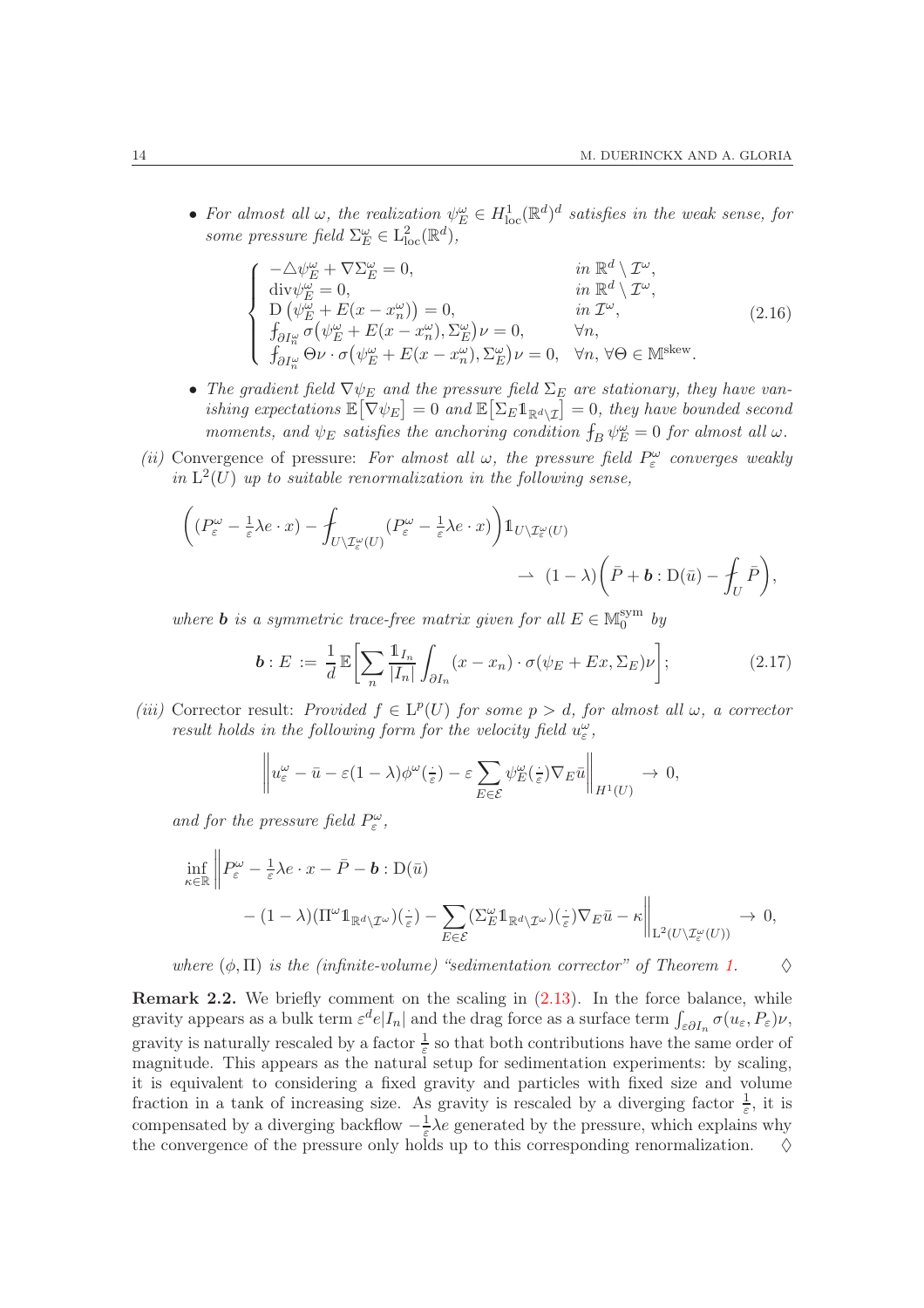2.5. Extensions. We mention possible relaxations of the set of general assumptions on the suspension; details are omitted.

- Polydisperse suspensions: Spherical particles  $I_{n,L} = B(x_{n,L})$  can be replaced by other bounded shapes, or even by iid bounded random shapes (provided that particle boundaries are uniformly of class  $C^2$ ). In the hyperuniform setting, if particles have varying volumes, the condition on the conservation of the number of points in the move-point derivative has naturally to be replaced by a condition on the conservation of the total volume of the particles upon perturbation.
- Weakened hardcore condition: The deterministic hardcore condition in  $(H_{\delta})$  $(H_{\delta})$  could be relaxed into a lower bound of the type

$$
\mathbb{E}\Big[\mathbb{1}_{x_n\in B}\sup_{m:m\neq n}\big(|x_m-x_n|-2\big)^{-r}\Big]<\infty,
$$

for some large enough power  $r \geq 1$ , at the price of appealing more substantially to Meyers type estimates.

<span id="page-14-0"></span>2.6. Heuristic proof: the linear response. The main difficulty of any rigorous approach to sedimentation is to account for multibody nonlinear hydrodynamic interactions. In this paragraph, we briefly show how the scalings for the mean settling speed and for velocity fluctuations can be motivated by a formal linear analysis in the dilute regime and we explicitly emphasize the role of hyperuniformity in this simple setting. This constitutes a reformulation of the formal calculations by Batchelor [\[8\]](#page-50-4), Caflisch and Luke [\[16\]](#page-50-5) (see also [\[31,](#page-51-6) Section 1.3]), and Koch and Shaqfeh [\[45\]](#page-51-0). A heuristic discussion of the nonlinear contribution is postponed to Section [2.7.](#page-15-0)

Neglecting the multibody interactions in the dilute regime  $\lambda_L \ll 1$ , the Stokes problem  $(1.2)$ – $(1.5)$  is formally reduced to  $\phi_L \approx \phi_L^{\circ}$ , see also Remark [1.1\(](#page-4-1)a),

$$
-\Delta\phi_L^{\circ} + \nabla\Pi_L^{\circ} = \left(\sum_n \mathbb{1}_{I_{n,L}} - \lambda_L\right) e, \qquad \text{div}\phi_L^{\circ} = 0, \qquad \text{in } Q_L,\tag{2.18}
$$

and particle velocities are approximated by  $V_{n,L} \approx V_{n,L}^{\circ} := \int_{I_{n,L}} \phi_L^{\circ}$ . For this simplified linear model, in view of [\(1.9\)](#page-5-3), the mean settling speed is explicitly given by

<span id="page-14-1"></span>
$$
\lambda_L |e| \bar{V}_L^{\circ} \stackrel{L \uparrow \infty}{\sim} \mathbb{E} \left[ |\nabla \phi_L^{\circ}|^2 \right] = \mathbb{E} \left[ \left| \sum_n \nabla U_L(x_{n,L}) \right|^2 \right] = \left| \text{Var} \left[ \sum_n \nabla U_L(x_{n,L}) \right] \right|, \quad (2.19)
$$

in terms of the periodic (locally averaged) Stokeslet,

$$
-\Delta U_L + \nabla P_L = \left(\mathbb{1}_B - L^{-d} |B|\right) e, \quad \text{in } Q_L.
$$

Likewise, velocity fluctuations are formally computed as follows,

<span id="page-14-2"></span>
$$
(\sigma_L^{\circ})^2 \approx |\text{Var}[\phi_L^{\circ}]| = \left| \text{Var}\left[\sum_n U_L(x_{n,L})\right] \right|.
$$
 (2.20)

In order to estimate [\(2.19\)](#page-14-1) and [\(2.20\)](#page-14-2), we distinguish between random point processes  $\mathcal{P}_L$ without or with long-range order in form of hyperuniformity.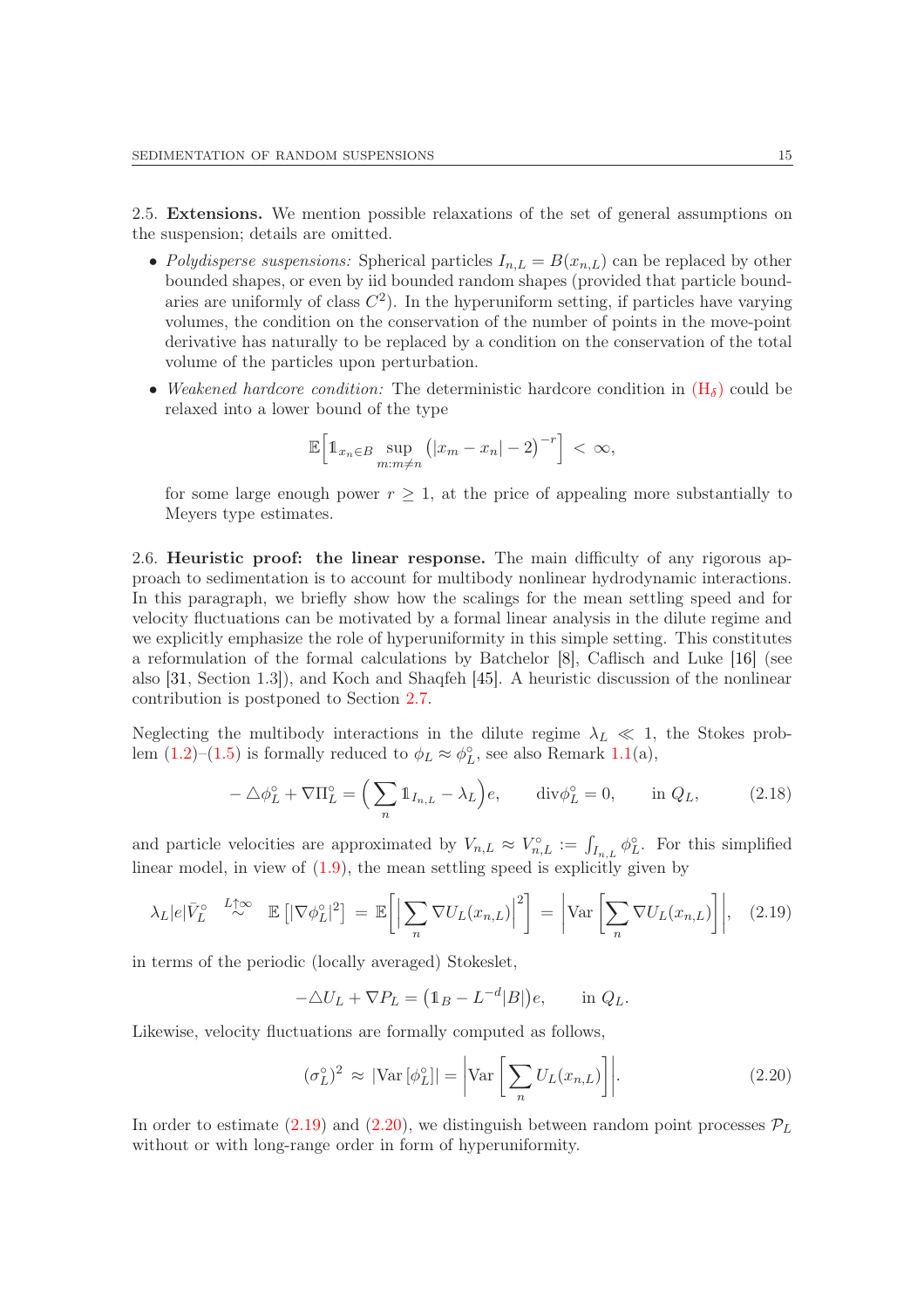• *Case without long-range order:* 

If correlations of the point process  $\mathcal{P}_L = \{x_{n,L}\}_n$  display an integrable decay [\(Mix\),](#page-8-0) the following variance estimate is easily obtained, cf. [\(A.4\)](#page-48-0),

<span id="page-15-1"></span>
$$
\operatorname{Var}\left[\sum_{n} \zeta(x_{n,L})\right] \leq \rho_L^2 \int_{Q_L} |\zeta|^2. \tag{2.21}
$$

Recalling that the decay of the Stokeslet is given by

$$
|U_L(x)| \lesssim |e|(1+|x|_L)^{2-d}, \qquad |\nabla U_L(x)| \lesssim |e|(1+|x|_L)^{1-d},
$$

identities [\(2.19\)](#page-14-1) and [\(2.20\)](#page-14-2) then lead to the expected scaling,

$$
\lambda_L |e| \bar{V}_L^{\circ} \le \rho_L^2 \int_{Q_L} |\nabla U_L|^2 \le \rho_L^2 |e|^2, \quad \text{provided } d > 2,
$$
  

$$
(\sigma_L^{\circ})^2 \le \rho_L^2 \int_{Q_L} |U_L|^2 \le \rho_L^2 |e|^2, \quad \text{provided } d > 4.
$$

• *Case with hyperuniformity:* 

Hyperuniformity is naturally expected to translate into a strong improvement of [\(2.21\)](#page-15-1): indeed, given an independent copy  $\{x'_{n,L}\}_n$  of  $\{x_{n,L}\}_n$ , we may represent

$$
\operatorname{Var}\left[\sum_{n}\zeta(x_{n,L})\right] = \mathbb{E}\mathbb{E}'\left[\frac{1}{2}\Big(\sum_{n}\zeta(x_{n,L}) - \sum_{n}\zeta(x'_{n,L})\Big)^{2}\right],
$$

and the suppression of density fluctuations would formally allow to locally couple the point sets  $\{x'_{n,L}\}_n$  and  $\{x_{n,L}\}_n$ , hence only compare close points, which would ideally translate into the gain of a derivative: for all  $\zeta \in C^{\infty}_{per}(Q_L)$  with  $\int_{Q_L} \zeta = 0$ ,

<span id="page-15-2"></span>
$$
\operatorname{Var}\left[\sum_{n} \zeta(x_{n,L})\right] \lesssim \rho_L^2 \int_{Q_L} |\nabla \zeta|^2. \tag{2.22}
$$

As shown in Lemma [A.2,](#page-48-1) this functional inequality is indeed essentially equivalent to hyperuniformity together with a suitable decay of correlations. Identities [\(2.19\)](#page-14-1) and [\(2.20\)](#page-14-2) then lead to the expected improved scaling,

$$
\lambda_L |e| \bar{V}_L^{\circ} \le \rho_L^2 \int_{Q_L} |\nabla^2 U_L|^2 \le \rho_L^2 |e|^2, \quad \text{for any } d \ge 1,
$$
  

$$
(\sigma_L^{\circ})^2 \le \rho_L^2 \int_{Q_L} |\nabla U_L|^2 \le \rho_L^2 |e|^2, \quad \text{provided } d > 2.
$$

<span id="page-15-0"></span>2.7. Analogies to stochastic homogenization: the nonlinear response. This section is devoted to analogies between the sedimentation problem and corrector equations for linear elliptic operators, both in divergence form or in non-divergence form (cf. [\[34,](#page-51-21) [32,](#page-51-22) [1,](#page-50-10) [2,](#page-50-11) [3\]](#page-50-12) e.g.). In particular, we explain the differences in the corresponding critical dimensions, as well as the surprising fact that the sedimentation problem benefits from hyperuniformity whereas elliptic corrector equations do not in general. We first recall the corrector equations for linear elliptic operators both in divergence form, cf. [\(Div\)](#page-16-0), and in non-divergence form, cf. [\(NDiv\)](#page-16-1), associated with a uniformly elliptic random coefficient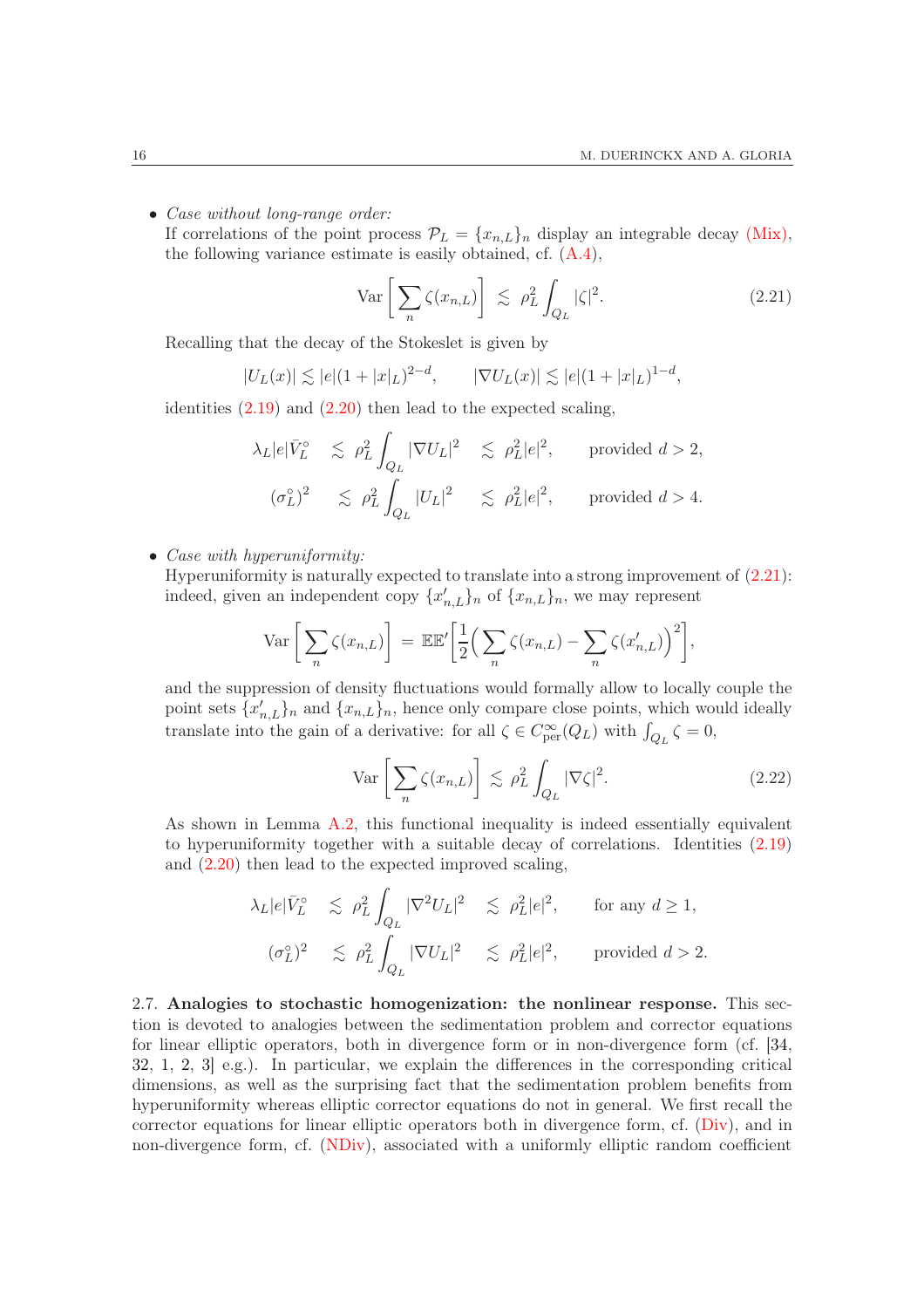field  $a_L$ ; to make the comparison with the sedimentation problem more transparent, we also introduce some hybrid corrector equation, cf. [\(Hyb\)](#page-16-2):

<span id="page-16-1"></span><span id="page-16-0"></span>
$$
-\text{div}(\boldsymbol{a}_L \nabla \psi_1) = \text{div}(\boldsymbol{a}_L e), \qquad (\text{Div})
$$

$$
-a_L : \nabla^2 \psi_2 = (a_L - \tilde{a}_L) : E,
$$
 (NDiv)

<span id="page-16-2"></span>
$$
-\text{div}(\boldsymbol{a}_L \nabla \psi_3) = (\boldsymbol{a}_L - \mathbb{E}[\boldsymbol{a}_L]): E, \tag{Hyb}
$$

for some fixed directions  $e \in \mathbb{R}^d$  and  $E \in \mathbb{R}^{d \times d}$ , and some suitable constant  $\tilde{a}_L \in \mathbb{R}^{d \times d}$ that ensures solvability. In each of these corrector equations, the right-hand side displays a linear random input either in divergence or in non-divergence form, while the nonlinearity with respect to randomness arises from the solution operator associated with the elliptic operator in the left-hand side, which is again either in divergence or in non-divergence form. We compare these elliptic models with the sedimentation problem  $(1.2)$ – $(1.5)$ , which is conveniently rewritten as follows, cf. Remark  $1.1(a)$  $1.1(a)$ ,

$$
\phi_L = \frac{1}{1 - \lambda_L} \pi_L \phi_L^{\circ}, \qquad -\triangle \phi_L^{\circ} + \nabla \Pi_L^{\circ} = (\mathbb{1}_{\mathcal{I}_L} - \lambda_L)e, \quad \text{div}\phi_L^{\circ} = 0, \quad \text{in } Q_L.
$$

The linear random input  $\mathbb{1}_{\mathcal{I}_L}$  in the equation for  $\phi_L^{\circ}$  is in non-divergence form, and the nonlinearity arises from the projection  $\pi_L$ . Although the latter has a very different structure from elliptic solution operators, our results in the present work indicate that it behaves quite similarly and displays exactly the same nonlocality as the divergence-form elliptic solution operator  $(-\text{div}a_L\nabla)^{-1}$ . In this respect, the sedimentation problem appears comparable to the hybrid model [\(Hyb\)](#page-16-2).

We now compare the critical dimensions for the different elliptic models. While a linearized analysis would be misleading when unraveling the role of hyperuniformity, we appeal to sensitivity calculus: we analyze how correctors are modified upon infinitesimal local changes  $\delta a_L$  of the random coefficients  $a_L$  and we consider both the linear and nonlinear responses. Formally differentiating [\(Div\)](#page-16-0), [\(NDiv\)](#page-16-1), and [\(Hyb\)](#page-16-2) with respect to  $a_L$  in the direction  $\delta a_L$ yields, respectively,

$$
-\text{div}(\boldsymbol{a}_L \nabla \delta \psi_1) = \text{div}(\delta \boldsymbol{a}_L e) + \text{div}(\delta \boldsymbol{a}_L \nabla \psi_1),
$$
  
\n
$$
-\boldsymbol{a}_L : \nabla^2 \delta \psi_2 = \delta \boldsymbol{a}_L : E + \delta \boldsymbol{a}_L : \nabla^2 \psi_2,
$$
  
\n
$$
-\text{div}(\boldsymbol{a}_L \nabla \delta \psi_3) = \delta \boldsymbol{a}_L : E + \text{div}(\delta \boldsymbol{a}_L \nabla \psi_3),
$$

where in each line the first right-hand side term is the linear response and the second one is the nonlinear response. We denote by  $G_1$  and  $G_2$  the Green's functions associated with  $-\text{div}(\boldsymbol{a}_L \nabla)$  and  $-\boldsymbol{a}_L : \nabla^2$ , respectively, and we recall that they behave on large scales like the Green's function for the Laplacian (up to second mixed derivative for  $G_1$ , cf. [\[18,](#page-50-13) [53,](#page-52-14) [2,](#page-50-11) [33\]](#page-51-23), and up to first derivative for  $G_2$ , cf. [\[3\]](#page-50-12)). In order to assess the locality of the above contributions, we appeal to Green's representation formula,

<span id="page-16-3"></span>
$$
\delta\psi_1(x) = -\int_{Q_L} \nabla_2 G_1(x,\cdot) \cdot \delta a_L e - \int_{Q_L} \nabla_2 G_1(x,\cdot) \cdot \delta a_L \nabla \psi_1, \tag{2.23}
$$

$$
\delta\psi_2(x) = \int_{Q_L} G_2(x,\cdot) \delta a_L : E + \int_{Q_L} G_2(x,\cdot) \delta a_L : \nabla^2 \psi_2,
$$
\n(2.24)

$$
\delta\psi_3(x) = \int_{Q_L} G_1(x,\cdot) \delta a_L : E - \int_{Q_L} \nabla_2 G_1(x,\cdot) \cdot \delta a_L \nabla \psi_3.
$$
 (2.25)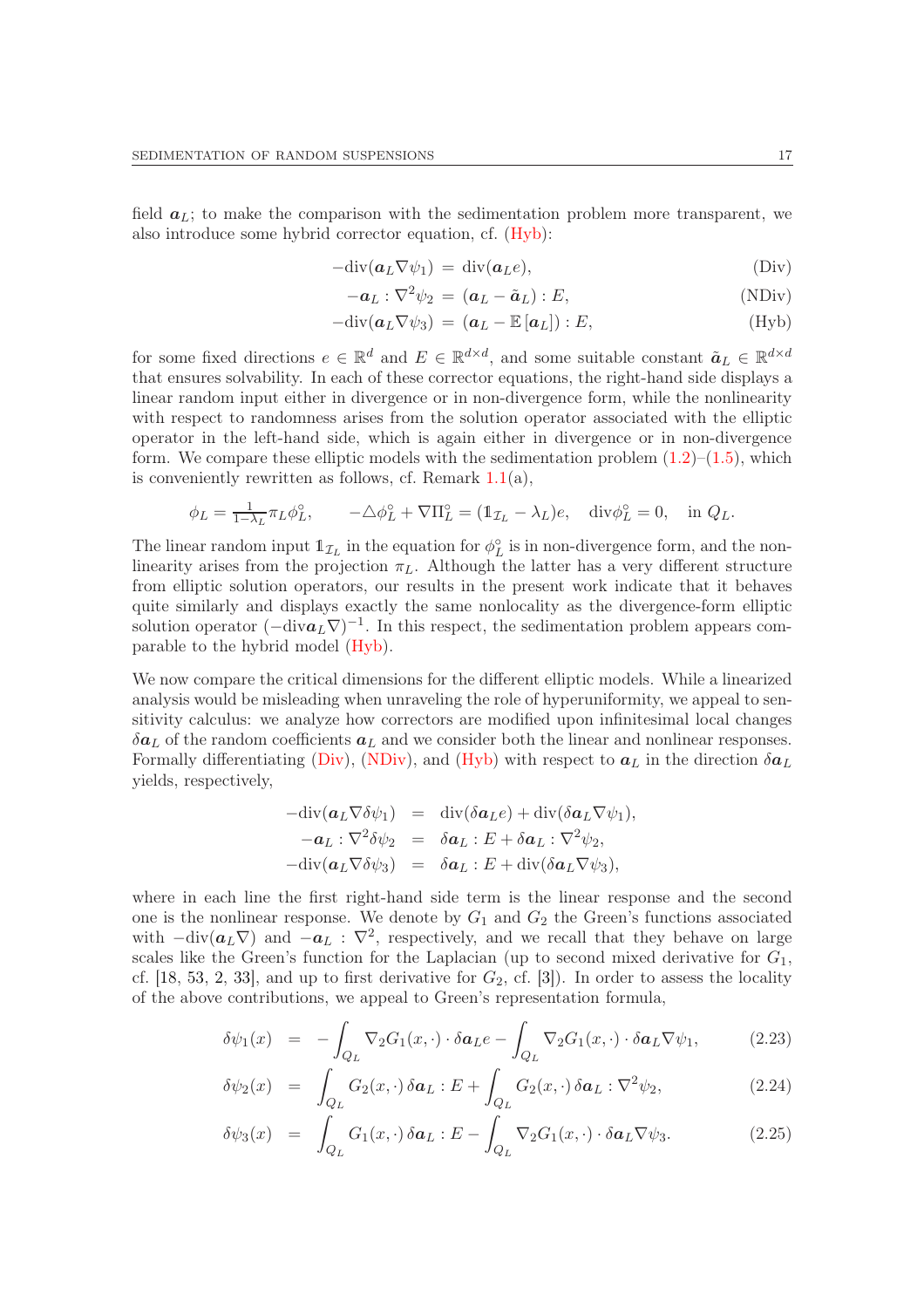Locality is measured in terms of the power decay of  $\delta \psi_1(x), \delta \psi_2(x), \delta \psi_3(x)$  when the perturbation  $\delta a_L$  of the coefficient field is localized in a ball  $B(y)$  at a far-away point y. In this informal discussion, we focus on a self-consistency analysis and assume that  $\nabla \psi_1$ ,  $\nabla^2 \psi_2$ , and  $\nabla \psi_3$  are already known to be well-defined stationary objects with bounded moments, while rigorous analysis would require a suitable buckling argument, cf. Section [4.1.](#page-22-0) First note that the divergence-form structure yields an additional gradient on the Green's function, hence a better locality. Decay is indeed  $|x-y|^{1-d}$  for [\(Div\)](#page-16-0) and only  $|x-y|^{2-d}$ for [\(NDiv\)](#page-16-1), which explains the shift in critical dimensions: combined with suitable functional inequalities, in the spirit of Malliavin calculus, this formally entails that  $\psi_1$  has bounded moments in dimension  $d > 2$ , while  $\psi_2$  only has bounded moments in dimension  $d > 4$ . Next, note that both in  $(2.23)$  and in  $(2.24)$  the linear and nonlinear responses display the same locality (Green's functions have the same number of derivatives), while this is not the case in the hybrid model: the nonlinear response in [\(2.25\)](#page-16-3) has better locality and the scaling is thus dominated by the linear part in non-divergence form. The same property is shown to hold for the original sedimentation problem, cf. Proposition [4.1\(](#page-22-1)i), and this explains in particular why the critical dimension is in general the same as for [\(NDiv\)](#page-16-1).

Finally, we investigate the role of hyperuniformity. As this statistical property consists of the suppression of density fluctuations of  $a<sub>L</sub>$ , this is naturally expressed by restricting to perturbations  $\delta a_L$  having vanishing average. In the spirit of [\(2.22\)](#page-15-2), this restriction leads to the gain of a derivative in the following form, for all  $F \in C_{\text{per}}^{\infty}(Q_L)^{d \times d}$ ,

$$
\Big|\int_{Q_L} F : \delta a_L \Big| = \Big|\int_{B(y)} \Big(F - \oint_{B(y)} F\Big) : \delta a_L \Big| \lesssim \|\delta a_L\|_{\mathrm{L}^\infty} \int_{B(y)} |\nabla F|.
$$

In the linear terms in  $(2.23)$ – $(2.25)$ , this yields an additional derivative on the Green's function, but no such gain appears in the nonlinear terms due to the presence of the stationary factors  $\nabla \psi_1$ ,  $\nabla^2 \psi_2$ , and  $\nabla \psi_3$ . Alternatively, this is understood as follows: fluctuations of elliptic solution operators are known to depend not only on density fluctuations of  $a_L$ (which would be suppressed by hyperuniformity), but also on its geometry (which is unrelated to hyperuniformity), e.g.  $[44, Section 7.3]$ . In the models  $(Div)$  and  $(NDiv)$ , the nonlinear responses are therefore limitant and no benefit is expected from hyperuniformity — except in the particular case of dimension  $d = 1$  for [\(Div\)](#page-16-0) and of isotropic coefficients  $a(x) = \alpha(x)$  Id for [\(NDiv\)](#page-16-1), in which case the nonlinearity with respect to randomness is drastically simplified. In contrast, in the hybrid model [\(Hyb\)](#page-16-2), as the nonlinear response has already better locality, hyperuniformity leads to a nontrivial improvement; this explains why under hyperuniformity the critical dimension for the sedimentation problem as for [\(Hyb\)](#page-16-2) becomes the same as for [\(Div\)](#page-16-0).

### 3. Mean settling speed

<span id="page-17-0"></span>This section is devoted to the analysis of the mean settling speed, cf. Theorem [1.](#page-9-0) First recall that the flow  $\phi_L$  in the periodized tank  $Q_L$  is defined via  $(1.2)$ – $(1.5)$ , that is, for all  $\omega \in \Omega$ , the velocity field  $\phi_L^{\omega} \in H^1_{per}(Q_L)^d$  and pressure field  $\Pi_L^{\omega} \in L^2_{per}(Q_L)$  are the unique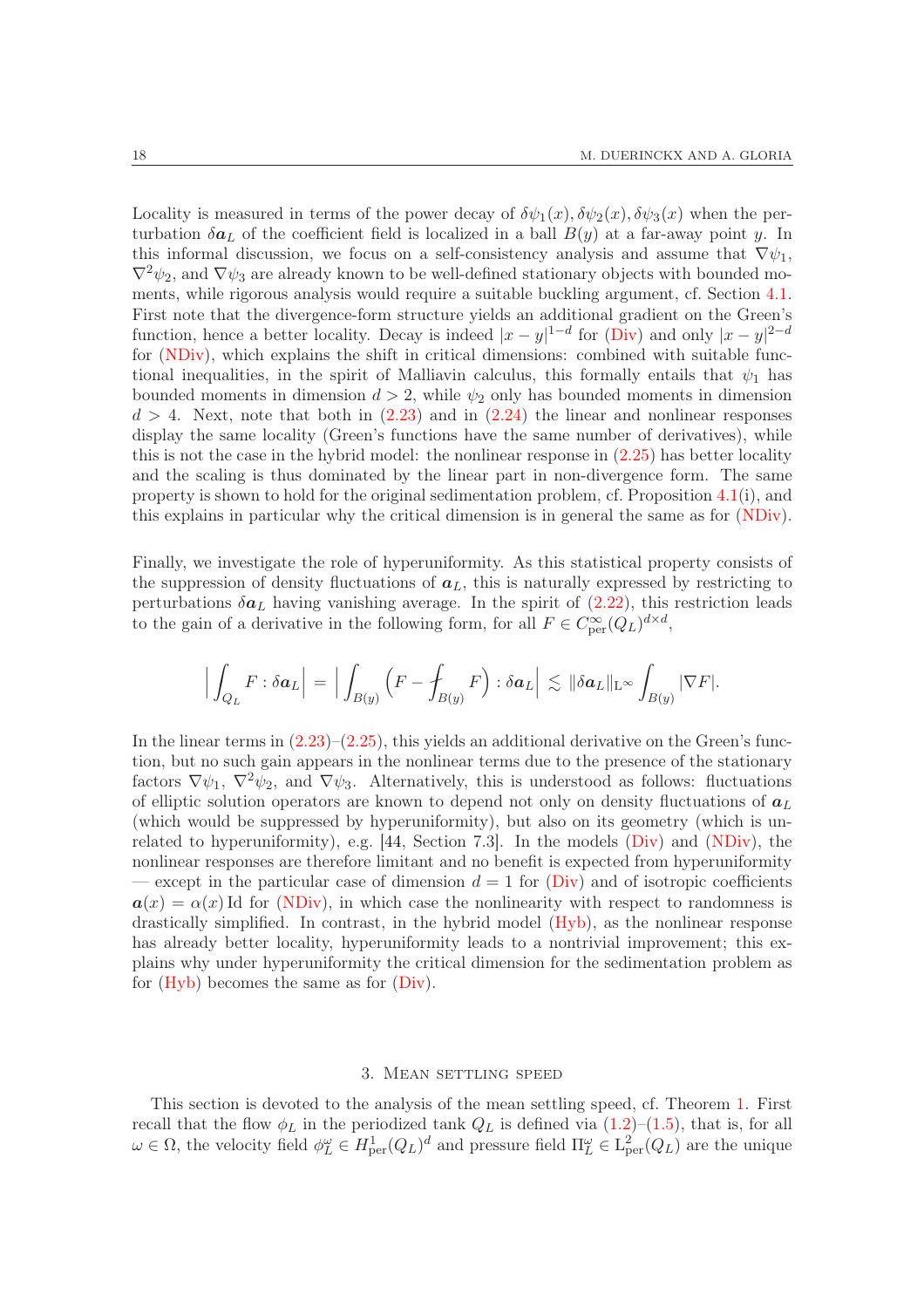periodic solutions of

<span id="page-18-0"></span>
$$
\begin{cases}\n-\Delta \phi_L^{\omega} + \nabla \Pi_L^{\omega} = -\alpha_L^{\omega} e, & \text{in } Q_L \setminus \mathcal{I}_L^{\omega}, \\
\text{div} \phi_L^{\omega} = 0, & \text{in } Q_L \setminus \mathcal{I}_L^{\omega}, \\
D(\phi_L^{\omega}) = 0, & \text{in } \mathcal{I}_L^{\omega}, \\
e|I_{n,L}^{\omega}| + \int_{\partial I_{n,L}^{\omega}} \sigma(\phi_L^{\omega}, \Pi_L^{\omega}) \nu = 0, & \forall n, \\
\int_{\partial I_{n,L}^{\omega}} \Theta \nu \cdot \sigma(\phi_L^{\omega}, \Pi_L^{\omega}) \nu = 0, & \forall n, \forall \Theta \in \mathbb{M}^{\text{skew}},\n\end{cases} (3.1)
$$

with vanishing average  $\int_{Q_L} \phi_{e,L}^{\omega} = 0$  and  $\int_{Q_L\setminus\mathcal{I}_L^{\omega}} \Pi_L^{\omega} = 0$ , where solvability imposes that the constant backflow  $-\alpha_{L}^{\omega}e$  be given by

$$
\alpha_L^{\omega} = \frac{\lambda_L^{\omega}}{1 - \lambda_L^{\omega}}, \qquad \lambda_L^{\omega} = L^{-d} |\mathcal{I}_L^{\omega}|.
$$

Note that the hardcore assumption in  $(H_{\delta})$  $(H_{\delta})$  ensures  $\alpha_L^{\omega} \lesssim 1$ . We may now proceed to the proof of Theorem [1.](#page-9-0)

Proof of Theorem [1.](#page-9-0) We split the proof into three steps. After some general preparation in the first step, the second step is devoted to the analysis of the periodized problem  $(3.1)$ and the proof of the main estimates. In the last step, borrowing arguments from [\[19\]](#page-51-15), we argue that the infinite-volume limit is well-defined and that the corresponding Stokes problem [\(2.6\)](#page-10-2) is well-posed.

Step 1. Reformulation of the equation: we prove that equation [\(3.1\)](#page-18-0) for  $\phi_L^{\omega}$  yields in the weak sense on the whole periodic cube  $Q_L$ ,

<span id="page-18-1"></span>
$$
-\Delta\phi_L^{\omega} + \nabla(\Pi_L^{\omega}\mathbb{1}_{Q_L\setminus\mathcal{I}_L^{\omega}}) = -\alpha_L^{\omega}e\mathbb{1}_{Q_L\setminus\mathcal{I}_L^{\omega}} - \sum_n \delta_{\partial I_{n,L}^{\omega}}\sigma(\phi_L^{\omega}, \Pi_L^{\omega})\nu,
$$
(3.2)

where  $\delta_{\partial I^\omega_{n,L}}$  stands for the Dirac measure on the boundary of  $I^\omega_{n,L}$ .

Given  $\zeta \in C_{\text{per}}^{\infty}(Q_L)^d$ , testing equation [\(3.1\)](#page-18-0) with  $\zeta$  and integrating by parts on  $Q_L \setminus \mathcal{I}_L^{\omega}$ , we find

$$
\int_{Q_L \setminus \mathcal{I}_L^{\omega}} \nabla \zeta : \nabla \phi_L^{\omega} - \int_{Q_L \setminus \mathcal{I}_L^{\omega}} (\text{div}\zeta) \Pi_L^{\omega} \n= -\alpha_L^{\omega} e \cdot \int_{Q_L \setminus \mathcal{I}_L^{\omega}} \phi_L^{\omega} - \sum_n \int_{\partial I_{n,L}^{\omega}} (\zeta \otimes \nu) : (\nabla \phi_L^{\omega} - \Pi_L^{\omega} \text{Id}).
$$
\n(3.3)

The claim [\(3.2\)](#page-18-1) would follow provided we prove that

<span id="page-18-3"></span><span id="page-18-2"></span>
$$
\int_{\mathcal{I}_L^{\omega}} \nabla \zeta : \nabla \phi_L^{\omega} = -\sum_n \int_{\partial I_{n,L}^{\omega}} (\nu \otimes \zeta) : \nabla \phi_L^{\omega}.
$$
\n(3.4)

Indeed, adding  $(3.4)$  to  $(3.3)$  yields the claim  $(3.2)$  in view of

$$
\int_{\partial I_{n,L}^{\omega}} (\nu \otimes \zeta + \zeta \otimes \nu) : \nabla \phi_L^{\omega} = \int_{\partial I_{n,L}^{\omega}} \zeta \otimes \nu : 2 \mathcal{D}(\phi_L^{\omega}).
$$

We turn to the proof of [\(3.4\)](#page-18-2). Using that  $\phi_L^{\omega}$  is affine in  $I_{n,L}^{\omega}$ , we obtain for all n,

$$
\int_{\partial I_{n,L}^{\omega}} (\nu \otimes \zeta) : \nabla \phi_L^{\omega} = \int_{\partial I_{n,L}^{\omega}} \zeta_i \nu \cdot \nabla_i \phi_L^{\omega} = \int_{I_{n,L}^{\omega}} \operatorname{div}(\zeta_i \nabla_i \phi_L^{\omega}) = \int_{I_{n,L}^{\omega}} \nabla \zeta_i \cdot \nabla_i \phi_L^{\omega}.
$$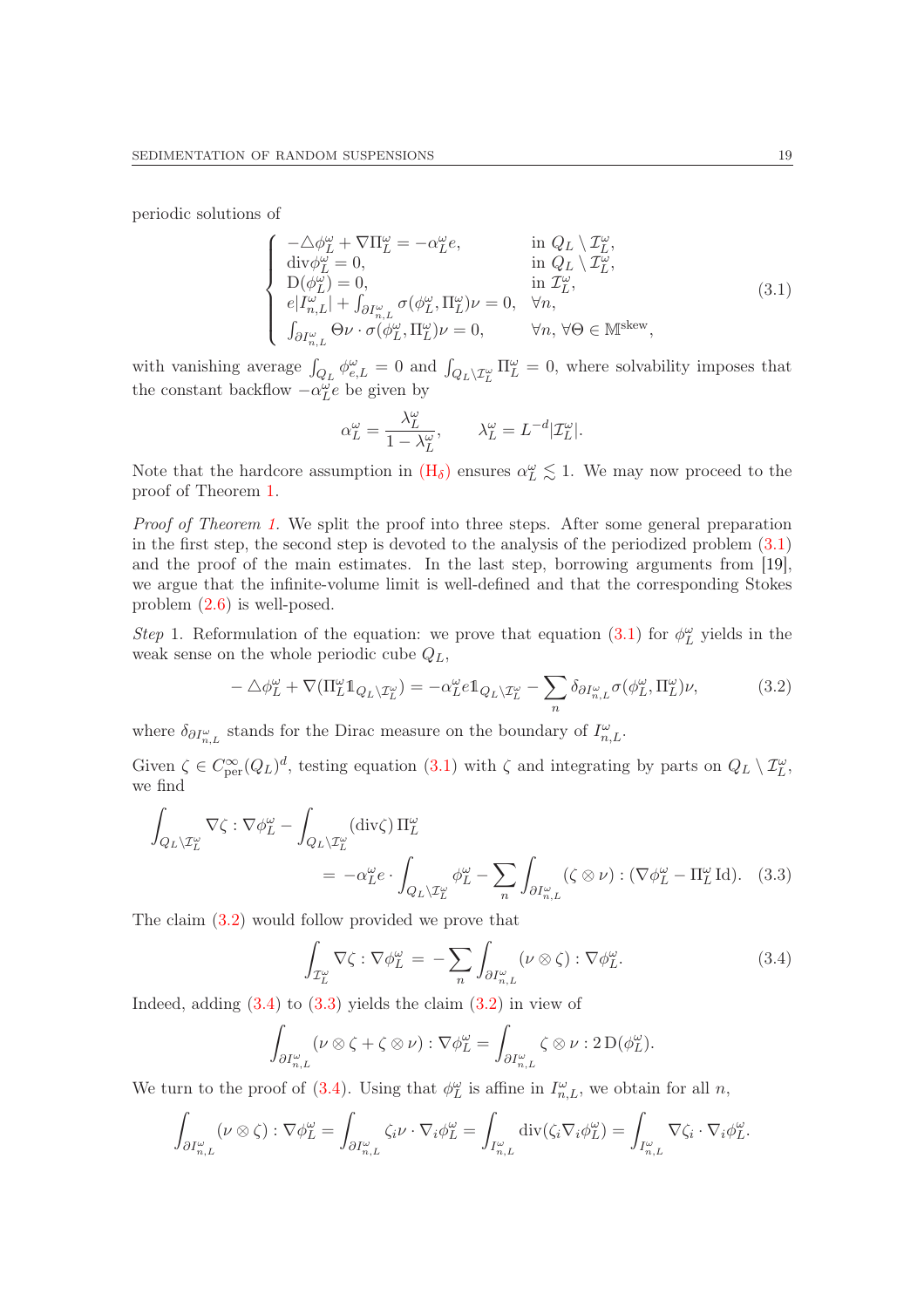Since  $D(\phi_L^{\omega}) = 0$  on  $I_{n,L}^{\omega}$ , we can write  $\phi_L^{\omega} = V_{n,L}^{\omega} + \Theta_{n,L}^{\omega}(x - x_{n,L}^{\omega})$  on  $I_{n,L}^{\omega}$  for some  $V_{n,L}^{\omega} \in \mathbb{R}^d$  and  $\Theta_{n,L}^{\omega} \in \mathbb{M}^{\text{skew}},$  so that the above becomes

$$
\int_{\partial I^{\omega}_{n,L}} (\nu \otimes \zeta) : \nabla \phi^{\omega}_L = \int_{I^{\omega}_{n,L}} \nabla \zeta_i \cdot \nabla_i (\Theta^{\omega}_{n,L} x) = \int_{\partial I^{\omega}_{n,L}} \nu \cdot (\zeta \cdot \nabla) (\Theta^{\omega}_{n,L} x) = \int_{\partial I^{\omega}_{n,L}} \nu \cdot \Theta^{\omega}_{n,L} \zeta.
$$

Likewise, we find

$$
\int_{I^\omega_{n,L}} \nabla \zeta : \nabla \phi_L^\omega = \int_{I^\omega_{n,L}} \nabla \zeta : \nabla (\Theta_{n,L}^\omega x) = \int_{\partial I^\omega_{n,L}} \zeta \cdot (\nu \cdot \nabla)(\Theta_{n,L}^\omega x) = \int_{\partial I^\omega_{n,L}} \zeta \cdot \Theta_{n,L}^\omega \nu.
$$

By skew-symmetry of  $\Theta_{n,L}^{\omega}$ , this yields [\(3.4\)](#page-18-2), hence [\(3.2\)](#page-18-1).

Step 2. Bounds on periodized problem  $(3.1)$ : we establish the identity

<span id="page-19-0"></span>
$$
\frac{1}{\sharp \mathcal{P}_L^{\omega}} \sum_n \frac{e}{|e|} \cdot V_{n,L}^{\omega} = \frac{1}{\alpha_L^{\omega} |e|} \oint_{Q_L} |\nabla \phi_L^{\omega}|^2,
$$
\n(3.5)

and show that under the mixing assumption [\(Mix\)](#page-8-0) there holds

<span id="page-19-2"></span>
$$
\|\nabla \phi_L\|_{\mathcal{L}^2(\Omega)} \lesssim \rho_L |e| \times \begin{cases} 1 & \text{if } d > 2; \\ (\log L)^{\frac{1}{2}} & \text{if } d = 2; \\ L^{\frac{1}{2}} & \text{if } d = 1; \end{cases}
$$
(3.6)

whereas under the mixing and hyperuniformity assumption  $(Hyp)$  this is improved in all dimensions to

<span id="page-19-3"></span>
$$
\|\nabla \phi_L\|_{\mathcal{L}^2(\Omega)} \lesssim \rho_L |e|.\tag{3.7}
$$

Testing the reformulation [\(3.2\)](#page-18-1) of the equation for  $\phi_L^{\omega}$  with  $\phi_L^{\omega}$  itself and using the divergencefree condition for  $\phi_L^{\omega}$ , we obtain

$$
\int_{Q_L} |\nabla \phi_L^\omega|^2 = -\alpha_L^\omega e \cdot \int_{Q_L \backslash \mathcal{I}_L^\omega} \phi_L^\omega - \sum_n \int_{\partial I_{n,L}^\omega} \phi_L^\omega \cdot \sigma(\phi_L^\omega, \Pi_L^\omega) \nu.
$$

Since  $D(\phi_L^{\omega}) = 0$  on  $I_{n,L}^{\omega}$ , we can write  $\phi_L^{\omega} = V_{n,L}^{\omega} + \Theta_{n,L}^{\omega}(x - x_{n,L}^{\omega})$  on  $I_{n,L}^{\omega}$  for some  $V_{n,L}^{\omega} \in \mathbb{R}^d$  and  $\Theta_{n,L}^{\omega} \in \mathbb{M}^{\text{skew}},$  so that the boundary conditions for  $\phi_L^{\omega}$  lead to

$$
\begin{aligned} \int_{\partial I^{\omega}_{n,L}} \phi^{\omega}_L \cdot \sigma(\phi^{\omega}_L, \Pi^{\omega}_L) \nu \, & = \, V^{\omega}_{n,L} \cdot \int_{\partial I^{\omega}_{n,L}} \sigma(\phi^{\omega}_L, \Pi^{\omega}_L) \nu \, + \int_{\partial I^{\omega}_{n,L}} \Theta^{\omega}_{n,L} \nu \cdot \sigma(\phi^{\omega}_L, \Pi^{\omega}_L) \nu \\ & = \, -e \cdot |I^{\omega}_{n,L}| V^{\omega}_{n,L} \, = \, -e \cdot \int_{I^{\omega}_{n,L}} \phi^{\omega}_L, \end{aligned}
$$

and the above becomes

$$
\int_{Q_L} |\nabla \phi_L^{\omega}|^2 = -\alpha_L^{\omega} e \cdot \int_{Q_L \setminus \mathcal{I}_L^{\omega}} \phi_L^{\omega} + \sum_n e \cdot \int_{I_{n,L}^{\omega}} \phi_L^{\omega}.
$$

Since  $\int_{Q_L} \phi_L^{\omega} = 0$ , this energy identity takes the form

<span id="page-19-1"></span>
$$
\int_{Q_L} |\nabla \phi_L^{\omega}|^2 = (1 + \alpha_L^{\omega}) \sum_n e \cdot \int_{I_{n,L}^{\omega}} \phi_L^{\omega}.
$$
\n(3.8)

In terms of particle velocities  $V_{n,L}^{\omega} = f_{I_{n,L}^{\omega}} \phi_L^{\omega}$ , cf. [\(1.6\)](#page-4-2), noting that  $(1+\alpha_L^{\omega})|B||\mathcal{P}_L^{\omega} = L^d \alpha_L^{\omega}$ , this turns into the claim [\(3.5\)](#page-19-0).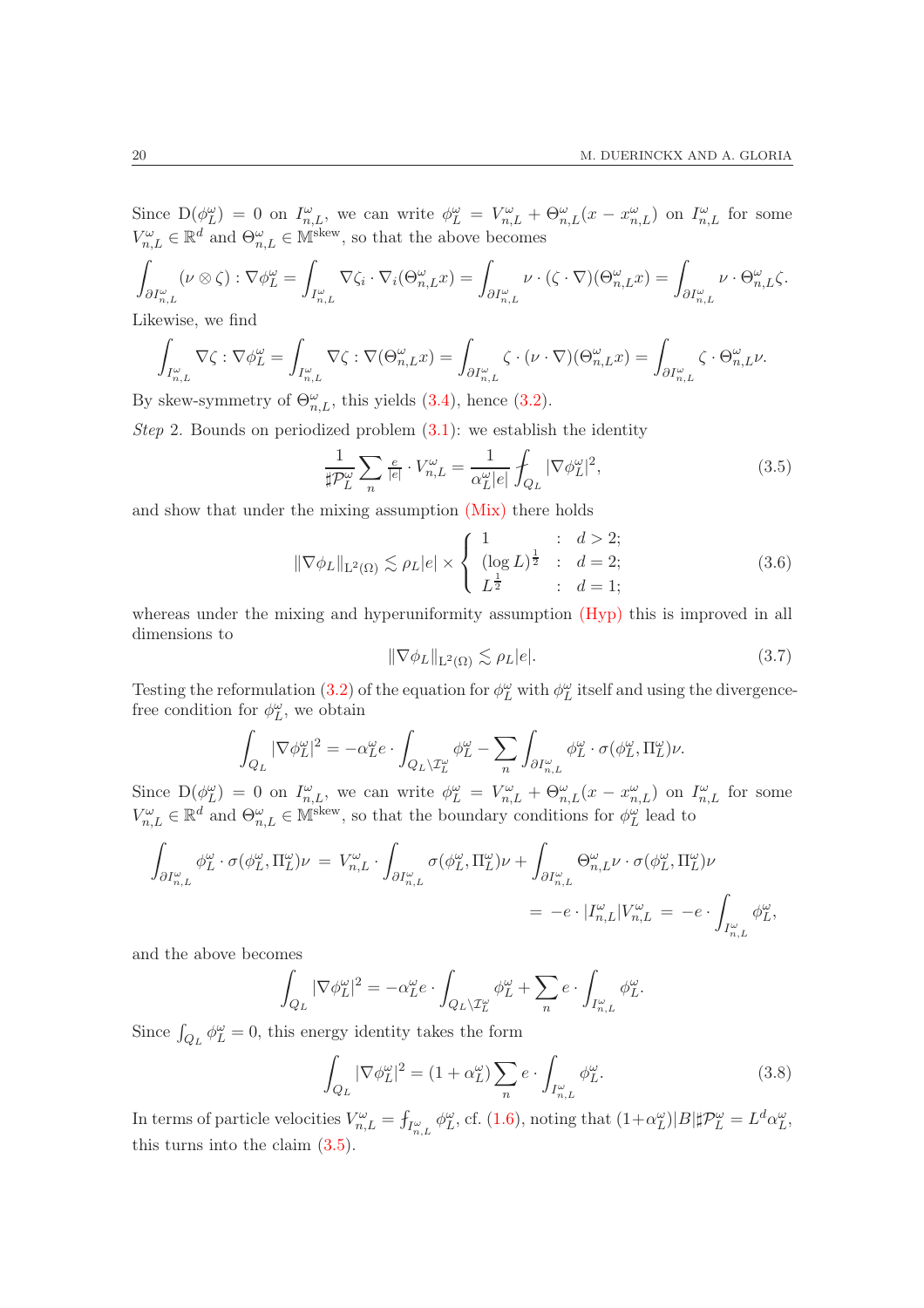Next, recalling  $\int_{Q_L} \phi_L^{\omega} = 0$  and integrating by parts, the energy identity [\(3.8\)](#page-19-1) is alternatively written as

<span id="page-20-0"></span>
$$
\int_{Q_L} |\nabla \phi_L^{\omega}|^2 = (1 + \alpha_L^{\omega}) \int_{Q_L} \phi_L^{\omega} \cdot \left( \sum_n e(\mathbb{1}_{I_{n,L}^{\omega}} - L^{-d} |B|) \right)
$$
\n
$$
= (1 + \alpha_L^{\omega}) \int_{Q_L} \nabla \phi_L^{\omega} : \left( e \otimes \sum_n \nabla (-\Delta)^{-1} (\mathbb{1}_{I_{n,L}^{\omega}} - L^{-d} |B|) \right). \quad (3.9)
$$

Hence, by Cauchy-Schwarz' inequality,

$$
\int_{Q_L} |\nabla \phi_L^{\omega}|^2 \le (1 + \alpha_L^{\omega})^2 |e|^2 \int_{Q_L} \Big| \sum_n \nabla \triangle^{-1} (\mathbb{1}_{I_{n,L}^{\omega}} - L^{-d} |B|) \Big|^2,
$$

so that we find, by the hardcore assumption in the form  $\alpha_L^{\omega} \lesssim 1$  and by stationarity of  $\mathcal{P}_L$ ,

$$
\|\nabla \phi_L\|_{\mathcal{L}^2(\Omega)}^2 \lesssim |e|^2 \, \mathbb{E}\bigg[\Big|\sum_n \nabla \triangle^{-1}(\mathbb{1}_{I_{n,L}} - L^{-d}|B|)\Big|^2\bigg].
$$

Denoting by  $G_L$  the Green's function for the Laplacian on the periodic cell  $Q_L$ , that is, the unique distributional solution of  $-\triangle G_L = \delta - L^{-d}$  on  $Q_L$ , and setting  $F_L(x) := \int_{B(x)} \nabla G_L$ , we may rewrite the above as

$$
\|\nabla \phi_L\|_{\mathcal{L}^2(\Omega)}^2 \lesssim |e|^2 \mathbb{E}\bigg[\Big|\sum_n F_L(x_{n,L})\Big|^2\bigg] = |e|^2 \Big|\text{Var}\bigg[\sum_n F_L(x_{n,L})\bigg]\Big|,
$$

where the last equality follows from noting that  $\mathbb{E} \left[ \sum_n F_L(x_{n,L}) \right] = \rho_L \int_{Q_L} F_L = 0$ . Under the mixing assumption  $(Mix)$ , in terms of the pair correlation function  $g_{2,L}$ , we then deduce

$$
\begin{array}{lcl} \|\nabla \phi_L\|_{\mathrm{L}^2(\Omega)}^2 & \lesssim & \rho_L^2 |e|^2 \bigg| \iint_{Q_L \times Q_L} F_L(x) F_L(y) \, g_{2,L}(x-y) \, dxdy \bigg| \\ & \leq & \rho_L^2 |e|^2 \Big( \int_{Q_L} |F_L|^2 \Big) \Big( \int_{Q_L} |g_{2,L}| \Big) \, \lesssim & \rho_L^2 |e|^2 \int_{Q_L} |F_L|^2, \end{array}
$$

and the claim  $(3.6)$  follows from the standard decay of the Green's function  $G_L$  in form of  $|F_L(x)| \lesssim (1+|x|_L)^{1-d}$ . Under the hyperuniformity assumption [\(Hyp\),](#page-8-0) we rather appeal to the variance estimate [\(2.22\)](#page-15-2), cf. Lemma [A.2,](#page-48-1) to the effect of

$$
\|\nabla \phi_L\|_{\mathcal{L}^2(\Omega)}^2 \lesssim \rho_L^2 |e|^2 \int_{Q_L} |\nabla F_L|^2,
$$

and the claim  $(3.7)$  now follows from the standard decay of the Green's function  $G_L$  in form of  $|\nabla F_L(x)| = |\int_{B(x)} \nabla^2 G_L| \lesssim (1+|x|_L)^{-d}$ .

Step 3. Infinite-volume limit: under [\(Mix\)](#page-8-0) for  $d > 2$  or under [\(Hyp\)](#page-8-0) for any  $d \ge 1$ , we argue that  $\nabla \phi_L$  converges strongly in  $L^2(\Omega)$  as  $L \uparrow \infty$  to the unique gradient solution  $\nabla \phi$ of the corresponding infinite-volume problem [\(2.6\)](#page-10-2).

Uniqueness for  $(2.6)$  is already contained in [\[19\]](#page-51-15) since the difference of two solutions of  $(2.6)$ is a solution of  $(2.6)$  without gravity. It only remains to establish the strong convergence result. For that purpose, in terms of

$$
\gamma_L^\omega:=\sum_n\nabla(-\triangle)^{-1}(\mathbb{1}_{I_{n,L}^\omega}-L^{-d}|B|),
$$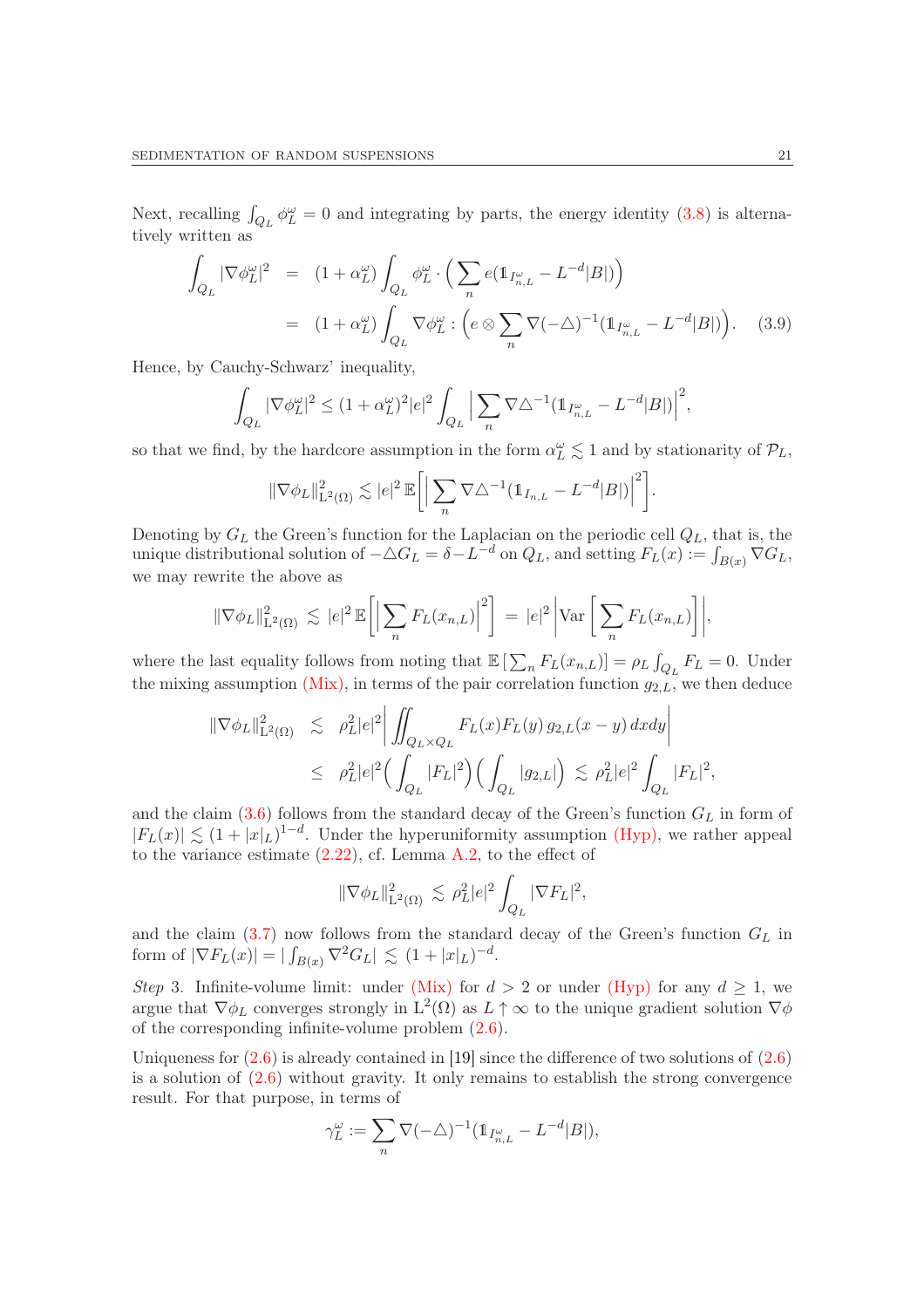we appeal to identity [\(3.9\)](#page-20-0) in the form

$$
\mathbb{E}\left[|\nabla\phi_L|^2\right] = \mathbb{E}\Big[(1+\alpha_L)\int_{Q_L}\nabla\phi_L : (e\otimes\gamma_L)\Big],
$$

or equivalently, by stationarity of  $\nabla \phi_L : (e \otimes \gamma_L)$  and by invariance of  $\alpha_L$  with respect to shifts on the periodic cell (shifting  $\mathcal{P}_L$  does indeed not change the number of points),

<span id="page-21-1"></span>
$$
\mathbb{E}\left[|\nabla\phi_L|^2\right] = \mathbb{E}\left[(1+\alpha_L)\nabla\phi_L : (e \otimes \gamma_L)\right].\tag{3.10}
$$

The stabilization condition for  $\mathcal{P}_L$  in  $(H_\delta)$  $(H_\delta)$  ensures that  $\gamma_L$  converges strongly in  $L^2(\Omega)$  to  $\gamma := \sum_n \nabla(-\triangle)^{-1} 1\!\!1_{I_n}$ , which is indeed well-defined under [\(Mix\)](#page-8-0) for  $d > 2$  or under [\(Hyp\)](#page-8-0) for any  $d \geq 1$ . Since the bounded random variable  $\alpha_L$  converges almost surely to  $\alpha$ , we conclude that  $(1 + \alpha_L)(e \otimes \gamma_L)$  converges strongly to  $(1 + \alpha)(e \otimes \gamma)$  in  $L^2(\Omega)$ . Therefore, identity [\(3.10\)](#page-21-1) entails that the strong convergence  $\nabla \phi_L \to \nabla \phi$  in  $L^2(\Omega)$  follows from the corresponding weak convergence.

Using the uniform bound [\(3.6\)](#page-19-2) or [\(3.7\)](#page-19-3) of Step 1, weak compactness in  $L^2(\Omega; L^2_{loc}(\mathbb{R}^d))$  ensures that  $\nabla \phi_L$  converges weakly to some stationary random field  $\Phi \in L^2(\Omega; L^2_{loc}(\mathbb{R}^d)^{d \times d})$ (along a subsequence, not relabelled). As a weak limit of gradients,  $\Phi$  is necessarily gradient-like, hence we may write  $\Phi^{\omega}(x) = \nabla \phi^{\omega}(x)$  for some  $\phi \in L^{2}(\Omega; H_{\text{loc}}^{1}(\mathbb{R}^{d}))^{d}$ . Combining this with the stabilization condition in  $(H_{\delta})$  $(H_{\delta})$  in form of  $1\!\!1_{\mathcal{I}_L^{\omega}} \to 1\!\!1_{\mathcal{I}^{\omega}}$  in  $L^2_{loc}(\mathbb{R}^d)$  for almost all  $\omega$ , we may then pass to the limit in the weak formulation of equation [\(3.1\)](#page-18-0). More precisely, we first easily deduce for almost all  $\omega$  that  $D(\phi^{\omega}) = 0$  in  $\mathcal{I}^{\omega}$  and that  $\text{div}\phi^{\omega} = 0$ . Next, a similar standard argument as in [\[19,](#page-51-15) Step 3 of proof of Proposition 2.1] allows to deduce that  $\phi$  is a solution of [\(2.6\)](#page-10-2) in the following weak sense: for almost all  $\omega$ , for all test functions  $\psi \in C_c^{\infty}(\mathbb{R}^d)^d$  with  $\mathcal{D}(\psi) = 0$  on  $\mathcal{I}^{\omega}$  and  $\text{div}\psi = 0$ , there holds

$$
\int_{\mathbb{R}^d} \nabla \psi : \nabla \phi^{\omega} = -\alpha e \cdot \int_{\mathbb{R}^d \setminus \mathcal{I}^{\omega}} \psi + e \cdot \int_{\mathcal{I}^{\omega}} \psi.
$$

Finally, arguing as in [\[19,](#page-51-15) Step 4 of proof of Proposition 2.1], a stationary pressure  $\Pi^{\omega}$ can be reconstructed with vanishing expectation and finite second moments, while the regularity theory for the steady Stokes equation ensures that  $(\phi^{\omega}, \Pi^{\omega})$  is in fact a classical solution of  $(2.6)$  and that boundary conditions are satisfied in a pointwise sense.

#### 4. Velocity fluctuations

<span id="page-21-0"></span>This section is devoted to the proof of Theorem [2,](#page-10-0) that is, the estimation of fluctuations of individual particle velocities, which requires a fine analysis of stochastic cancellations. The proof is particularly demanding and strongly relies on a novel annealed regularity theory for the steady Stokes equation with a random suspension, which is briefly described in Section [4.2.2](#page-25-0) and mainly postponed to a forthcoming companion contribution [\[20\]](#page-51-7). Interestingly, the hyperuniform setting is easier to treat as it only requires a perturbative regularity result. We also strongly rely on local regularity statements and pressure estimates borrowed from our previous work [\[19\]](#page-51-15) on colloidal (non-sedimenting) suspensions. By scaling, we may henceforth assume  $|e|=1$ .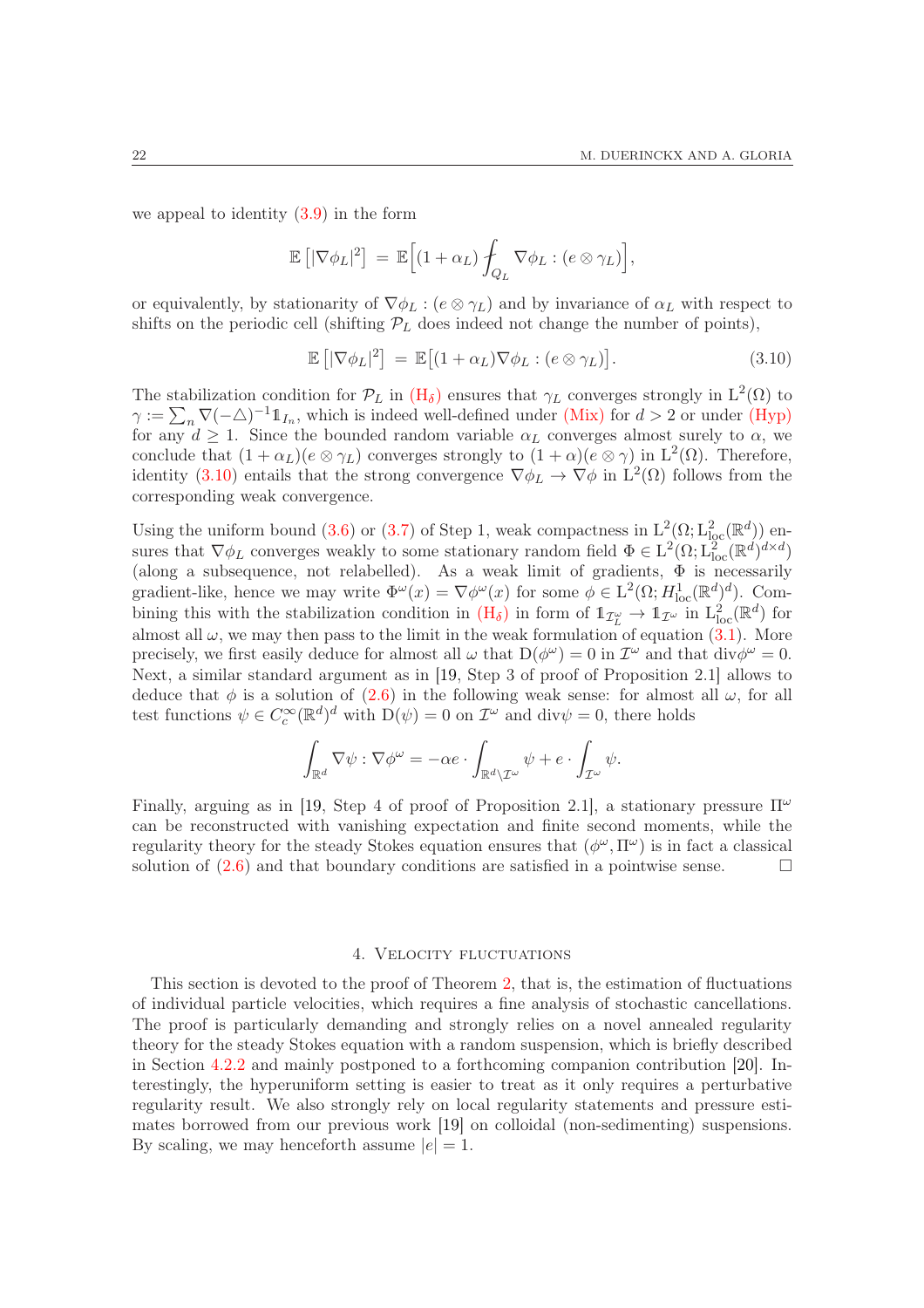<span id="page-22-0"></span>4.1. Structure of the proof. We start with the following key estimates on the optimal decay of large-scale averages of the gradient field  $\nabla \phi_L$ . Due to the nonlinearity with respect to randomness, local norms of  $\nabla \phi_L$  also appear in the right-hand side; this will be subsequently absorbed by a buckling argument. Yet, the correct fluctuation scaling is already manifest: in particular, the first term in [\(4.1\)](#page-22-2) below displays the CLT scaling multiplied by a length scale, cf.  $(2.11)$ , and is the reason why the critical dimension in The-orem [2\(](#page-10-0)i) is  $d = 4$  instead of  $d = 2$ . Importantly, the nonlinear contribution of  $\nabla \phi_L$  in the right-hand side is multiplied by the CLT scaling without loss, which is key to our buckling argument to prove Theorem  $2(i)$  $2(i)$ : the worse nonlocality only appears in the linear part, while the nonlinear part always behaves as in homogenization for divergence-form linear elliptic equations, cf. Section [2.7.](#page-15-0) In the hyperuniform setting (ii), the suppression of density fluctuations exactly allows to avoid the worse scaling of the linear part, cf. Section [2.7,](#page-15-0) and we recover the CLT scaling [\(2.12\)](#page-11-1).

<span id="page-22-1"></span>**Proposition 4.1** (Fluctuation scaling). Let the random point processes  $(\mathcal{P}_L)_{L>1}$  satisfy the general assumptions  $(H_{\delta})$  $(H_{\delta})$  for some  $\delta > 0$ .

(i) Under the improved mixing assumption  $(Mix^+)$  $(Mix^+)$ , in dimension  $d > 2$ , there holds for all  $g \in C_{\text{per}}^{\infty}(Q_L)^{d \times d}$ ,  $1 \leq R \leq L$ ,  $q \geq 1$ , and  $1 \ll p < \infty$ ,

$$
\left\| \int_{Q_L} g : \nabla \phi_L \right\|_{\mathcal{L}^{2p}(\Omega)}^2 \lesssim_p \|g\|_{\mathcal{L}^{\frac{2d}{d+2}}(Q_L)}^2 \wedge \|\langle \cdot \rangle g\|_{\mathcal{L}^2(Q_L)}^2 + \|\langle \nabla \rangle^{\frac{1}{2}} g\|_{\mathcal{L}^2(Q_L)}^2 \left\| \left(1 + \int_{B_R} [\nabla \phi_L]_2^{2q} \right)^{\frac{1}{q}} \right\|_{\mathcal{L}^p(\Omega)} . \tag{4.1}
$$

(ii) Under the improved mixing and hyperuniformity assumption  $(Hyp<sup>+</sup>)$ , in any dimension  $d \geq 1$ , there holds for all  $g \in C^{\infty}_{per}(Q_L)^{d \times d}$ ,  $1 \leq R \leq L$ ,  $q \geq 1$ , and  $1 \ll p < \infty$ ,

<span id="page-22-3"></span><span id="page-22-2"></span>
$$
\Big\| \int_{Q_L} g : \nabla \phi_L \Big\|_{\mathcal{L}^{2p}(\Omega)}^2 \lesssim_p \|\langle \nabla \rangle^{\frac{1}{2}} g\|_{\mathcal{L}^2(Q_L)}^2 \Big\| \Big( 1 + \int_{B_R} [\nabla \phi_L]_2^{2q} \Big)^{\frac{1}{q}} \Big\|_{\mathcal{L}^p(\Omega)}.
$$
 (4.2)

In preparation for a buckling argument, the following result allows to bound local norms of  $\nabla \phi_L$  as appearing in the right-hand sides of  $(4.1)$ – $(4.2)$  by corresponding largescale averages. This statement is inspired by [\[59\]](#page-52-12) in the context of homogenization for divergence-form linear elliptic equations, and constitutes a compact improved version of [\[31,](#page-51-6) Lemma 2.2].

<span id="page-22-4"></span>**Proposition 4.2.** Let the random point processes  $(\mathcal{P}_L)_{L\geq 1}$  satisfy the general assumptions  $(H_\delta)$  $(H_\delta)$  for some  $\delta > 0$ . Choose  $\chi \in C_c^{\infty}(B)$  with  $\int_B \chi = 1$  and set  $\chi_r(x) := r^{-d} \chi(\frac{x}{r})$  $\frac{x}{r}$ ). There exists  $\eta_0 > 0$  (only depending on d,  $\delta$ ) such that there holds for all  $1 \leq r \ll_{\chi} R \leq L$ ,  $1 \leq q \leq 1 + \eta_0$ , and  $p \geq 1$ ,

$$
\left\| \left( \int_{B_R} |\nabla \phi_L|^{2q} \right)^{\frac{1}{q}} \right\|_{\mathcal{L}^p(\Omega)} \lesssim_{\chi} R^2 + \left\| \int_{Q_L} \chi_r \nabla \phi_L \right\|_{\mathcal{L}^{2p}(\Omega)}^2.
$$

We are now in position to prove Theorem [2.](#page-10-0) Based on the above two propositions together with a buckling argument, we first deduce moment bounds on  $\nabla \phi_L$ . Combining this again with Proposition [4.1,](#page-22-1) we deduce the optimal fluctuation scaling for large-scale averages of  $\nabla \phi_L$ , cf. [\(2.11\)](#page-11-0)–[\(2.12\)](#page-11-1). Finally, moment bounds on the velocity field  $\phi_L$  simply follow by integration.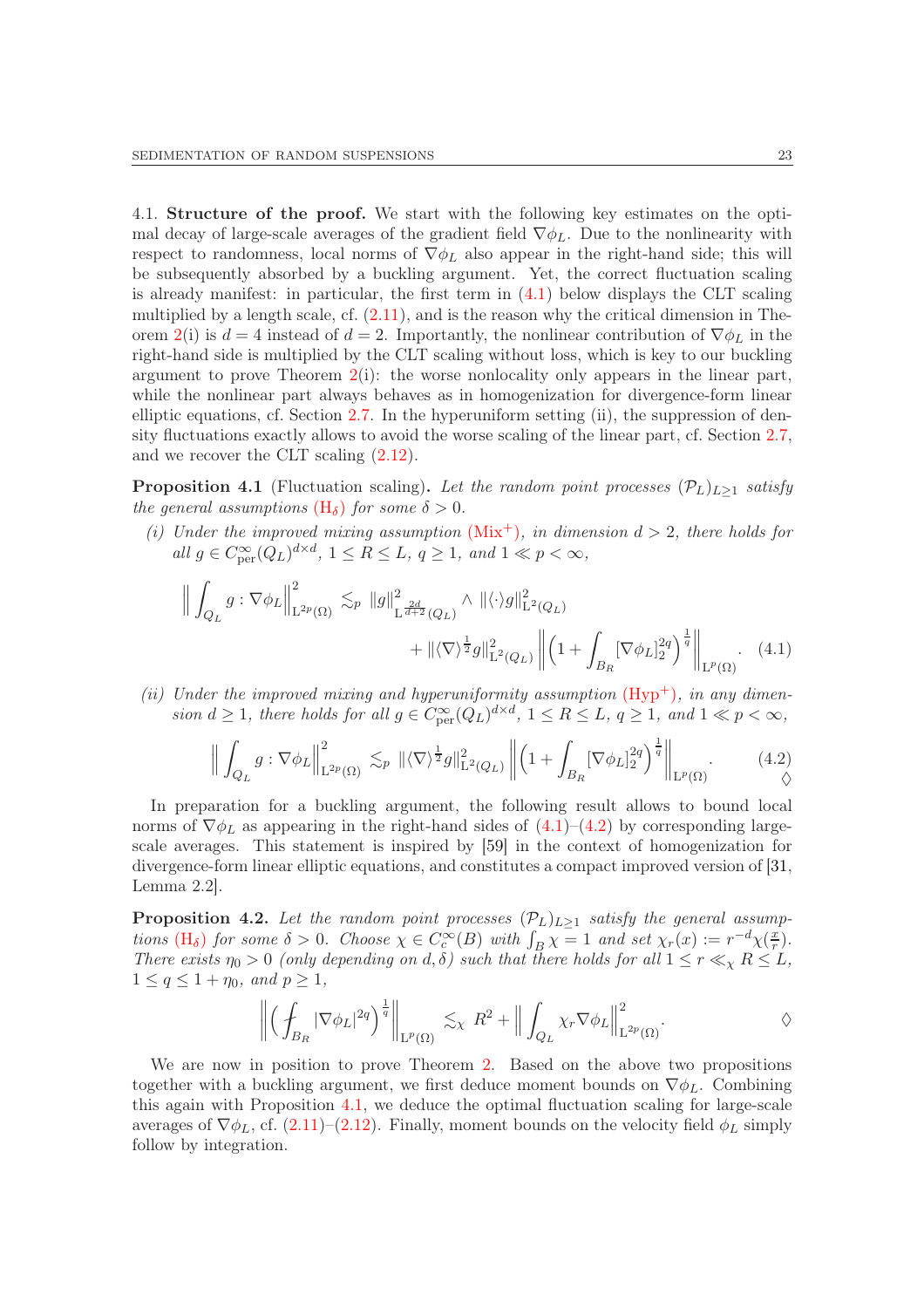,

Proof of Theorem [2.](#page-10-0) By local regularity for the steady Stokes equation, e.g. [\[27,](#page-51-14) Section IV], we have

<span id="page-23-1"></span>
$$
\sup_{B(x)} |\nabla \phi_L^{\omega}| \lesssim \left(\int_{B_2(x)} |\nabla \phi_L^{\omega}|^2\right)^{\frac{1}{2}}, \qquad \sup_{B(x)} |\phi_L^{\omega}| \lesssim \left(\int_{B_2(x)} |\phi_L^{\omega}|^2 + |\nabla \phi_L^{\omega}|^2\right)^{\frac{1}{2}},\tag{4.3}
$$

so that it is enough to control moments of local quadratic averages  $[\nabla \phi_L]_2$  and  $[\phi_L]_2$ ; we omit the detail. We split the proof into three steps.

Step 1. Proof that for all  $1 \leq R \leq L$ ,

$$
\|[\nabla \phi_L]_2\|_{\mathcal{L}^{2p}(\Omega)}^2 \lesssim (R^d)^{1-\frac{1}{p}} \Big\| \int_{B_R} |\nabla \phi_L|^2 \Big\|_{\mathcal{L}^p(\Omega)}.
$$

By the discrete  $\ell^1 - \ell^p$  inequality in form of the reverse Jensen's inequality

$$
\Big(\int_{B_R(x)} [\nabla \phi_L]_2^{2p} \Big)^{\frac{1}{p}} \lesssim (R^d)^{1-\frac{1}{p}} \int_{B_{2R}(x)} |\nabla \phi_L|^2
$$

the claim follows in combination with stationarity of  $[\nabla \phi_L]_2$ .

Step 2. Moment bounds on  $\nabla \phi_L$ : proof of [\(2.7\)](#page-10-3) and [\(2.9\)](#page-11-2). Under ( $Mix^{+}$ ) in dimension  $d > 2$ , combining the results of Propositions [4.1\(](#page-22-1)i) and [4.2,](#page-22-4) we find for all  $1 \le r \ll_{\chi} R \le L$ ,  $1 < q \le 1 + \eta_0$ , and  $1 \ll p < \infty$ ,

$$
\left\| \left( \int_{B_R} |\nabla \phi_L|^{2q} \right)^{\frac{1}{q}} \right\|_{\mathcal{L}^p(\Omega)} \lesssim_{\chi} R^2 + \left\| \int_{Q_L} \chi_r \nabla \phi_L \right\|_{\mathcal{L}^{2p}(\Omega)}^2
$$
  

$$
\lesssim_{p,\chi} R^2 + r^{2-d} + \left( \frac{R}{r} \right)^d R^{-\frac{d}{q'}} \left\| \left( 1 + \int_{B_R} [\nabla \phi_L]_2^{2q} \right)^{\frac{1}{q}} \right\|_{\mathcal{L}^p(\Omega)},
$$

which yields after optimization in r, for  $R \gg 1$  and  $q > 1$ ,

$$
\left\| \left( \int_{B_R} |\nabla \phi_L|^{2q} \right)^{\frac{1}{q}} \right\|_{\mathrm{L}^p(\Omega)} \lesssim_p R^2,
$$

and the conclusion [\(2.7\)](#page-10-3) then follows from the result of Step 1.

Under  $(Hyp^+)$  in any dimension  $d \ge 1$ , combining the results of Propositions [4.1\(](#page-22-1)ii) and [4.2,](#page-22-4) we rather find for all  $1 \le r \ll R \le L$ ,  $1 \le q < 1 + \eta_0$ , and  $1 \ll p < \infty$ ,

$$
\left\| \left( \left. \int_{B_R} |\nabla \phi_L|^{2q} \right)^{\frac{1}{q}} \right\|_{\mathrm{L}^p(\Omega)} \lesssim_p R^2 + \left( \frac{R}{r} \right)^d R^{-\frac{d}{q'}} \left\| \left( 1 + \int_{B_R} [\nabla \phi_L]_2^{2q} \right)^{\frac{1}{q}} \right\|_{\mathrm{L}^p(\Omega)},
$$

and the conclusion [\(2.9\)](#page-11-2) follows in the same way.

*Step* 3. Moment bounds on  $\phi_L$ : proof of  $(2.8)$  and  $(2.10)$ . Poincaré's inequality yields

<span id="page-23-0"></span>
$$
\left\| \left[ \phi_L - \oint_B \phi_L \right]_2(x) \right\|_{\mathcal{L}^{2p}(\Omega)} \lesssim \| [\nabla \phi_L]_2 \|_{\mathcal{L}^{2p}(\Omega)} + \left\| \oint_{B(x)} \phi_L - \oint_B \phi_L \right\|_{\mathcal{L}^{2p}(\Omega)},\tag{4.4}
$$

and in view of [\(2.7\)](#page-10-3) and [\(2.9\)](#page-11-2) it remains to estimate the last right-hand side term. For that purpose, we write

$$
\oint_{B(x)} \phi_L - \oint_B \phi_L = \int_{Q_L} \nabla \phi_L \cdot \nabla h_{x,L},
$$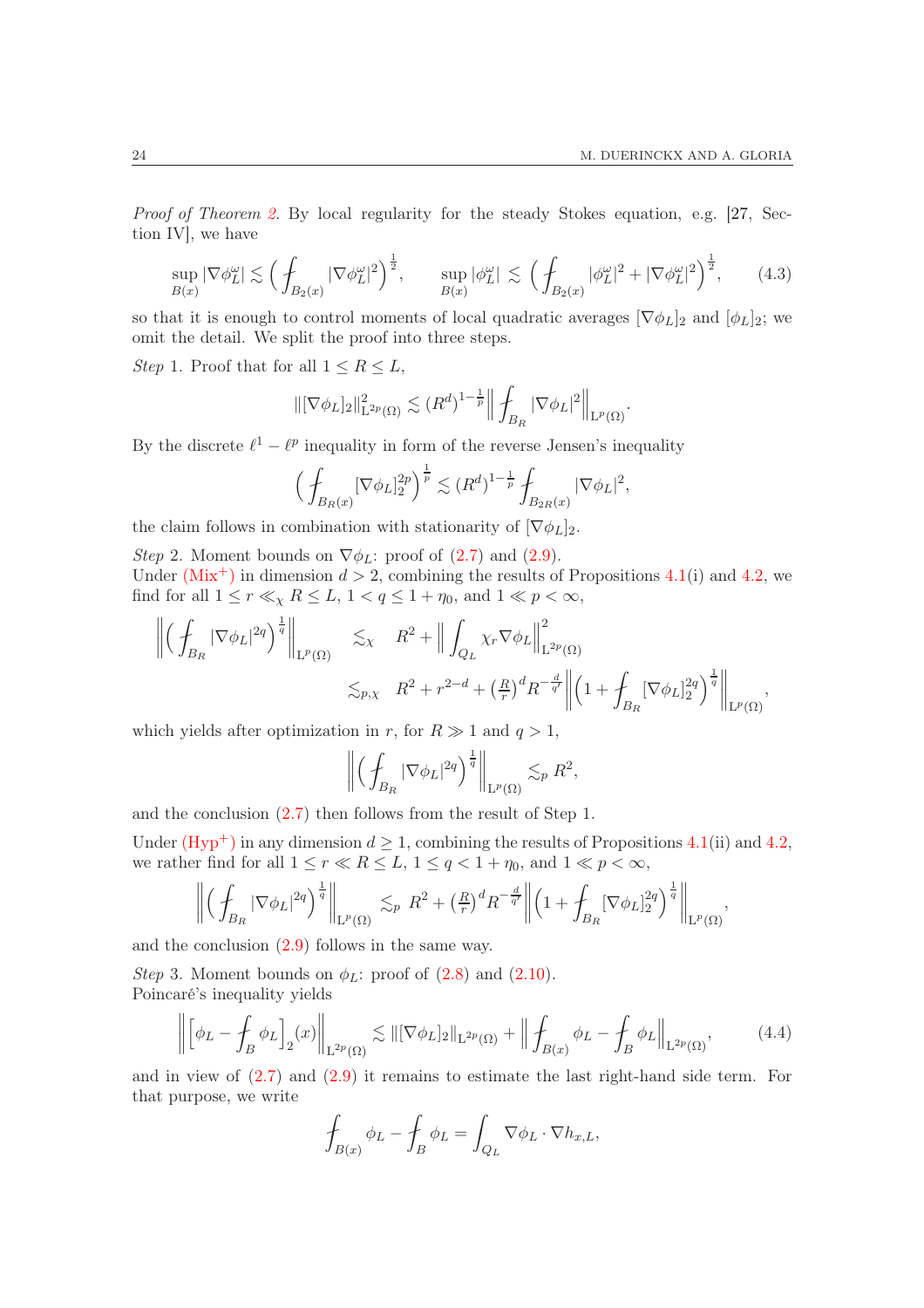in terms of  $\nabla h_{x,L} := \nabla h_L(\cdot - x) - \nabla h_L$ , where  $h_L$  denotes the unique solution in  $Q_L$  of

$$
-\triangle h_L = \frac{\mathbb{1}_B}{|B|} - L^{-d}.
$$

Under  $(Mix^+)$  $(Mix^+)$  in dimension  $d > 2$ , appealing to Proposition [4.1\(](#page-22-1)i) together with [\(2.7\)](#page-10-3) yields for all  $p \geq 1$ ,

$$
\begin{aligned}\n\left\| \int_{Q_L} \nabla \phi_L \cdot \nabla h_{x,L} \right\|_{\mathcal{L}^{2p}(\Omega)} \\
&\lesssim_p \|\nabla h_{x,L}\|_{\mathcal{L}^{\frac{2d}{d+2}}(Q_L)} \wedge \|\langle \cdot \rangle \nabla h_{x,L}\|_{\mathcal{L}^2(Q_L)} + \|\langle \nabla \rangle^{\frac{1}{2}} \nabla h_{x,L}\|_{\mathcal{L}^2(Q_L)}.\n\end{aligned}
$$

Noting that  $\|\nabla^2 h_{x,L}\|_{\mathcal{L}^2(Q_L)} \lesssim 1$  and that for  $d > 2$  Riesz potential theory further yields  $\|\nabla h_{x,L}\|_{\mathcal{L}^2(Q_L)} \lesssim 1$ , we are reduced to

$$
\Big\| \int_{Q_L} \nabla \phi_L \cdot \nabla h_{x,L} \Big\|_{\mathcal{L}^{2p}(\Omega)} \lesssim_p 1 + \|\nabla h_{x,L}\|_{\mathcal{L}^{\frac{2d}{d+2}}(Q_L)} \wedge \|\langle \cdot \rangle \nabla h_{x,L}\|_{\mathcal{L}^2(Q_L)},
$$

while a direct computation with Green's kernel gives

<span id="page-24-1"></span>
$$
\|\nabla h_{x,L}\|_{\mathcal{L}^{\frac{2d}{d+2}}(Q_L)} \wedge \|\langle \cdot \rangle \nabla h_{x,L}\|_{\mathcal{L}^2(Q_L)} \lesssim \begin{cases} 1, & \text{if } d > 4; \\ \log(2+|x|)^{\frac{1}{2}}, & \text{if } d = 4; \\ \langle x \rangle^{\frac{1}{2}}, & \text{if } d = 3. \end{cases} \tag{4.5}
$$

Inserting this into  $(4.4)$ , the conclusion  $(2.8)$  follows. Under  $(Hyp<sup>+</sup>)$ , rather appealing to Proposition [4.1\(](#page-22-1)ii), the conclusion [\(2.10\)](#page-11-3) follows in the same way.  $\Box$ 

4.2. Preliminaries. We introduce a number of general tools that play an important role in the proof of Propositions [4.1](#page-22-1) and [4.2.](#page-22-4)

4.2.1. Multiscale inequalities for higher moments. The following shows that the multiscale variance inequalities in assumptions  $(Mix^+)$  $(Mix^+)$  and  $(Hyp^+)$  imply corresponding functional inequalities for higher moments. This is proven in [\[21,](#page-51-1) Proposition 1.10(ii)] for  $(Mix^{+})$  $(Mix^{+})$ , and the same proof applies for  $(Hyp^+)$ .

**Lemma 4.3.** If the random point processes  $\{P_L\}_{L>1}$  satisfy [\(Mix](#page-8-0)<sup>+</sup>), then there holds for all  $p \ge 1$  and all  $\sigma(\mathcal{P}_L)$ -measurable random variables  $Y(\mathcal{P}_L)$  with  $\mathbb{E}[Y(\mathcal{P}_L)] = 0$ ,

<span id="page-24-0"></span>
$$
\mathbb{E}\left[|Y(\mathcal{P}_L)|^{2p}\right]^{\frac{1}{p}} \lesssim p^2 \mathbb{E}\left[\int_0^L \bigg(\int_{Q_L} \Big(\partial_{\mathcal{P}_L, B_\ell(x)}^{\mathrm{osc}} Y(\mathcal{P}_L)\bigg)^2 dx\bigg)^p \langle\ell\rangle^{-dp} \pi(\ell) d\ell\right]^{\frac{1}{p}}.\tag{4.6}
$$

Likewise, if  $\{\mathcal{P}_L\}_{L>1}$  satisfy  $(Hyp^+)$ , then there holds for all  $p \geq 1$  and all  $\sigma(\mathcal{P}_L)$ measurable random variables  $Y(\mathcal{P}_L)$  with  $\mathbb{E}[Y(\mathcal{P}_L)]=0$ ,

<span id="page-24-2"></span>
$$
\mathbb{E}\left[|Y(\mathcal{P}_L)|^{2p}\right]^{\frac{1}{p}} \lesssim p^2 \mathbb{E}\left[\int_0^L \bigg(\int_{Q_L} \Big(\partial_{\mathcal{P}_L, B_\ell(x)}^{\text{hyp}} Y(\mathcal{P}_L)\bigg)^2 dx\bigg)^p \langle\ell\rangle^{-dp} \pi(\ell) d\ell\right]^{\frac{1}{p}}.\tag{4.7}
$$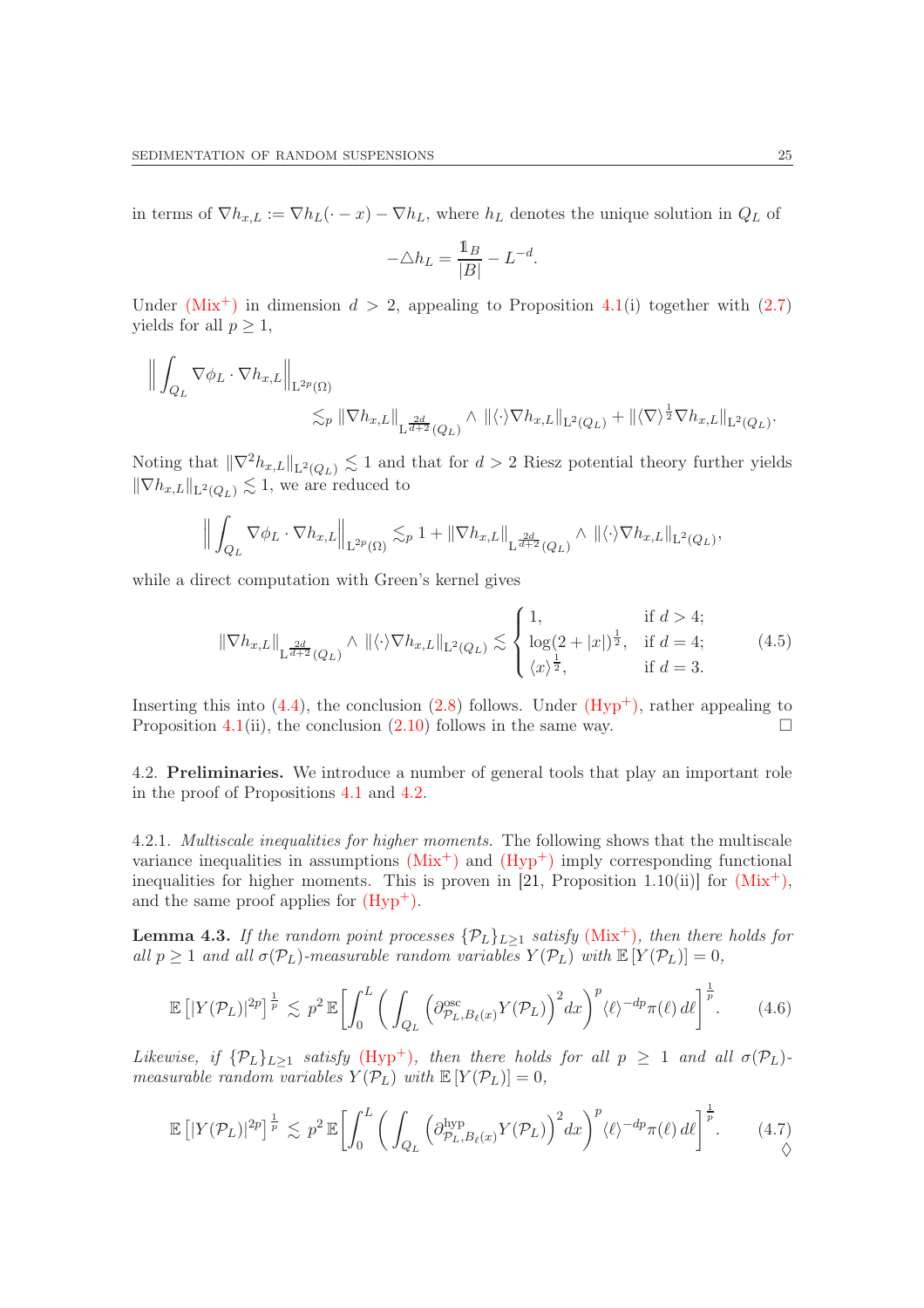<span id="page-25-0"></span>4.2.2. Annealed regularity theory. Another key tool consists of annealed regularity properties for the steady Stokes equation with a random colloidal (non-sedimenting) suspension. More precisely, given a random forcing  $g \in L^{\infty}(\Omega; C^{\infty}_{per}(Q_L)^{d \times d})$ , we consider the unique solution  $v_L \in L^{\infty}(\Omega; H^1_{per}(Q_L))$  of the following heterogeneous problem, for almost all  $\omega$ ,

<span id="page-25-1"></span>
$$
\begin{cases}\n-\Delta v_L^{\omega} + \nabla P_L^{\omega} = \text{div} g^{\omega}, & \text{in } Q_L \setminus \mathcal{I}_L^{\omega}, \\
\text{div} v_L^{\omega} = 0, & \text{in } Q_L \setminus \mathcal{I}_L^{\omega}, \\
D(v_L^{\omega}) = 0, & \text{in } \mathcal{I}_L^{\omega}, \\
\int_{\partial I_{n,L}^{\omega}} (g^{\omega} + \sigma(v_L^{\omega}, P_L^{\omega})) \nu = 0, & \forall n, \\
\int_{\partial I_{n,L}^{\omega}} \Theta \nu \cdot (g^{\omega} + \sigma(v_L^{\omega}, P_L^{\omega})) \nu = 0, & \forall n, \forall \Theta \in \mathbb{M}^{\text{skew}},\n\end{cases} (4.8)
$$

with  $\int_{Q_L} v_L^{\omega} = 0$ . The energy inequality takes the form

<span id="page-25-3"></span>
$$
\|\nabla v_L^{\omega}\|_{\mathcal{L}^2(Q_L)} \le \|g^{\omega}\|_{\mathcal{L}^2(Q_L \setminus \mathcal{I}_L^{\omega})}.\tag{4.9}
$$

Aside from perturbative Meyers type estimates, no corresponding (deterministic)  $L^p$  estimate is expected to hold in general due to heterogeneities — unless particles are assumed to be sufficiently far apart, cf. Remark [4.6](#page-26-0) below. However, in view of homogenization, the heterogeneous Stokes operator can be replaced on large scales by the following "homogenized" one, cf. [\[19,](#page-51-15) Theorem 1],

$$
\left\{\begin{array}{ll} -\nabla\cdot\bar{\pmb{B}}\nabla\bar{v}_L^\omega+\nabla\bar{P}_L^\omega=\textrm{div}g^\omega, & \textrm{in} \ \ Q_L, \\ \textrm{div}\bar{v}_L^\omega=0, & \textrm{in} \ \ Q_L, \end{array}\right.
$$

for which standard constant-coefficient elliptic regularity theory is available. In this spirit, compared to a generic situation, the solution of [\(4.8\)](#page-25-1) is expected to have much better regularity when the suspension is sampled by an ergodic ensemble. This type of result was pioneered by Avellaneda and Lin [\[6,](#page-50-14) [7\]](#page-50-15) in the context of periodic homogenization for divergence-form linear elliptic equations. In the stochastic setting, while early contributions in form of annealed Green's function estimates appeared in [\[18,](#page-50-13) [53\]](#page-52-14), a (quenched) largescale regularity theory was first outlined by Armstrong and Smart [\[5\]](#page-50-16) (see also [\[4\]](#page-50-17)), and later fully developed in [\[2,](#page-50-11) [33\]](#page-51-23). For the steady Stokes problem [\(4.8\)](#page-25-1), the development of a corresponding large-scale regularity theory is postponed to a forthcoming companion contribution [\[20\]](#page-51-7) that is devoted to the quantitative homogenization of [\(4.8\)](#page-25-1). In the present work, in the spirit of [\[23\]](#page-51-16), we appeal to large-scale regularity in form of the following convenient annealed  $L^p$  regularity estimate established in [\[20\]](#page-51-7).

<span id="page-25-2"></span>**Theorem 4.4** (Annealed L<sup>p</sup> regularity [\[20\]](#page-51-7)). Let the random point process  $\mathcal{P}_L$  be stationary on  $Q_L$  and satisfy the hardcore condition in  $(H_{\delta})$  $(H_{\delta})$  for some  $\delta > 0$ , as well as the improved mixing assumption [\(Mix](#page-8-0)<sup>+</sup>). Given  $g \in L^{\infty}(\Omega; C^{\infty}_{per}(Q_L)^{d \times d})$ , the unique solution  $v_L \in$  $L^{\infty}(\Omega; H_{\text{per}}^1(Q_L)^d)$  of [\(4.8\)](#page-25-1) satisfies for all  $1 < p, q < \infty$  and  $\eta > 0$ ,

 $\|[\nabla v_L]_2\|_{\mathcal{L}^q(Q_L;\mathcal{L}^p(\Omega))} \lesssim_{p,q,\eta} \|[g]_2\|_{\mathcal{L}^q(Q_L;\mathcal{L}^{p+\eta}(\Omega))},$ 

and for all  $0 \leq r < d(1 - \frac{1}{q}),$ 

$$
\|\langle \cdot \rangle^{r} [\nabla v_{L}]_2\|_{\mathcal{L}^q(Q_L; \mathcal{L}^p(\Omega))} \lesssim_{p,q,r,\eta} \|\langle \cdot \rangle^{r}[g]_2\|_{\mathcal{L}^q(Q_L; \mathcal{L}^{p+\eta}(\Omega))}.
$$

In the perturbative setting  $|p-2|, |q-2| \ll 1$ , the loss of stochastic integrability can be avoided, that is, the above holds with  $\eta = 0$ , which happens to be a useful tool in the proof of Proposition [4.1.](#page-22-1) In addition, such a perturbative statement can be established under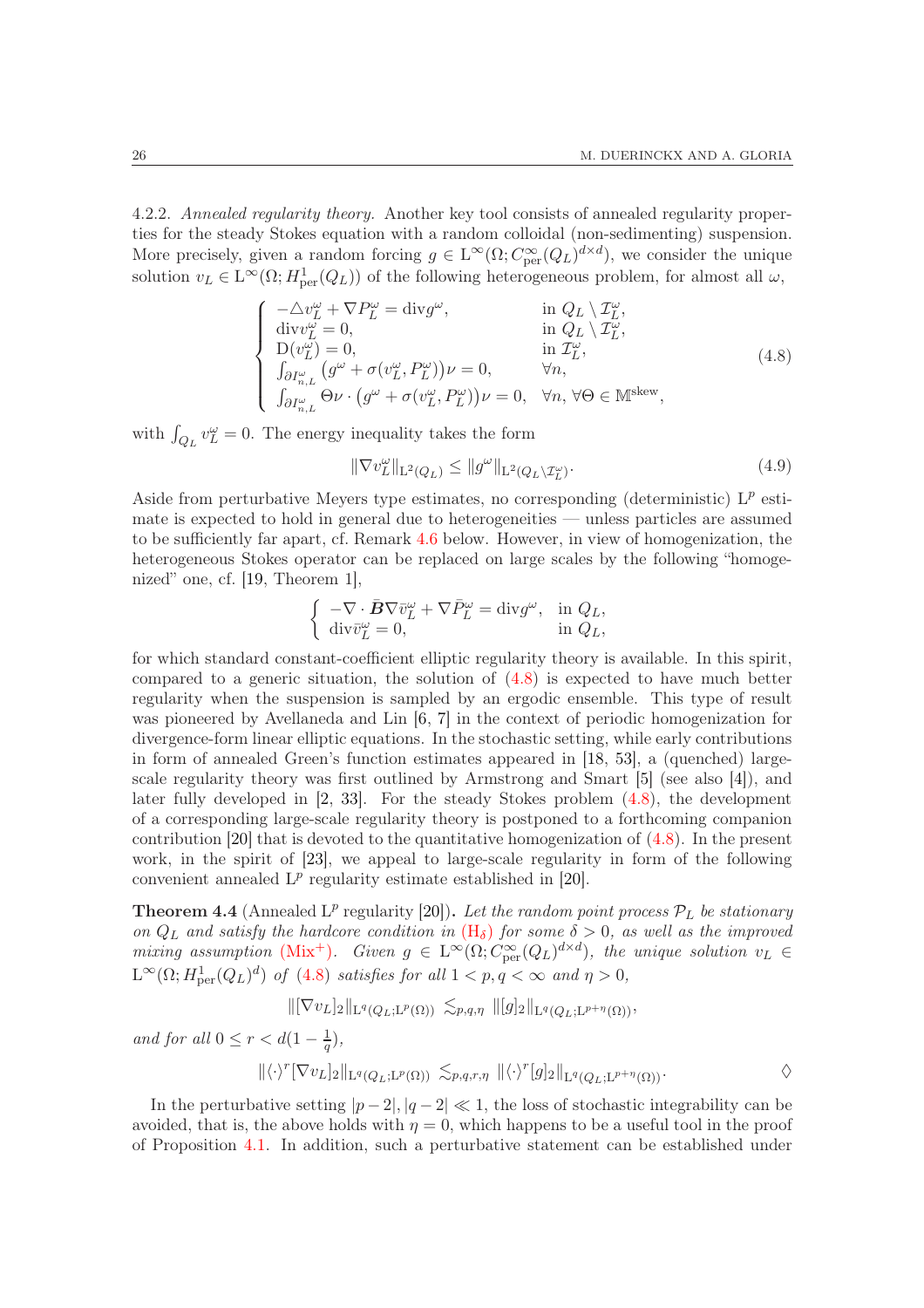mere stationarity and ergodicity assumptions, without any mixing. The proof is based on a simple Meyers type argument and is given in [\[20\]](#page-51-7).

<span id="page-26-2"></span>**Theorem 4.5** (Perturbative annealed L<sup>p</sup> regularity [\[20\]](#page-51-7)). Let the random point process  $\mathcal{P}_L$ be stationary on  $Q_L$  and satisfy the hardcore condition in  $(H_\delta)$  $(H_\delta)$  for some  $\delta > 0$ . Then, there exists a constant  $\eta_0 > 0$  (only depending on d,  $\delta$ ) such that the following holds: Given  $g \in \mathcal{L}^{\infty}(\Omega; C^{\infty}_{\text{per}}(Q_L)^{d \times d})$ , the unique solution  $v_L \in \mathcal{L}^{\infty}(\Omega; H^1_{\text{per}}(Q_L)^d)$  of  $(4.8)$  satisfies for all p, q with  $|q-2|, |p-2| \leq \eta_0$ ,

$$
\|[\nabla v_L]_2\|_{\mathcal{L}^q(Q_L;\mathcal{L}^p(\Omega))} \lesssim \|[g]_2\|_{\mathcal{L}^q(Q_L;\mathcal{L}^p(\Omega))}.
$$

<span id="page-26-0"></span>**Remark 4.6** (Dilute  $L^p$  regularity). In the dilute regime, the recent work of Höfer [\[41\]](#page-51-5) on the reflection method easily yields the following version of Theorem [4.4;](#page-25-2) the proof is a direct adaptation of [\[41\]](#page-51-5) and is omitted. This also constitutes a variant of the dilute Green's function estimates in [\[31,](#page-51-6) Lemma 2.7].

Let the random point processes  $(\mathcal{P}_L)_{L\geq 1}$  satisfy the general assumptions  $(H_\delta)$  $(H_\delta)$  for some  $\delta > 0$ , and denote by  $\delta_L$  the minimal interparticle distance in  $\mathcal{P}_L$ . For all  $1 < p, q < \infty$ , there exists a constant  $\delta_q > 0$  (only depending on d, q) such that, provided  $\mathcal{P}_L$  is dilute enough in the sense of  $\delta_L \geq \delta_q$ , we have: Given a random forcing  $g \in L^{\infty}(\Omega; C^{\infty}_{per}(Q_L)^{d \times d})$ , the unique solution  $v_L \in L^{\infty}(\Omega; H^1_{\text{per}}(Q_L)^d)$  of  $(4.8)$  satisfies

$$
\|\nabla v_L\|_{\mathcal{L}^q(Q_L;\mathcal{L}^p(\Omega))} \lesssim \|g\|_{\mathcal{L}^q(Q_L;\mathcal{L}^p(\Omega))},
$$

as well as the following deterministic estimate, for almost all  $\omega$ .

$$
\|\nabla v_L^{\omega}\|_{\mathcal{L}^q(Q_L)} \lesssim \|g^{\omega}\|_{\mathcal{L}^q(Q_L)}.
$$

4.2.3. Localized pressure estimates. We state the following localized estimate on the pressure for the steady Stokes equation. This is essentially a consequence of standard pressure estimates in [\[27\]](#page-51-14) but it requires some additional care since the prefactor in the estimate is uniform with respect to the size of  $D$  although  $\mathcal{I}_L$  consists of an unbounded number of components. Note that the same result could be stated in  $L^q$  for any  $1 < q < \infty$ , and that the Stokes problem below is tailored to cover both equations [\(3.1\)](#page-18-0) and [\(4.8\)](#page-25-1).

<span id="page-26-1"></span>**Lemma 4.7** (Localized pressure estimates). Let a *(deterministic) point set*  $\mathcal{P}_L = \{x_{n,L}\}_n$ satisfy the hardcore condition in  $(H_{\delta})$  $(H_{\delta})$  for some  $\delta > 0$ . Given  $g \in C^{\infty}_{per}(Q_L)^{d \times d}$  and  $e' \in \mathbb{R}^d$ , let  $v_L \in H^1_{\text{per}}(Q_L)^d$  denote the unique solution of

$$
\left\{\begin{array}{ll} -\triangle w_L+\nabla Q_L=\textrm{div} g-\alpha_L e, &\quad \text{ in } Q_L\setminus \mathcal{I}_L,\\ \textrm{div} w_L=0, &\quad \text{ in } Q_L\setminus \mathcal{I}_L,\\ \textrm{D}(w_L)=0, &\quad \text{ in } \mathcal{I}_L,\\ e'|I_{n,L}|+ \int_{\partial I_{n,L}}\big(g+\sigma(w_L,Q_L)\big)\nu=0, &\forall n,\\ \int_{\partial I_{n,L}}\Theta \nu\cdot\big(g+\sigma(w_L,Q_L)\big)\nu=0, &\forall n,\,\forall \Theta\in\mathbb{M}^{\textrm{skew}}, \end{array}\right.
$$

with  $\int_{Q_L} w_L = 0$ . Then there holds for all balls  $D \subset Q_L$  with radius  $r_D$ ,

$$
\left\|Q_L - \int_{D \setminus \mathcal{I}_L} Q_L\right\|_{\mathrm{L}^2(D \setminus \mathcal{I}_L)}^2 \lesssim r_D^{d+2} |e|^2 + \|\nabla w_L\|_{\mathrm{L}^2(D)}^2 + \|g\|_{\mathrm{L}^2(D \setminus \mathcal{I}_L)}^2.
$$

*Proof.* Let a ball  $D \subset Q_L$  be fixed with radius  $r_D$ . Using the Bogovskii operator as e.g. in [\[19,](#page-51-15) Step 4.2 of the proof of Proposition 2.1], we can construct a map  $\zeta \in H_0^1(D)$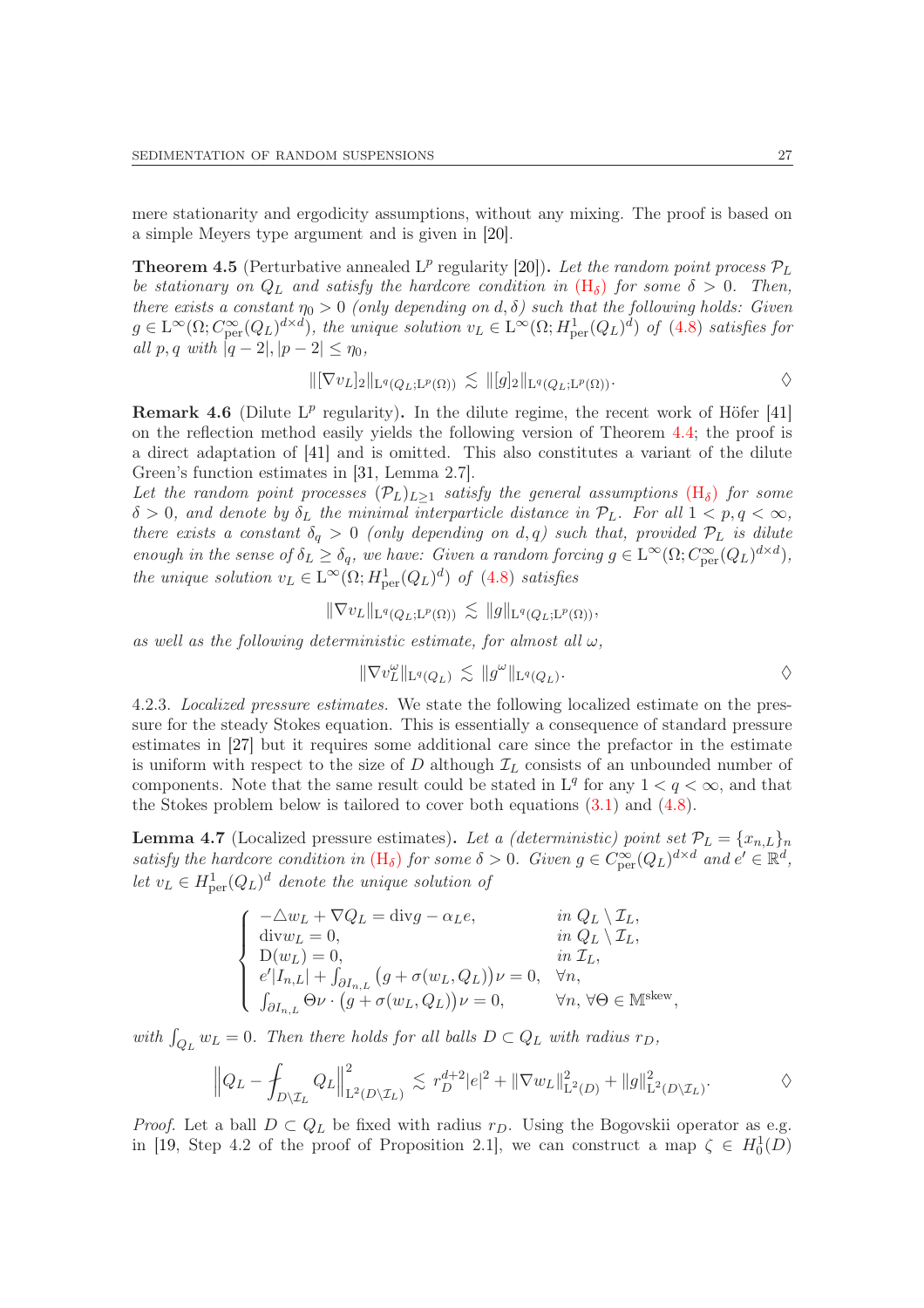(implicitly extended by 0 on  $Q_L \setminus D$ ) such that  $\zeta|_{I_{n,L}}$  is constant for all n and such that

$$
\operatorname{div}\zeta = \left(Q_L - \int_{D \setminus \mathcal{I}_L} Q_L\right) 1\!\!1_{D \setminus \mathcal{I}_L}, \qquad \|\nabla \zeta\|_{\mathrm{L}^2(D)} \lesssim \left\|Q_L - \int_{D \setminus \mathcal{I}_L} Q_L\right\|_{\mathrm{L}^2(D \setminus \mathcal{I}_L)},
$$

where we emphasize that the prefactor in the last estimate is uniformly bounded independently of  $D$  and  $L$ . Arguing as in Step 1 of the proof of Theorem [1,](#page-9-0) we note that the equation for  $w_L$  implies in the weak sense on the whole periodic cell  $Q_L$ ,

$$
-\triangle w_L + \nabla (Q_L \mathbb{1}_{Q_L \setminus \mathcal{I}_L}) = \text{div}(g \mathbb{1}_{Q_L \setminus \mathcal{I}_L}) - \alpha_L e \mathbb{1}_{Q_L \setminus \mathcal{I}_L} - \sum_n \delta_{\partial I_{n,L}} (g + \sigma(w_L, Q_L)) \nu.
$$

Testing this equation with  $\zeta$ , recalling that  $\zeta$  is constant inside particles, and using the boundary conditions for  $w<sub>L</sub>$ , we are led to

$$
\int_{Q_L\setminus\mathcal{I}_L} Q_L \text{div}\zeta = \int_{Q_L} \nabla\zeta : \nabla w_L + \int_{Q_L\setminus\mathcal{I}_L} \nabla\zeta : g + \alpha_L e \cdot \int_{Q_L\setminus\mathcal{I}_L} \zeta - e \cdot \sum_n \int_{I_{n,L}} \zeta.
$$

Inserting the definition of div $\zeta$ , recalling that  $|\alpha_L| \lesssim 1$ , and using Poincaré's inequality on D, we deduce

$$
\|Q_L - \int_{D \setminus \mathcal{I}_L} Q_L\|_{\mathrm{L}^2(D \setminus \mathcal{I}_L)}^2 \leq \| \nabla \zeta \|_{\mathrm{L}^2(D)} \left( \| \nabla w_L \|_{\mathrm{L}^2(D)} + \| g \|_{\mathrm{L}^2(D \setminus \mathcal{I}_L)} \right) + |e| \| \zeta \|_{\mathrm{L}^1(D)} \leq \| \nabla \zeta \|_{\mathrm{L}^2(D)} \left( r_D^{d+2} |e|^2 + \| \nabla w_L \|_{\mathrm{L}^2(D)}^2 + \| g \|_{\mathrm{L}^2(D \setminus \mathcal{I}_L)}^2 \right)^{\frac{1}{2}},
$$

and the claim follows from the bound on the L<sup>2</sup>-norm of  $\nabla \zeta$ .

4.3. Proof of Proposition [4.1.](#page-22-1) We shall exploit the multiscale variance inequality [\(2.2\)](#page-9-1), or its hyperuniform version [\(2.3\)](#page-9-2), and appeal to a duality argument. Let the (deterministic) test function  $g \in C_{per}^{\infty}(Q_L)^{d \times d}$  be fixed and for all  $\omega$  let  $v_L^{\omega} \in H_{per}^1(Q_L)^d$  denote the unique solution of the following auxiliary problem,

<span id="page-27-1"></span><span id="page-27-0"></span>
$$
\begin{cases}\n-\Delta v_L^{\omega} + \nabla P_L^{\omega} = \nabla \cdot g, & \text{in } Q_L \setminus \mathcal{I}_L^{\omega}, \\
\text{div} v_L^{\omega} = 0, & \text{in } Q_L \setminus \mathcal{I}_L^{\omega}, \\
D(v_L^{\omega}) = 0, & \text{in } \mathcal{I}_L^{\omega}, \\
\int_{\partial I_{n,L}^{\omega}} (g + \sigma(v_L^{\omega}, P_L^{\omega})) \nu = 0, & \forall n, \\
\int_{\partial I_{n,L}^{\omega}} \Theta \nu \cdot (g + \sigma(v_L^{\omega}, P_L^{\omega})) \nu = 0, & \forall n, \forall \Theta \in \mathbb{M}^{\text{skew}},\n\end{cases} (4.10)
$$

with  $\int_{Q_L} v_L^{\omega} = 0$ . We split the proof into four main steps: the mixing case (i) is treated in the first three steps, while the simplifications that appear in the hyperuniform case (ii) are pointed out in the last step.

Step 1. Fluctuation scaling outside  $\mathcal{I}_L$ : proof that under  $(Mix^+)$  $(Mix^+)$  in dimension  $d > 2$  there holds for all  $1 \leq R \leq L$ ,  $q \geq 1$ , and  $1 \ll p < \infty$ ,

$$
\left\| \int_{Q_L \setminus \mathcal{I}_L} g : \nabla \phi_L \right\|_{\mathcal{L}^{2p}(\Omega)}^2 \lesssim_p L^{-d} \left\| e \cdot \int_{\mathcal{I}_L} v_L \right\|_{\mathcal{L}^p(\Omega)}^2 + \|g\|_{\mathcal{L}^{2d}(\mathcal{Q}_L)}^2 + \| \langle \nabla \rangle^{\frac{1}{2}} g \|_{\mathcal{L}^2(\mathcal{Q}_L)}^2 \left\| \left( 1 + \int_{B_R} [\nabla \phi_L]_2^{2q} \right)^{\frac{1}{q}} \right\|_{\mathcal{L}^p(\Omega)} . \tag{4.11}
$$

where alternatively the norm  $||g||^2$  $\mathrm{L}^{\frac{2d}{d+2}}(Q_L)$ can be replaced by  $\|\langle \cdot \rangle g\|_{\mathcal{I}}^2$  $\operatorname{L}^2(Q_L)$ .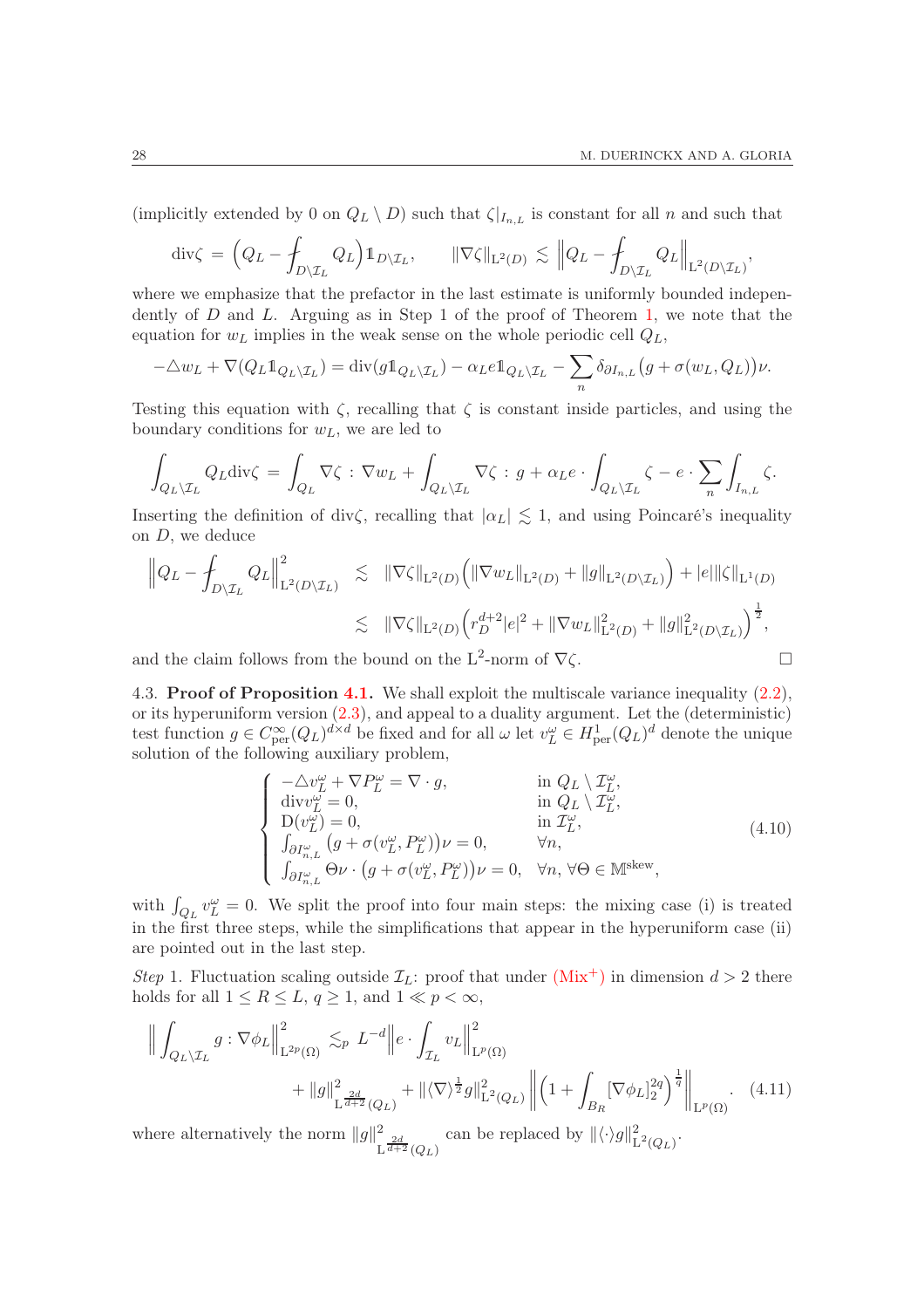Using the version  $(4.6)$  of the multiscale variance inequality  $(2.2)$  to control higher moments, we obtain

<span id="page-28-2"></span>
$$
\left\| \int_{Q_L \setminus \mathcal{I}_L} g : \nabla \phi_L \right\|_{\mathcal{L}^{2p}(\Omega)}^2
$$
  
\$\lesssim p^2 \mathbb{E} \Big[ \int\_0^L \bigg( \int\_{Q\_L} \bigg( \partial\_{\mathcal{P}\_L, B\_\ell(x)}^{\mathrm{osc}} \int\_{Q\_L \setminus \mathcal{I}\_L} g : \nabla \phi\_L \bigg)^2 dx \bigg)^p \langle \ell \rangle^{-dp} \pi(\ell) d\ell \Big]^{\frac{1}{p}}, \quad (4.12)\$

and it remains to estimate the oscillation of  $\int_{Q_L\setminus\mathcal{I}_L} g : \nabla \phi_L$  with respect to  $\mathcal{P}_L$  on any ball  $B_{\ell}(x)$ . Given  $0 \leq \ell \leq L$  and  $x \in \mathbb{R}^d$ , and given a realization, let  $\mathcal{P}'_L$  be a locally finite point set satisfying the hardcore condition in  $(H_{\delta})$  $(H_{\delta})$ , with  $\mathcal{P}'_L|_{Q_L\setminus B_{\ell}(x)} = \mathcal{P}_L|_{Q_L\setminus B_{\ell}(x)}$ , and denote by  $\phi'_{L}$  the corresponding solution of equation [\(3.1\)](#page-18-0) with  $\mathcal{P}_{L}$  replaced by  $\mathcal{P}'_{L}$ . We split the proof into three further substeps.

Substep 1.1. Proof that

<span id="page-28-1"></span>
$$
\Big| \int_{Q_L \setminus \mathcal{I}_L} g : \nabla \phi_L - \int_{Q_L \setminus \mathcal{I}'_L} g : \nabla \phi'_L \Big| \lesssim L^{-d} \Big| e \cdot \int_{\mathcal{I}_L} v_L \Big| + \int_{B_{\ell+1}(x)} |v_L| + \Big( \int_{B_{\ell+2}(x)} |\nabla v_L|^2 + |\langle \nabla \rangle^{\frac{1}{2}} g|^2 \Big)^{\frac{1}{2}} \Big( \langle \ell \rangle^{d+2} + \int_{B_{\ell+2}(x)} |\nabla \phi'_L|^2 \Big)^{\frac{1}{2}}. \tag{4.13}
$$

First decomposing  $\int_{Q_L \setminus \mathcal{I}'_L} = \int_{Q_L \setminus \mathcal{I}_L} + \int_{\mathcal{I}_L \setminus \mathcal{I}'_L} - \int_{\mathcal{I}'_L \setminus \mathcal{I}_L}$ , we find

$$
\int_{Q_L \setminus \mathcal{I}_L} g : \nabla \phi_L - \int_{Q_L \setminus \mathcal{I}'_L} g : \nabla \phi'_L
$$
\n
$$
= \int_{Q_L \setminus \mathcal{I}_L} g : \nabla (\phi_L - \phi'_L) + \int_{\mathcal{I}'_L \setminus \mathcal{I}_L} g : \nabla \phi'_L - \int_{\mathcal{I}_L \setminus \mathcal{I}'_L} g : \nabla \phi'_L,
$$

hence, in view of the inclusion  $(\mathcal{I}_L \setminus \mathcal{I}'_L) \cup (\mathcal{I}'_L \setminus \mathcal{I}_L) \subset B_{\ell+1}(x)$ ,

$$
\left| \int_{Q_L \setminus \mathcal{I}_L} g : \nabla \phi_L - \int_{Q_L \setminus \mathcal{I}'_L} g : \nabla \phi'_L \right|
$$
  
\$\lesssim \left| \int\_{Q\_L \setminus \mathcal{I}\_L} g : \nabla (\phi\_L - \phi'\_L) \right| + \left( \int\_{B\_{\ell+1}(x)} |g|^2 \right)^{\frac{1}{2}} \left( \int\_{B\_{\ell+1}(x)} |\nabla \phi'\_L|^2 \right)^{\frac{1}{2}}, \quad (4.14)\$

and it remains to examine the first right-hand side term. Arguing similarly as in Step 1 of the proof of Theorem [1,](#page-9-0) we note that the equation  $(4.10)$  for  $v<sub>L</sub>$  implies in the weak sense on the whole periodic cell  $Q_L$ ,

<span id="page-28-3"></span><span id="page-28-0"></span>
$$
-\triangle v_L + \nabla (P_L \mathbb{1}_{Q_L \setminus \mathcal{I}_L}) = \nabla \cdot (g \mathbb{1}_{Q_L \setminus \mathcal{I}_L}) - \sum_n \delta_{\partial I_{n,L}} (g + \sigma(v_L, P_L)) \nu. \tag{4.15}
$$

Testing this equation with  $\phi_L - \phi'_L$ , and recalling that the pressure  $P_L$  is only defined up to additive constant and that  $\phi_L$  and  $\phi'_L$  are divergence-free on the whole periodic cell  $Q_L$ ,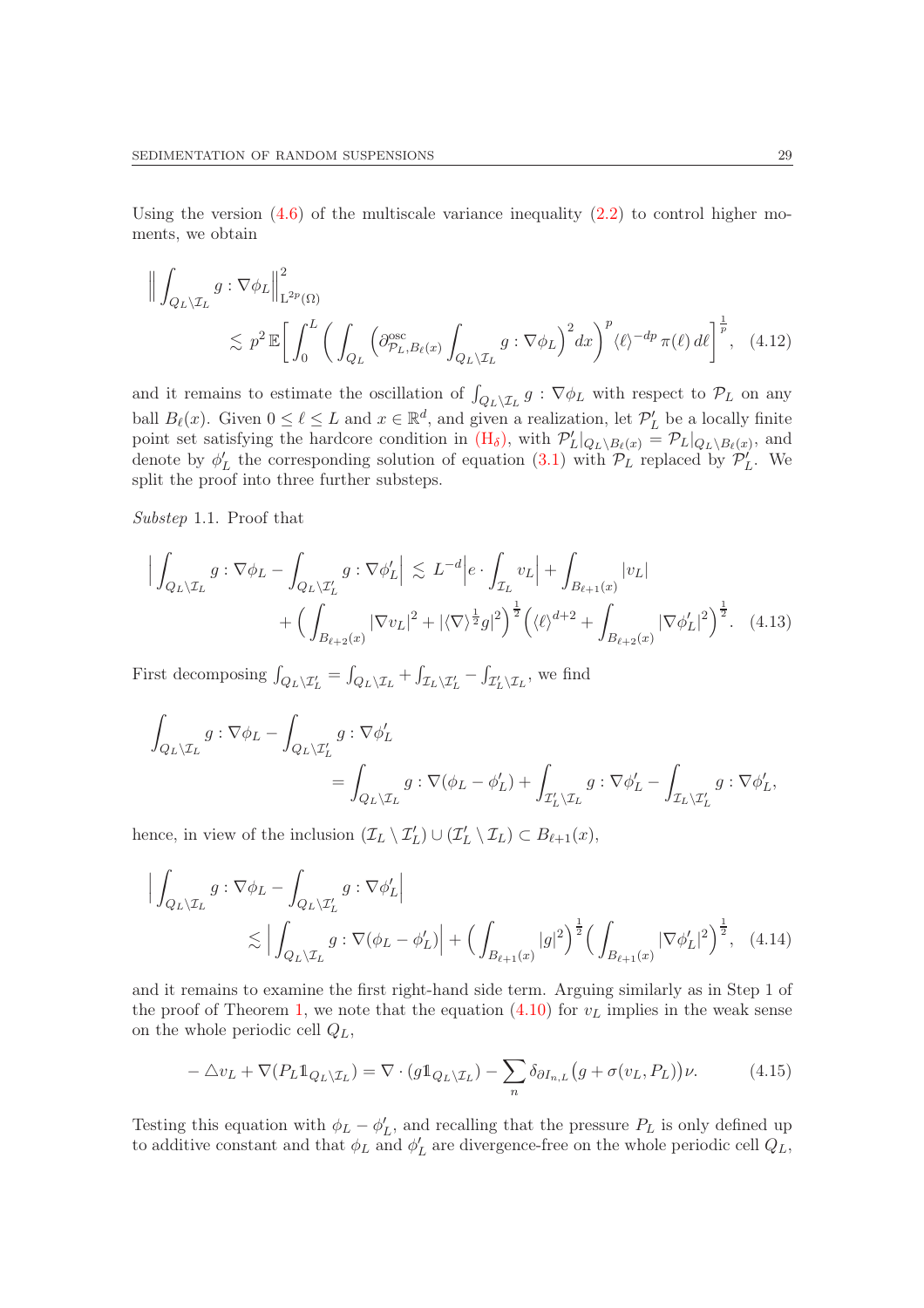we obtain for any constant  $c_1 \in \mathbb{R}$ ,

$$
\int_{Q_L \setminus \mathcal{I}_L} g : \nabla(\phi_L - \phi'_L) = - \int_{Q_L} \nabla v_L : \nabla(\phi_L - \phi'_L) - \sum_n \int_{\partial I_{n,L}} (\phi_L - \phi'_L) \cdot (g + \sigma(v_L, P_L - c_1)) \nu,
$$

hence, in view of the boundary conditions for  $\phi_L$ ,  $\phi'_L$ , and  $v_L$ , arguing similarly as in Step 2 of the proof of Theorem [1,](#page-9-0)

<span id="page-29-0"></span>
$$
\int_{Q_L \setminus \mathcal{I}_L} g : \nabla(\phi_L - \phi'_L) = - \int_{Q_L} \nabla v_L : \nabla(\phi_L - \phi'_L) \n+ \sum_{n: x_{n,L} \in B_\ell(x)} \int_{\partial I_{n,L}} \left( \phi'_L - \int_{I_{n,L}} \phi'_L \right) \cdot \left( g + \sigma(v_L, P_L - c_1) \right) \nu. \tag{4.16}
$$

Likewise, testing with  $v_L$  the equation for  $\phi_L - \phi'_L$  in the form [\(3.2\)](#page-18-1), we get for any constants  $c_2, c'_2 \in \mathbb{R}$ ,

$$
-\int_{Q_L} \nabla v_L : \nabla (\phi_L - \phi'_L) = \alpha_L e \cdot \int_{Q_L \setminus \mathcal{I}_L} v_L - \alpha'_L e \cdot \int_{Q_L \setminus \mathcal{I}'_L} v_L + \sum_n \int_{\partial I_{n,L}} v_L \cdot \sigma(\phi_L, \Pi_L - c_2) \nu - \sum_n \int_{\partial I'_{n,L}} v_L \cdot \sigma(\phi'_L, \Pi'_L - c'_2) \nu,
$$

which, in view of the choice  $\int_{Q_L} v_L = 0$  and of the boundary conditions for  $\phi_L$ ,  $\phi'_L$ , and  $v_L$ , turns into

$$
\int_{Q_L} \nabla v_L : \nabla (\phi_L - \phi'_L) = \alpha_L e \cdot \int_{\mathcal{I}_L} v_L - \alpha'_L e \cdot \int_{\mathcal{I}'_L} v_L
$$
\n
$$
+ \sum_{n: x_{n,L} \in B_\ell(x)} e \cdot \int_{I_{n,L}} v_L - \sum_{n: x'_{n,L} \in B_\ell(x)} e \cdot \int_{I'_{n,L}} v_L
$$
\n
$$
- \sum_{n: x'_{n,L} \in B_\ell(x)} \int_{\partial I'_{n,L}} \left( v_L - \int_{I'_{n,L}} v_L \right) \cdot \sigma(\phi'_L, \Pi'_L - c'_2) \nu. \tag{4.17}
$$

Combined with [\(4.16\)](#page-29-0), this yields

<span id="page-29-2"></span><span id="page-29-1"></span>
$$
\int_{Q_L \setminus \mathcal{I}_L} g : \nabla (\phi_L - \phi'_L) = -(\alpha_L - \alpha'_L) e \cdot \int_{\mathcal{I}_L} v_L \n- (\alpha'_L + 1) \Big( \sum_{n: x_{n,L} \in B_\ell(x)} e \cdot \int_{I_{n,L}} v_L - \sum_{n: x'_{n,L} \in B_\ell(x)} e \cdot \int_{I'_{n,L}} v_L \Big) \n- \sum_{n: x'_{n,L} \in B_\ell(x)} \int_{\partial I'_{n,L}} \Big( v_L - \int_{I'_{n,L}} v_L \Big) \cdot \sigma (\phi'_L, \Pi'_L - c'_2) \nu \n+ \sum_{n: x_{n,L} \in B_\ell(x)} \int_{\partial I_{n,L}} \Big( \phi'_L - \int_{I_{n,L}} \phi'_L \Big) \cdot \Big( g + \sigma (v_L, P_L - c_1) \Big) \nu. \tag{4.18}
$$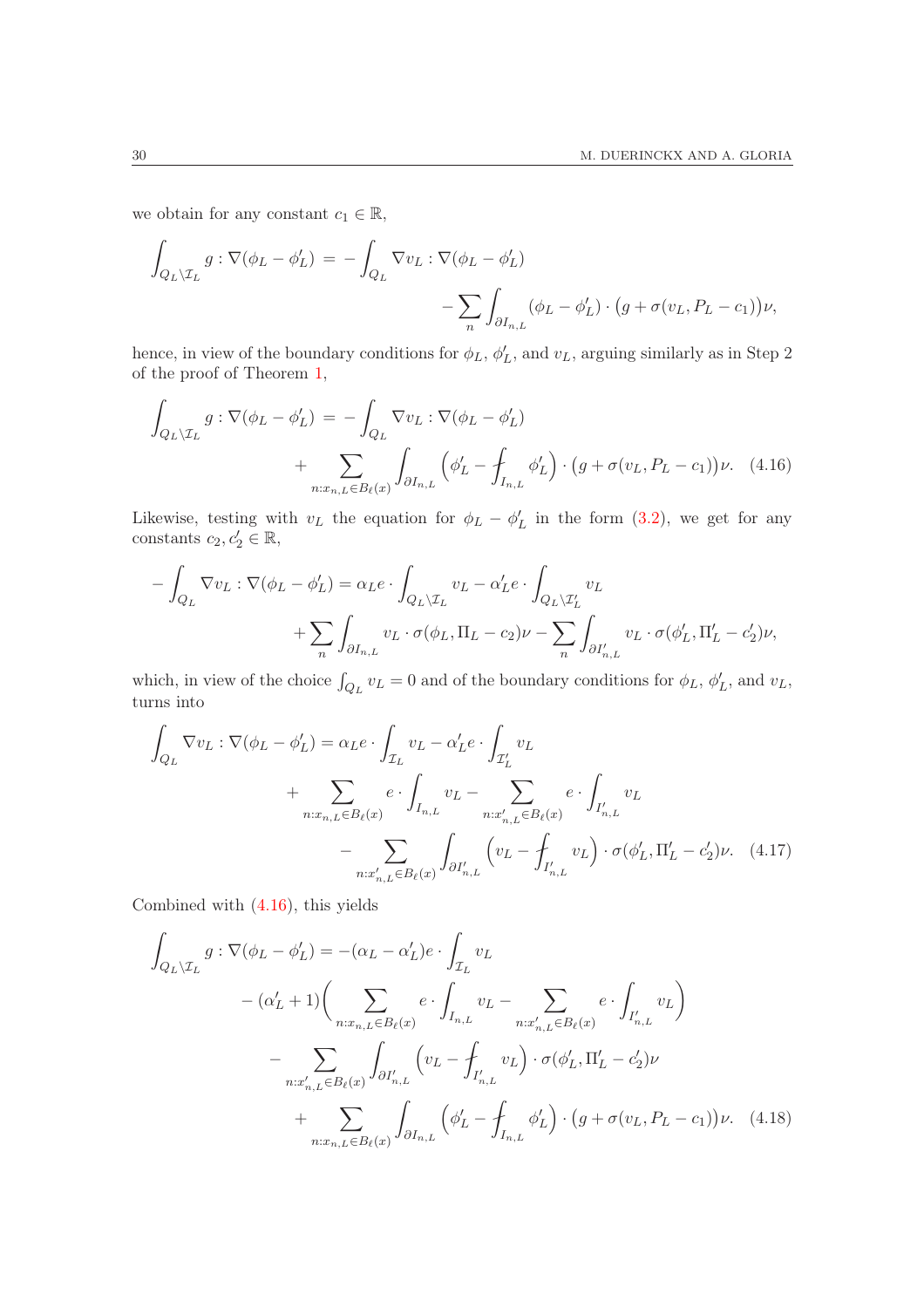In order to control the different right-hand side terms localized at particle boundaries, we appeal to the local regularity theory for the Stokes equation. We illustrate this on  $v_L$ : a trace estimate first yields

$$
\int_{\partial I_{n,L}} |\nabla v_L|^2 + |P_L - c_1|^2 \lesssim \int_{(I_{n,L} + \frac{1}{2}\delta B) \setminus I_{n,L}} |\langle \nabla \rangle^{\frac{1}{2}} \nabla v_L|^2 + |\langle \nabla \rangle^{\frac{1}{2}} (P_L - c_1)|^2,
$$

while, for any constant  $c_3 \in \mathbb{R}^d$ , replacing  $v_L$  by  $v_L - c_3$ , the local regularity theory for the Stokes equation [\(4.10\)](#page-27-0) satisfied by  $v_L - c_3$  in  $(I_{n,L} + \delta B) \setminus I_{n,L}$  can then be applied in form of e.g. [\[27,](#page-51-14) Theorem IV.5.1],

$$
\int_{\partial I_{n,L}} |\nabla v_L|^2 + |P_L - c_1|^2
$$
\n
$$
\lesssim \int_{\partial I_{n,L}} |\langle \nabla \rangle (v_L - c_3)|_{I_{n,L}}|^2 + \int_{(I_{n,L} + \delta B) \setminus I_{n,L}} |\nabla v_L|^2 + |P_L - c_1|^2 + |\langle \nabla \rangle^{\frac{1}{2}} g|^2,
$$

which yields by Poincaré's inequality, for the choice  $c_3 := \int_{I_{n,L}} v_L$ , recalling the linearity of  $v_L$  inside particles,

<span id="page-30-1"></span>
$$
\int_{\partial I_{n,L}} |\nabla v_L|^2 + |P_L - c_1|^2 \lesssim \int_{I_{n,L} + \delta B} |\nabla v_L|^2 + |P_L - c_1|^2 \mathbb{1}_{Q_L \setminus \mathcal{I}_L} + |\langle \nabla \rangle^{\frac{1}{2}} g|^2. \tag{4.19}
$$

Likewise, as  $\phi'_{L}$  satisfies  $(3.1)$ , we find

<span id="page-30-0"></span>
$$
\int_{\partial I'_{n,L}} |\nabla \phi'_L|^2 + |\Pi'_L - c'_2|^2 \lesssim \int_{I'_{n,L} + \delta B} |\nabla \phi'_L|^2 + |\Pi'_L - c'_2|^2 \mathbb{1}_{Q_L \setminus \mathcal{I}'_L} + |\alpha'_L|^2. \tag{4.20}
$$

Inserting these bounds into [\(4.18\)](#page-29-1), recalling that  $|\alpha_L|, |\alpha'_L| \lesssim 1$ , and noting that

$$
\begin{aligned} \alpha_L - \alpha'_L &= \frac{|\mathcal{I}_L||Q_L \setminus \mathcal{I}'_L| - |\mathcal{I}'_L||Q_L \setminus \mathcal{I}_L|}{|Q_L \setminus \mathcal{I}_L||Q_L \setminus \mathcal{I}'_L|} = \frac{|Q_L|\big(|\mathcal{I}_L| - |\mathcal{I}'_L|\big)}{|Q_L \setminus \mathcal{I}_L||Q_L \setminus \mathcal{I}'_L|} \\ &= \frac{|Q_L|\big(|\mathcal{I}_L \cap B_{\ell+1}(x)| - |\mathcal{I}'_L \cap B_{\ell+1}(x)|\big)}{|Q_L \setminus \mathcal{I}_L||Q_L \setminus \mathcal{I}'_L|} \lesssim L^{-d} \langle \ell \rangle^d, \end{aligned}
$$

we are led to

$$
\begin{split} \Big|\int_{Q_L\backslash \mathcal{I}_L} g:\nabla (\phi_L-\phi'_L)\Big|&\lesssim L^{-d}\langle \ell\rangle^d \Big|e\cdot \int_{\mathcal{I}_L} v_L\Big|+\int_{B_{\ell+1}(x)} |v_L| \\ &\qquad \qquad + \Big(\int_{B_{\ell+2}(x)} \left(|\nabla v_L|^2+|P_L-c_1|^2 1\!\!1_{Q_L\backslash \mathcal{I}_L}+|\langle \nabla \rangle^{\frac{1}{2}}g|^2\right)\Big)^{\frac{1}{2}} \\ &\qquad \qquad \times \Big(\int_{B_{\ell+2}(x)} \left(|\nabla \phi'_L|^2+|\Pi'_L-c'_2|^2 1\!\!1_{Q_L\backslash \mathcal{I}'_L}+1\right)\Big)^{\frac{1}{2}}. \end{split}
$$

Choosing  $c_1 := \int_{B_{\ell+2}(x)\setminus\mathcal{I}_L} P_L$  and  $c_2' := \int_{B_{\ell+2}(x)\setminus\mathcal{I}'_L} \Pi'_L$ , and using the pressure estimate of Lemma [4.7,](#page-26-1) we deduce

<span id="page-30-2"></span>
$$
\left| \int_{Q_L \setminus \mathcal{I}_L} g : \nabla (\phi_L - \phi'_L) \right| \lesssim L^{-d} \langle \ell \rangle^d \left| e \cdot \int_{\mathcal{I}_L} v_L \right| + \int_{B_{\ell+1}(x)} |v_L| + \left( \int_{B_{\ell+2}(x)} |\nabla v_L|^2 + |\langle \nabla \rangle^{\frac{1}{2}} g|^2 \right)^{\frac{1}{2}} \left( \langle \ell \rangle^{d+2} + \int_{B_{\ell+2}(x)} |\nabla \phi'_L|^2 \right)^{\frac{1}{2}}.
$$
 (4.21)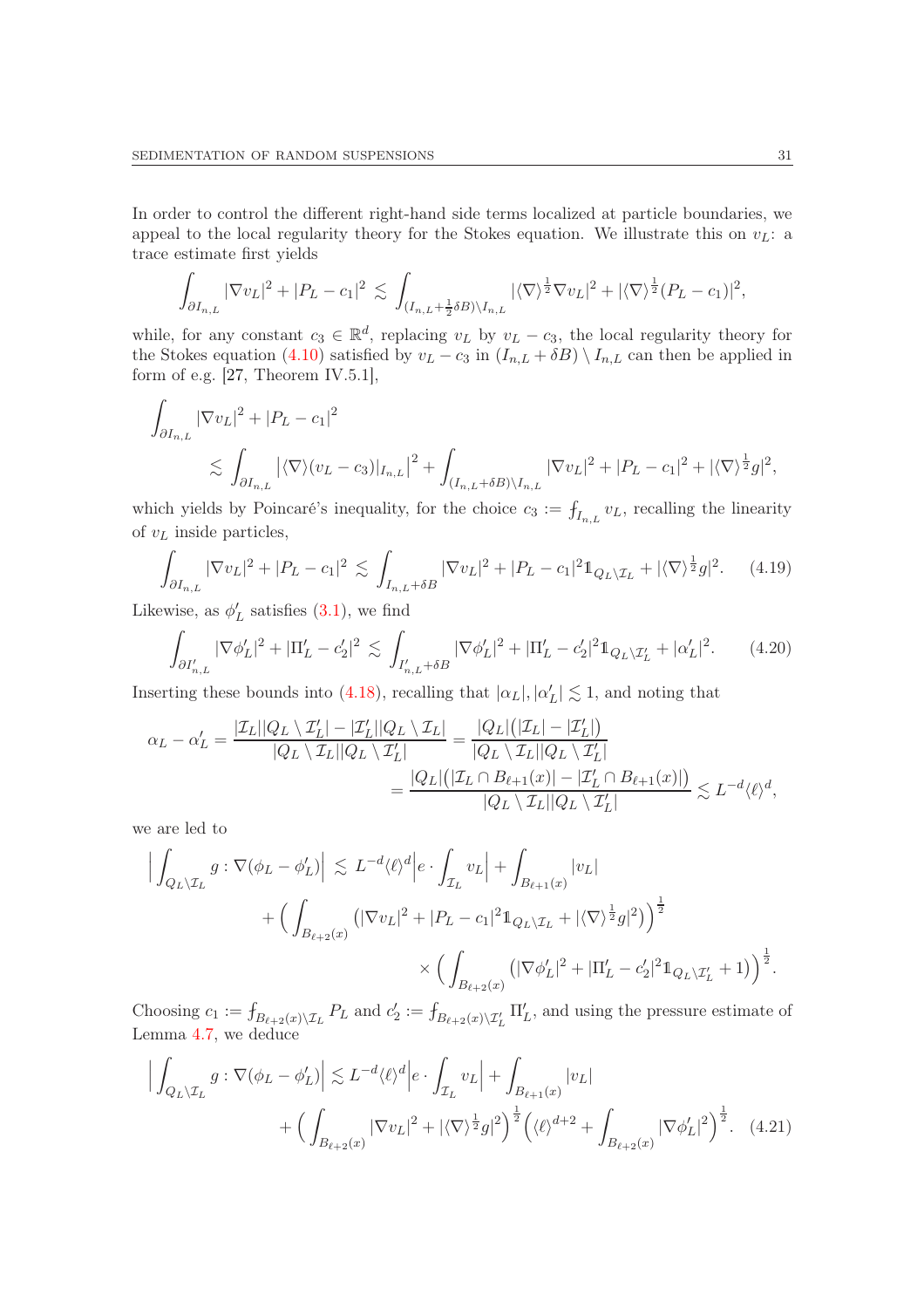Combined with [\(4.14\)](#page-28-0), this yields the claim [\(4.13\)](#page-28-1).

Substep 1.2. Proof that in dimension  $d > 2$ ,

<span id="page-31-0"></span>
$$
\int_{B_{\ell+2}(x)} |\nabla \phi_L'|^2 \lesssim \langle \ell \rangle^{d+2} + \int_{B_{\ell+2}(x)} |\nabla \phi_L|^2. \tag{4.22}
$$

Starting from [\(3.2\)](#page-18-1) and arguing as for [\(4.17\)](#page-29-2), the energy identity for  $\phi_L - \phi'_L$  takes the following form, for any constants  $c_4, c'_4 \in \mathbb{R}$ ,

$$
\int_{Q_L} |\nabla(\phi_L - \phi'_L)|^2 = -(\alpha_L - \alpha'_L)e \cdot \int_{Q_L \setminus \mathcal{I}_L} (\phi_L - \phi'_L) \n- (\alpha'_L + 1) \Biggl( \sum_{n:x_{n,L} \in B_{\ell}(x)} e \cdot \int_{I_{n,L}} (\phi_L - \phi'_L) - \sum_{n:x'_{n,L} \in B_{\ell}(x)} e \cdot \int_{I'_{n,L}} (\phi_L - \phi'_L) \Biggr) \n+ \sum_{n:x_{n,L} \in B_{\ell}(x)} \int_{\partial I_{n,L}} (\phi'_L - \int_{I_{n,L}} \phi'_L) \cdot (2 \operatorname{D}(\phi_L) - (\Pi_L - c_4) \operatorname{Id}) \nu \n+ \sum_{n:x'_{n,L} \in B_{\ell}(x)} \int_{\partial I'_{n,L}} (\phi_L - \int_{I'_{n,L}} \phi_L) \cdot (2 \operatorname{D}(\phi'_L) - (\Pi'_L - c'_4) \operatorname{Id}) \nu.
$$

Using the local regularity theory for the Stokes equation in form of [\(4.20\)](#page-30-0) as in Substep 1.1, this leads to

$$
\int_{Q_L} |\nabla (\phi_L - \phi'_L)|^2 \lesssim L^{-d} \langle \ell \rangle^d \int_{Q_L} |\phi_L - \phi'_L| + \int_{B_{\ell+1}(x)} |\phi_L - \phi'_L| + \Big( \int_{B_{\ell+2}(x)} |\nabla \phi'_L|^2 + |\Pi'_L - c'_4|^2 1_{Q_L \setminus \mathcal{I}'_L} \Big)^{\frac{1}{2}} \Big( \int_{B_{\ell+2}(x)} |\nabla \phi_L|^2 + |\Pi_L - c_4|^2 1_{Q_L \setminus \mathcal{I}_L} \Big)^{\frac{1}{2}}.
$$

Hence, choosing  $c_4 := f_{B_{\ell+2}(x)\setminus \mathcal{I}_L} \Pi_L$  and  $c'_4 := f_{B_{\ell+2}(x)\setminus \mathcal{I}'_L} \Pi'_L$  and using the pressure estimate of Lemma [4.7](#page-26-1) for both  $\Pi_L$  and  $\Pi'_L$ , we obtain

$$
\int_{Q_L} |\nabla(\phi_L - \phi'_L)|^2 \lesssim L^{-d} \langle \ell \rangle^d \int_{Q_L} |\phi_L - \phi'_L| + \int_{B_{\ell+1}(x)} |\phi_L - \phi'_L| + \left( \langle \ell \rangle^{d+2} + \int_{B_{\ell+2}(x)} |\nabla \phi'_L|^2 \right)^{\frac{1}{2}} \left( \langle \ell \rangle^{d+2} + \int_{B_{\ell+2}(x)} |\nabla \phi_L|^2 \right)^{\frac{1}{2}}.
$$
 (4.23)

Using Poincaré's inequality in the form

<span id="page-31-1"></span>
$$
L^{-d} \int_{Q_L} |\phi_L - \phi'_L| \lesssim L^{1-\frac{d}{2}} \Big( \int_{Q_L} |\nabla (\phi_L - \phi'_L)|^2 \Big)^{\frac{1}{2}},
$$

and the Poincaré-Sobolev inequality for  $d > 2$  in the form

<span id="page-31-2"></span>
$$
\int_{B_{\ell+1}(x)} |\phi_L - \phi'_L| \leq \langle \ell \rangle^{\frac{d}{2}+1} \Big( \int_{Q_L} [\phi_L - \phi'_L]_2^{\frac{2d}{d-2}} \Big)^{\frac{d-2}{2d}} \leq \langle \ell \rangle^{\frac{d}{2}+1} \Big( \int_{Q_L} |\nabla(\phi_L - \phi'_L)|^2 \Big)^{\frac{1}{2}}, \tag{4.24}
$$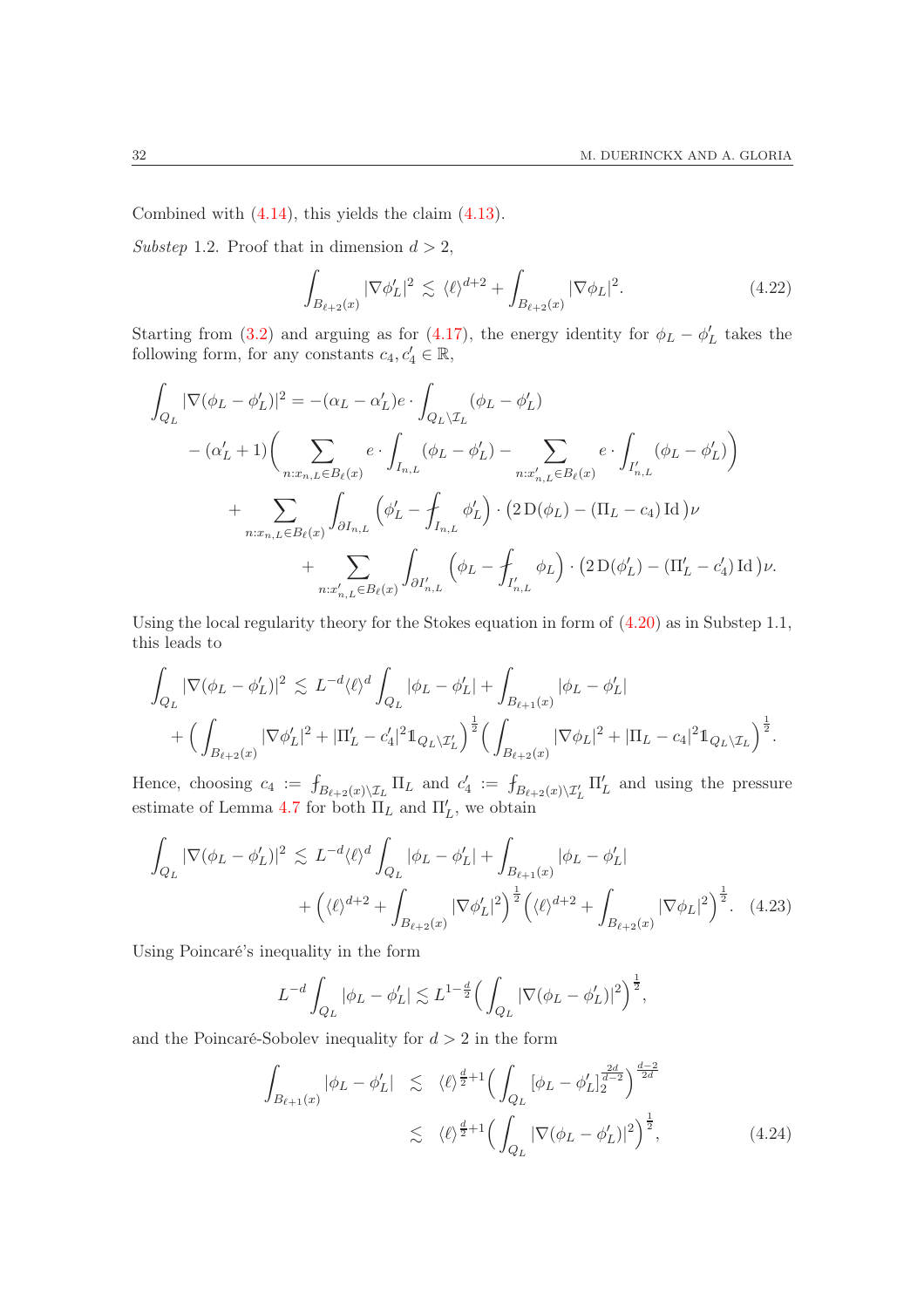we deduce in dimension  $d > 2$ ,

$$
\int_{Q_L} |\nabla(\phi_L - \phi'_L)|^2 \lesssim \langle \ell \rangle^{\frac{d}{2}+1} \Big( \int_{Q_L} |\nabla(\phi_L - \phi'_L)|^2 \Big)^{\frac{1}{2}} + \Big( \langle \ell \rangle^{d+2} + \int_{B_{\ell+2}(x)} |\nabla \phi'_L|^2 \Big)^{\frac{1}{2}} \Big( \langle \ell \rangle^{d+2} + \int_{B_{\ell+2}(x)} |\nabla \phi_L|^2 \Big)^{\frac{1}{2}},
$$

hence,

$$
\int_{Q_L} |\nabla (\phi_L - \phi'_L)|^2 \lesssim \left( \langle \ell \rangle^{d+2} + \int_{B_{\ell+2}(x)} |\nabla \phi'_L|^2 \right)^{\frac{1}{2}} \left( \langle \ell \rangle^{d+2} + \int_{B_{\ell+2}(x)} |\nabla \phi_L|^2 \right)^{\frac{1}{2}},
$$

and the claim [\(4.22\)](#page-31-0) follows by the triangle inequality.

Substep 1.3. Proof of  $(4.11)$ .

Using the result [\(4.22\)](#page-31-0) of Substep 1.2 to replace the perturbed corrector  $\phi'_{L}$  by  $\phi_{L}$  in the right-hand side of the result [\(4.13\)](#page-28-1) of Substep 1.1, we obtain

$$
\left| \partial^{\rm osc}_{\mathcal{P},B_{\ell}(x)} \int_{Q_L \setminus \mathcal{I}_L} g : \nabla \phi_L \right| \lesssim L^{-d} \langle \ell \rangle^d \Big| e \cdot \int_{\mathcal{I}_L} v_L \Big| + \Big| \int_{B_{\ell+1}(x)} v_L \Big|
$$
  
+ 
$$
\Big( \int_{B_{\ell+2}(x)} |\nabla v_L|^2 + |\langle \nabla \rangle^{\frac{1}{2}} g|^2 \Big)^{\frac{1}{2}} \Big( \langle \ell \rangle^{d+2} + \int_{B_{\ell+2}(x)} |\nabla \phi_L|^2 \Big)^{\frac{1}{2}}.
$$

Inserting this into [\(4.12\)](#page-28-2), we find for all  $p \geq 1$ ,

$$
\left\| \int_{Q_L \setminus \mathcal{I}_L} g : \nabla \phi_L \right\|_{\mathcal{L}^{2p}(\Omega)}^2 \lesssim p^2 L^{-d} \left\| e \cdot \int_{\mathcal{I}_L} v_L \right\|_{\mathcal{L}^p(\Omega)}^2 \left( \int_0^L \langle \ell \rangle^{dp} \pi(\ell) d\ell \right)^{\frac{1}{p}} + p^2 \left\| \int_{Q_L} |v_L|^2 \right\|_{\mathcal{L}^p(\Omega)} \left( \int_0^L \langle \ell \rangle^{dp} \pi(\ell) d\ell \right)^{\frac{1}{p}} + p^2 \mathbb{E} \left[ \int_0^L \left( \int_{Q_L} \zeta_{\ell}(x)^2 \left( \int_{B_{\ell+2}(x)} |\nabla v_L|^2 + |\langle \nabla \rangle^{\frac{1}{2}} g|^2 \right) dx \right)^p \langle \ell \rangle^{dp} \pi(\ell) d\ell \right]^{\frac{1}{p}}, \quad (4.25)
$$

where we have set for abbreviation,

<span id="page-32-0"></span>
$$
\zeta_{\ell}(x) := \langle \ell \rangle + \Big(\int_{B_{\ell+2}(x)} |\nabla \phi_L|^2\Big)^{\frac{1}{2}}.
$$

Before estimating the last right-hand side term in  $(4.25)$ , we first smuggle in a spatial average at some arbitrary scale  $0 \leq R \leq L$ ,

$$
\int_{Q_L} \zeta_{\ell}(x)^2 \Big( \int_{B_{\ell+2}(x)} |\nabla v_L|^2 + |\langle \nabla \rangle^{\frac{1}{2}} g|^2 \Big) dx \n\lesssim \int_{Q_L} \Big( \sup_{B_R(y)} \zeta_{\ell}^2 \Big) \Big( \int_{B_{\ell+2}(y)} \Big( \int_{B_{R+1}(x)} [\nabla v_L]_2^2 + [\langle \nabla \rangle^{\frac{1}{2}} g]_2^2 \Big) dx \Big) dy.
$$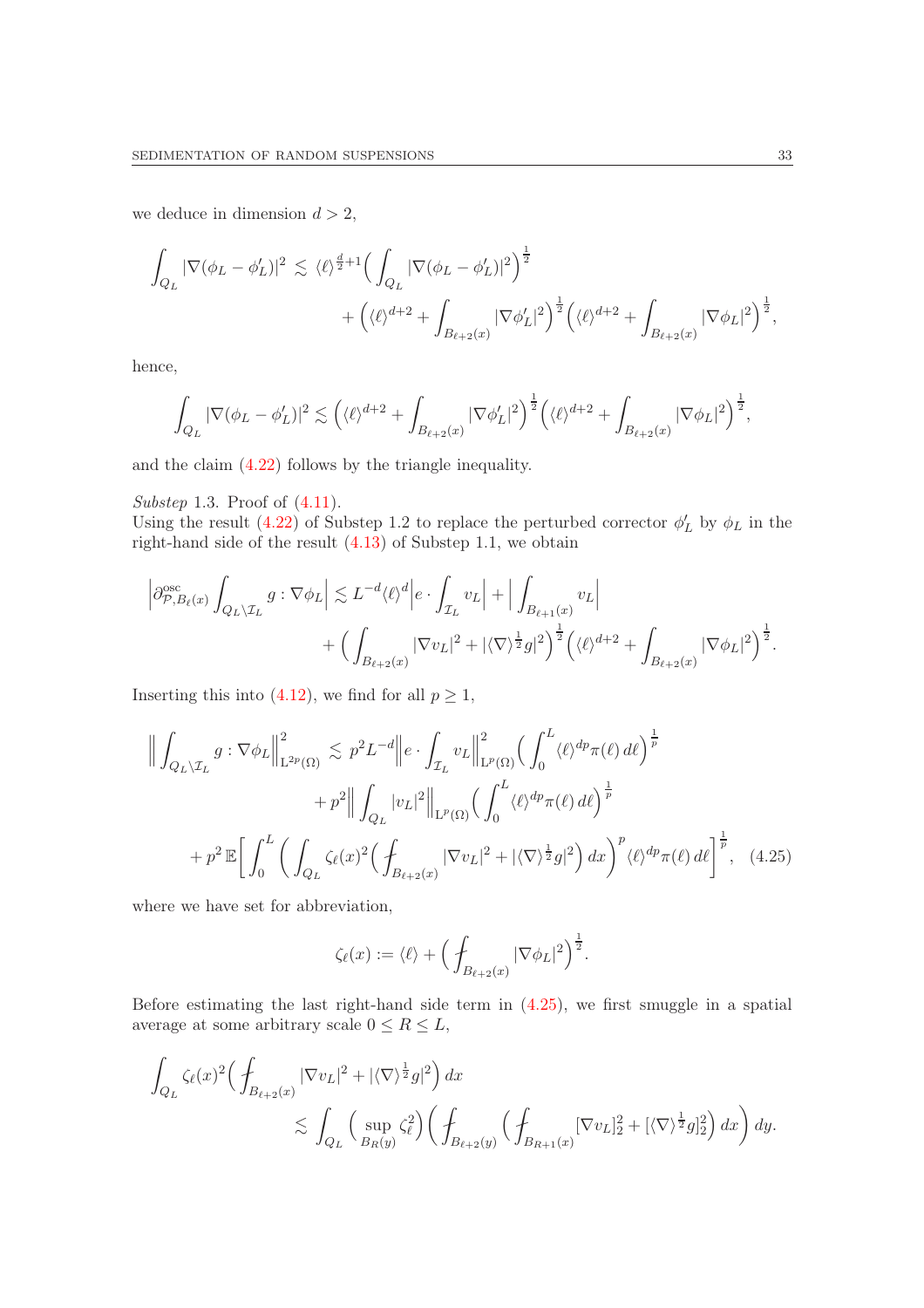We then use a duality representation to compute the  $L^p(\Omega)$ -norm of this expression (in the following, X denotes a random variable, which is independent of the space variable),

$$
\mathbb{E}\bigg[\bigg(\int_{Q_L} \zeta_{\ell}(x)^2 \Big(\int_{B_{\ell+2}(x)} |\nabla v_L|^2 + |\langle \nabla \rangle^{\frac{1}{2}} g|^2\Big) dx\bigg)^p\bigg]^{\frac{1}{p}}\bigg]
$$
  
\$\lesssim\$ 
$$
\sup_{\|X\|_{\mathcal{L}^{2p'}(\Omega)}=1} \mathbb{E}\bigg[\int_{Q_L} \Big(\sup_{B_R(y)} \zeta_{\ell}^2\Big) \times \bigg(\int_{B_{R+2}(y)} [\nabla (Xv_L)]_2^2 + X^2 [\langle \nabla \rangle^{\frac{1}{2}} g]_2^2\bigg) dx\bigg) dy\bigg].
$$

By Hölder's inequality and by stationarity of  $\zeta_{\ell}$ , we find

$$
\mathbb{E}\bigg[\bigg(\int_{Q_L} \zeta_{\ell}(x)^2 \Big(\int_{B_{\ell+2}(x)} |\nabla v_L|^2 + |\langle \nabla \rangle^{\frac{1}{2}} g|^2\bigg) dx\bigg)^p\bigg]^{\frac{1}{p}} \lesssim \mathbb{E}\bigg[\sup_{B_R} \zeta_{\ell}^{2p}\bigg]^{\frac{1}{p}} \\
\times \sup_{\|X\|_{\mathbb{L}^{2p'}(\Omega)}=1} \int_{Q_L} \mathbb{E}\bigg[\bigg(\int_{B_{\ell+2}(y)} \Big(\int_{B_{R+1}(x)} [\nabla (Xv_L)]_2^2 + X^2 [\langle \nabla \rangle^{\frac{1}{2}} g]_2^2\bigg) dx\bigg)^{p'}\bigg]^{\frac{1}{p'}} dy,
$$

hence, since  $g$  (unlike  $v<sub>L</sub>$ ) is deterministic, using Jensen's inequality,

$$
\mathbb{E}\bigg[\bigg(\int_{Q_L} \zeta_{\ell}(x)^2 \Big(\int_{B_{\ell+2}(x)} |\nabla v_L|^2 + |\langle \nabla \rangle^{\frac{1}{2}} g|^2\Big) dx\bigg)^p\bigg]^{\frac{1}{p}}\n\n\lesssim \mathbb{E}\Big[\sup_{B_R} \zeta_{\ell}^{2p}\Big]^{\frac{1}{p}} \bigg(\|\langle \nabla \rangle^{\frac{1}{2}} g\|_{\mathcal{L}^2(Q_L)}^2 + \sup_{\|X\|_{\mathcal{L}^{2p'}(\Omega)}=1} \|[\nabla (Xv_L)]_2\|_{\mathcal{L}^2(Q_L; \mathcal{L}^{2p'}(\Omega))}^2\bigg).
$$

By perturbative annealed  $L^p$  regularity theory in form of Theorem [4.5](#page-26-2) (without loss of stochastic integrability!), we deduce for  $p \gg 1$ ,

$$
\mathbb{E}\bigg[\bigg(\int_{Q_L}\zeta_\ell(x)^2\Big(\int_{B_{\ell+2}(x)}|\nabla v_L|^2+|\langle\nabla\rangle^{\frac{1}{2}}g|^2\Big)\,dx\bigg)^p\bigg]^\frac{1}{p}\lesssim \mathbb{E}\Big[\sup_{B_R}\zeta_\ell^{2p}\Big]^\frac{1}{p}\|\langle\nabla\rangle^{\frac{1}{2}}g\|_{\mathrm{L}^2(Q_L)}^2,
$$

where the supremum of  $\zeta_{\ell}$  can be estimated as follows, for all  $q \geq 1$ ,

$$
\mathbb{E}\Big[\sup_{B_R} \zeta_{\ell}^{2p}\Big]^{\frac{1}{p}} \lesssim \langle \ell \rangle^2 + \left\| \Big(\int_{B_{R+1}} [\nabla \phi_L]_2^{2q}\Big)^{\frac{1}{q}} \right\|_{\mathrm{L}^p(\Omega)}
$$

,

For all  $1 \leq R \leq L$ ,  $q \geq 1$ , and  $p \gg 1$ , inserting this into  $(4.25)$  yields

$$
\left\| \int_{Q_L \setminus \mathcal{I}_L} g : \nabla \phi_L \right\|_{\mathcal{L}^{2p}(\Omega)}^2 \lesssim p^2 L^{-d} \left\| e \cdot \int_{\mathcal{I}_L} v_L \right\|_{\mathcal{L}^p(\Omega)}^2 \left( \int_0^L \langle \ell \rangle^{dp} \pi(\ell) d\ell \right)^{\frac{1}{p}} + p^2 \left\| \int_{Q_L} |v_L|^2 \right\|_{\mathcal{L}^p(\Omega)} \left( \int_0^L \langle \ell \rangle^{dp} \pi(\ell) d\ell \right)^{\frac{1}{p}} + p^2 \left\| \langle \nabla \rangle^{\frac{1}{2}} g \right\|_{\mathcal{L}^2(Q_L)}^2 \left\| \left( 1 + \int_{B_{R+1}} [\nabla \phi_L]_2^{2q} \right)^{\frac{1}{q}} \right\|_{\mathcal{L}^p(\Omega)} \left( \int_0^L \langle \ell \rangle^{(d+2)p} \pi(\ell) d\ell \right)^{\frac{1}{p}}.
$$

Using the Poincaré-Sobolev inequality in dimension  $d > 2$ , Jensen's inequality, and the non-perturbative annealed  $L^p$  regularity theory in form of Theorem [4.4,](#page-25-2) recalling that g is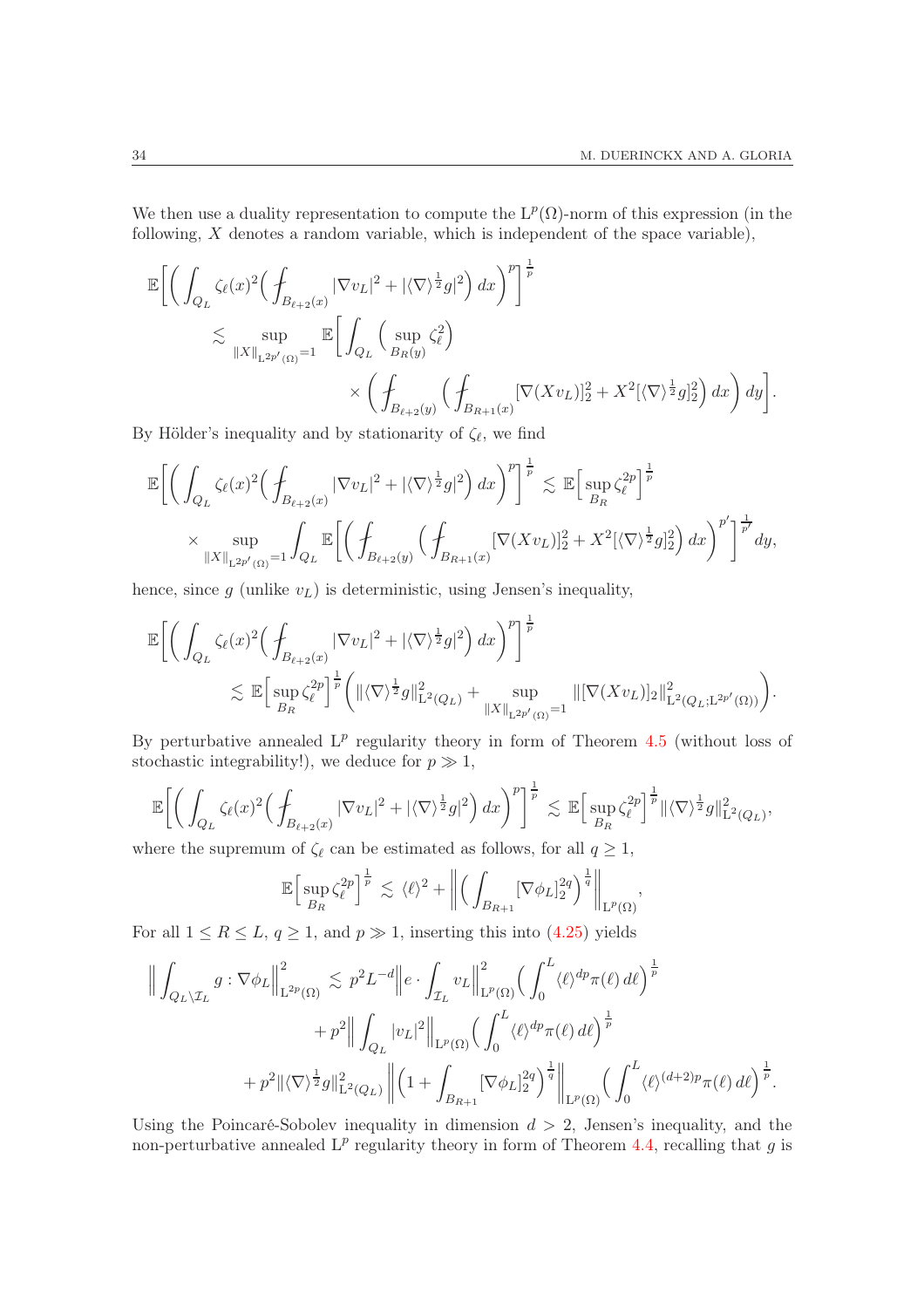deterministic, we find for  $1 < p < \infty$ ,

$$
\left\| \int_{Q_L} |v_L|^2 \right\|_{L^p(\Omega)} \lesssim \left\| \left( \int_{Q_L} |\nabla v_L|^{\frac{2d}{d+2}} \right)^{\frac{d+2}{d}} \right\|_{L^p(\Omega)} \lesssim \|\nabla v_L\|_{L^{\frac{2d}{d+2}}(Q_L; L^{2p}(\Omega))}^2 \lesssim_p \|g\|_{L^{\frac{2d}{d+2}}(Q_L)}^2. \tag{4.26}
$$

Combining this with the above, and using the superalgebraic decay of the weight  $\pi$ , the claim  $(4.11)$  follows.

Substep 1.4. Modification of  $(4.11)$ .

The estimate  $(4.11)$  fails to give the correct power of the logarithm in  $(4.5)$  in the critical dimension  $d = 4$ , in which case the estimate needs to be slightly modified. To this end, we use the following refined version of the Poincaré inequality: There exists a universal constant  $C > 0$  such that for all  $L \geq 1$  and all  $\zeta \in H^1_{\text{per}}(Q_L)$  with vanishing average  $\int_{Q_L} \zeta = 0$ , we have

<span id="page-34-1"></span><span id="page-34-0"></span>
$$
\int_{Q_L} |\zeta|^2 \le C \int_{Q_L} |x|^2 |\nabla \zeta(x)|^2 dx,\tag{4.27}
$$

in favor of which we presently argue. By scaling it is enough to consider  $L = 1$ , and we proceed by contradiction. Assume there exists a sequence  $(\zeta_n)_n \subset H^1_{per}(Q)$  with the following properties:  $\int_Q |\zeta_n|^2 = 1$ ,  $\int_Q \zeta_n = 0$ , and  $\int_Q |x|^2 |\nabla \zeta_n(x)|^2 dx \to 0$ . First, by weak compactness, up to a subsequence,  $\zeta_n$  converges weakly to some limit  $\zeta$  in  $L^2_{per}(Q)$ , with  $\int_Q \zeta = 0$ . Next, for all  $\varepsilon > 0$ , we find  $\int_{Q \setminus B_{\varepsilon}} |\nabla \zeta_n|^2 \leq \varepsilon^{-2} \int_Q |x|^2 |\nabla \zeta_n(x)|^2 dx \to 0$ , which entails that the limit  $\zeta$  must be a constant in  $Q$ , hence  $\zeta = 0$  since  $\int_Q \zeta = 0$ . Using Rellich's theorem e.g. in the annulus  $Q \setminus \frac{1}{2}Q$ , we further find that the restriction  $\zeta_n|_{Q \setminus \frac{1}{2}Q}$  converges strongly to 0 in  $L^2(Q)$ . Given a cut-off function  $\chi \in C_c^{\infty}(Q)$  with  $\chi|_{\frac{1}{2}Q} = 1$  and  $0 \le \chi \le 1$ , we compute

$$
\int_{Q} \chi^{2} |\zeta_{n}|^{2} = \frac{1}{d} \int_{Q} \chi(x)^{2} |\zeta_{n}(x)|^{2} (\text{div } x) dx
$$
  
\n
$$
= -\frac{2}{d} \int_{Q} \chi(x)^{2} \zeta_{n}(x) \otimes x : \nabla \zeta_{n}(x) dx - \frac{2}{d} \int_{Q} \chi(x) |\zeta_{n}(x)|^{2} x \cdot \nabla \chi(x) dx
$$
  
\n
$$
\lesssim \left( \int_{Q} \chi^{2} |\zeta_{n}|^{2} \right)^{\frac{1}{2}} \left( \int_{Q} |x|^{2} |\nabla \zeta_{n}(x)|^{2} dx + \int_{Q} |\nabla \chi|^{2} |\zeta_{n}|^{2} \right)^{\frac{1}{2}},
$$

and thus, using the properties of  $\chi$ ,

$$
\int_{\frac{1}{2}Q} |\zeta_n|^2 \leq \int_Q |x|^2 |\nabla \zeta_n(x)|^2 dx + \int_{Q\setminus \frac{1}{2}Q} |\zeta_n|^2.
$$

As the restriction  $\zeta_n|_{Q\setminus\frac{1}{2}Q}$  converges strongly to 0 in  $L^2(Q)$ , we deduce that  $\zeta_n$  also converges strongly to 0 in  $L^2(Q)$ , which gives the claimed contradiction.

Applying [\(4.27\)](#page-34-0) to  $v_L$ , we thus have  $\int_{Q_L} |v_L|^2 \lesssim \int_{Q_L} \langle \cdot \rangle^2 |\nabla v_L|^2$ , and we now appeal to the non-perturbative weighted annealed  $\tilde{L}^p$  regularity theory in form of Theorem [4.4,](#page-25-2) to the effect that

$$
\Big\|\int_{Q_L} |v_L|^2\Big\|_{\mathrm{L}^p(\Omega)} \lesssim \Big\|\int_{Q_L} \langle \cdot \rangle^2 |\nabla v_L|^2\Big\|_{\mathrm{L}^p(\Omega)} \lesssim_p \|\langle \cdot \rangle g\|_{\mathrm{L}^2(Q_L)}^2
$$

.

Using this estimate instead of [\(4.26\)](#page-34-1) in Substep 1.3 yields the claimed modification of [\(4.11\)](#page-27-1).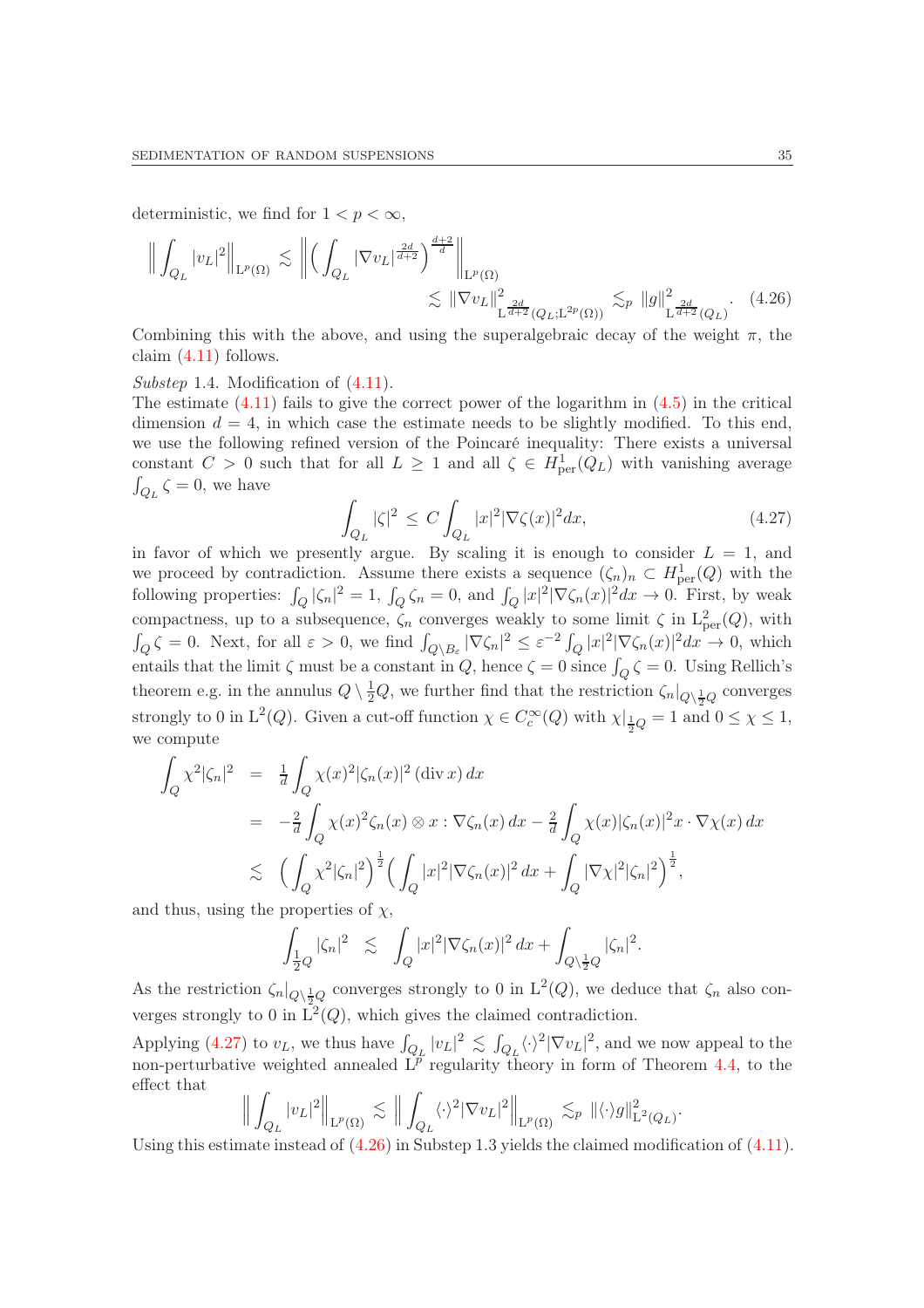Step 2. Proof that under  $(Mix^+)$  $(Mix^+)$  in dimension  $d > 2$  there holds for all  $1 \leq R \leq L$ ,  $q \geq 1$ , and  $1 \ll p < \infty$ ,

<span id="page-35-0"></span>
$$
\left\| e \cdot \int_{\mathcal{I}_L} v_L \right\|_{\mathcal{L}^{2p}(\Omega)}^2 \lesssim_p \|g\|_{\mathcal{L}^{\frac{2d}{d+2}}(Q_L)} + \|\langle \nabla \rangle^{\frac{1}{2}} g\|_{\mathcal{L}^2(Q_L)}^2 \left\| \left( 1 + \int_{B_R} [\nabla \phi_L]_2^{2q} \right)^{\frac{1}{q}} \right\|_{\mathcal{L}^p(\Omega)}.
$$
 (4.28)

This estimate allows to upgrade [\(4.11\)](#page-27-1) to

$$
\left\| \int_{Q_L \setminus \mathcal{I}_L} g : \nabla \phi_L \right\|_{\mathcal{L}^{2p}(\Omega)}^2 \lesssim_p \|g\|_{\mathcal{L}^{\frac{2d}{d+2}}(Q_L)}^2 + \|\langle \nabla \rangle^{\frac{1}{2}} g\|_{\mathcal{L}^2(Q_L)}^2 \left\| \left(1 + \int_{B_R} [\nabla \phi_L]_2^{2q} \right)^{\frac{1}{q}} \right\|_{\mathcal{L}^p(\Omega)} . \tag{4.29}
$$

We turn to the argument for  $(4.28)$ . Using the version  $(4.6)$  of the multiscale variance inequality  $(2.2)$  to control higher moments, we can write

<span id="page-35-2"></span>
$$
\left\| e \cdot \int_{\mathcal{I}_L} v_L \right\|_{\mathcal{L}^{2p}(\Omega)}^2 \lesssim p^2 \mathbb{E} \bigg[ \int_0^L \bigg( \int_{Q_L} \Big( \partial_{\mathcal{P}_L, B_\ell(x)}^{\mathrm{osc}} e \cdot \int_{\mathcal{I}_L} v_L \Big)^2 dx \bigg)^p \langle \ell \rangle^{-dp} \pi(\ell) d\ell \bigg]^{\frac{1}{p}}, \tag{4.30}
$$

and it remains to estimate the oscillation. Given  $0 \leq \ell \leq L$  and  $x \in Q_L$ , and given a realization, let  $\mathcal{P}'_L$  be a locally finite point set satisfying the hardcore condition in  $(H_\delta)$  $(H_\delta)$ , with  $\mathcal{P}'_L|_{Q_L\setminus B_{\ell}(x)} = \mathcal{P}_L|_{Q_L\setminus B_{\ell}(x)}$ , and denote by  $v'_L$  the corresponding solution of [\(4.10\)](#page-27-0) with  $\mathcal{P}_L$  replaced by  $\mathcal{P}'_L$ . We decompose

<span id="page-35-3"></span><span id="page-35-1"></span>
$$
\begin{aligned}\n\left| e \cdot \int_{\mathcal{I}_L} v_L - e \cdot \int_{\mathcal{I}'_L} v'_L \right| &\leq \left| e \cdot \int_{\mathcal{I}'_L} (v_L - v'_L) \right| + \left| e \cdot \int_{\mathcal{I}_L} v_L - e \cdot \int_{\mathcal{I}'_L} v_L \right| \\
&\lesssim \left| e \cdot \int_{\mathcal{I}'_L} (v_L - v'_L) \right| + \int_{B_{\ell+1}(x)} |v_L|. \tag{4.31}\n\end{aligned}
$$

Testing the equation [\(3.2\)](#page-18-1) for  $\phi'_{L}$  with  $v_{L} - v'_{L}$ , we obtain for any constant  $c'_{1} \in \mathbb{R}$ ,

$$
\int_{Q_L} \nabla \phi'_L : \nabla (v_L - v'_L)
$$
\n
$$
= -\alpha'_L e \cdot \int_{Q_L \backslash T'_L} (v_L - v'_L) - \sum_n \int_{\partial I'_{n,L}} (v_L - v'_L) \cdot \sigma(\phi'_L, \Pi'_L - c'_1) \nu,
$$

hence, in view of the boundary conditions and of the choice  $\int_{Q_L}(v_L - v'_L) = 0$ ,

$$
\begin{aligned} \left(\alpha_L'+1\right) e \cdot \int_{\mathcal{I}_L'} (v_L-v_L') &= \int_{Q_L} \nabla \phi_L' : \nabla (v_L-v_L') \\ &\qquad \qquad + \sum_{n: x_{n,L}' \in B_\ell(x)} \int_{\partial I_{n,L}'} \left( v_L - \int_{I_{n,L}'} v_L \right) \cdot \sigma (\phi_L', \Pi_L' - c_1') \nu. \end{aligned}
$$

Next, testing the equation [\(4.15\)](#page-28-3) for  $v_L - v'_L$  with  $\phi'_L$ , we obtain for any constant  $c_2 \in \mathbb{R}$ ,

$$
(\alpha'_{L} + 1) e \cdot \int_{\mathcal{I}'_{L}} (v_{L} - v'_{L}) = - \sum_{n: x_{n,L} \in B_{\ell}(x)} \int_{\partial I_{n,L}} \left( \phi'_{L} - \int_{I_{n,L}} \phi'_{L} \right) \cdot \left( g + \sigma(v_{L}, P_{L} - c_{2}) \right) + \sum_{n: x'_{n,L} \in B_{\ell}(x)} \int_{\partial I'_{n,L}} \left( v_{L} - \int_{I'_{n,L}} v_{L} \right) \cdot \sigma(\phi'_{L}, \Pi'_{L} - c'_{1}) \nu.
$$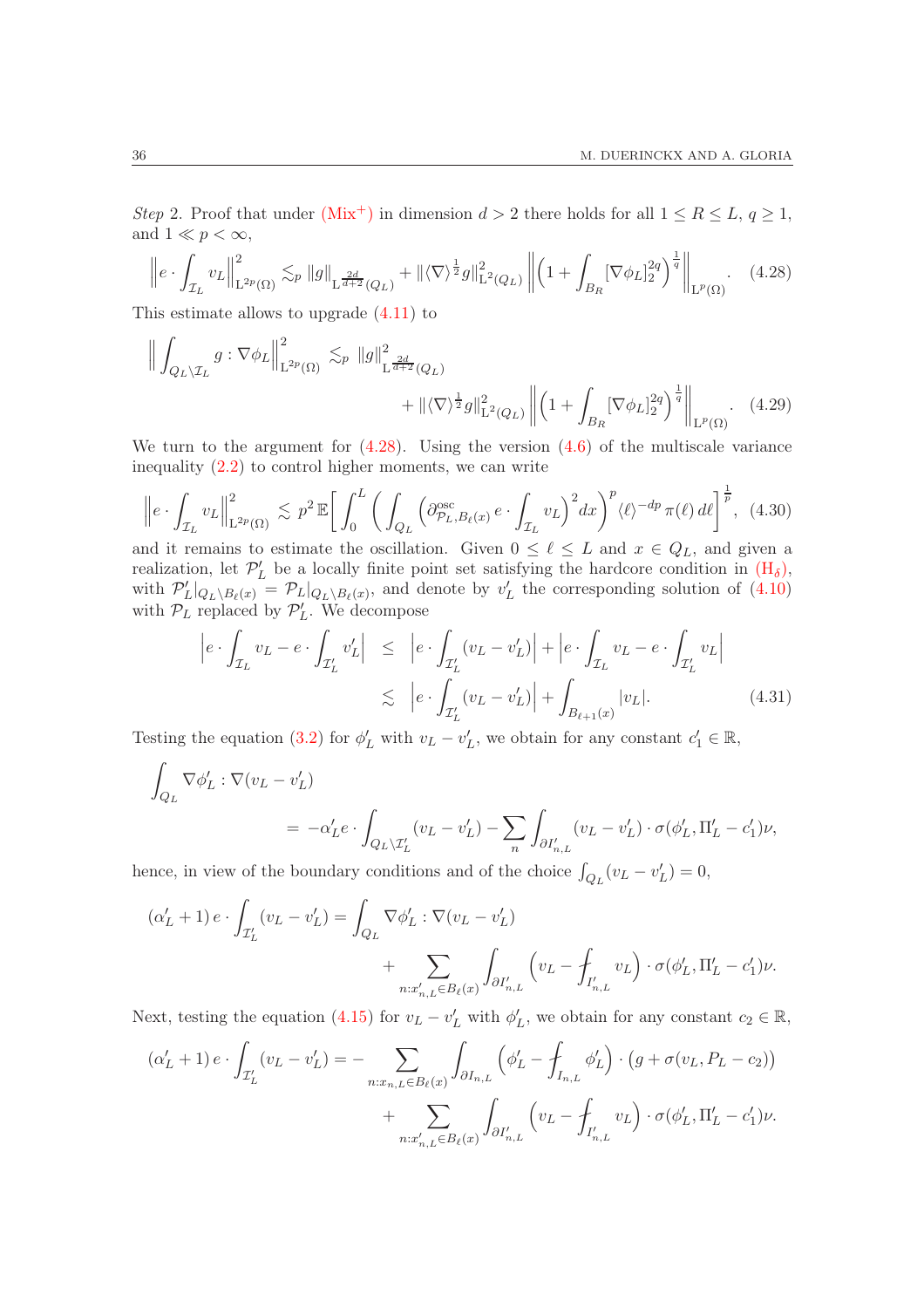In view of the local regularity theory for the Stokes equation in form of [\(4.19\)](#page-30-1) and [\(4.20\)](#page-30-0), together with the pressure estimates of Lemma [4.7,](#page-26-1) we deduce

$$
\left|e\cdot\int_{\mathcal{I}_L'}(v_L-v_L')\right| \lesssim \left(\langle\ell\rangle^{d+2} + \int_{B_{\ell+2}(x)}|\nabla\phi_L'|^2\right)^{\frac{1}{2}} \left(\int_{B_{\ell+2}(x)}|\nabla v_L|^2 + |\langle\nabla\rangle^{\frac{1}{2}}g|^2\right)^{\frac{1}{2}}.
$$

Using the bound [\(4.22\)](#page-31-0) of Substep 1.2 to replace  $\phi'_{L}$  by  $\phi_{L}$  in the right-hand side, and inserting this into the decomposition [\(4.31\)](#page-35-1), we are led to

$$
\left| \partial^{\rm osc}_{\mathcal{P}_L, B_\ell(x)} e \cdot \int_{\mathcal{I}_L} v_L \right| \lesssim \Big| \int_{B_{\ell+1}(x)} v_L \Big| + \Big( \langle \ell \rangle^{d+2} + \int_{B_{\ell+2}(x)} |\nabla \phi_L|^2 \Big)^{\frac{1}{2}} \Big( \int_{B_{\ell+2}(x)} |\nabla v_L|^2 + |\langle \nabla \rangle^{\frac{1}{2}} g|^2 \Big)^{\frac{1}{2}}.
$$

Inserting this into [\(4.30\)](#page-35-2), the claim [\(4.28\)](#page-35-0) follows as in Substep 1.3.

Step 3. Fluctuation scaling on  $\mathcal{I}_L$ : proof that under  $(Mix^+)$  $(Mix^+)$  in dimension  $d > 2$  there holds for all  $1 \leq R \leq L$ ,  $q \geq 1$ , and  $1 \ll p < \infty$ ,

$$
\Big\| \int_{\mathcal{I}_L} g : \nabla \phi_L \Big\|_{\mathrm{L}^{2p}(\Omega)}^2 \, \lesssim_{p} \, \|g\|_{\mathrm{L}^{\frac{2d}{d+2}}(Q_L)}^2 + \|g\|_{\mathrm{L}^2(Q_L)}^2 \Big\| \Big( 1 + \int_{B_R} [\nabla \phi_L]_2^{2q} \Big)^{\frac{1}{q}} \Big\|_{\mathrm{L}^p(\Omega)}.
$$

which yields the conclusion (i) in combination with  $(4.29)$ .

Using the version  $(4.6)$  of the multiscale variance inequality  $(2.2)$  to control higher moments, we can write

$$
\left\| \int_{\mathcal{I}_L} g : \nabla \phi_L \right\|_{\mathcal{L}^{2p}(\Omega)}^2
$$
  
\$\lesssim p^2 \mathbb{E} \Big[ \int\_0^L \bigg( \int\_{Q\_L} \left( \partial\_{\mathcal{P}\_L, B\_\ell(x)}^{\mathrm{osc}} \int\_{\mathcal{I}\_L} g : \nabla \phi\_L \right)^2 dx \bigg)^p \langle \ell \rangle^{-dp} \pi(\ell) d\ell \Big]^{\frac{1}{p}}, \quad (4.32)\$

and it remains to estimate the oscillation. Given  $0 \leq \ell \leq L$  and  $x \in \mathbb{R}^d$ , and given a realization, let  $\mathcal{P}'_L$  be a locally finite point set satisfying the hardcore condition in  $(\mathrm{H}_{\delta})$ , with  $\mathcal{P}'_L|_{Q_L\setminus B_\ell(x)} = \mathcal{P}_L|_{Q_L\setminus B_\ell(x)}$ , and denote by  $\phi'_L$  the corresponding solution of equation [\(3.1\)](#page-18-0) with  $\mathcal{P}_L$  replaced by  $\mathcal{P}'_L$ . We decompose

$$
\label{eq:3.1} \begin{aligned} \Big|\int_{\mathcal{I}_L} g:\nabla\phi_L-\int_{\mathcal{I}'_L} g:\nabla\phi'_L\Big| \,\leq\, \bigg|\sum_{n:x_{n,L}\not\in B_\ell(x)} \int_{I_{n,L}} g:(\nabla\phi_L-\nabla\phi'_L)\bigg| \\ &\qquad \qquad + \bigg|\sum_{n:x_{n,L}\in B_\ell(x)} \int_{I_{n,L}} g:\nabla\phi_L-\sum_{n:x'_{n,L}\not\in B_\ell(x)} \int_{I'_{n,L}} g:\nabla\phi'_L\bigg|. \end{aligned}
$$

Since  $\phi_L$  and  $\phi'_L$  are both affine inside particles  $I_{n,L}$ 's with  $x_{n,L} \notin B_\ell(x)$ , we can further write

$$
\Big|\int_{\mathcal{I}_L} g: \nabla \phi_L - \int_{\mathcal{I}'_L} g: \nabla \phi'_L \Big| \lesssim \Big|\sum_n \Big( \oint_{I_{n,L}} g \Big): \int_{I_{n,L}} (\nabla \phi_L - \nabla \phi'_L) \Big|
$$
  
+ 
$$
\Big( \int_{B_{\ell+1}(x)} |g|^2 \Big)^{\frac{1}{2}} \Big( \int_{B_{\ell+1}(x)} |\nabla \phi_L|^2 + |\nabla \phi'_L|^2 \Big)^{\frac{1}{2}}.
$$

<span id="page-36-0"></span>,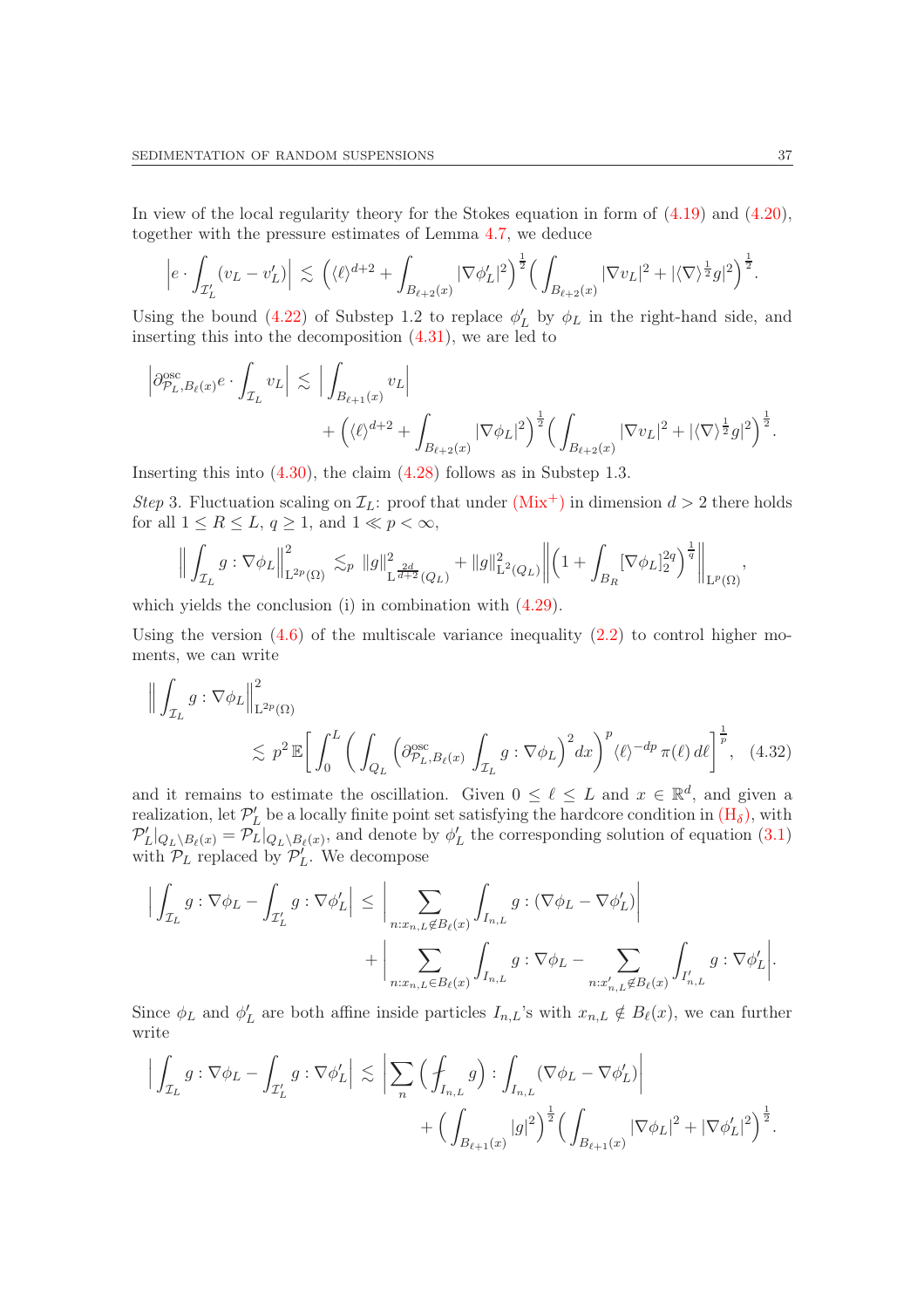Using the bound [\(4.22\)](#page-31-0) of Substep 1.2 to replace  $\phi'_{L}$  by  $\phi_{L}$  in the right-hand side, this yields

$$
\left| \int_{\mathcal{I}_L} g : \nabla \phi_L - \int_{\mathcal{I}'_L} g : \nabla \phi'_L \right| \lesssim \left| \sum_n \left( \oint_{I_{n,L}} g \right) : \int_{I_{n,L}} (\nabla \phi_L - \nabla \phi'_L) \right|
$$
  
+ 
$$
\left( \int_{B_{\ell+1}(x)} |g|^2 \right)^{\frac{1}{2}} \left( \langle \ell \rangle^{d+2} + \int_{B_{\ell+2}(x)} |\nabla \phi_L|^2 \right)^{\frac{1}{2}}.
$$
 (4.33)

It remains to estimate the first right-hand side term. By a standard use of the Bogovskii operator in form of [\[27,](#page-51-14) Theorem III.3.1], we can construct a divergence-free tensor field  $h_L \in H^1_{\text{per}}(Q_L)^{d \times d}$  such that  $h_L = 0$  outside  $\mathcal{I}_L + \delta B = \{x \in Q_L : \text{dist}(x, \mathcal{I}_L) < \delta\}$  and such that for all  $n$  there hold

<span id="page-37-1"></span><span id="page-37-0"></span>
$$
h_L|_{I_{n,L}+\delta B} \in H_0^1(I_{n,L}+\delta B)^{d \times d}, \qquad h_L|_{I_{n,L}} = \int_{I_{n,L}} g,
$$
  

$$
||h_L||_{H^1(I_{n,L}+\delta B)} \lesssim ||g||_{L^2(I_{n,L})}.
$$
 (4.34)

In these terms, using that  $h<sub>L</sub>$  is divergence-free, we can write by means of Stokes' formula,

$$
\sum_{n} \left( \oint_{I_{n,L}} g \right) : \int_{I_{n,L}} (\nabla \phi_L - \nabla \phi'_L) = \sum_{n} \left( \oint_{I_{n,L}} g \right) : \int_{\partial I_{n,L}} (\phi_L - \phi'_L) \otimes \nu
$$

$$
= \sum_{n} \int_{\partial I_{n,L}} h_L : (\phi_L - \phi'_L) \otimes \nu
$$

$$
= - \int_{Q_L \setminus \mathcal{I}_L} \nabla_i (h_L : (\phi_L - \phi'_L) \otimes e_i)
$$

$$
= - \int_{Q_L \setminus \mathcal{I}_L} h_L : \nabla (\phi_L - \phi'_L),
$$

so that we are reduced to the sensitivity of the gradient  $\nabla \phi_L$  outside particles as already studied in Step 1. Appealing to the bound [\(4.21\)](#page-30-2) of Substep 1.1 together with the result  $(4.22)$  of Substep 1.2, and combining with  $(4.33)$ , we obtain

$$
\left| \partial^{\rm osc}_{\mathcal{P},B_{\ell}(x)} \int_{\mathcal{I}_{L}} g : \nabla \phi_{L} \right| \lesssim L^{-d} \langle \ell \rangle^{d} \Big| e \cdot \int_{\mathcal{I}_{L}} v_{L,h} \Big| + \int_{B_{\ell+1}(x)} |v_{L,h}| + \Big( \int_{B_{\ell+2}(x)} |\nabla v_{L,h}|^{2} + |\langle \nabla \rangle^{\frac{1}{2}} h_{L}|^{2} + |g|^{2} \Big)^{\frac{1}{2}} \Big( \langle \ell \rangle^{d+2} + \int_{B_{\ell+2}(x)} |\nabla \phi_{L}|^{2} \Big)^{\frac{1}{2}},
$$

where  $v_{L,h}$  denotes the solution of the auxiliary problem [\(4.10\)](#page-27-0) with g replaced by  $h_L$ . Inserting this into [\(4.32\)](#page-36-0), proceeding as in Substep 1.3, and taking advantage of the bound [\(4.34\)](#page-37-1) in form of the pointwise estimate  $[\langle \nabla \rangle h_L]_2(x) \lesssim \int_{B_4(x)} [g]_2^2$ , the claim follows.

Step 4. Hyperuniform case (ii).

The hyperuniformity assumption  $(Hyp^+)$  allows to replace the multiscale inequality [\(4.6\)](#page-24-0) by its version  $(4.7)$ , where the oscillation derivative  $\partial^{\rm osc}$  is replaced by its hyperuniform counterpart  $\partial^{\text{hyp}} := \partial^{\text{mov}} + L^{-1}\partial^{\text{osc}}$ . The main part  $\partial^{\text{mov}}$  only accounts for local perturbations with a fixed number of points, in accordance with the suppression of density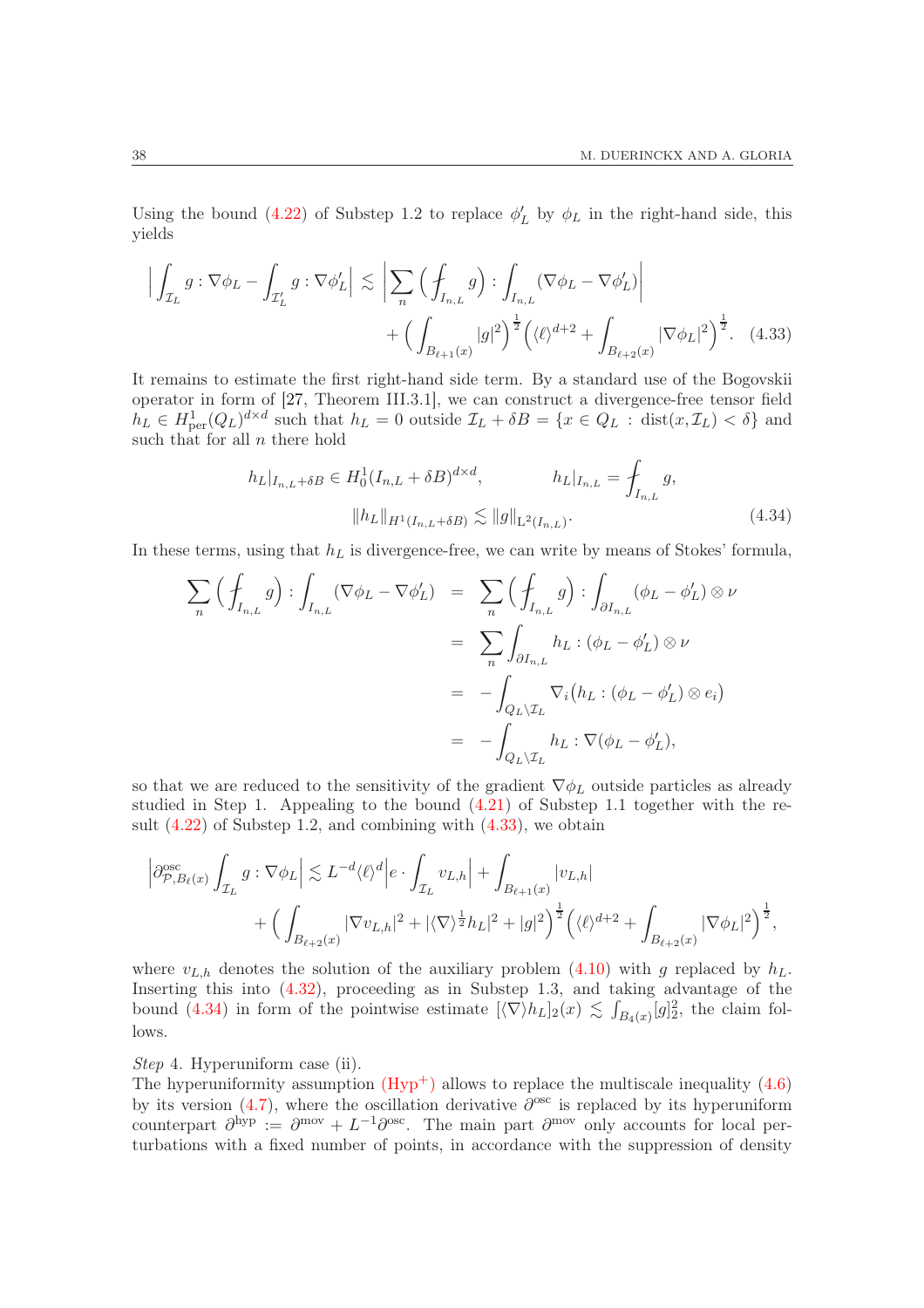fluctuations, while the second part involves the full oscillation  $\partial^{\rm osc}$  but has the small prefactor  $L^{-1}$ . Given a random variable  $Y(\mathcal{P}_L)$  with  $\mathbb{E}[Y(\mathcal{P}_L)] = 0$ , we write [\(4.7\)](#page-24-2) as

<span id="page-38-1"></span>
$$
||Y(\mathcal{P}_L)||_{\mathcal{L}^{2p}(\Omega)}^2 \lesssim p^2 \mathcal{E}_p^{\text{hyp}}[Y(\mathcal{P}_L)] \leq p^2 \mathcal{E}_p^{\text{mov}}[Y(\mathcal{P}_L)] + p^2 L^{-2} \mathcal{E}_p^{\text{osc}}[Y(\mathcal{P}_L)], \qquad (4.35)
$$

where we have set for abbreviation, for  $\star = \text{osc}$ , hyp, mov,

$$
\mathcal{E}_p^*[Y(\mathcal{P}_L)] := \mathbb{E}\bigg[\int_0^L \bigg(\int_{Q_L} \Big(\partial_{\mathcal{P}_L,B_\ell(x)}^* Y(\mathcal{P}_L)\Big)^2 dx\bigg)^p \langle \ell \rangle^{-dp} \pi(\ell) d\ell\bigg]^{\frac{1}{p}}.
$$

We split the proof into two substeps, separately considering the contribution of  $\mathcal{E}_p^{\text{mov}}$  and of  $L^{-2} \mathcal{E}_p^{\text{osc}}$  for  $Y(\mathcal{P}_L) = \int_{Q_L} g : \nabla \phi_L$ .

Substep 4.1. Main contribution  $\mathcal{E}_p^{\text{mov}}$ .

In Step 1, given  $0 \le \ell \le L$  and  $x \in \mathbb{R}^d$ , and given a realization, we now let  $\mathcal{P}'_L$  be a locally finite point set satisfying the hardcore condition in  $Q_L$ , with  $\mathcal{P}'_L|_{Q_L\setminus B_\ell(x)} = \mathcal{P}_L|_{Q_L\setminus B_\ell(x)}$ and with the additional constraint  $\sharp \mathcal{P}'_L|_{B_{\ell}(x)} = \sharp \mathcal{P}_L|_{B_{\ell}(x)}$ . In particular, the latter implies  $\alpha_L = \alpha'_L$ , so that [\(4.18\)](#page-29-1) becomes

<span id="page-38-0"></span>
$$
\int_{Q_L \setminus \mathcal{I}_L} g : \nabla(\phi_L - \phi'_L) = -(\alpha_L + 1) \Biggl( \sum_{n: x_{n,L} \in B_\ell(x)} e \cdot \int_{I_{n,L}} v_L - \sum_{n: x'_{n,L} \in B_\ell(x)} e \cdot \int_{I'_{n,L}} v_L \Biggr) \n- \sum_{n: x'_{n,L} \in B_\ell(x)} \int_{\partial I'_{n,L}} \left( v_L - \int_{I'_{n,L}} v_L \right) \cdot \sigma(\phi'_L, \Pi'_L - c'_2) \nu \n+ \sum_{n: x_{n,L} \in B_\ell(x)} \int_{\partial I_{n,L}} \left( \phi'_L - \int_{I_{n,L}} \phi'_L \right) \cdot \left( g + \sigma(v_L, P_L - c_1) \right) \nu. \tag{4.36}
$$

The last two terms are estimated as in Substep 1.1, but we argue differently for the first one. The restriction  $\sharp \mathcal{P}'_L|_{B_{\ell}(x)} = \sharp \mathcal{P}_L|_{B_{\ell}(x)}$  allows to write  $\mathcal{P}_L|_{B_{\ell}(x)} := \{x_{n_j,L}\}_{j=1}^m$  and  $\mathcal{P}'_L|_{B_{\ell}(x)} := \{x'_{n'_j,L}\}_{j=1}^m$  for some  $0 \leq m \leq \langle \ell \rangle^d$ . We can then easily reformulate as follows the first right-hand side term of [\(4.36\)](#page-38-0), using number conservation and disjointness,

$$
\Bigg|\sum_{n:x_{n,L}\in B_{\ell}(x)}e\cdot \int_{I_{n,L}}v_L-\sum_{n:x_{n,L}'\in B_{\ell}(x)}e\cdot \int_{I_{n,L}'}v_L\Bigg|\nonumber\\ \leq \sum_{j=1}^m\Bigg|\int_{B(x_{n_j,L})}v_L-\int_{B(x_{n_j',L}')}v_L\Bigg|\lesssim \langle \ell\rangle\int_{B_{\ell+1}(x)}|\nabla v_L|,
$$

so that the result [\(4.13\)](#page-28-1) of Substep 1.1 is replaced by

$$
\Big| \int_{Q_L \setminus \mathcal{I}_L} g : \nabla \phi_L - \int_{Q_L \setminus \mathcal{I}'_L} g : \nabla \phi'_L \Big| \lesssim \langle \ell \rangle \int_{B_{\ell+1}(x)} |\nabla v_L| + \Big( \int_{B_{\ell+2}(x)} |\nabla v_L|^2 + |\langle \nabla \rangle^{\frac{1}{2}} g|^2 \Big)^{\frac{1}{2}} \Big( \langle \ell \rangle^{d+2} + \int_{B_{\ell+2}(x)} |\nabla \phi'_L|^2 \Big)^{\frac{1}{2}}.
$$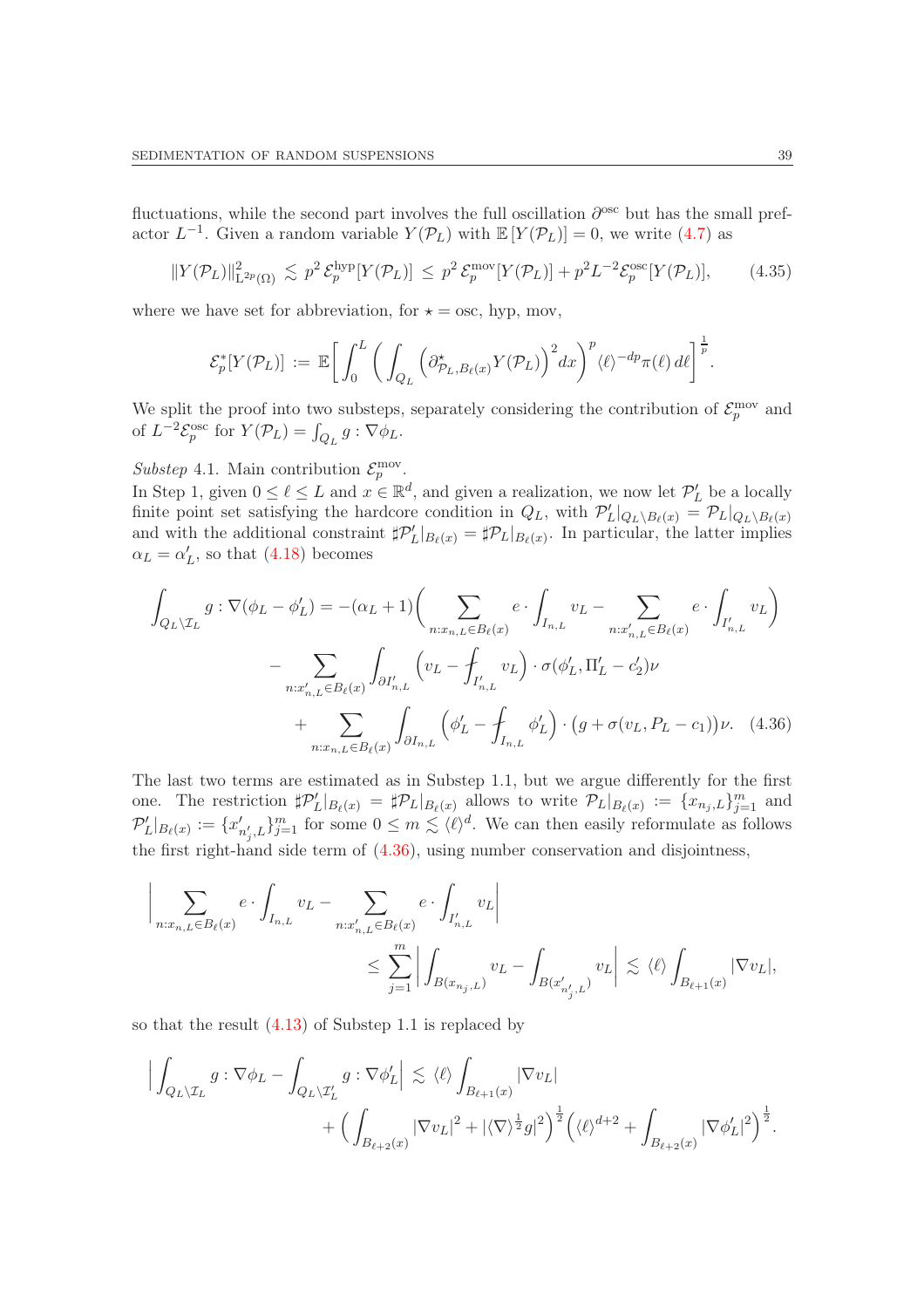Next, a similar argument as above shows that the bound [\(4.23\)](#page-31-1) in Substep 1.2 is replaced by

$$
\begin{split} \int_{Q_L} |\nabla (\phi_L - \phi_L')|^2 &\lesssim \langle \ell \rangle \int_{B_{\ell+1}(x)} |\nabla (\phi_L - \phi_L')| \\ &+ \Bigl( \langle \ell \rangle^{d+2} + \int_{B_{\ell+2}(x)} |\nabla \phi_L'|^2 \Bigr)^{\frac{1}{2}} \Bigl( \langle \ell \rangle^{d+2} + \int_{B_{\ell+2}(x)} |\nabla \phi_L|^2 \Bigr)^{\frac{1}{2}}, \end{split}
$$

so that the result [\(4.22\)](#page-31-0) now holds in any dimension  $d \geq 1$ . Arguing as in Substep 1.3, the result  $(4.11)$  of Step 1 is then replaced by the following: under  $(Hyp<sup>+</sup>)$  in any dimension, for all  $1 \leq R \leq L$ ,  $q \geq 1$ , and  $1 \ll p < \infty$ ,

$$
\mathcal{E}_p^{\text{mov}} \Big[ \int_{Q_L \setminus \mathcal{I}_L} g : \nabla \phi_L \Big] \lesssim_p \| \langle \nabla \rangle^{\frac{1}{2}} g \|^2_{\mathcal{L}^2(Q_L)} \left\| \left( 1 + \int_{B_R} [\nabla \phi_L]_2^{2q} \right)^{\frac{1}{q}} \right\|_{\mathcal{L}^p(\Omega)}.
$$

Likewise, the result of Step 3 is replaced by the following: under  $(Hyp^+)$  in any dimension, for all  $1 \leq R \leq L$ ,  $q \geq 1$ , and  $1 \ll p < \infty$ ,

$$
\mathcal{E}_p^{\text{mov}} \Big[ \int_{\mathcal{I}_L} g : \nabla \phi_L \Big] \lesssim_p \|g\|_{\text{L}^2(Q_L)}^2 \Big\| \Big( 1 + \int_{B_R} [\nabla \phi_L]_2^{2q} \Big)^{\frac{1}{q}} \Big\|_{\text{L}^p(\Omega)},
$$

and hence,

$$
\mathcal{E}_p^{\text{mov}}\Big[\int_{Q_L} g : \nabla \phi_L\Big] \lesssim_p \|\langle \nabla \rangle^{\frac{1}{2}}g\|_{\mathrm{L}^2(Q_L)}^2 \bigg\| \Big(1 + \int_{B_R} [\nabla \phi_L]_2^{2q} \Big)^{\frac{1}{q}} \bigg\|_{\mathrm{L}^p(\Omega)}.
$$

Substep 4.2. Remainder term  $L^{-2} \mathcal{E}_p^{\text{osc}}$ .

The contribution of  $\mathcal{E}_p^{\text{osc}}$  has already been computed in Steps 1–3 in dimension  $d > 2$ , and it remains to show that the same bound hold for  $L^{-2} \mathcal{E}_{p}^{\text{osc}}$  in any dimension. We only need to revisit the two places where the restriction to  $d > 2$  is used, that is, Substep 1.2 and the estimate [\(4.26\)](#page-34-1) in Substep 1.3.

We start with revisiting Substep 1.2. Instead of using the Poincaré-Sobolev inequality [\(4.24\)](#page-31-2), we use Poincaré's inequality in the following form,

$$
\int_{B_{\ell+1}(x)} |\phi_L - \phi'_L| \lesssim \langle \ell \rangle^{\frac{d}{2}} \Big( \int_{Q_L} |\phi_L - \phi'_L|^2 \Big)^{\frac{1}{2}} \lesssim L \langle \ell \rangle^{\frac{d}{2}} \Big( \int_{Q_L} |\nabla (\phi_L - \phi'_L)|^2 \Big)^{\frac{1}{2}},
$$

so that the conclusion [\(4.22\)](#page-31-0) is replaced by the following, in any dimension  $d \geq 1$ ,

<span id="page-39-0"></span>
$$
\int_{B_{\ell+2}(x)} |\nabla \phi_L'|^2 \lesssim L^2 \langle \ell \rangle^d + \int_{B_{\ell+2}(x)} |\nabla \phi_L|^2. \tag{4.37}
$$

.

Next, we revisit the estimate [\(4.26\)](#page-34-1) in Substep 1.3: instead of appealing to the Poincaré-Sobolev inequality and to non-perturbative annealed  $L^p$  regularity in form of Theorem [4.4,](#page-25-2) we simply use Poincaré's inequality and the energy inequality [\(4.9\)](#page-25-3), in any dimension  $d \geq 1$ ,

<span id="page-39-1"></span>
$$
\left\| \int_{Q_L} |v_L|^2 \right\|_{L^p(\Omega)} \lesssim L^2 \left\| \int_{Q_L} |\nabla v_L|^2 \right\|_{L^p(\Omega)} \lesssim L^2 \|g\|_{L^2(Q_L)}^2. \tag{4.38}
$$

Up to these two modifications  $(4.37)$  and  $(4.38)$ , the conclusion of Steps 1–3 becomes the following, for any dimension  $d \geq 1$ , for all  $1 \leq R \leq L$ ,  $q \geq 1$ , and  $1 \ll p < \infty$ ,

$$
\mathcal{E}_p^{\rm osc}\Big[\int_{Q_L}g:\nabla\phi_L\Big]\,\lesssim_p\, L^2\|\langle\nabla\rangle^{\frac{1}{2}}g\|_{\mathrm{L}^2(Q_L)}^2\bigg\|\Big(1+\int_{B_{R+1}}[\nabla\phi_L]_2^{2q}\Big)^{\frac{1}{q}}\bigg\|_{\mathrm{L}^p(\Omega)}
$$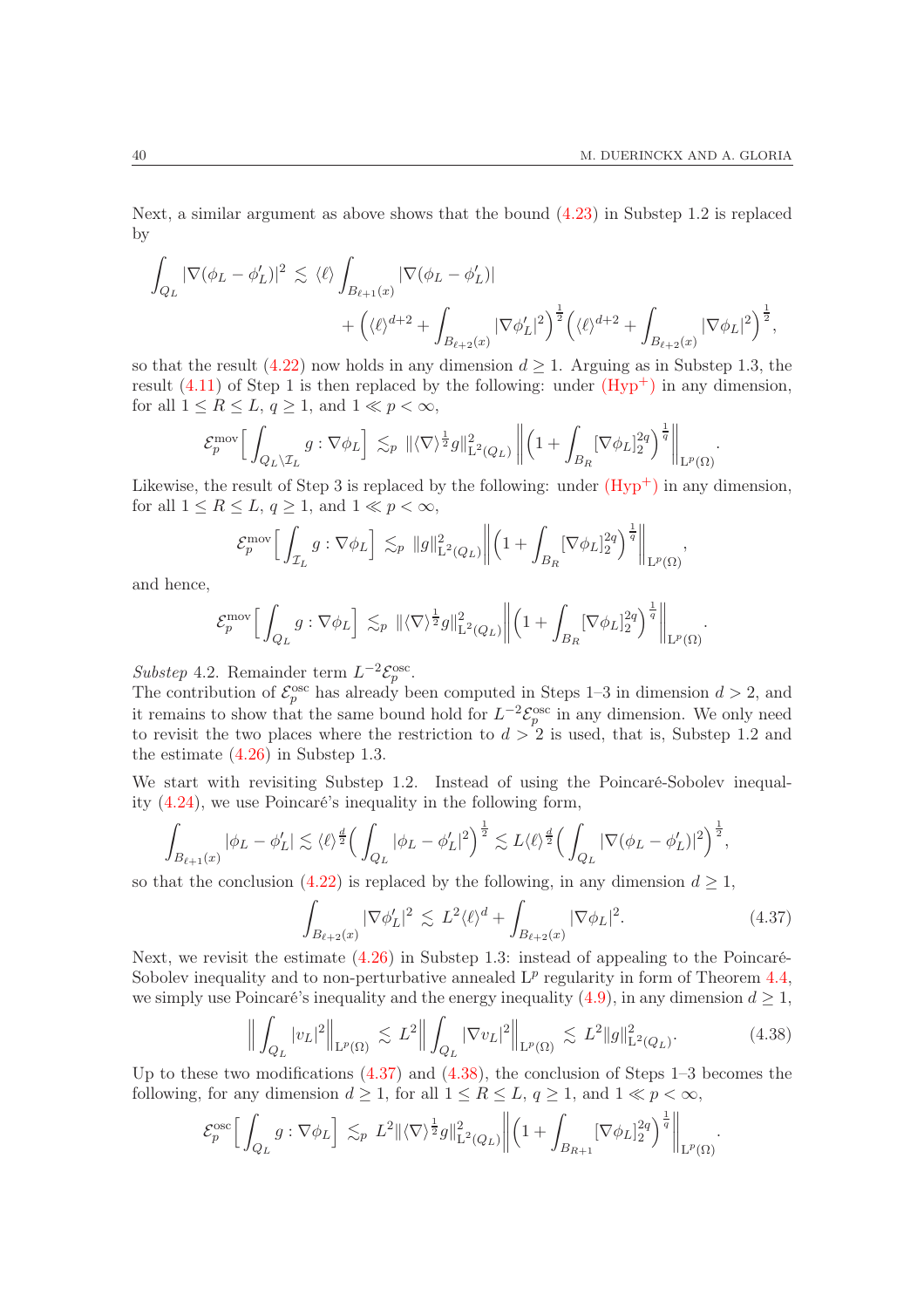Multiplying both sides by  $L^{-2}$ , and inserting this into [\(4.35\)](#page-38-1) together with the result of Substep 4.1, the conclusion (ii) follows. In contrast with the proof of  $(i)$ , we note that  $(ii)$ only requires perturbative annealed  $L^p$  regularity in form of Theorem [4.5.](#page-26-2)

4.4. Proof of Proposition [4.2.](#page-22-4) Given a ball  $D \subset Q_L$  with radius  $r_D \geq 3$  and given arbitrary constants  $c_D \in \mathbb{R}^d$  and  $c'_D \in \mathbb{R}$ , testing the equation [\(3.2\)](#page-18-1) for  $\phi_L$  with  $\eta_D^2(\phi_L - c_D)$ , where  $\eta_D$  denotes a cut-off function with  $\eta_D = 1$  in D,  $\eta_D = 0$  outside  $2D$ , and  $|\nabla \eta_D| \lesssim \frac{1}{r_L}$  $\frac{1}{r_D},$ such that  $\eta_D$  is constant in  $I_{n,L}$  for all n, using the boundary conditions and recalling that  $\text{div}\phi_L = 0$ , we easily obtain the following Caccioppoli type estimate,

$$
\int_{D} |\nabla \phi_L|^2 \lesssim \frac{1}{r_D^2} \int_{2D} |\phi_L - c_D|^2 + \left( \int_{2D} |\Pi_L - c_D'|^2 \mathbb{1}_{Q_L \setminus \mathcal{I}_L} \right)^{\frac{1}{2}} \left( \frac{1}{r_D^2} \int_{2D} |\phi_L - c_D|^2 \right)^{\frac{1}{2}} + \int_{2D} |\phi_L - c_D|.
$$

Bounding the last right-hand side term by

$$
\int_{2D} |\phi_L - c_D| \lesssim r_D^{d+2} + \frac{1}{r_D^2} \int_{2D} |\phi_L - c_D|^2,
$$

choosing  $c'_D := f_{2D\setminus \mathcal{I}_L} \Pi_L$ , and applying the pressure estimate of Lemma [4.7,](#page-26-1) we obtain for all  $K \geq 1$ ,

<span id="page-40-0"></span>
$$
\oint_D |\nabla \phi_L|^2 \lesssim \frac{K^2}{r_D^2} \oint_{2D} |\phi_L - c_D|^2 + \frac{1}{K^2} \oint_{2D} |\nabla \phi_L|^2 + r_D^2. \tag{4.39}
$$

Using the Poincaré-Sobolev inequality to estimate the first right-hand side term, with the choice  $c_D := \int_{2D} \phi_L$ , we deduce

$$
\Big(\int_D |\nabla \phi_L|^2\Big)^{\frac{1}{2}}\lesssim K\Big(\int_{2D} |\nabla \phi_L|^{\frac{2d}{d+2}}\Big)^{\frac{d+2}{2d}}+\frac{1}{K}\Big(\int_{2D} |\nabla \phi_L|^2\Big)^{\frac{1}{2}}+r_D.
$$

While this is proven here for all balls D with radius  $r_D \geq 3$ , smuggling in local quadratic averages at scale 1 allows to infer that for all balls D (with any radius  $r_D > 0$ ) and  $K \geq 1$ ,

$$
\Big(\int_{D}[\nabla \phi_L]_2^2\Big)^{\frac{1}{2}}\lesssim K\Big(\int_{3D}[\nabla \phi_L]_2^{\frac{2d}{d+2}}\Big)^{\frac{d+2}{2d}}+\frac{1}{K}\Big(\int_{3D}[\nabla \phi_L]_2^2\Big)^{\frac{1}{2}}+r_D+1.
$$

Choosing K large enough and applying Gehring's lemma [\[28,](#page-51-24) [30\]](#page-51-25), we deduce the following Meyers type estimate: there exists some  $\eta_0 > 0$  (only depending on d,  $\delta$ ) such that for all  $1 \le q \le 1 + \eta_0$  and all  $R \ge 3$ ,

$$
\Big(\int_{B_R} [\nabla \phi_L]_2^{2q}\Big)^{\frac{1}{q}} \lesssim R^2 + \int_{B_{3R}} [\nabla \phi_L]_2^2.
$$

Combining this with [\(4.39\)](#page-40-0), we obtain for all  $K \geq 1$ , for any constant  $c_R \in \mathbb{R}^d$ ,

<span id="page-40-1"></span>
$$
\left(\int_{B_R} [\nabla \phi_L]_2^{2q}\right)^{\frac{1}{q}} \lesssim \frac{K^2}{R^2} \int_{B_{8R}} |\phi_L - c_R|^2 + \frac{1}{K^2} \int_{B_{8R}} |\nabla \phi_L|^2 + R^2. \tag{4.40}
$$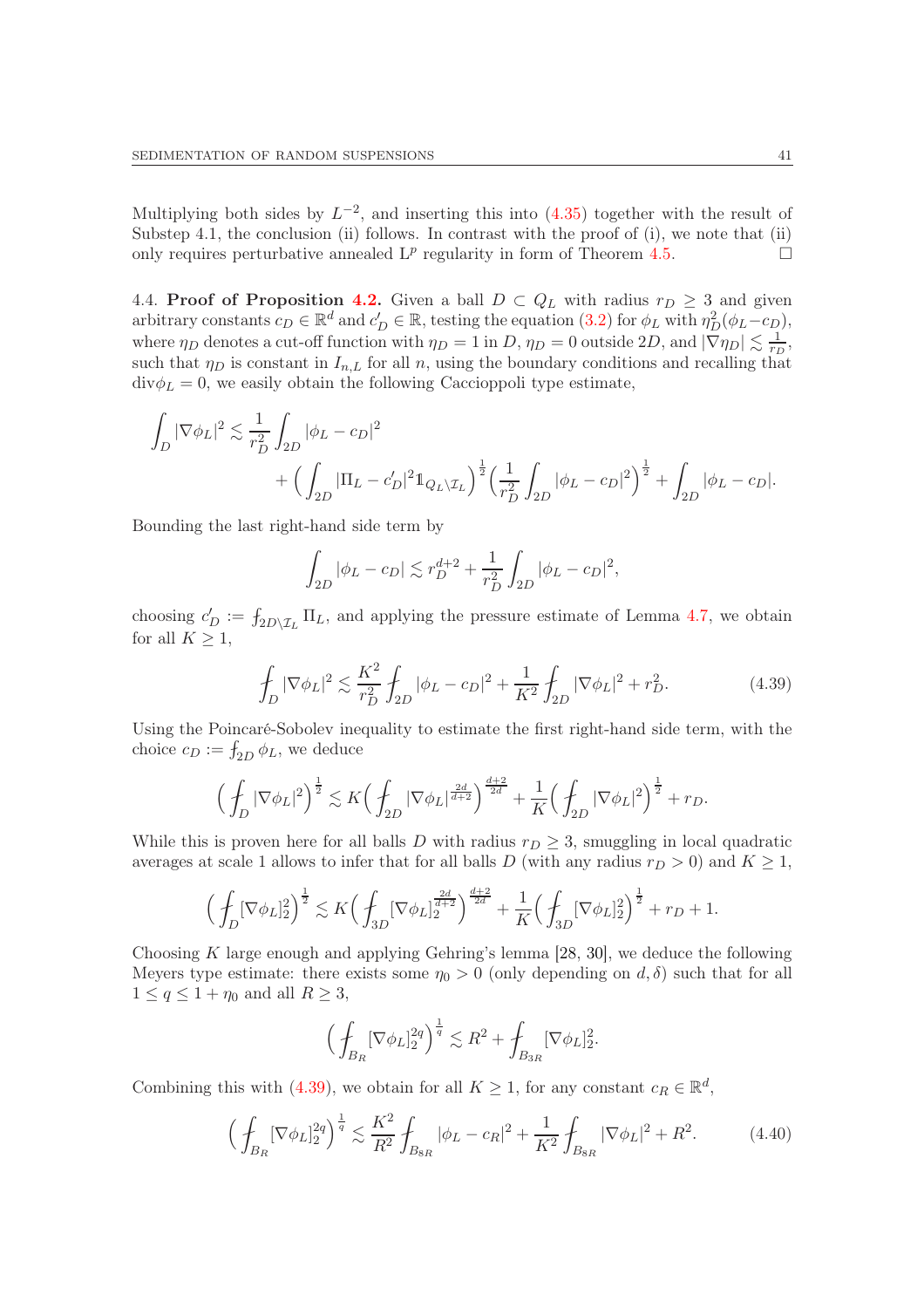For  $1 \leq r \leq R$ , choosing  $c_R := \int_{B_{8R}} \chi_r * \phi_L$ , Poincaré's inequality yields

$$
\int_{B_{8R}} |\phi_L - c_R|^2 \leq \int_{B_{8R}} |\phi_L - \chi_r * \phi_L|^2 + \int_{B_{8R}} |\chi_r * \phi_L - c_R|^2
$$
  

$$
\lesssim_{\chi} r^2 \int_{B_{8R}} |\nabla \phi_L|^2 + R^2 \int_{B_{8R}} |\chi_r * \nabla \phi_L|^2.
$$

Inserting this into  $(4.40)$ , we find

$$
\left(\oint_{B_R} |\nabla \phi_L|^{2q}\right)^{\frac{1}{q}} \lesssim \left(K^2 \frac{r^2}{R^2} + \frac{1}{K^2}\right) \oint_{B_{8R}} |\nabla \phi_L|^2 + K^2 \oint_{B_{8R}} |\chi_r * \nabla \phi_L|^2 + R^2.
$$

Since stationarity and Jensen's inequality yield

$$
\left\| \int_{B_{8R}} |\nabla \phi_L|^2 \right\|_{\mathrm{L}^p(\Omega)} \lesssim \left\| \int_{B_R} |\nabla \phi_L|^2 \right\|_{\mathrm{L}^p(\Omega)} \lesssim \left\| \left( \int_{B_R} |\nabla \phi_L|^{2q} \right)^{\frac{1}{q}} \right\|_{\mathrm{L}^p(\Omega)}
$$

$$
\mathbb{E} \left[ \left( \int_{\Omega} |\chi_r \ast \nabla \phi_L|^2 \right)^p \right] \leq \mathbb{E} \left[ \int_{\Omega} |\chi_r \ast \nabla \phi_L|^{2p} \right] = \mathbb{E} \left[ |\chi_r \ast \nabla \phi_L|^{2p} \right],
$$

and

$$
\mathbb{E}\left[\left(\int_{B_{8R}} |\chi_r * \nabla \phi_L|^2\right)^p\right] \leq \mathbb{E}\left[\int_{B_{8R}} |\chi_r * \nabla \phi_L|^{2p}\right] = \mathbb{E}\left[|\chi_r * \nabla \phi_L|^{2p}\right].
$$
lies

this impl

$$
\begin{split} \left\| \Big( \int_{B_R} |\nabla \phi_L|^{2q} \Big)^{\frac1q} \right\|_{\mathrm L^p(\Omega)} \\ \lesssim& \chi \left( K^2 \frac{r^2}{R^2} + \frac{1}{K^2} \right) \bigg\| \Big( \int_{B_R} |\nabla \phi_L|^{2q} \Big)^{\frac1q} \bigg\|_{\mathrm L^p(\Omega)} + K^2 \Big\| \int_{Q_L} \chi_r \nabla \phi_L \Big\|_{\mathrm L^{2p}(\Omega)}^2 + R^2. \end{split}
$$

<span id="page-41-0"></span>Choosing  $K \gg 1$  and  $R \gg_{\chi,K} r$ , the first right-hand side term can be absorbed and the conclusion follows.  $\Box$ 

## 5. Homogenization result

The proof of Theorem [3](#page-12-0) combines the quantitative estimates of Theorems [1–](#page-9-0)[2](#page-10-0) together with the homogenization result for colloidal (non-sedimenting) suspensions in [\[19,](#page-51-15) Theorem 1]. In particular, this qualitative result requires mixing assumptions and quantitative estimates.

Proof of Theorem [3.](#page-12-0) We start with a suitable splitting of the Stokes problem  $(2.13)$ . In terms of the renormalized pressure  $\tilde{P}_{\varepsilon} := P_{\varepsilon} - \frac{1}{\varepsilon}$  $\frac{1}{\varepsilon}\lambda e \cdot x$ , rewriting the boundary conditions as follows,

$$
0 = \varepsilon^{d-1} e |I_n^{\omega}| + \int_{\varepsilon \partial I_n^{\omega}} \sigma(u_{\varepsilon}^{\omega}, P_{\varepsilon}^{\omega}) \nu
$$
  
\n
$$
= \varepsilon^{d-1} e |I_n^{\omega}| - \int_{\varepsilon \partial I_n^{\omega}} \frac{1}{\varepsilon} (\lambda e \cdot x) \nu + \int_{\varepsilon \partial I_n^{\omega}} \sigma(u_{\varepsilon}^{\omega}, \tilde{P}_{\varepsilon}^{\omega}) \nu
$$
  
\n
$$
= \varepsilon^{d-1} (1 - \lambda) e |I_n^{\omega}| + \int_{\varepsilon \partial I_n^{\omega}} \sigma(u_{\varepsilon}^{\omega}, \tilde{P}_{\varepsilon}^{\omega}) \nu,
$$

and for all  $\Theta \in \mathbb{M}^{\text{skew}},$ 

$$
0 = \int_{\varepsilon \partial I_n^{\omega}} \Theta \nu \cdot \sigma(u_{\varepsilon}^{\omega}, P_{\varepsilon}^{\omega}) \nu = \int_{\varepsilon \partial I_n^{\omega}} \Theta \nu \cdot \sigma(u_{\varepsilon}^{\omega}, \tilde{P}_{\varepsilon}^{\omega}) \nu,
$$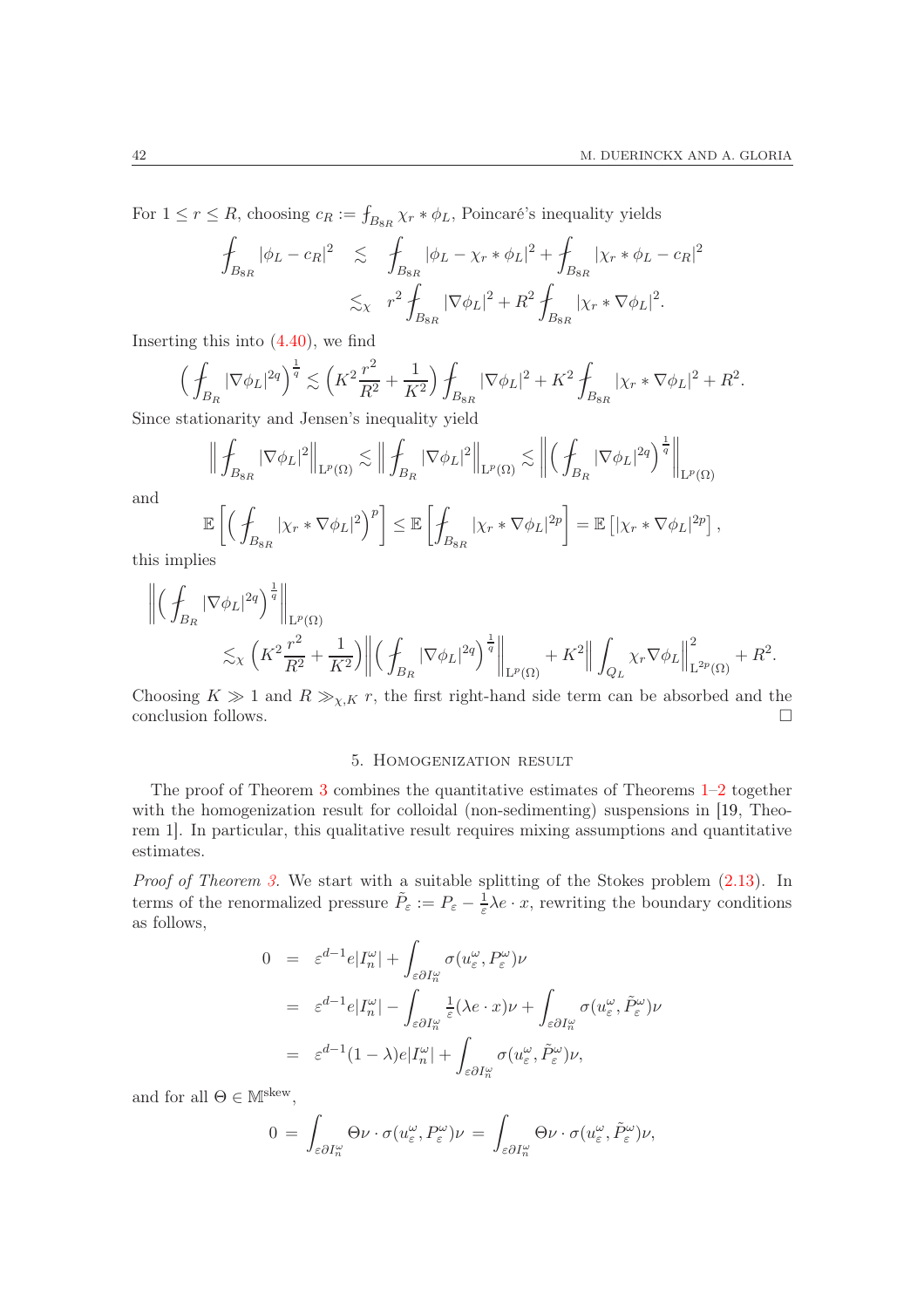we can rewrite [\(2.13\)](#page-12-1) in the following equivalent form,

$$
\begin{cases}\n-\Delta u_{\varepsilon}^{\omega} + \nabla \tilde{P}_{\varepsilon}^{\omega} = f - \frac{1}{\varepsilon} \lambda e, & \text{in } U \setminus \mathcal{I}_{\varepsilon}^{\omega}(U), \\
\text{div} u_{\varepsilon}^{\omega} = 0, & \text{in } U \setminus \mathcal{I}_{\varepsilon}^{\omega}(U), \\
u_{\varepsilon}^{\omega} = 0, & \text{on } \partial U, \\
D(u_{\varepsilon}^{\omega}) = 0, & \text{in } \mathcal{I}_{\varepsilon}^{\omega}(U), \\
\varepsilon^{d-1} (1 - \lambda) e |I_{n}^{\omega}| + \int_{\varepsilon \partial I_{n}^{\omega}} \sigma(u_{\varepsilon}^{\omega}, \tilde{P}_{\varepsilon}^{\omega}) \nu = 0, & \forall n \in \mathcal{N}_{\varepsilon}^{\omega}(U), \\
\int_{\varepsilon \partial I_{n}^{\omega}} \Theta \nu \cdot \sigma(u_{\varepsilon}^{\omega}, \tilde{P}_{\varepsilon}^{\omega}) \nu = 0, & \forall n \in \mathcal{N}_{\varepsilon}^{\omega}(U), \forall \Theta \in \mathbb{M}^{\text{skew}},\n\end{cases}
$$
\n(5.1)

By linearity and since  $\alpha = \frac{\lambda}{1 - \lambda}$  $\frac{\lambda}{1-\lambda}$ , we may then decompose the solution into two parts,

$$
u_{\varepsilon}^{\omega} = u_{\varepsilon,1}^{\omega} + (1 - \lambda)u_{\varepsilon,2}^{\omega}, \qquad \tilde{P}_{\varepsilon}^{\omega} = P_{\varepsilon,1}^{\omega} + (1 - \lambda)P_{\varepsilon,2}^{\omega},
$$

where  $(u_{\varepsilon,1}^{\omega}, P_{\varepsilon,1}^{\omega})$  solves

<span id="page-42-0"></span>
$$
\begin{cases}\n-\Delta u_{\varepsilon,1}^{\omega} + \nabla P_{\varepsilon,1}^{\omega} = f, & \text{in } U \setminus \mathcal{I}_{\varepsilon}^{\omega}(U), \\
\text{div} u_{\varepsilon,1}^{\omega} = 0, & \text{in } U \setminus \mathcal{I}_{\varepsilon}^{\omega}(U), \\
u_{\varepsilon,1}^{\omega} = 0, & \text{on } \partial U, \\
D(u_{\varepsilon,1}^{\omega}) = 0, & \text{in } \mathcal{I}_{\varepsilon}^{\omega}(U), \\
\int_{\varepsilon \partial I_{n}^{\omega}} \sigma(u_{\varepsilon,1}^{\omega}, P_{\varepsilon,1}^{\omega}) \nu = 0, & \forall n \in \mathcal{N}_{\varepsilon}^{\omega}(U), \\
\int_{\varepsilon \partial I_{n}^{\omega}} \Theta \nu \cdot \sigma(u_{\varepsilon,1}^{\omega}, P_{\varepsilon,1}^{\omega}) \nu = 0, & \forall n \in \mathcal{N}_{\varepsilon}^{\omega}(U), \forall \Theta \in \mathbb{M}^{\text{skew}},\n\end{cases}
$$
\n(5.2)

while  $(u_{\varepsilon,2}^{\omega}, P_{\varepsilon,2}^{\omega})$  is a rescaled proxy with Dirichlet boundary conditions on U for the "sedimentation corrector"  $(\phi, \Pi)$  in Theorem [1,](#page-9-0) cf. [\(2.6\)](#page-10-2),

<span id="page-42-1"></span>
$$
\begin{cases}\n-\Delta u_{\varepsilon,2}^{\omega} + \nabla P_{\varepsilon,2}^{\omega} = -\frac{1}{\varepsilon} \alpha e, & \text{in } U \setminus \mathcal{I}_{\varepsilon}^{\omega}(U), \\
\text{div} u_{\varepsilon,2}^{\omega} = 0, & \text{in } U \setminus \mathcal{I}_{\varepsilon}^{\omega}(U), \\
u_{\varepsilon,2}^{\omega} = 0, & \text{on } \partial U, \\
D(u_{\varepsilon,2}^{\omega}) = 0, & \text{in } \mathcal{I}_{\varepsilon}^{\omega}(U), \\
\varepsilon^{d-1} e |I_{n}^{\omega}| + \int_{\varepsilon \partial I_{n}^{\omega}} \sigma(u_{\varepsilon,2}^{\omega}, P_{\varepsilon,2}^{\omega}) \nu = 0, & \forall n \in \mathcal{N}_{\varepsilon}^{\omega}(U), \\
\int_{\varepsilon \partial I_{n}^{\omega}} \Theta \nu \cdot \sigma(u_{\varepsilon,2}^{\omega}, P_{\varepsilon,2}^{\omega}) \nu = 0, & \forall n \in \mathcal{N}_{\varepsilon}^{\omega}(U), \forall \Theta \in \mathbb{M}^{\text{skew}},\n\end{cases}
$$
\n(5.3)

where we recall  $\alpha = \frac{\lambda}{1-\lambda}$  $\frac{\lambda}{1-\lambda}$ . We split the proof into two steps, and analyze the two contributions separately.

Step 1. Homogenization of  $(5.2)$ .

The system [\(5.2\)](#page-42-0) coincides with the equations for a steady Stokes fluid with a colloidal (non-sedimenting) suspension, as we already studied in [\[19\]](#page-51-15). In view of [\[19,](#page-51-15) Theorem 1], for almost all  $\omega$ , there holds  $u_{\varepsilon,1}^{\omega} \rightharpoonup \bar{u}$  weakly in  $H_0^1(U)$  and

$$
\left(P_{\varepsilon,1}^{\omega}-\oint_{U\setminus\mathcal{I}_{\varepsilon}^{\omega}(U)}P_{\varepsilon,1}^{\omega}\right)\mathbb{1}_{U\setminus\mathcal{I}_{\varepsilon}^{\omega}(U)}-\left(\bar{P}+b:\mathrm{D}(\bar{u})-\oint_{U}\bar{P}\right)\mathbb{1}_{U\setminus\mathcal{I}_{\varepsilon}^{\omega}(U)}\ \rightharpoonup\ 0,\qquad\text{weakly in }\mathrm{L}^2(U),
$$

where  $(\bar{u}, \bar{P})$  denotes the unique weak solution of the homogenized problem [\(2.14\)](#page-12-2). Moreover, provided  $f \in L^p(U)$  for some  $p > d$ , for almost all  $\omega$ , in view of [\[19,](#page-51-15) Theorem 1], a corrector result holds for the velocity field in form of

$$
\left\|u_{\varepsilon,1}^{\omega} - \bar{u} - \varepsilon \sum_{E \in \mathcal{E}} \psi_E^{\omega}(\frac{\cdot}{\varepsilon}) \nabla_E \bar{u} \right\|_{H^1(U)} \to 0, \tag{5.4}
$$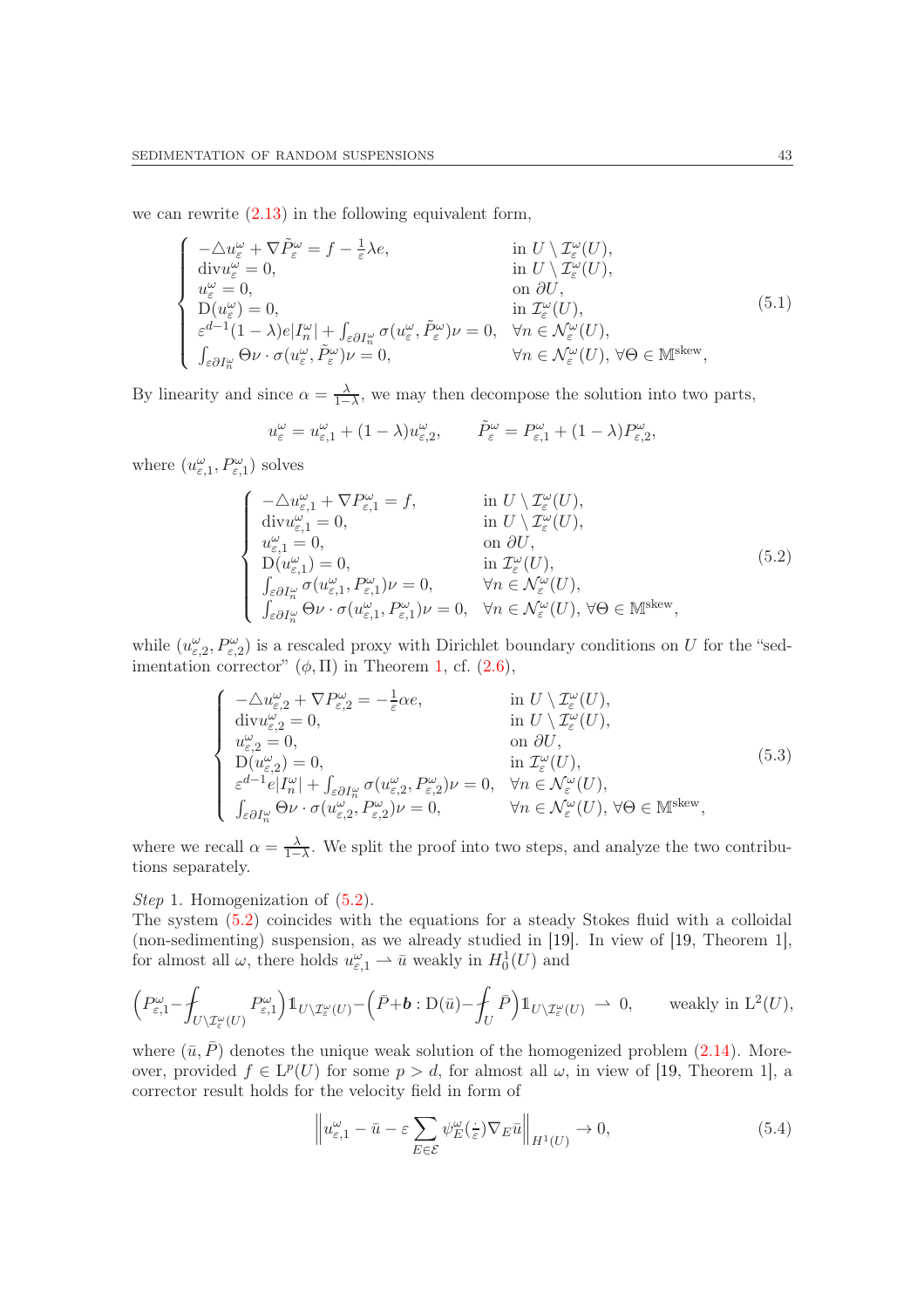and for the pressure field in form of

$$
\inf_{\kappa \in \mathbb{R}} \left\| P_{\varepsilon,1}^{\omega} - \bar{P} - \mathbf{b} : \mathcal{D}(\bar{u}) - \sum_{E \in \mathcal{E}} (\Sigma_E^{\omega} \mathbb{1}_{\mathbb{R}^d \setminus \mathcal{I}^{\omega}}) (\frac{\cdot}{\varepsilon}) \nabla_E \bar{u} - \kappa \right\|_{\mathcal{L}^2(U \setminus \mathcal{I}^{\omega}_\varepsilon(U))} \to 0. \tag{5.5}
$$

Step 2. Analysis of [\(5.3\)](#page-42-1): proof that, under  $(Mix^{+})$  $(Mix^{+})$  for  $d > 2$  or under  $(Hyp^{+})$  for any  $d \geq 1$ , there holds for almost all  $\omega$ ,

<span id="page-43-4"></span><span id="page-43-3"></span><span id="page-43-1"></span>
$$
||u_{\varepsilon,2}^{\omega} - \varepsilon \phi^{\omega}(\frac{\cdot}{\varepsilon})||_{H^{1}(U)} \to 0,
$$
  
\n
$$
\inf_{\kappa \in \mathbb{R}} ||P_{\varepsilon,2}^{\omega} - (\Pi^{\omega} \mathbb{1}_{\mathbb{R}^{d} \setminus \mathcal{I}^{\omega}})(\frac{\cdot}{\varepsilon}) - \kappa ||_{L^{2}(U \setminus \mathcal{I}^{\omega}_{\varepsilon}(U))}^{2} \to 0,
$$
\n(5.6)

where we recall that  $(\phi, \Pi)$  is the unique solution of the infinite-volume problem [\(2.6\)](#page-10-2) as given by Theorem [1.](#page-9-0) More precisely, we claim that for all  $1 \leq p < \infty$ ,

$$
||u_{\varepsilon,2} - \varepsilon \phi(\frac{1}{\varepsilon})||_{\mathcal{L}^p(\Omega;H^1(U))}^2 \lesssim_p \varepsilon \mu_d(\frac{1}{\varepsilon})^{\frac{3}{2}},
$$
\n
$$
\inf_{\kappa \in \mathbb{R}} ||(P_{\varepsilon,2} - (\Pi \mathbb{1}_{\mathbb{R}^d \setminus \mathcal{I}})(\frac{1}{\varepsilon}) - \kappa) \mathbb{1}_{U \setminus \mathcal{I}_{\varepsilon}(U)}||_{\mathcal{L}^p(\Omega;L^2(U))}^2 \lesssim_p \varepsilon \mu_d(\frac{1}{\varepsilon})^{\frac{3}{2}},
$$
\n(5.7)

and that for all  $\kappa > 0$  there exists a random variable  $\mathcal{X}_{\kappa}$  with bounded moments such that for almost all  $\omega$ ,

$$
||u_{\varepsilon,2}^{\omega} - \varepsilon \phi^{\omega}(\frac{\cdot}{\varepsilon})||_{H^{1}(U)}^{2} \lesssim (\mathcal{X}_{\kappa}^{\omega})^{2} \varepsilon^{1-2\kappa} \mu_{d}(\frac{1}{\varepsilon})^{\frac{3}{2}},
$$
\n
$$
\inf_{\kappa \in \mathbb{R}} || (P_{\varepsilon,2}^{\omega} - (\Pi^{\omega} \mathbb{1}_{\mathbb{R}^{d} \setminus \mathcal{I}^{\omega}})(\frac{\cdot}{\varepsilon}) - \kappa) \mathbb{1}_{U \setminus \mathcal{I}_{\varepsilon}(U)} ||_{L^{2}(U)}^{2} \lesssim (\mathcal{X}_{\kappa}^{\omega})^{2} \varepsilon^{1-2\kappa} \mu_{d}(\frac{1}{\varepsilon})^{\frac{3}{2}},
$$
\n(5.8)

in terms of

$$
\mu_d(r) := \begin{cases}\n1 & \text{: under (Mix+) with } d > 4 \text{, or under (Hyp+) with } d > 2; \\
\log(2 + r)^{\frac{1}{2}} & \text{: under (Mix+) with } d = 4 \text{, or under (Hyp+) with } d = 2; \\
\langle r \rangle^{\frac{1}{2}} & \text{: under (Mix+) with } d = 3 \text{, or under (Hyp+) with } d = 1.\n\end{cases}
$$

We focus on the convergence of  $u_{\varepsilon,2}$ . The corresponding convergence of the pressure  $P_{\varepsilon,2}$ is obtained similarly, further using the Bogovskii operator as in the proof of Lemma [4.7](#page-26-1) (see also [\[19,](#page-51-15) Substep 8.3 of Section 3]); details are omitted. We split the proof into three further substeps.

Substep 2.1. Proof that for all  $1 \leq R \leq \frac{1}{\varepsilon}$  $\frac{1}{\varepsilon}$ ,

<span id="page-43-2"></span>
$$
||u_{\varepsilon,2}^{\omega} - \varepsilon \phi^{\omega}(\frac{\cdot}{\varepsilon})||_{H^1(U)}^2 \lesssim \varepsilon R^3 + \varepsilon^d \int_{\partial_R U_{\varepsilon}} \left(\frac{1}{R^2} |\phi^{\omega}|^2 + |\nabla \phi^{\omega}|^2\right),\tag{5.9}
$$

where we use the short-hand notation  $U_{\varepsilon} := \frac{1}{\varepsilon} U$  and  $\partial_R U_{\varepsilon} := \{ x \in U_{\varepsilon} : \text{dist}(x, \partial U_{\varepsilon}) < R \}.$ We start by rescaling the equations: the functions  $v_{\varepsilon}(x) := \frac{1}{\varepsilon} u_{\varepsilon,2}(\varepsilon x)$  and  $Q_{\varepsilon}(x) := P_{\varepsilon,2}(\varepsilon x)$ on  $U_{\varepsilon}$  satisfy

<span id="page-43-0"></span>
$$
\begin{cases}\n-\Delta v_{\varepsilon}^{\omega} + \nabla Q_{\varepsilon}^{\omega} = -\alpha e, & \text{in } U_{\varepsilon} \setminus \mathcal{I}^{\omega}(U_{\varepsilon}), \\
\text{div} v_{\varepsilon}^{\omega} = 0, & \text{in } U_{\varepsilon} \setminus \mathcal{I}^{\omega}(U_{\varepsilon}), \\
v_{\varepsilon}^{\omega} = 0, & \text{on } \partial U_{\varepsilon}, \\
D(v_{\varepsilon}^{\omega}) = 0, & \text{in } \mathcal{I}^{\omega}(U_{\varepsilon}), \\
e|I_{n}^{\omega}| + \int_{\partial I_{n}^{\omega}} \sigma(v_{\varepsilon}^{\omega}, Q_{\varepsilon}^{\omega}) \nu = 0, & \forall n \in \mathcal{N}^{\omega}(U_{\varepsilon}), \\
\int_{\partial I_{n}^{\omega}} \Theta \nu \cdot \sigma(v_{\varepsilon}^{\omega}, Q_{\varepsilon}^{\omega}) \nu = 0, & \forall n \in \mathcal{N}^{\omega}(U_{\varepsilon}), \forall \Theta \in \mathbb{M}^{\text{skew}},\n\end{cases}
$$
\n(5.10)

where we use the short-hand notation  $\mathcal{I}^{\omega}(U_{\varepsilon}) := \mathcal{I}_{1}^{\omega}(U_{\varepsilon})$  and  $\mathcal{N}^{\omega}(U_{\varepsilon}) := \mathcal{N}_{1}^{\omega}(U_{\varepsilon})$ . This Stokes system  $(5.10)$  is formally the approximation of the infinite-volume problem  $(2.6)$  on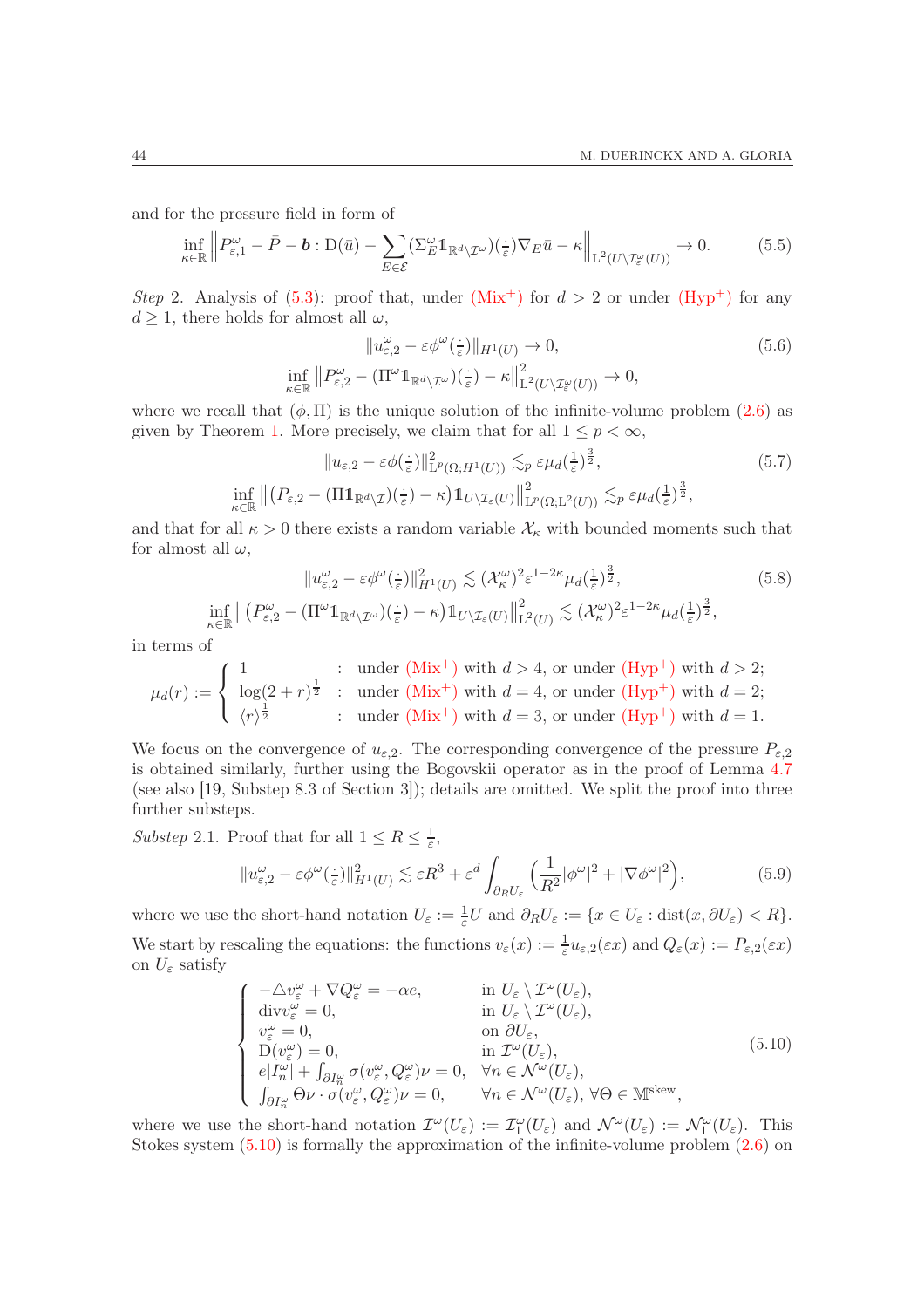the set  $U_{\varepsilon}$  with homogeneous Dirichlet boundary conditions (and discarding particles that are close to the boundary of  $U_{\varepsilon}$ ); the claim [\(5.6\)](#page-43-1) is therefore not surprising. Arguing as in Step 1 of the proof of Theorem [1,](#page-9-0) we note that the Stokes equation for  $v_{\varepsilon}^{\omega}$  implies in the weak sense on the whole rescaled domain  $U_{\varepsilon}$ ,

<span id="page-44-1"></span>
$$
-\triangle v_{\varepsilon}^{\omega} + \nabla (Q_{\varepsilon}^{\omega} \mathbb{1}_{U_{\varepsilon} \setminus \mathcal{I}^{\omega}(U_{\varepsilon})}) = -\alpha e \mathbb{1}_{U_{\varepsilon} \setminus \mathcal{I}^{\omega}(U_{\varepsilon})} - \sum_{n \in \mathcal{N}^{\omega}(U_{\varepsilon})} \delta_{\partial I^{\omega}_{n}} \sigma(v_{\varepsilon}^{\omega}, Q_{\varepsilon}^{\omega}) \nu,
$$
(5.11)

which we compare to the corresponding equation for  $\phi^{\omega}$  on the whole space  $\mathbb{R}^{d}$ , cf. [\(2.6\)](#page-10-2),

<span id="page-44-0"></span>
$$
-\triangle \phi^{\omega} + \nabla (\Pi^{\omega} \mathbb{1}_{\mathbb{R}^d \setminus \mathcal{I}^{\omega}}) = -\alpha e \mathbb{1}_{\mathbb{R}^d \setminus \mathcal{I}^{\omega}} - \sum_{n} \delta_{\partial I_n^{\omega}} \sigma(\phi^{\omega}, \Pi^{\omega}) \nu.
$$

We choose a smooth cut-off function  $\eta_{\varepsilon}^{\omega} : \mathbb{R}^d \to [0,1]$  such that  $\eta_{\varepsilon}^{\omega}$  is supported in  $U_{\varepsilon}$ ,  $\eta_{\varepsilon}^{\omega}$  is constant inside the particles  $I_n^{\omega}$  and vanishes in  $I_n^{\omega}$  for  $n \notin \mathcal{N}^{\omega}(U_{\varepsilon})$ . In addition, given some  $1 \leq R \leq \frac{1}{\varepsilon}$  $\frac{1}{\varepsilon}$  (that will be chosen later depending on  $\varepsilon$  and d), we assume that  $\eta_{\varepsilon}^{\omega}$  satisfies  $\eta_{\varepsilon}^{\omega}(x) = 1$  for all  $x \in U_{\varepsilon}$  with  $dist(x, \partial U_{\varepsilon}) \ge R$ , and  $|\nabla \eta_{\varepsilon}^{\omega}| \lesssim \frac{1}{R}$  $\frac{1}{R}$ . The above equation for  $\phi^{\omega}$  entails that  $\eta_{\varepsilon}^{\omega} \phi^{\omega}$  satisfies the following in the weak sense on the whole space  $\mathbb{R}^d$ ,

$$
- \triangle(\eta_{\varepsilon}^{\omega}\phi^{\omega}) + \nabla(\eta_{\varepsilon}^{\omega}\Pi^{\omega}\mathbb{1}_{\mathbb{R}^{d}\setminus\mathcal{I}^{\omega}}) = -\eta_{\varepsilon}^{\omega}\alpha e \mathbb{1}_{\mathbb{R}^{d}\setminus\mathcal{I}^{\omega}} - \eta_{\varepsilon}^{\omega}\sum_{n}\delta_{\partial I_{n}^{\omega}}\sigma(\phi^{\omega},\Pi^{\omega})\nu - \left(\nabla\phi^{\omega} - \Pi^{\omega}\mathbb{1}_{\mathbb{R}^{d}\setminus\mathcal{I}^{\omega}}\right)\nabla\eta_{\varepsilon}^{\omega} - \nabla\cdot(\phi^{\omega}\otimes\nabla\eta_{\varepsilon}^{\omega}).
$$
 (5.12)

Substracting  $(5.12)$  from  $(5.11)$ , and adding arbitrary constants to the pressures, we obtain for any  $c, c' \in \mathbb{R}$ ,

$$
- \triangle(v_{\varepsilon}^{\omega} - \eta_{\varepsilon}^{\omega} \phi^{\omega}) = \nabla \Big( \eta_{\varepsilon}^{\omega} (\Pi^{\omega} - c) \mathbb{1}_{\mathbb{R}^{d} \setminus \mathcal{I}^{\omega}} - (Q_{\varepsilon}^{\omega} - c') \mathbb{1}_{U_{\varepsilon} \setminus \mathcal{I}^{\omega}(U_{\varepsilon})} \Big) + e(\alpha \eta_{\varepsilon}^{\omega} \mathbb{1}_{\mathbb{R}^{d} \setminus \mathcal{I}^{\omega}} - \alpha \mathbb{1}_{U_{\varepsilon} \setminus \mathcal{I}^{\omega}(U_{\varepsilon})}) + (\nabla \phi^{\omega} - (\Pi^{\omega} - c) \mathbb{1}_{\mathbb{R}^{d} \setminus \mathcal{I}^{\omega}}) \nabla \eta_{\varepsilon}^{\omega} + \nabla \cdot (\phi^{\omega} \otimes \nabla \eta_{\varepsilon}^{\omega}) + \sum_{n \in \mathcal{N}^{\omega}(U_{\varepsilon})} \delta_{\partial I^{\omega}_{n}} \Big( \eta_{\varepsilon}^{\omega} \sigma(\phi^{\omega}, \Pi^{\omega} - c) - \sigma(v_{\varepsilon}^{\omega}, Q_{\varepsilon}^{\omega} - c') \Big) \nu.
$$

Testing this equation with  $v_{\varepsilon}^{\omega} - \eta_{\varepsilon}^{\omega} \phi^{\omega} \in H_0^1(U_{\varepsilon})$ , recalling that both  $v_{\varepsilon}^{\omega}$  and  $\phi^{\omega}$  are divergence-free, noting that  $v_{\varepsilon}^{\omega} - \eta_{\varepsilon}^{\omega} \phi^{\omega}$  is constant inside the particles  $I_n^{\omega}$  with  $n \in \mathcal{N}^{\omega}(U_{\varepsilon})$ , using the boundary conditions for  $v_{\varepsilon}^{\omega}$  and  $\phi^{\omega}$ , and using the properties of  $\eta_{\varepsilon}^{\omega}$ , we are led to

$$
\int_{U_{\varepsilon}} |\nabla (v_{\varepsilon}^{\omega} - \eta_{\varepsilon}^{\omega} \phi^{\omega})|^2 \lesssim \int_{\partial_R U_{\varepsilon}} |v_{\varepsilon}^{\omega} - \eta_{\varepsilon}^{\omega} \phi^{\omega}|
$$
\n
$$
+ \frac{1}{R} \int_{\partial_R U_{\varepsilon}} |\phi^{\omega}| (|Q_{\varepsilon}^{\omega} - c'| \mathbb{1}_{U_{\varepsilon} \setminus \mathcal{I}^{\omega}(U_{\varepsilon})} + |\Pi^{\omega} - c| \mathbb{1}_{\mathbb{R}^d \setminus \mathcal{I}^{\omega}})
$$
\n
$$
+ \frac{1}{R} \int_{\partial_R U_{\varepsilon}} |v_{\varepsilon}^{\omega} - \eta_{\varepsilon}^{\omega} \phi^{\omega}| (|\nabla \phi^{\omega}| + |\Pi^{\omega} - c| \mathbb{1}_{\mathbb{R}^d \setminus \mathcal{I}^{\omega}})
$$
\n
$$
+ \frac{1}{R} \int_{\partial_R U_{\varepsilon}} |\nabla (v_{\varepsilon}^{\omega} - \eta_{\varepsilon}^{\omega} \phi^{\omega})| |\phi^{\omega}|. \quad (5.13)
$$

<span id="page-44-2"></span>We separately estimate the different right-hand side terms, and we start with the first one. Using Cauchy-Schwarz' inequality and Poincaré's inequality on  $H_0^1(U_\varepsilon)$  restricted to the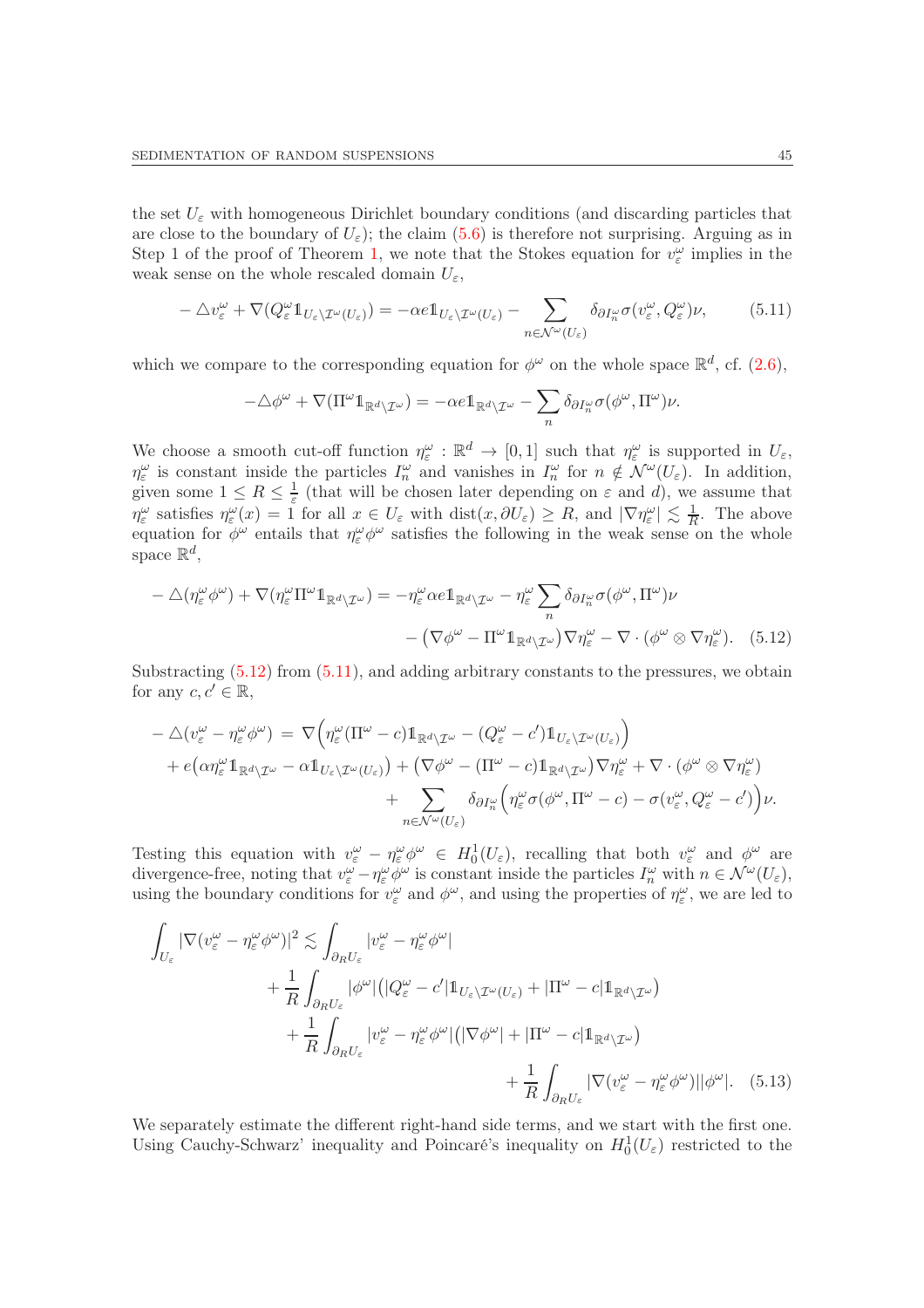annulus  $\partial_R U_\varepsilon$  (with Poincaré constant  $O(R)$ ), we find for all  $K \geq 1$ ,

$$
\int_{\partial_R U_{\varepsilon}} |v_{\varepsilon}^{\omega} - \eta_{\varepsilon}^{\omega} \phi^{\omega}| \leq (\varepsilon^{1-d} R)^{\frac{1}{2}} \Big( \int_{\partial_R U_{\varepsilon}} |v_{\varepsilon}^{\omega} - \eta_{\varepsilon}^{\omega} \phi^{\omega}|^2 \Big)^{\frac{1}{2}} \n\lesssim (\varepsilon^{1-d} R^3)^{\frac{1}{2}} \Big( \int_{\partial_R U_{\varepsilon}} |\nabla (v_{\varepsilon}^{\omega} - \eta_{\varepsilon}^{\omega} \phi^{\omega})|^2 \Big)^{\frac{1}{2}} \n\lesssim K^2 \varepsilon^{1-d} R^3 + \frac{1}{K^2} \int_{\partial_R U_{\varepsilon}} |\nabla (v_{\varepsilon}^{\omega} - \eta_{\varepsilon}^{\omega} \phi^{\omega})|^2.
$$

We turn to the second right-hand side term in  $(5.13)$ . Using Cauchy-Schwarz' inequality and the pressure estimate of Lemma [4.7](#page-26-1) with  $c := f_{\partial_R U_{\varepsilon} \setminus \mathcal{I}^{\omega}} \Pi^{\omega}$  and  $c' := f_{\partial_R U_{\varepsilon} \setminus \mathcal{I}^{\omega}(U_{\varepsilon})} Q_{\varepsilon}^{\omega}$ (the proof of Lemma [4.7](#page-26-1) needs to be repeated on the annulus  $\partial_R U_\varepsilon$ , using Poincaré's inequality as above), we obtain for all  $K \geq 1$ ,

$$
\frac{1}{R} \int_{\partial_R U_{\varepsilon}} |\phi^{\omega}| \left( |Q_{\varepsilon}^{\omega} - c' | 1\!\!1_{U_{\varepsilon} \setminus \mathcal{I}^{\omega}(U_{\varepsilon})} + |\Pi^{\omega} - c | 1\!\!1_{\mathbb{R}^d \setminus \mathcal{I}^{\omega}} \right) \n\lesssim \left( \frac{1}{R^2} \int_{\partial_R U_{\varepsilon}} |\phi^{\omega}|^2 \right)^{\frac{1}{2}} \left( \int_{\partial_R U_{\varepsilon}} |Q_{\varepsilon}^{\omega} - c'|^2 1\!\!1_{U_{\varepsilon} \setminus \mathcal{I}^{\omega}(U_{\varepsilon})} + |\Pi^{\omega} - c|^2 1\!\!1_{\mathbb{R}^d \setminus \mathcal{I}^{\omega}} \right)^{\frac{1}{2}} \n\lesssim \left( \frac{1}{R^2} \int_{\partial_R U_{\varepsilon}} |\phi^{\omega}|^2 \right)^{\frac{1}{2}} \left( \varepsilon^{1-d} R^3 + \int_{\partial_R U_{\varepsilon}} |\nabla \phi^{\omega}|^2 + |\nabla v_{\varepsilon}^{\omega}|^2 \right)^{\frac{1}{2}} \n\lesssim \varepsilon^{1-d} R^3 + K^2 \int_{\partial_R U_{\varepsilon}} \left( \frac{1}{R^2} |\phi^{\omega}|^2 + |\nabla \phi^{\omega}|^2 \right) + \frac{1}{K^2} \int_{\partial_R U_{\varepsilon}} |\nabla (v_{\varepsilon}^{\omega} - \eta_{\varepsilon}^{\omega} \phi^{\omega})|^2.
$$

It remains to analyze the last two right-hand side terms in [\(5.13\)](#page-44-2). Proceeding similarly as above, we obtain for all  $K \geq 1$ ,

$$
\frac{1}{R} \int_{\partial_R U_{\varepsilon}} |v_{\varepsilon}^{\omega} - \eta_{\varepsilon}^{\omega} \phi^{\omega}| \left( |\nabla \phi^{\omega}| + |\Pi^{\omega} - c| 1_{\mathbb{R}^d \setminus \mathcal{I}^{\omega}} \right) \leq K^2 \varepsilon^{1-d} R^3 + K^2 \int_{\partial_R U_{\varepsilon}} |\nabla \phi^{\omega}|^2 + \frac{1}{K^2} \int_{\partial_R U_{\varepsilon}} |\nabla (v_{\varepsilon}^{\omega} - \eta_{\varepsilon}^{\omega} \phi^{\omega})|^2,
$$

and also

$$
\frac{1}{R}\int_{\partial_R U_\varepsilon} |\nabla (v_\varepsilon^\omega - \eta_\varepsilon^\omega \phi^\omega)||\phi^\omega| \ \lesssim \ K^2 \int_{\partial_R U_\varepsilon} \frac{1}{R^2}|\phi^\omega|^2 + \frac{1}{K^2} \int_{\partial_R U_\varepsilon} |\nabla (v_\varepsilon^\omega - \eta_\varepsilon^\omega \phi^\omega)|^2.
$$

Inserting the above estimates into  $(5.13)$  and choosing K large enough to absorb part of the right-hand side terms into the left-hand side, we are led to

$$
\int_{U_{\varepsilon}} |\nabla (v_{\varepsilon}^{\omega} - \eta_{\varepsilon}^{\omega} \phi^{\omega})|^2 \lesssim \varepsilon^{1-d} R^3 + \int_{\partial_R U_{\varepsilon}} \Big( \frac{1}{R^2} |\phi^{\omega}|^2 + |\nabla \phi^{\omega}|^2 \Big),
$$

which yields  $(5.9)$  after rescaling and using Poincaré's inequality.

Substep 2.2. Proof of  $(5.7)$ .

Taking the expectation of the  $p$ -th power of  $(5.9)$  and using the quantitative estimates of Theorem [2,](#page-10-0) under [\(Mix](#page-8-0)<sup>+</sup>) for  $d > 2$  or under (Hyp<sup>+</sup>) for any  $d \ge 1$ , we deduce for all  $1 \leq p < \infty$  and  $1 \leq R \leq \frac{1}{\varepsilon}$  $\frac{1}{\varepsilon}$ ,

$$
||u_{\varepsilon,2}-\varepsilon\phi(\frac{1}{\varepsilon})||_{\mathrm{L}^p(\Omega;H^1(U))}^2\lesssim_p \varepsilon\Big(\frac{1}{R}\mu_d(\frac{1}{\varepsilon})^2+R^3\Big),
$$

and the claim [\(5.7\)](#page-43-3) follows for the choice  $R = \mu_d(\frac{1}{\varepsilon})$  $\frac{1}{\varepsilon}\big)^{\frac{1}{2}}$ .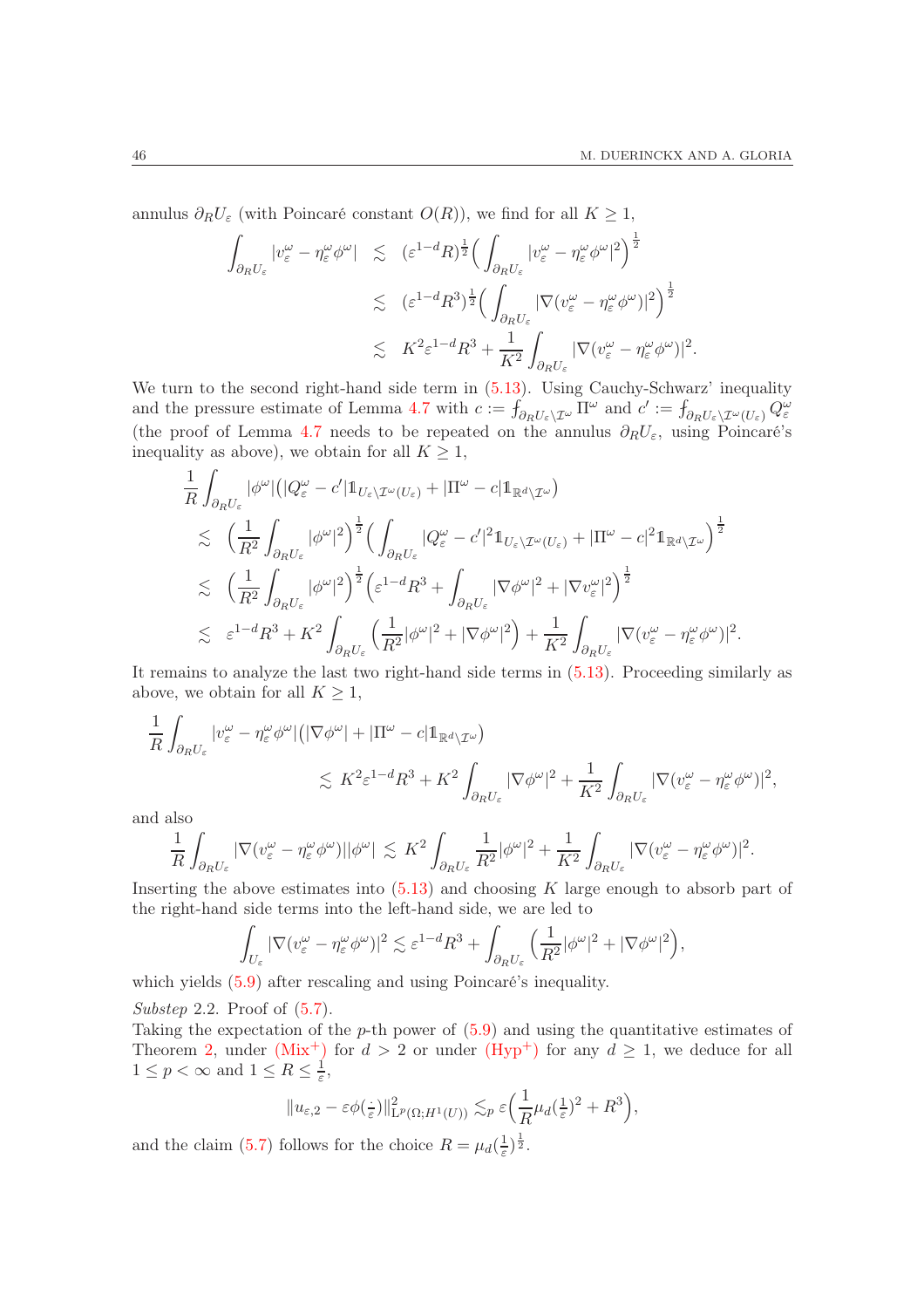## Substep 2.3. Proof of  $(5.8)$ .

Starting point is again [\(5.9\)](#page-43-2) for  $R = \mu_d(\frac{1}{\varepsilon})$  $\frac{1}{\varepsilon}$ <sup>1</sup>/<sup>2</sup>. We need to convert the optimal annealed bounds  $(2.7)$ – $(2.8)$  and  $(2.9)$ – $(2.10)$  into suboptimal quenched bounds and prove that for all  $\kappa > 0$  there exists a random variable  $\mathcal{X}_{\kappa}$  with finite algebraic moments such that for all  $x \in \mathbb{R}^d$ ,

<span id="page-46-1"></span>
$$
|\phi^{\omega}(x)| \leq \mathcal{X}_{\kappa}^{\omega}\langle x \rangle^{\kappa} \mu_d(|x|), \qquad |\nabla \phi^{\omega}(x)| \leq \mathcal{X}_{\kappa}^{\omega}\langle x \rangle^{\kappa}.
$$
 (5.14)

Indeed, equipped with these bounds, we deduce for all  $0 < \kappa \ll 1$  and almost all  $\omega$ ,

$$
\varepsilon^d \int_{\partial_R U_{\varepsilon}} \left( \frac{1}{R^2} |\phi^{\omega}|^2 + |\nabla \phi^{\omega}|^2 \right) \lesssim (\mathcal{X}_{\kappa}^{\omega})^2 \varepsilon^{1-2\kappa} \mu_d(\frac{1}{\varepsilon})^{\frac{3}{2}} \xrightarrow{\varepsilon \downarrow 0} 0,
$$

so that  $(5.8)$  follows from  $(5.9)$ . To prove  $(5.14)$ , we set

$$
\mathcal{X}_{\kappa}^{\omega} := \sup_{x \in \mathbb{R}^d} \left( \langle x \rangle^{-\kappa} \mu_d(|x|)^{-1} |\phi^{\omega}(x)| + \langle x \rangle^{-\kappa} |\nabla \phi^{\omega}(x)| \right),
$$

and it suffices to check that this random variable has bounded moments. By local regularity in form of [\(4.3\)](#page-23-1), a covering argument yields

$$
\mathcal{X}_{\kappa}^{\omega} \lesssim \sup_{x \in \frac{1}{\sqrt{d}} \mathbb{Z}^d} \left( \langle x \rangle^{-\kappa} \mu_d(|x|)^{-1} \Big( \int_{B_2(x)} |\phi^{\omega}|^2 \Big)^{\frac{1}{2}} + \langle x \rangle^{-\kappa} \Big( \int_{B_2(x)} |\nabla \phi^{\omega}|^2 \Big)^{\frac{1}{2}} \right).
$$

Hence, given  $\kappa > 0$ , since the function  $x \mapsto \langle x \rangle^{-p\kappa}$  is integrable on  $\mathbb{R}^d$  for  $p > d/\kappa$ , the moment bounds  $(2.7)$ – $(2.8)$  and  $(2.9)$ – $(2.10)$  lead (after bounding the supremum on  $\frac{1}{\sqrt{2}}$  $\bar{d}^{\mathbb{Z}^d}$ by the sum) to

$$
\mathbb{E}[(\mathcal{X}_{\kappa})^{p}] \lesssim_{p} \sum_{x \in \frac{1}{\sqrt{d}}\mathbb{Z}^{d}} \langle x \rangle^{-p\kappa} \mathbb{E}\bigg[\mu_{d}(|x|)^{-p} \Big(\int_{B_{2}(x)} |\phi|^{2}\Big)^{\frac{p}{2}} + \Big(\int_{B_{2}(x)} |\nabla \phi|^{2}\Big)^{\frac{p}{2}}\bigg] \lesssim_{p} \sum_{x \in \frac{1}{\sqrt{d}}\mathbb{Z}^{d}} \langle x \rangle^{-p\kappa} \lesssim_{p} 1,
$$

<span id="page-46-0"></span>that is,  $\mathcal{X}_{\kappa} \in L^p(\Omega)$  (which is therefore almost surely finite).

## Appendix A. Functional-analytic version of hyperuniformity

The present appendix is devoted to a more detailed discussion and motivation of the hyperuniformity assumptions  $(Hyp)$  and  $(Hyp<sup>+</sup>)$ . Pioneered by Lebowitz [\[50,](#page-52-15) [43\]](#page-51-26) in the physical literature for Coulomb systems, the notion of hyperuniformity for a point process  $\mathcal P$ on  $\mathbb{R}^d$  was first coined and theorized by Torquato and Stillinger [\[69\]](#page-52-4) (see also [\[67,](#page-52-5) [29\]](#page-51-11)) as the suppression of density fluctuations. More precisely, while for a Poisson point process one has  $Var[\sharp(\mathcal{P}\cap B_R)] \propto |B_R|$ , the process  $\mathcal P$  is said to be hyperuniform if rather

<span id="page-46-2"></span>
$$
\lim_{R \uparrow \infty} \frac{\text{Var}\left[\sharp(\mathcal{P} \cap B_R)\right]}{|B_R|} = 0. \tag{A.1}
$$

Typically, this concerns processes for which number fluctuations are a boundary effect, that is, Var  $[\sharp(\mathcal{P} \cap B_R)] \leq \delta B_R$ . Hyperuniformity can be interpreted as a hidden form of order on large scales and has been observed in various types of physical and biological systems, see e.g. [\[69,](#page-52-4) [67\]](#page-52-5). For Coulomb gases, rigorous results on the hyperuniformity of the Gibbs state have been recently obtained in [\[9,](#page-50-18) [49,](#page-52-16) [64\]](#page-52-17). The simplest examples of hyperuniform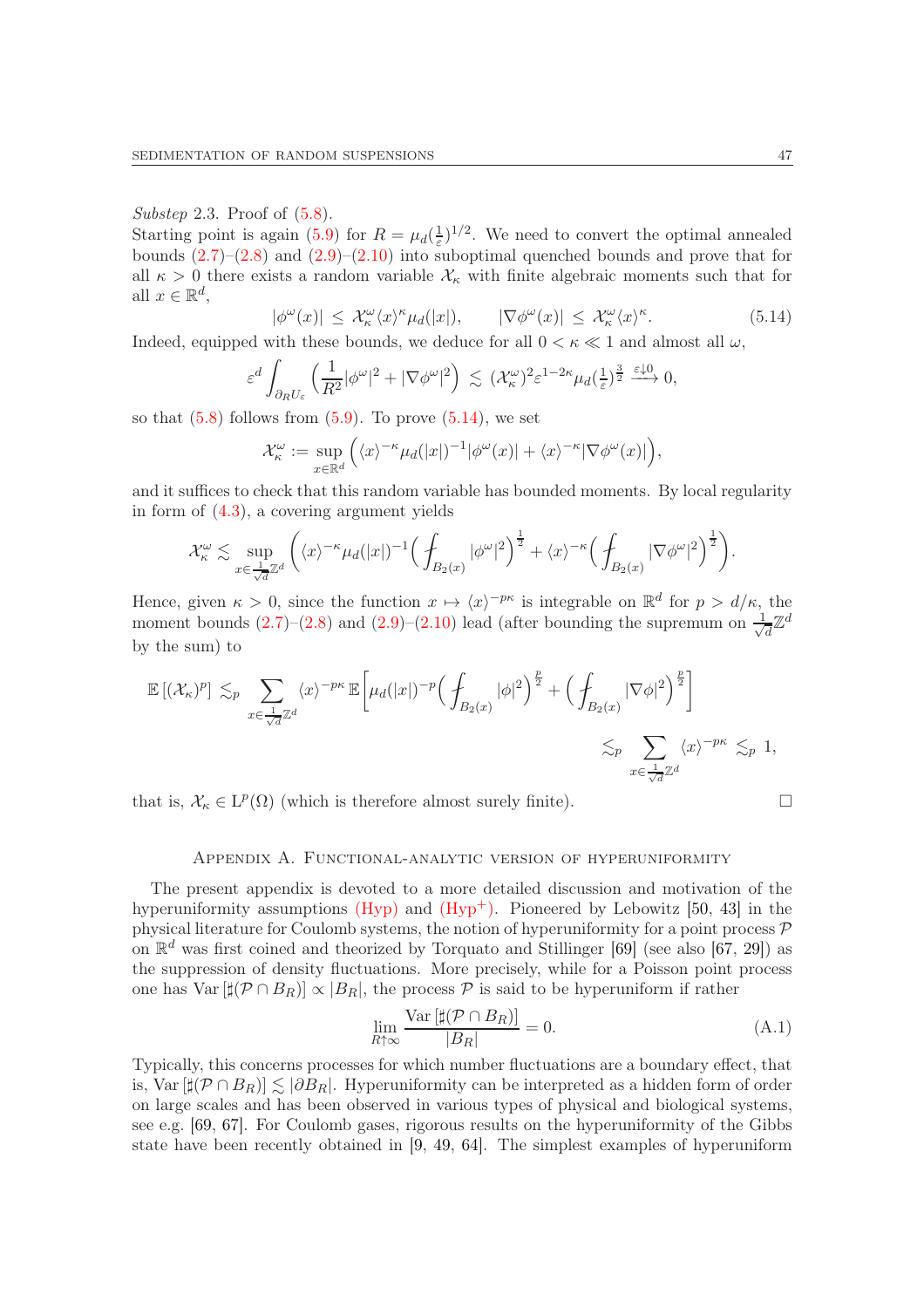processes are given by perturbed lattices, e.g.  $\mathcal{P} := \{z + U_z : z \in \mathbb{Z}^d\}$  where the lattice points in  $\mathbb{Z}^d$  are pertubed by iid random variables  $\{U_z\}_{z\in\mathbb{Z}^d}$  (this model however only enjoys discrete stationarity due to the lattice structure; see [\[61,](#page-52-18) [73\]](#page-52-19) for refined properties).

Alternatively, hyperuniformity is known to be equivalent to the vanishing of the structure factor in the small-wavenumber limit, that is,

$$
\lim_{k \to 0} S(k) = 0,
$$

where the structure factor is defined as the Fourier transform  $S(k) := \hat{h}_2(k)$  of the total pair correlation function  $h_2$ , cf. Definition [2.1.](#page-8-1) If the pair correlation function is integrable, this can equivalently be written as

<span id="page-47-0"></span>
$$
S(0) = \int_{\mathbb{R}^d} h_2 = 0.
$$
 (A.2)

The advantage of this reformulation in terms of the structure factor  $S(k)$  is that the latter can be directly observed in diffraction experiments. This property of vanishing structure factor is reminiscent of crystals, and indeed hyperuniform processes share crystalline properties on large scales, although they can be statistically isotropic like gases, thereby leading to a new state of matter [\[68\]](#page-52-20).

In the spirit of  $(A.2)$ , in our periodized setting, for a family  $\{\mathcal{P}_L\}_{L>1}$  of random point processes  $P_L$  on  $Q_L$ , we consider the following slightly relaxed definition of hyperuniformity, cf.  $(Hvp)$ ,

<span id="page-47-1"></span>
$$
\sup_{L\geq 1} L^2 \left| \int_{Q_L} h_{2,L} \right| < \infty,\tag{A.3}
$$

which is viewed as the approximate vanishing of the corresponding structure factors at 0 in the limit  $L \uparrow \infty$ . The precise rate  $O(L^{-2})$  is chosen in view of Lemma [A.2](#page-48-1) below. As claimed, such a definition of hyperuniformity in terms of structure factors implies the suppression of density fluctuations in the following sense.

**Lemma A.1** (Density fluctuations [\[69,](#page-52-4) [29\]](#page-51-11)). Let a family  $\{\mathcal{P}_L\}_{L\geq 1}$  of random point processes  $P_L$  on  $Q_L$  be hyperuniform in the sense of  $(A.3)$ . Then, for all  $1 \le R \le L$ ,

$$
\text{Var}\left[\sharp(\mathcal{P}_L\cap B_R)\right] \lesssim \rho_L^2|B_R|\left(L^{-2} + \int_{Q_L}\left(1\wedge\frac{|x|_L}{R}\right)|g_{2,L}(x)|\,dx\right).
$$

In particular, provided that the pair correlation function  $g_{2,L}$  has fast enough decay in the sense of  $\sup_{L\geq 1} \int_{Q_L} |x| |g_{2,L}(x)| dx < \infty$ , we deduce for all  $1 \leq R \leq L$ ,

$$
\text{Var}\left[\sharp(\mathcal{P}_L \cap B_R)\right] \lesssim \rho_L^2 |\partial B_R|.
$$

Proof. Number fluctuations are computed as follows,

$$
\operatorname{Var}\left[\sharp(\mathcal{P}_L \cap B_R)\right] = \operatorname{Var}\left[\sum_n \mathbb{1}_{B_R}(x_{n,L})\right] = \rho_L^2 \iint_{B_R \times B_R} h_{2,L}(x - y) \, dxdy
$$

$$
= \rho_L^2 \int_{Q_L} |B_R(-x) \cap B_R| \, h_{2,L}(x) \, dx.
$$

Hence, decomposing

$$
|B_R(-x) \cap B_R| = |B_R| - |B_R \setminus B_R(-x)| = |B_R| + \left(1 \wedge \frac{|x|_L}{R}\right)O(|B_R|),
$$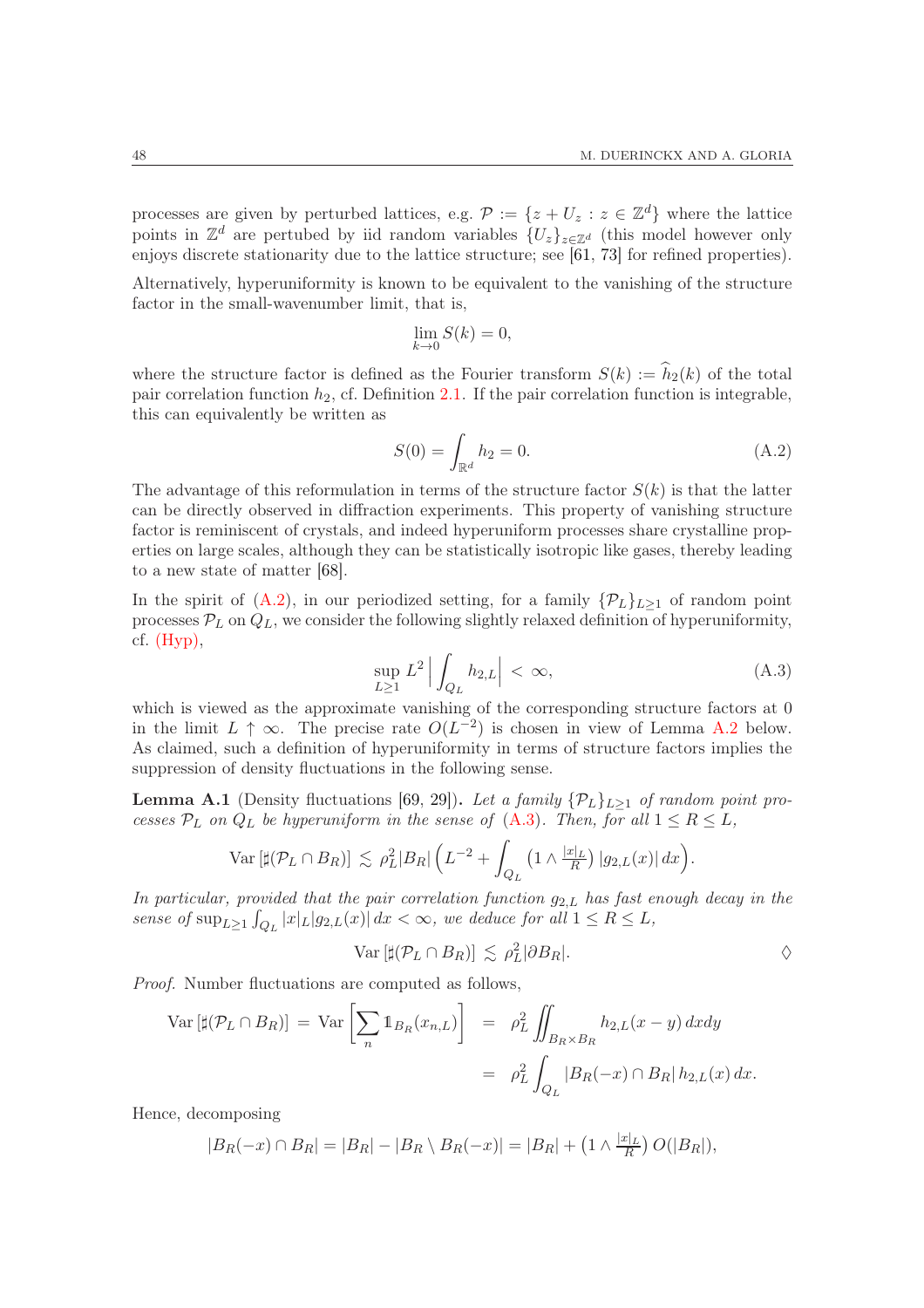where the last summand is a continuous function that vanishes at  $x = 0$ , we deduce

$$
\left|\frac{1}{|B_R|}\text{Var}\left[\sharp(\mathcal{P}_L\cap B_R)\right] - \rho_L^2 \int_{Q_L} h_{2,L}\right| \lesssim \rho_L^2 \int_{Q_L} \left(1 \wedge \frac{|x|_L}{R}\right) |g_{2,L}(x)| dx,
$$

and the conclusion follows.

Recall that a Poisson point process  $\mathcal{P} = \{x_n\}_n$  on  $\mathbb{R}^d$  satisfies  $\text{Var}\left[\sum_n \zeta(x_n)\right] \propto \int_{\mathbb{R}^d} |\zeta|^2$ for all  $\zeta \in C_c^{\infty}(\mathbb{R}^d)$ , and that similarly any point process  $\mathcal P$  with integrable pair correlation function satisfies

<span id="page-48-0"></span>
$$
\operatorname{Var}\left[\sum_{n}\zeta(x_{n})\right] = \rho^{2} \iint_{\mathbb{R}^{d}\times\mathbb{R}^{d}} \zeta(x)\zeta(y) h_{2}(x-y) dxdy \lesssim \rho^{2} \int_{\mathbb{R}^{d}} |\zeta|^{2}.
$$
 (A.4)

The suppression of density fluctuations under hyperuniformity is naturally expected to lead to an improved version of such a variance estimate. Indeed, given an independent copy  $\{x'_n\}_n$  of  $\mathcal{P} = \{x_n\}_n$ , we may represent

$$
\operatorname{Var}\left[\sum_{n}\zeta(x_{n})\right] = \mathbb{E}\mathbb{E}'\left[\frac{1}{2}\Big(\sum_{n}\zeta(x_{n}) - \sum_{n}\zeta(x'_{n})\Big)^{2}\right],
$$

and the suppression of density fluctuations would formally allow to locally couple the random point sets  $\{x'_n\}_n$  and  $\{x_n\}_n$ , only comparing points of the two realizations one to one locally, which would ideally translate into the gain of a derivative: for all  $\zeta \in C_c^{\infty}(\mathbb{R}^d)$ ,

<span id="page-48-2"></span>
$$
\operatorname{Var}\left[\sum_{n}\zeta(x_{n})\right] \lesssim \rho^{2} \int_{\mathbb{R}^{d}} |\nabla \zeta|^{2}.\tag{A.5}
$$

Indeed, provided that the pair correlation function has fast enough decay, it can be checked that hyperuniformity  $(A.1)$  is equivalent to this improved variance inequality  $(A.5)$ . In our periodized setting, a rigorous statement is as follows.

<span id="page-48-1"></span>**Lemma A.2** (Functional characterization of hyperuniformity). Consider a family  $\{\mathcal{P}_L\}_{L\geq 1}$ of random point processes  $\mathcal{P}_L = \{x_{n,L}\}_n$  on  $Q_L$  and assume that the pair correlation function  $g_{2,L}$  has fast enough decay in the sense of

$$
\sup_{L\geq 1}\int_{Q_L}|x|_L^2|g_{2,L}(x)|\,dx < \infty.
$$

Then  $\{\mathcal{P}_L\}_{L\geq 1}$  is hyperuniform in the sense of  $(A.3)$  if and only if for all  $L \geq 1$  and  $\zeta \in C_{\text{per}}^{\infty}(Q_L)$  we have

<span id="page-48-3"></span>
$$
\operatorname{Var}\left[\sum_{n}\zeta(x_{n,L})\right] \lesssim \rho_L^2 \int_{Q_L} |\nabla \zeta|^2 + L^{-2} \rho_L^2 \int_{Q_L} |\zeta|^2. \tag{A.6}
$$

In particular, the latter implies for all  $\zeta \in C^{\infty}_{per}(Q_L)$  with  $\mathbb{E} \left[\sum_n \zeta(x_{n,L})\right] = \rho_L \int_{Q_L} \zeta = 0$ ,

$$
\operatorname{Var}\left[\sum_{n}\zeta(x_{n,L})\right] \lesssim \rho_L^2 \int_{Q_L} |\nabla \zeta|^2. \qquad \qquad \diamond
$$

*Proof.* By the definition of the total pair correlation function  $h_{2,L}$ , cf. Definition [2.1,](#page-8-1) recall that

$$
\operatorname{Var}\left[\sum_{n}\zeta(x_{n,L})\right] = \rho_L^2 \iint_{Q_L \times Q_L} \zeta(x)\zeta(y) h_{2,L}(x-y) \,dxdy.
$$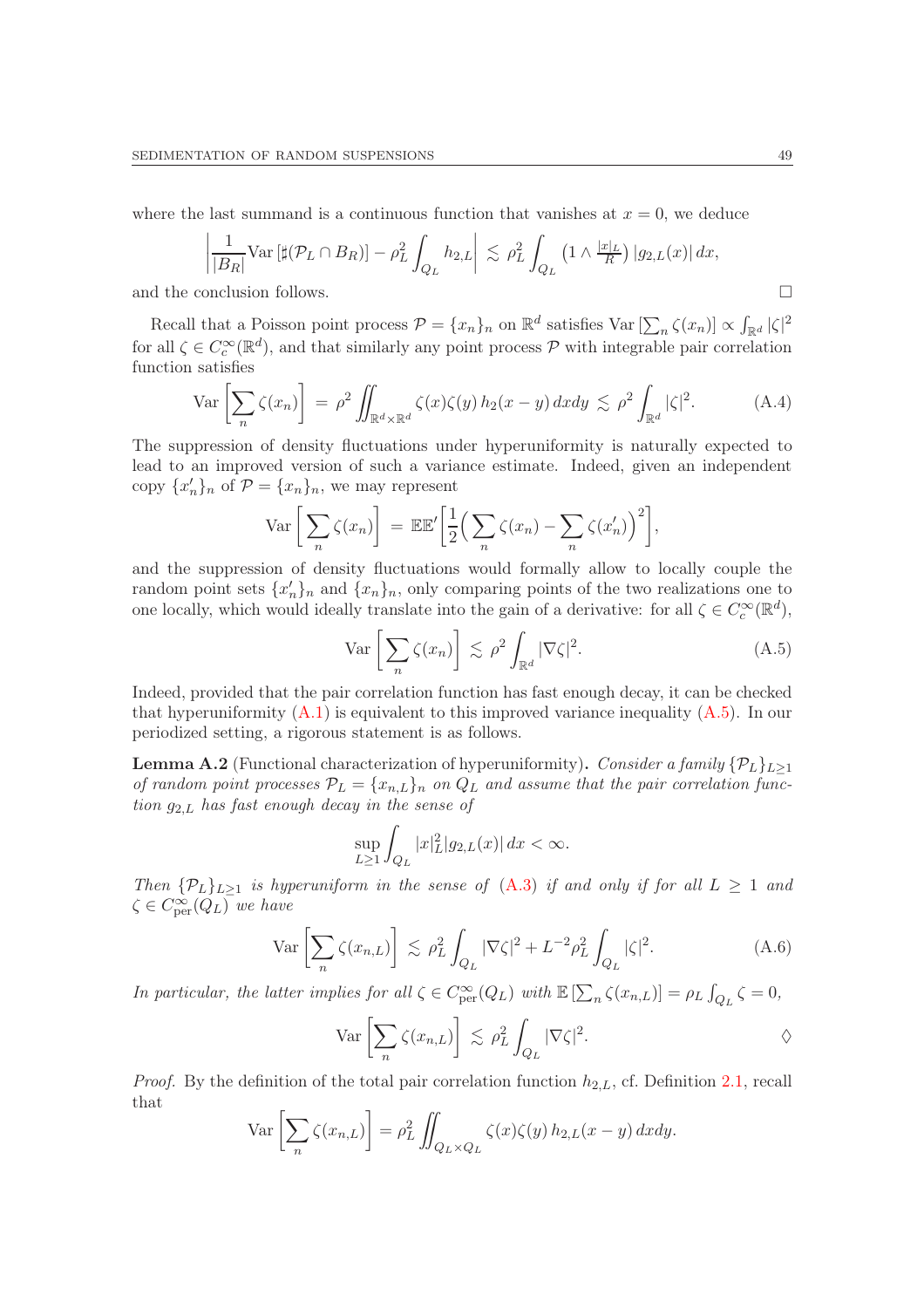Choosing  $\zeta = 1$ , the variance inequality [\(A.6\)](#page-48-3) yields

$$
\Big|\int_{Q_L} h_{2,L}\Big| \lesssim L^{-2},
$$

that is, our definition  $(A.3)$  of hyperuniformity, and it remains to prove the converse implication. Recomposing the square, the above identity for the variance takes the form

$$
\operatorname{Var}\left[\sum_{n}\zeta(x_{n,L})\right] = -\frac{1}{2}\rho_{L}^{2}\iint_{Q_{L}\times Q_{L}}|\zeta(x)-\zeta(y)|^{2} g_{2,L}(x-y) dx dy + \left(\rho_{L}^{2}\int_{Q_{L}}|\zeta|^{2}\right)\left(\int_{Q_{L}}h_{2,L}\right).
$$

Using the decay of correlations to estimate the first right-hand side term, and hyperuniformity  $(A.3)$  to estimate the last one, the variance inequality  $(A.6)$  follows.

While the above variance inequality is restricted to *linear* functionals  $Y_L = \sum_n \zeta(x_{n,L})$  of the point process, the analysis of nonlinear multibody interactions requires a corresponding tool for general nonlinear functionals. For general functionals  $Y = Y(\mathcal{P})$  of a Poisson point process  $P$  with unit intensity on  $\mathbb{R}^d$ , the following variance inequality is known to hold [\[72,](#page-52-21) [48\]](#page-52-22),

$$
\text{Var}\left[Y(\mathcal{P})\right] \leq \mathbb{E}\bigg[\int_{\mathbb{R}^d} \left(\partial_y^{\text{add}} Y(\mathcal{P})\right)^2 dy\bigg], \qquad \partial_y^{\text{add}} Y(\mathcal{P}) := Y(\mathcal{P} \cup \{y\}) - Y(\mathcal{P}),
$$

where the difference operator  $\partial^{\text{add}}$  is known as the *add-one-point operator*. More general versions of this type of functional inequality have been considered in the literature as a convenient quantification of nonlinear mixing in order to cover various classes of examples. In this spirit, our improved mixing assumption  $(Mix^+)$  $(Mix^+)$  is formulated in terms of the multiscale variance inequality  $(2.2)$  of  $[21, 22]$  $[21, 22]$ . As shown in  $[22, Section 3]$ , this covers most examples of interest in materials science [\[66\]](#page-52-23), including for instance (periodized) hardcore Poisson processes and random parking processes. Applied to a linear functional  $Y_L = \sum_n \zeta(x_{n,L})$ , this variance inequality [\(2.2\)](#page-9-1) clearly reduces to [\(A.4\)](#page-48-0), so that (2.2) can indeed be viewed as a nonlinear version of [\(A.4\)](#page-48-0).

In the hyperuniform setting, as number fluctuations are suppressed, the *add-one-point operator* in the above or the general *oscillation* in  $(Mix^+)$  $(Mix^+)$  could be intuitively replaced by a suitable "move-point" operator, only allowing to locally move points of the process, but not add or remove any. A general version of this idea is formalized as the improved hyperuniformity assumption  $(Hyp^+)$  in form of  $(2.3)$ . Again, applied to a linear functional  $Y_L = \sum_n \zeta(x_{n,L})$ , this new variance inequality  $(2.3)$  clearly reduces to  $(A.6)$ , so that  $(2.3)$ can be viewed as a nonlinear version. We believe that this new functional inequality is of independent interest.

**Example A.3** (Perturbed lattices). We briefly show that assumption  $(Hyp^+)$  in terms of the hyperuniform multiscale variance inequality  $(2.3)$  is not empty. For that purpose, we consider the simplest example of a hyperuniform process on  $Q_L$ , that is, the perturbed lattice  $\mathcal{P}_L := \{z + U_z : z \in \mathbb{Z}^d \cap Q_L\}$ , where the lattice points in  $\mathbb{Z}^d \cap Q_L$  are perturbed by iid random variables  $\{U_z\}_{z\in\mathbb{Z}^d\cap Q_L}$ , say with values in the unit ball B. This model  $\mathcal{P}_L$  is easily checked to satisfy the following stronger version of the variance inequality [\(2.3\)](#page-9-2): for all  $\sigma(\mathcal{P}_L)$ -measurable random variables  $Y(\mathcal{P}_L)$ ,

<span id="page-49-0"></span>
$$
\text{Var}\left[Y(\mathcal{P}_L)\right] \le \frac{1}{2} \mathbb{E}\bigg[\int_{Q_L} \left(\partial_{\mathcal{P}_L, B_{1+\sqrt{d}/2}}^{\text{mov}}(z) Y(\mathcal{P}_L)\right)^2 dz\bigg],\tag{A.7}
$$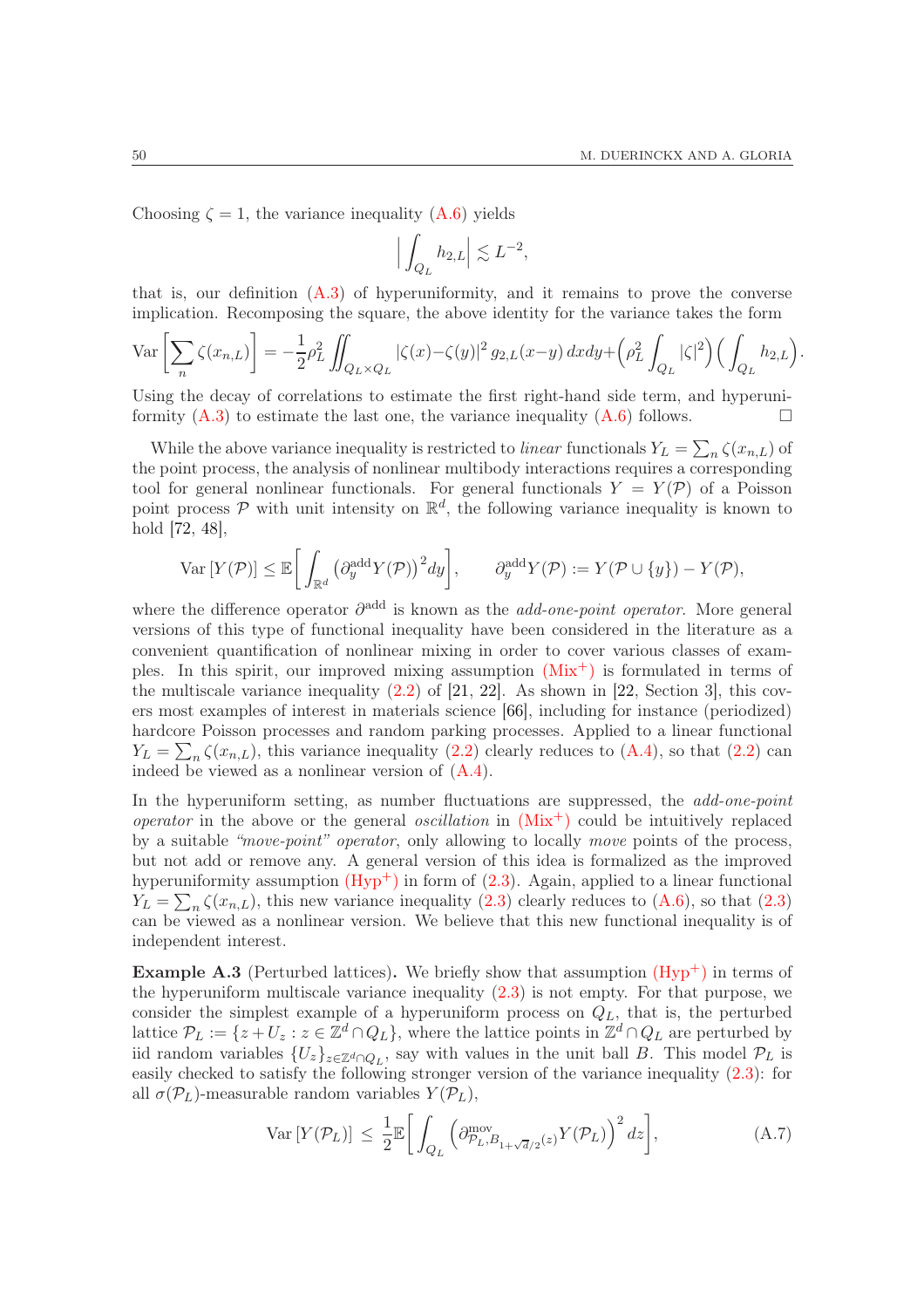where we recall that the move-point derivative  $\partial^{\text{mov}}$  is defined in  $(Hyp^+)$ . This is indeed a direct consequence of the Efron-Stein inequality [\[24\]](#page-51-27) for the iid sequence  $\{U_z\}_{z\in\mathbb{Z}^d\cap Q_L}$  in the following form: for  $\mathcal{P}_{L,z} := \{y + U_y\}_{y:y\neq z} \cup \{z + U'_z\}$  with  $\{U'_z\}_z$  an iid copy of  $\{U_z\}_z$ ,

$$
\text{Var}\left[Y(\mathcal{P}_L)\right] \leq \frac{1}{2} \mathbb{E}\bigg[\sum_{z \in \mathbb{Z}^d \cap Q_L} \big(Y(\mathcal{P}_L) - Y(\mathcal{P}_{L,z})\big)^2\bigg],
$$

while  $Y(\mathcal{P}_L) - Y(\mathcal{P}_{L,z})$  can be bounded by  $\partial_{\mathcal{P},B(z)}^{\text{mov}} Y(\mathcal{P})$ , thus leading to [\(A.7\)](#page-49-0).  $\diamond$ 

## <span id="page-50-0"></span>Acknowledgements

MD acknowledges financial support from the CNRS-Momentum program, and AG from the European Research Council (ERC) under the European Union's Horizon 2020 research and innovation programme (Grant Agreement n◦ 864066).

#### <span id="page-50-1"></span>**REFERENCES**

- <span id="page-50-10"></span>[1] S. Armstrong, T. Kuusi, and J.-C. Mourrat. The additive structure of elliptic homogenization. Invent. Math., 208:999-1154, 2017.
- <span id="page-50-11"></span>[2] S. Armstrong, T. Kuusi, and J.-C. Mourrat. Quantitative stochastic homogenization and large-scale regularity, volume 352 of Grundlehren der Mathematischen Wissenschaften [Fundamental Principles of Mathematical Sciences]. Springer, Cham, 2019.
- <span id="page-50-12"></span>[3] S. Armstrong and J. Lin. Optimal quantitative estimates in stochastic homogenization for elliptic equations in nondivergence form. Arch. Ration. Mech. Anal., 225(2):937–991, 2017.
- <span id="page-50-17"></span>[4] S. N. Armstrong and J.-P. Daniel. Calderón-Zygmund estimates for stochastic homogenization. J. Funct. Anal., 270(1):312–329, 2016.
- <span id="page-50-16"></span>[5] S. N. Armstrong and C. K. Smart. Quantitative stochastic homogenization of convex integral functionals. Ann. Sci. Éc. Norm. Supér. (4), 49(2):423–481, 2016.
- <span id="page-50-14"></span>[6] M. Avellaneda and F.-H. Lin. Compactness methods in the theory of homogenization. Comm. Pure Appl. Math., 40(6):803–847, 1987.
- <span id="page-50-15"></span>[7] M. Avellaneda and F.-H. Lin.  $L^p$  bounds on singular integrals in homogenization. Comm. Pure Appl. Math., 44(8-9):897–910, 1991.
- <span id="page-50-18"></span><span id="page-50-4"></span>[8] G. K. Batchelor. Sedimentation in a dilute dispersion of spheres. J. Fluid Mech., 52(2):245–268, 1972.
- [9] R. Bauerschmidt, P. Bourgade, M. Nikula, and H.-T. Yau. Local density for two-dimensional onecomponent plasma. Comm. Math. Phys., 356(1):189–230, 2017.
- <span id="page-50-6"></span>[10] L. Bergougnoux, S. Ghicini, E. Guazzelli, and E. J. Hinch. Spreading fronts and fluctuations in sedimentation. Physics of Fluids, 15(7):1875–1887, 2003.
- <span id="page-50-7"></span>[11] L. Bergougnoux and E. Guazzelli. Dilute sedimenting suspensions of spheres at small inertia. J. Fluid Mech., 2021, in press.
- <span id="page-50-8"></span><span id="page-50-2"></span>[12] M. P. Brenner. Screening mechanisms in sedimentation. Phys. Fluids, 11(4):754–772, 1999.
- [13] J. M. Burgers. On the influence of the concentration of a suspension upon the sedimentation velocity (in particular for a suspension of spherical particles). Proc. Kon. Nederl. Akad. Wet., 44:1045–1051 & 1177–1184, 1941.
- <span id="page-50-3"></span>[14] J. M. Burgers. On the influence of the concentration of a suspension upon the sedimentation velocity (in particular for a suspension of spherical particles). Proc. Kon. Nederl. Akad. Wet., 45:9–16 & 126–128, 1942.
- [15] L. A. Caffarelli and I. Peral. On  $W^{1,p}$  estimates for elliptic equations in divergence form. Comm. Pure Appl. Math., 51(1):1–21, 1998.
- <span id="page-50-5"></span>[16] R. E. Caflisch and J. H. C. Luke. Variance in the sedimentation speed of a suspension. Phys. Fluids, 28(3):759–760, 1985.
- <span id="page-50-9"></span>[17] K. Carrapatoso and M. Hillairet. On the derivation of a Stokes-Brinkman problem from Stokes equations around a random array of moving spheres. Comm. Math. Phys., 373(1):265-325, 2020.
- <span id="page-50-13"></span>[18] T. Delmotte and J.-D. Deuschel. On estimating the derivatives of symmetric diffusions in stationary random environment, with applications to  $\nabla \phi$  interface model. Probab. Theory Related Fields, 133(3):358–390, 2005.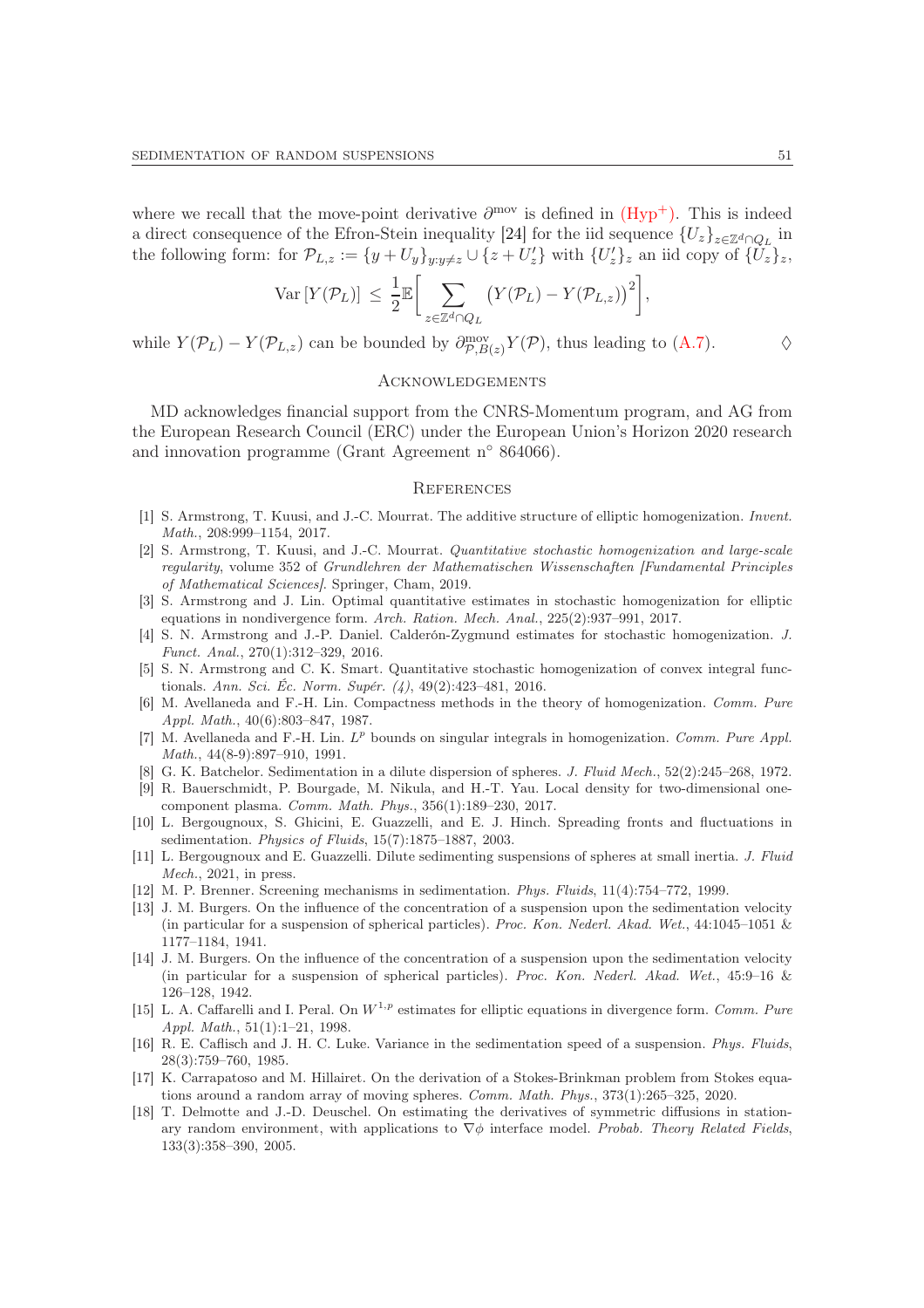- <span id="page-51-15"></span><span id="page-51-7"></span>[19] M. Duerinckx and A. Gloria. Corrector equations in fluid mechanics: Effective viscosity of colloidal suspensions. Arch. Ration. Mech. Anal., 239:1025–1060, 2021.
- <span id="page-51-1"></span>[20] M. Duerinckx and A. Gloria. Quantitative homogenization theory for colloidal suspensions in steady Stokes flow. In preparation.
- <span id="page-51-2"></span>[21] M. Duerinckx and A. Gloria. Multiscale functional inequalities in probability: Concentration properties. ALEA, Lat. Am. J. Probab. Math. Stat., 17:133–157, 2020.
- <span id="page-51-16"></span>[22] M. Duerinckx and A. Gloria. Multiscale functional inequalities in probability: Constructive approach. Annales Henri Lebesgue, 3:825–872, 2020.
- <span id="page-51-27"></span>[23] M. Duerinckx and F. Otto. Higher-order pathwise theory of fluctuations in stochastic homogenization. Stoch. Partial Differ. Equ. Anal. Comput., 8:625–692, 2020.
- <span id="page-51-18"></span>[24] B. Efron and C. Stein. The jackknife estimate of variance. Ann. Statist., 9(3):586–596, 1981.
- <span id="page-51-9"></span>[25] A. Einstein. Eine neue Bestimmung der Moleküldimensionen. Ann. Phys., 19(2):289–306, 1906.
- [26] F. Feuillebois. Sedimentation in a dispersion with vertical inhomogeneities. J. Fluid Mech., 139(4):145– 171, 1984.
- <span id="page-51-14"></span>[27] G. P. Galdi. An introduction to the mathematical theory of the Navier-Stokes equations. Steady-state problems. Springer Monographs in Mathematics. Springer, New York, second edition, 2011.
- <span id="page-51-24"></span>[28] F. W. Gehring. The L<sup>p</sup>-integrability of the partial derivatives of a quasiconformal mapping. Acta Math., 130:265–277, 1973.
- <span id="page-51-11"></span>[29] S. Ghosh and J. L. Lebowitz. Fluctuations, large deviations and rigidity in hyperuniform systems: A brief survey. Indian J. Pure Appl. Math., 48(4):609–631, 2017.
- <span id="page-51-25"></span>[30] M. Giaquinta and G. Modica. Regularity results for some classes of higher order non linear elliptic systems. J. Reine Angew. Math., 311/312:145–169, 1979.
- <span id="page-51-22"></span><span id="page-51-6"></span>[31] A. Gloria. A scalar version of the Caflisch-Luke paradox. Comm. Pure Appl. Math., 2021. In press.
- [32] A. Gloria, S. Neukamm, and F. Otto. Quantification of ergodicity in stochastic homogenization: optimal bounds via spectral gap on Glauber dynamics. Invent. Math., 199(2):455–515, 2015.
- <span id="page-51-23"></span>[33] A. Gloria, S. Neukamm, and F. Otto. A regularity theory for random elliptic operators. *Milan J.* Math., 88:99–170, 2020.
- <span id="page-51-21"></span>[34] A. Gloria and F. Otto. An optimal variance estimate in stochastic homogenization of discrete elliptic equations. Ann. Probab., 39(3):779–856, 2011.
- <span id="page-51-13"></span>[35] E. Guazzelli and J. Hinch. Fluctuations and Instability in Sedimentation. Annu. Rev. Fluid Mech., 43:97–116, 2011.
- <span id="page-51-19"></span>[36] M. Hillairet. On the homogenization of the Stokes problem in a perforated domain. Arch. Ration. Mech. Anal., 230(3):1179–1228, 2018.
- <span id="page-51-20"></span>[37] M. Hillairet, A. Moussa, and F. Sueur. On the effect of polydispersity and rotation on the Brinkman force induced by a cloud of particles on a viscous incompressible flow. Kinet. Relat. Models, 12(4):681-701, 2019.
- <span id="page-51-8"></span>[38] E. J. Hinch. An averaged-equation approach to particle interactions in a fluid suspension. J. Fluid Mech., 83(4):695–720, 1977.
- <span id="page-51-10"></span>[39] E. J. Hinch. Sedimentation of small particles. In E. Guyon, J.-P. Nadal, and Y. Pomeau, editors, Disorder and Mixing, volume 152 of NATO ASI Series E: Applied Sciences, pages 153–161. Kluwer Academic Publisher, 1988.
- <span id="page-51-5"></span><span id="page-51-4"></span>[40] R. M. Höfer. Sedimentation of inertialess particles in Stokes flows. Comm. Math. Phys., 360(1):55–101, 2018.
- [41] R. M. Höfer. Convergence of the Method of Reflections for Particle Suspensions in Stokes Flows. Preprint, arXiv:1912.04388, 2019.
- <span id="page-51-3"></span>[42] P.-E. Jabin and F. Otto. Identification of the dilute regime in particle sedimentation. Comm. Math. Phys., 250(2):415–432, 2004.
- <span id="page-51-26"></span>[43] B. Jancovici, J. L. Lebowitz, and G. Manificat. Large charge fluctuations in classical Coulomb systems. J. Statist. Phys., 72(3-4):773–787, 1993.
- <span id="page-51-17"></span>[44] V. V. Jikov, S. M. Kozlov, and O. A. Oleĭnik. Homogenization of differential operators and integral functionals. Springer-Verlag, Berlin, 1994.
- <span id="page-51-0"></span>[45] D. L. Koch and Shaqfeh E. S. G. Screening in sedimenting suspensions. J. Fluid Mech., 224:275–303, 1991.
- <span id="page-51-12"></span>[46] A. J. C. Ladd. Hydrodynamic screening in sedimenting suspensions of non-Brownian spheres. Phys. Rev. Lett., 76(8):1392–1395, 1996.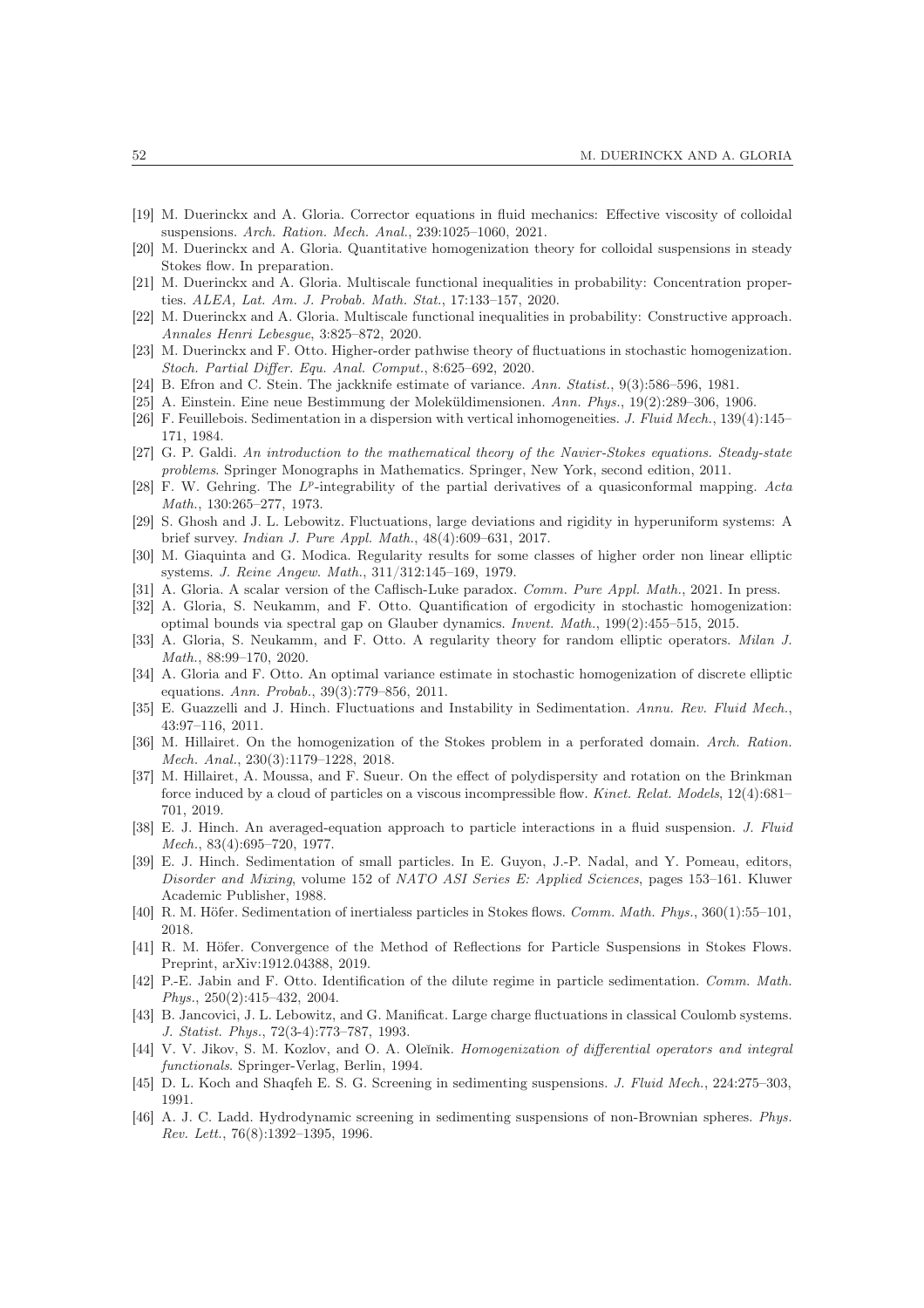- <span id="page-52-7"></span>[47] A. J. C. Ladd. Sedimentation of homogeneous suspensions of non-Brownian spheres. Phys. Fluids, 9(1):491–499, 1997.
- <span id="page-52-22"></span>[48] G. Last and M. D. Penrose. Poisson process Fock space representation, chaos expansion and covariance inequalities. Probab. Theory Related Fields, 150(3-4):663–690, 2011.
- <span id="page-52-16"></span>[49] T. Leblé and S. Serfaty. Fluctuations of two-dimensional Coulomb gases. Geom. Funct. Anal., 28(2):443–508, 2018.
- <span id="page-52-15"></span><span id="page-52-9"></span>[50] J. L. Lebowitz. Charge fluctuations in Coulomb systems. Phys. Rev. A, 27:1491–1494, 1983.
- [51] X. Lei, B. J. Ackerson, and P. Tong. Settling statistics of hard sphere particles. Phys. Rev. Lett., 86(15):3300–3303, 2001.
- [52] J. H. C. Luke. Decay of velocity fluctuations in a stably stratified suspension. Phys. Fluids, 12(6):1619– 1621, 2000.
- <span id="page-52-14"></span>[53] D. Marahrens and F. Otto. Annealed estimates on the Green's function. Probab. Theory Related Fields, 163(3-4):527–573, 2015.
- [54] P. A. Martin and T. Yalcin. The charge fluctuations in classical Coulomb systems. J. Statist. Phys., 22(4):435–463, 1980.
- <span id="page-52-6"></span><span id="page-52-2"></span>[55] A. Mecherbet. Sedimentation of particles in Stokes flow. Kinet. Relat. Models, 12(5):995–1044, 2019.
- [56] H. Nicolai and E. Guazzelli. Effect of the vessel size on the hydrodynamic diffusion of sedimenting spheres. Phys. Fluids, 7(1):3–5, 1995.
- <span id="page-52-3"></span>[57] H. Nicolai, B. Herzhaft, E. J. Hinch, L. Oger, and E. Guazzelli. Particle velocity fluctuations and hydrodynamic self-diffusion of sedimenting non-Brownian spheres. Phys. Fluids, 7(1):12–23, 1995.
- <span id="page-52-11"></span>[58] B. Niethammer and R. Schubert. A local version of Einstein's formula for the effective viscosity of suspensions. SIAM J. Math. Anal., 52(3):2561–2591, 2020.
- <span id="page-52-12"></span>[59] F. Otto. Introduction to stochastic homogenization. Lecture notes for a course taught during the Winterschool Calculus of Variations and Probability at Université Paul Sabatier, Toulouse, 2019.
- <span id="page-52-13"></span>[60] G. C. Papanicolaou and S. R. S. Varadhan. Boundary value problems with rapidly oscillating random coefficients. In Random fields, Vol. I, II (Esztergom, 1979), volume 27 of Colloq. Math. Soc. János Bolyai, pages 835–873. North-Holland, Amsterdam, 1981.
- <span id="page-52-18"></span><span id="page-52-10"></span>[61] Y. Peres and A. Sly. Rigidity and tolerance for perturbed lattices. Preprint, arXiv:1409.4490.
- [62] P. N. Segrè. Fluctuations in particle sedimentation. In A. Fernández-Nieves and A. M. Puertas, editors, Fluids, Colloids and Soft Materials: An Introduction to Soft Matter Physics, volume 27, pages 45–58. John Wiley & Sons Inc., New York, 2016.
- <span id="page-52-8"></span>[63] P. N. Segrè, E. Herbolzheimer, and P. M. Chaikin. Long-range correlations in sedimentation. Phys. Rev. Lett., 79(13):2574–2577, 1997.
- <span id="page-52-17"></span>[64] S. Serfaty. Gaussian fluctuations and free energy expansion for 2d and 3d Coulomb gases at any temperature. Preprint, arXiv:2003.11704.
- <span id="page-52-23"></span>[65] Z. Shen. The  $L^p$  boundary value problems on Lipschitz domains. Adv. Math., 216:212-254, 2007.
- [66] S. Torquato. Random heterogeneous materials, volume 16 of Interdisciplinary Applied Mathematics. Springer-Verlag, New York, 2002. Microstructure and macroscopic properties.
- <span id="page-52-20"></span><span id="page-52-5"></span>[67] S. Torquato. Hyperuniformity and its generalizations. Phys. Rev. E, 94(2):022122, 2016.
- <span id="page-52-4"></span>[68] S. Torquato. Hyperuniform states of matter. Phys. Rep., 745:1–95, 2018.
- [69] S. Torquato and F. H. Stillinger. Local Density Fluctuations, Hyperuniform Systems, and Order Metrics. Phys. Rev. E, 68:041113, 2003.
- <span id="page-52-1"></span>[70] M. von Smoluchowski. Über die Wechselwirkung von Kugeln, die sich in einer zähen Flüssigkeit bewegen. Bull. Acad. Sci. Cracovie A, 1:28–39, 1911.
- <span id="page-52-0"></span>[71] M. von Smoluchowski. On the practical applicability of Stokes' law. Proc. 5th Intern. Cong. Math., 2:192–201, 1912.
- <span id="page-52-21"></span>[72] L. Wu. A new modified logarithmic Sobolev inequality for Poisson point processes and several applications. Probab. Theory Related Fields, 118(3):427–438, 2000.
- <span id="page-52-19"></span>[73] O. Yakir. Recovering the lattice from its random perturbations. Preprint, arXiv:2002.01508.